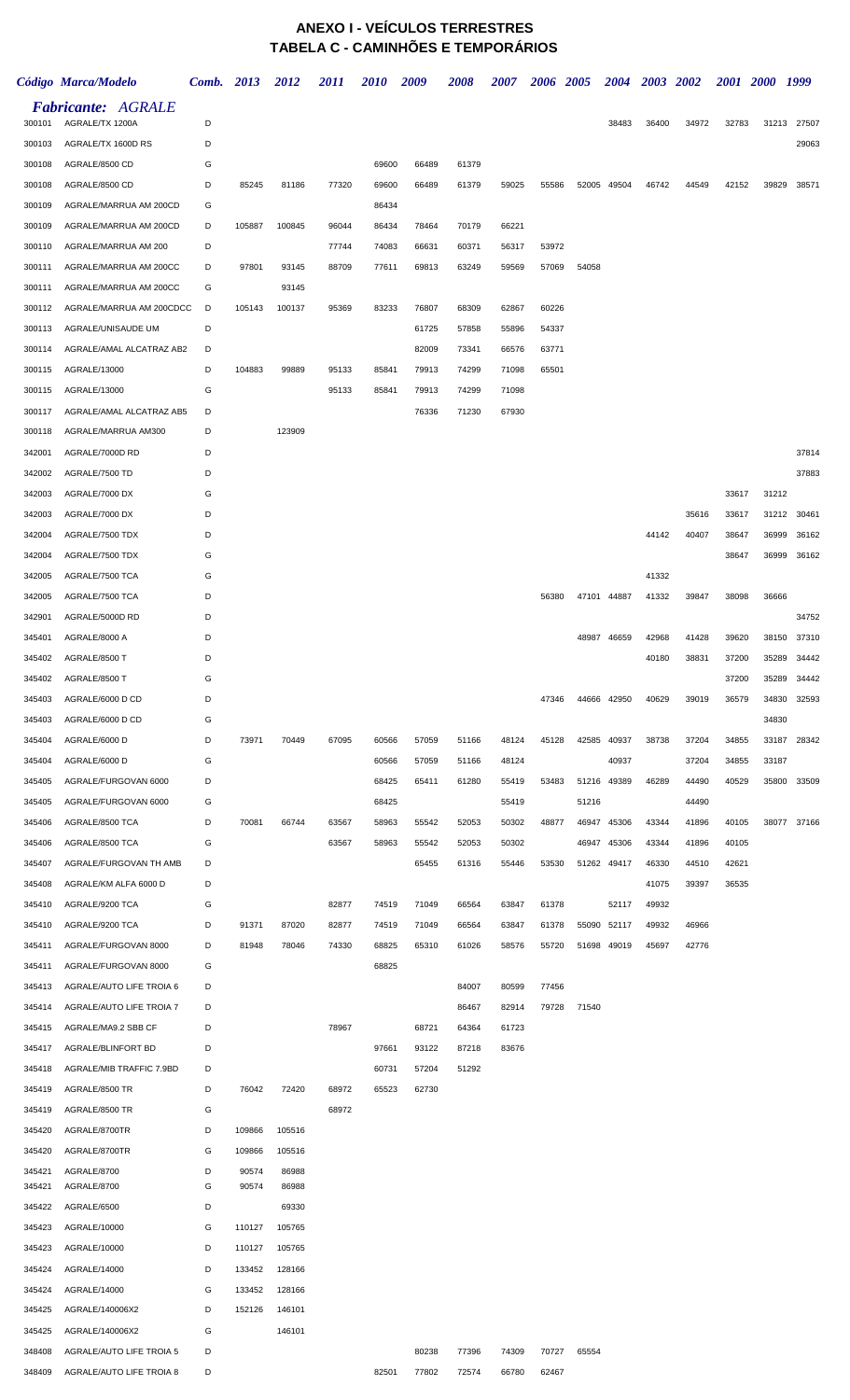| 903002           | AGRALE/MA7.5T                                                  | D      |        |        |        |                  |                |                |                |                |             |                            |       |       |       | 34086       | 32238 |
|------------------|----------------------------------------------------------------|--------|--------|--------|--------|------------------|----------------|----------------|----------------|----------------|-------------|----------------------------|-------|-------|-------|-------------|-------|
| 903004           | AGRALE/MA8.5T                                                  | D      |        |        |        |                  |                |                |                | 54908          |             | 52734 50874                | 48677 | 47053 | 45052 | 42747       | 41747 |
| 903006           | AGRALE/MA8.5TCA                                                | D      |        |        |        |                  |                |                |                | 66358          |             | 63133 59698                |       |       |       |             |       |
| 903007           | AGRALE/MA 7.5 TCA                                              | D      |        |        |        |                  |                |                |                |                |             |                            |       |       | 38378 | 33509       | 31934 |
| 903009           | AGRALE/MA 7.9 TCA                                              | D      |        |        |        |                  | 104043         | 97081          | 84719          | 78070          |             |                            |       |       |       |             |       |
| 903018           | AGRALE/MA 15.0                                                 | D      |        | 119847 |        |                  |                |                |                |                |             |                            |       |       |       |             |       |
|                  | <b>Fabricante: ASIA</b><br>343102 IMP/ASIA TOPIC VSUPER        | D      |        |        |        |                  |                |                |                |                |             |                            |       |       |       |             | 19062 |
|                  | <b>Fabricante:</b> Auto Metais Veículos                        |        |        |        |        |                  |                |                |                |                |             |                            |       |       |       |             |       |
| 337301           | PUMA/4.T                                                       | D      |        |        |        |                  |                |                |                |                |             | 57287                      | 53276 | 49197 | 45584 | 42070       | 39057 |
| 340301           | AMV/PUMA 914                                                   | D      |        |        |        |                  |                |                |                |                |             |                            |       |       |       | 34107       | 31660 |
| 340305           | AMV/PUMA 7900CB                                                | D      |        |        |        |                  |                |                |                |                |             |                            |       |       |       | 31949       | 29806 |
| 340306           | AMV/PUMA 7900CD                                                | D      |        |        |        |                  |                |                |                |                |             |                            |       |       |       | 35246       | 32922 |
| 307999           | <b>Fabricante: BEDFORD</b><br>IMP/BEDFORD                      | D      | 60284  | 57414  | 54680  | 50171            | 47908          | 45984          | 43567          | 41760          |             | 39864 37119                | 35033 | 33447 | 31810 | 30149       | 27884 |
|                  | Fabricante: BLOQUEADO CGIT<br>346602 BLOQUEADO CGIT / DENATRAN | D      |        |        |        |                  |                |                |                |                |             |                            |       |       |       |             | 23888 |
|                  | <b>Fabricante: CAMC</b>                                        |        |        |        |        |                  |                |                |                |                |             |                            |       |       |       |             |       |
| 349900           | I/CAMC HN4250G37 CLM3                                          | D      |        |        |        |                  | 210235         | 202324         | 193077         |                |             |                            |       |       |       |             |       |
| 310500           | <b>Fabricante: CBO</b><br>I/CBO TRUCKS CB02200 4X2             | D      |        |        |        | 52823            | 49687          | 45434          |                |                |             |                            |       |       |       |             |       |
| 310501           | I/CBO TRUCKS CBO4000 4X2                                       | D      |        |        |        | 57517            | 54071          | 51725          |                |                |             |                            |       |       |       |             |       |
|                  | <b>Fabricante: CITROEN</b>                                     |        |        |        |        |                  |                |                |                |                |             |                            |       |       |       |             |       |
| 346900           | I/CITROEN JUMPER 35MH                                          | G      |        |        |        |                  |                |                |                |                |             |                            |       |       | 24626 |             |       |
| 346900           | I/CITROEN JUMPER 35MH                                          | D      |        |        |        |                  |                |                |                |                |             |                            |       | 25283 | 24626 | 23791 17359 |       |
| 346901           | I/CITROEN JUMPER 35C                                           | D      |        |        |        |                  |                |                |                |                |             |                            |       |       | 19462 | 17907       | 16477 |
| 347500           | CITROEN/JUMPER FURG 35MH                                       | D      |        |        |        |                  |                |                |                |                |             | 31385 30398                | 28123 | 27374 |       |             |       |
|                  | <b>Fabricante: CNHTC</b><br>349423 I/CNHTC HOWO H-IX 4X4       | D      |        |        |        | 213667           |                |                |                |                |             |                            |       |       |       |             |       |
|                  | Fabricante: CODIGO NAO CADASTRADO                              |        |        |        |        |                  |                |                |                |                |             |                            |       |       |       |             |       |
| 999999           | CODIGO NAO CADASTRADO                                          | G      | 21418  | 20398  | 19427  | 17792            | 16514          | 12431          | 11536          | 10225          | 9212        | 8602                       | 7821  | 7468  | 7029  | 6703        | 6434  |
| 999999           | CODIGO NAO CADASTRADO                                          | D      | 81333  | 77460  | 73772  | 65657            | 62070          | 59315          | 56568          | 36402          |             | 32425 30770                | 29134 | 28055 | 20152 | 19227       | 18410 |
| 903901           | Fabricante: DAEWOO<br>IMP/DAEWOO BH 117                        | G      |        |        |        |                  |                |                |                |                |             |                            |       |       |       |             | 7595  |
|                  | <b>Fabricante: DAF</b>                                         |        |        |        |        |                  |                |                |                |                |             |                            |       |       |       |             |       |
| 308103           | I/DAF XF105 FTS                                                | G      | 372841 | 358073 | 342653 |                  |                |                |                |                |             |                            |       |       |       |             |       |
| 308103           | I/DAF XF105 FTS                                                | D      |        |        | 342653 |                  |                |                |                |                |             |                            |       |       |       |             |       |
| 308104           | I/DAF XF105 FTT                                                | D      |        |        | 346243 |                  |                |                |                |                |             |                            |       |       |       |             |       |
| 308104           | I/DAF XF105 FTT                                                | G      | 376747 | 361824 | 346243 |                  |                |                |                |                |             |                            |       |       |       |             |       |
| 308106           | I/DAF XF105 FTS 410                                            | D      | 367642 | 348462 |        |                  |                |                |                |                |             |                            |       |       |       |             |       |
| 308107           | I/DAF XF105 FTT 410                                            | D      |        | 364106 |        |                  |                |                |                |                |             |                            |       |       |       |             |       |
| 308108           | I/DAF XF105 FTT 510                                            | D      |        | 419687 |        |                  |                |                |                |                |             |                            |       |       |       |             |       |
| 308109           | I/DAF XF105 FTT 460                                            | D      | 408583 | 394612 |        |                  |                |                |                |                |             |                            |       |       |       |             |       |
| 308110           | I/DAF XF105 FTS 460                                            | D      |        | 374292 |        |                  |                |                |                |                |             |                            |       |       |       |             |       |
| 313903           | <b>Fabricante: DFAC</b><br>I/DFAC EQ1060TJ20D3                 | D      |        |        | 55468  |                  |                |                |                |                |             |                            |       |       |       |             |       |
| 904001           | <b>Fabricante: DIMEX</b><br>I/DIMEX DPTB D-1622                | D      |        |        |        |                  |                |                |                |                |             |                            |       |       |       |             | 31948 |
|                  | <b>Fabricante: DODGE</b>                                       |        | 131496 |        |        |                  |                |                |                |                |             |                            |       |       |       |             |       |
| 308300<br>308300 | I/DODGE RAM 2500<br>I/DODGE RAM 2500                           | D<br>G |        | 125234 | 119272 | 103983<br>103983 | 97651<br>97651 | 86471<br>78111 | 76698<br>76698 | 71549<br>71549 |             | 62383 58288<br>62383 58288 | 57606 | 55865 |       |             |       |
| 308301           | I/DODGE RAM 2500 SLT                                           | D      |        |        | 87608  | 83584            | 77781          | 74077          | 68582          | 63653          | 59669       | 56883                      | 55555 | 52870 | 49525 | 46984       | 44713 |
| 308301           | I/DODGE RAM 2500 SLT                                           | G      |        |        | 87608  | 83584            | 77781          | 74077          | 68582          | 63653          | 59669       | 56883                      | 55555 | 52870 | 49525 | 46984       | 44713 |
| 308302           | I/DODGE RAM 2500 RC                                            | D      |        |        |        |                  | 77222          | 70028          | 64798          | 60154          | 55881 54671 |                            |       |       |       |             |       |
| 308302           | I/DODGE RAM 2500 RC                                            | G      |        |        |        |                  |                | 70028          | 64798          | 60154          | 55881       |                            |       |       |       |             |       |
| 308303           | I/DODGE RAM ARB SPACE                                          | D      |        |        |        |                  | 86095          | 78056          | 72252          | 67068          | 65050       |                            |       |       |       |             |       |
| 308304           | I/DODGE RAM 5500 HD                                            | G      |        |        |        | 137086           |                |                |                |                |             |                            |       |       |       |             |       |
| 308305           | I/DODGE RAM 3500                                               | D      |        |        | 107494 | 102553           |                |                |                |                |             |                            |       |       |       |             |       |
| 308306           | I/DODGE RAN 2500 4X4X                                          | D      |        |        | 117250 |                  |                |                |                |                |             |                            |       |       |       |             |       |
| 308308           | I/DODGE RAM 2500 MEGA LA                                       | G      |        |        | 134830 |                  |                |                |                |                |             |                            |       |       |       |             |       |
| 308309           | I/RAM 2500 LARAMIE                                             | D      | 141213 | 134490 | 128086 |                  |                |                |                |                |             |                            |       |       |       |             |       |
| 308309           | I/RAM 2500 LARAMIE                                             | G      |        | 134490 | 128086 |                  |                |                |                |                |             |                            |       |       |       |             |       |
| 308310           | I/DODGE RAM3500 LARAMIE                                        | D      |        |        | 175697 |                  |                |                |                |                |             |                            |       |       |       |             |       |
| 308310           | I/DODGE RAM3500 LARAMIE                                        | G      | 191175 | 183603 | 175697 |                  |                |                |                |                |             |                            |       |       |       |             |       |
|                  |                                                                |        |        |        |        |                  |                |                |                |                |             |                            |       |       |       |             |       |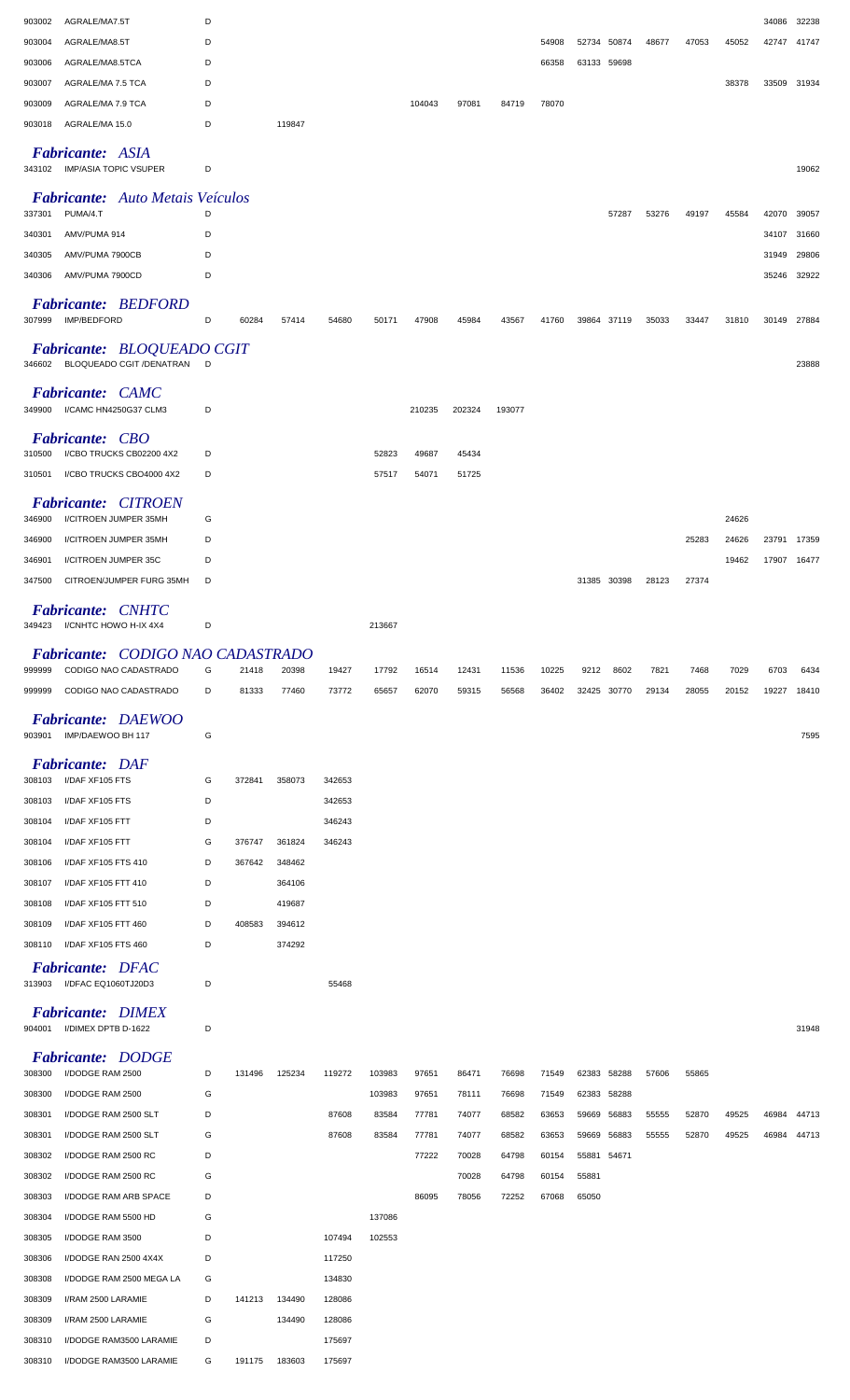| 308311 | I/RAM 2500 TRV TROPVAN                                 | D |        | 224835 | 213866 |        |        |        |        |       |             |       |       |       |       |             |       |
|--------|--------------------------------------------------------|---|--------|--------|--------|--------|--------|--------|--------|-------|-------------|-------|-------|-------|-------|-------------|-------|
| 325199 | DODGE/P750                                             | D |        |        |        |        |        |        |        |       |             |       |       | 47093 | 45066 | 43124       | 41267 |
| 325299 | DODGE/P900                                             | D |        |        |        |        |        |        |        |       |             |       |       | 47611 | 45561 | 43598       | 41721 |
| 346022 | I/DODGE RAM TRV TROPVAN                                | G |        |        |        |        |        | 96375  |        |       |             |       |       |       |       |             |       |
| 346022 | I/DODGE RAM TRV TROPVAN                                | D |        |        |        |        | 100880 | 96375  | 83667  | 74383 | 71062 69666 |       |       |       |       |             |       |
| 349700 | <b>Fabricante: DONGFENG</b><br>I/DONGFENG LZ4250 MDB   | D |        |        |        |        | 169717 | 160894 | 153437 |       |             |       |       |       |       |             |       |
| 313902 | <b>Fabricante: DONGYANG</b><br>I/DONGFENG EQ1060TJ20D3 | D | 52370  | 49876  | 47501  | 44971  |        |        |        |       |             |       |       |       |       |             |       |
| 347200 | Fabricante: DOTTO<br>I/DOTTO F87 MACCHINE              | D |        |        |        |        |        |        |        |       |             |       |       |       |       |             | 28836 |
| 308604 | <b>Fabricante: DUCATO</b><br>I/DUCATO MAXI RONTAN AMB  | D |        |        |        |        |        |        |        |       |             |       |       |       | 29519 | 26975       | 25440 |
| 399991 | Fabricante: FABRICAÇÃO PROPRIA<br>TECNOBUS/F.PROPRIA   | D |        |        |        |        |        |        |        |       |             |       |       |       |       |             | 31673 |
| 399991 | TECNOBUS/F.PROPRIA                                     | G |        |        |        |        |        |        |        |       |             |       |       |       |       |             | 26032 |
|        | <b>Fabricante:</b> FAW                                 |   |        |        |        |        |        |        |        |       |             |       |       |       |       |             |       |
| 350200 | I/FAW CA4258P2K2T1EA80                                 | D |        |        |        |        | 162762 | 157462 | 151376 |       |             |       |       |       |       |             |       |
| 350201 | I/FAW CA4258P2K2T1EA81                                 | D |        |        | 194950 |        |        |        |        |       |             |       |       |       |       |             |       |
|        | <b>Fabricante: FIAT</b>                                |   |        |        |        |        |        |        |        |       |             |       |       |       |       |             |       |
| 301600 | FIAT/DUCATO VIATURE A                                  | D |        |        |        |        |        |        |        |       |             | 32676 | 30939 | 27188 | 25954 | 23498       | 20770 |
| 301601 | <b>FIAT/DUCATO MAXI</b>                                | G |        |        |        |        |        |        |        |       |             |       |       | 29249 | 27405 |             |       |
| 301601 | <b>FIAT/DUCATO MAXI</b>                                | D |        |        |        |        |        |        |        | 40252 | 36020       | 33463 | 31676 | 29249 | 27405 | 24957       |       |
| 301602 | FIAT/DUCATO MAXICARGO                                  | D |        |        |        |        |        |        | 41618  | 39271 | 35118       | 32640 | 30896 | 28534 | 26725 |             |       |
| 301602 | FIAT/DUCATO MAXICARGO                                  | G |        |        |        |        |        |        |        |       | 35118       | 32640 | 30896 | 28534 |       |             |       |
| 301603 | FIAT/DUCATO ANCAR AMB                                  | D |        |        | 68567  | 61563  | 56458  | 50419  | 46763  | 44047 | 41437       | 38730 |       |       |       |             |       |
| 301699 | <b>FIAT</b>                                            | D |        |        |        |        |        |        |        |       |             |       | 33308 | 31797 | 30240 | 28651       | 26490 |
| 301899 | <b>FIAT/124</b>                                        | D | 69054  | 65766  | 62634  | 55859  | 53324  | 49289  | 46733  | 44786 | 42764       | 39800 | 37574 | 35875 | 34120 | 32340       | 29899 |
| 301902 | <b>FIAT/130 LD</b>                                     | D | 69055  | 65767  | 62635  | 55858  | 53336  | 49295  | 46723  | 44791 | 42773       | 39799 | 37577 | 35877 | 34132 | 32328       | 29899 |
| 302299 | <b>FIAT/190</b>                                        | D |        |        |        |        |        |        |        |       |             |       | 31452 | 30030 | 28566 | 27058       | 25027 |
| 308601 | <b>IMP/FIAT DUCATO 8</b>                               | D |        |        |        |        |        |        |        |       |             |       |       |       |       |             | 19014 |
| 308602 | <b>IMP/FIAT DUCATO 10</b>                              | D |        |        |        |        |        |        |        |       |             |       |       |       |       |             | 22529 |
| 308603 | <b>IMP/FIAT DUCATO MAXI</b>                            | G |        |        |        |        |        |        |        |       |             |       |       |       |       | 24332       | 22907 |
| 308603 | <b>IMP/FIAT DUCATO MAXI</b>                            | D |        |        |        |        |        |        |        |       |             |       |       |       | 26718 | 24332       | 22907 |
| 308699 | <b>IMP/FIAT</b>                                        | D |        |        |        |        |        |        |        |       |             |       |       |       | 54760 | 50881       | 46459 |
| 308699 | <b>IMP/FIAT</b>                                        | G |        |        |        |        |        |        |        |       |             |       |       |       |       | 50881       | 46459 |
| 332201 | <b>Fabricante:</b> FNM<br>FNM/180 N3                   | G |        |        |        |        |        |        |        |       |             |       |       | 44923 | 42989 | 41138       | 39367 |
|        | <b>Fabricante: FORD</b>                                |   |        |        |        |        |        |        |        |       |             |       |       |       |       |             |       |
| 303601 | FORD/CARGO 4030                                        | G |        |        |        |        |        |        |        |       |             |       |       | 63821 | 61795 | 59176       | 57004 |
| 303601 | FORD/CARGO 4030                                        | D |        |        |        |        |        |        |        |       |             | 84304 | 68967 | 63821 | 61795 | 59176       | 57004 |
| 303603 | FORD/CARGO 4030 SETEC CM                               | D |        |        |        |        |        |        |        |       |             |       |       | 78231 | 71918 |             |       |
| 303604 | FORD/CARGO 4030 MASTER                                 | D |        |        |        |        |        |        |        |       |             |       |       |       |       | 66042       |       |
| 303605 | FORD/CARGO 4331 MASTER                                 |   |        |        |        |        |        |        |        |       |             | D     |       | 77540 |       |             |       |
| 303606 | FORD/C 4030 EQUIPG CA                                  | D |        |        |        |        |        |        |        |       |             |       |       |       |       | 60239       |       |
| 303607 | FORD/CARGO 4030 GMONT CT                               | D |        |        |        |        |        |        |        |       |             |       |       |       |       | 62677       |       |
| 303699 | FORD/CARGO 1113                                        | D |        |        |        |        |        |        |        |       |             |       | 97332 | 90137 | 83801 | 77050 71062 |       |
| 304100 | FORD/CARGO 1317F                                       | G |        |        |        |        |        |        |        |       | 58461       | 55880 | 51272 | 50266 |       |             |       |
| 304100 | FORD/CARGO 1317F                                       | D |        |        |        |        |        |        | 66231  | 63438 | 58461       | 55880 | 51272 | 50266 | 44766 | 41689       |       |
| 304101 | FORD/CARGO 1717 P                                      | D |        |        |        |        |        |        |        |       |             | 60070 | 57179 | 53565 |       |             |       |
| 304102 |                                                        |   |        |        |        |        |        |        |        |       |             |       |       |       |       |             |       |
| 304102 | FORD/CARGO1717 E                                       | G |        |        | 93033  | 86438  | 82280  | 77826  | 73776  | 70481 | 66565       |       |       |       |       |             |       |
|        | FORD/CARGO1717 E                                       | D | 102568 | 97684  | 93033  | 86438  | 82280  | 77826  | 73776  | 70481 | 66565       | 63415 | 60243 |       |       | 56143       |       |
| 304103 | FORD/CARGO 1317 E                                      | D | 93621  | 89162  | 84917  | 79898  | 76421  | 72124  | 67902  | 65021 | 59921       | 57257 | 52547 |       |       |             |       |
| 304103 | FORD/CARGO 1317 E                                      | G |        |        | 84917  | 79898  | 76421  | 72124  | 67902  | 65021 | 59921       |       |       |       |       |             |       |
| 304104 | FORD/RODOKINHO CARGO CT                                | D | 98386  | 93701  | 89240  | 82978  | 79665  | 75542  | 72134  | 67425 | 62435       | 60052 | 57793 | 55178 | 52127 | 49345       | 47225 |
| 304104 | FORD/RODOKINHO CARGO CT                                | G |        |        | 89240  |        |        |        | 72134  | 67425 |             | 60052 |       |       |       |             |       |
| 304105 | FORD/VIR CARGO 4031 4X2                                | D |        |        |        |        |        |        |        |       |             | 74887 | 67444 | 64919 | 61023 | 57327       |       |
| 304106 | FORD/CARGO 1832 E                                      | D | 145125 | 138216 | 131634 | 123175 | 116324 | 109343 |        |       |             |       |       |       |       |             |       |
| 304107 | FORD/C1317E TRUKAM CT                                  | D |        |        |        | 85062  | 81823  | 77168  |        |       |             |       |       |       |       |             |       |
| 304108 | FORD/CARGO 1717E TOPLINE                               | D | 112931 | 107555 | 102434 | 99007  |        |        |        |       |             |       |       |       |       |             |       |
| 304109 | FORD/CARGO 1317E MORAL                                 | D | 108208 | 103056 | 98149  | 90763  | 86161  |        |        |       |             |       |       |       |       |             |       |
| 304111 | FORD/CARGO 1317E BASF                                  | D |        |        |        |        |        | 77579  |        |       |             |       |       |       |       |             |       |
| 304112 | FORD/CARGO 2932 KROV ET                                | D |        |        |        |        |        |        | 151421 |       |             |       |       |       |       |             |       |
| 304113 | FORD/CARGO 1319                                        | D | 111675 | 107252 | 102681 |        |        |        |        |       |             |       |       |       |       |             |       |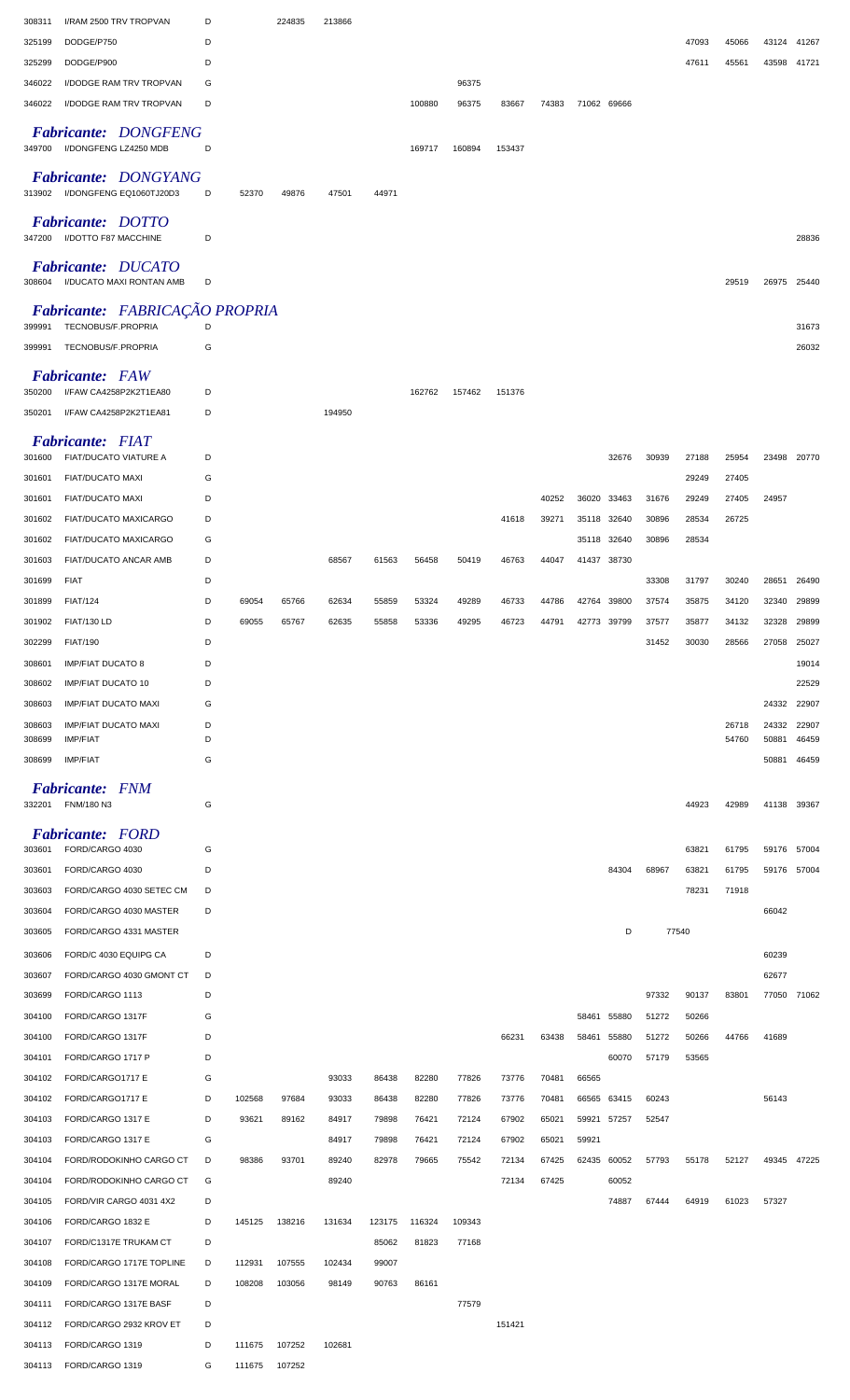| 304114           | FORD/CARGO 1723 L                                  | D      | 138127 | 132655 | 126504         |       |       |       |       |       |                |       |       |       |       |             |       |
|------------------|----------------------------------------------------|--------|--------|--------|----------------|-------|-------|-------|-------|-------|----------------|-------|-------|-------|-------|-------------|-------|
| 304114           | FORD/CARGO 1723 L                                  | G      | 138127 | 132655 |                |       |       |       |       |       |                |       |       |       |       |             |       |
| 304115           | FORD/CARGO 1723                                    | G      | 138127 | 132655 |                |       |       |       |       |       |                |       |       |       |       |             |       |
| 304115           | FORD/CARGO 1723                                    | D      | 138127 | 132655 | 127002         |       |       |       |       |       |                |       |       |       |       |             |       |
| 304120           | FORD/CARGO 2042 AT                                 | D      | 194527 |        |                |       |       |       |       |       |                |       |       |       |       |             |       |
| 304121           | FORD/CARGO 2842 AT                                 | D      | 255644 |        |                |       |       |       |       |       |                |       |       |       |       |             |       |
| 304121           | FORD/CARGO 2842 AT                                 | G      | 255644 |        |                |       |       |       |       |       |                |       |       |       |       |             |       |
| 304199           | FORD/CARGO 1317                                    | D      |        |        |                |       |       | 73614 | 69323 | 66397 | 61179          | 58458 | 53686 | 52159 | 50879 | 48240       | 45861 |
| 304300           | FORD/CARGO 1517 F                                  | D      |        |        |                |       |       |       |       | 79225 | 73425          | 69526 | 66431 | 59872 | 49638 |             |       |
| 304300           | FORD/CARGO 1517 F                                  | G      |        |        |                |       |       |       |       |       | 73425          | 69526 | 66431 | 59872 |       |             |       |
| 304301           | FORD/CARGO 1517 E                                  | D      | 105817 | 100778 | 95979          | 89756 | 85200 | 78971 | 75259 | 72195 | 67643          | 64922 | 62746 | 56501 | 54157 | 51319       | 48792 |
| 304301           | FORD/CARGO 1517 E                                  | G      |        |        | 95979          | 89756 | 85200 | 78971 | 75259 | 72195 | 67643 64922    |       |       |       |       |             |       |
| 304699           | FORD/12000                                         | D      |        |        |                |       |       |       |       |       |                |       |       | 49429 | 46142 | 44007       | 42071 |
| 305701           | FORD/F350 G                                        | G      |        |        | 58482          | 54066 | 51821 | 49097 | 46661 | 44849 | 42711          | 40881 | 39224 | 37931 | 36656 | 35024       | 34030 |
| 305701           | FORD/F350 G                                        | D      | 64476  | 61406  | 58482          | 54066 | 51821 | 49097 | 46661 | 44849 | 42711          | 40881 | 39224 | 37931 | 36656 | 35024       | 34030 |
| 305702           | FORD/F350 RONTAN WORK                              | D      | 64649  | 61570  | 58639          | 54328 | 52182 | 49540 | 47190 | 45362 | 43283          | 41452 | 39761 | 38448 | 37159 | 35499       | 34478 |
| 305703           | FORD/F350 TROPICAMPO                               | G      |        |        |                |       |       |       |       |       |                |       | 35074 | 33903 | 32771 |             |       |
| 305703           | FORD/F350 TROPICAMPO                               | D      |        |        |                |       |       |       |       |       | 38163          | 36562 | 35074 | 33903 | 32771 | 31309       | 30405 |
| 305704           | FORD/F350 INDESTCAR                                | D      |        |        | 55893          |       | 51128 | 48430 | 46050 | 44261 | 42139          | 40358 | 38706 | 37442 | 36180 | 34556       | 33559 |
| 305705           | FORD/F350 CIOATO STEEL                             | D      |        |        |                |       |       |       |       |       |                | 40102 | 38459 | 37200 | 35947 | 34347       | 33365 |
| 305706           | FORD/F350 LARTE GXT                                | D      |        |        |                |       |       |       |       |       |                | 48677 | 47539 | 42782 |       |             |       |
| 305707           | FORD/NOGUEIRA TRUCKCLASS                           | D      |        |        |                |       |       |       |       | 54209 | 50453          | 45856 | 43257 | 42339 | 38935 | 35419       |       |
|                  | FORD/F350 CD                                       | G      |        |        | 76561          | 70984 | 67263 | 62790 | 59571 |       | 51539          | 47934 |       |       |       |             |       |
| 305708           |                                                    |        |        |        |                |       |       |       |       | 54983 |                |       |       |       |       |             |       |
| 305708           | FORD/F350 CD                                       | D      | 84408  | 80388  | 76561          | 70984 | 67263 | 62790 | 59571 | 54983 | 51539          | 47934 | 46628 |       |       |             |       |
| 305710<br>305710 | FORD/F350 TR TROPICAMPO<br>FORD/F350 TR TROPICAMPO | D<br>G | 97047  | 92426  | 88025<br>88025 | 79147 | 72162 | 65026 | 59122 | 55067 | 51747<br>51747 | 49386 | 47104 | 44828 | 42459 | 39603       | 38949 |
| 305713           | FORD/F350 G HOBBY JUNIOR                           | D      |        |        |                |       |       |       |       | 44378 | 42261          | 40451 |       |       |       |             |       |
| 305714           | FORD/F350 RIBEIRAUTO AMB                           | D      |        |        |                |       | 53741 | 50904 | 48394 | 46501 | 44293          |       |       |       | 36064 |             |       |
| 305715           | FORD/F350 GUEVEL AMB MO1                           | D      |        |        |                |       |       | 51063 | 48547 | 46657 | 44407          |       |       |       |       |             |       |
| 305716           | FORD/CARGO CIOATO 2628 E                           | D      | 274206 | 261149 | 248714         |       |       |       |       |       |                |       |       |       |       |             |       |
| 305799           | FORD/F350                                          | D      |        |        |                |       |       |       |       |       |                |       | 38510 | 37237 | 35978 | 34361       | 33397 |
| 305899           | FORD/F400                                          | D      |        |        |                |       |       |       |       |       |                |       |       |       |       | 36115       | 35077 |
| 305901           | <b>FORD/F4000 SS</b>                               | G      |        |        |                |       |       |       |       |       |                |       | 45706 |       |       |             |       |
| 305901           | <b>FORD/F4000 SS</b>                               | D      |        |        |                |       |       |       |       |       |                | 48731 | 45706 | 43343 | 41702 | 39713       | 38016 |
| 305902           | FORD/F4000 TURBO 4BT                               | D      |        |        |                |       |       |       |       |       |                |       |       |       |       | 35683       | 34659 |
| 305903           | FORD/F4000 TURBO 4.3T                              | D      |        |        |                |       |       |       |       |       |                |       |       |       | 53767 | 50765       | 48443 |
| 305904           | <b>FORD/F4000 G</b>                                | G      |        |        | 60307          | 55039 | 53318 | 50303 | 47674 | 46092 | 43523          | 41944 | 40061 | 38672 | 37121 | 35334       | 34922 |
| 305904           | <b>FORD/F4000 G</b>                                | D      | 66488  | 63323  | 60307          | 55039 | 53318 | 50303 | 47674 | 46092 | 43523          | 41944 | 40061 | 38672 | 37121 | 35334       | 34922 |
| 305906           | FORD/F4000 TERRITORIO4X4                           | G      |        |        |                |       |       | 70110 |       | 64305 |                |       |       |       |       |             |       |
| 305906           | FORD/F4000 TERRITORIO4X4                           | D      |        |        |                |       | 74241 | 70110 | 66813 | 64305 | 60982          |       |       |       |       |             |       |
| 305907           | FORD/F350D TERRITORIO4X4                           | G      |        |        |                |       |       | 48438 | 46021 |       |                |       |       |       |       |             |       |
| 305907           | FORD/F350D TERRITORIO4X4                           | D      |        |        |                | 53361 | 51140 | 48438 | 46021 | 44229 | 42134 40332    |       | 38702 | 37433 | 36180 | 34550       | 33556 |
| 305908           | FORD/F350G TERRITORIO4X4                           | G      |        |        |                | 82908 |       |       |       |       |                |       |       |       |       |             |       |
| 305908           | FORD/F350G TERRITORIO4X4                           | D      | 101615 | 96776  | 92168          | 82908 | 75543 | 68104 | 61894 | 57654 | 54159 51689    |       |       |       |       |             |       |
| 305909           | FORD/F4000 VIDA AMB                                | D      |        |        | 73300          |       |       |       | 59260 | 57016 | 54103          |       |       |       |       |             |       |
| 305910           | FORD/F4000 4X4                                     | D      | 83098  | 79141  | 75373          | 69755 | 67890 | 63879 | 60679 |       |                |       |       |       |       |             |       |
| 305910           | FORD/F4000 4X4                                     | G      |        |        | 75373          | 69755 | 67890 | 63879 |       |       |                |       |       |       |       |             |       |
| 305911           | FORD/F4000 RANGEL CAM CD                           | D      |        |        |                | 99810 |       |       |       |       |                |       |       |       |       |             |       |
| 305912           | FORD/F14000 RANGEL CAMCD                           | D      |        |        |                |       |       |       |       |       |                |       |       |       |       |             | 47896 |
| 305913           | FORD/NTRUCKS F4000 CLASS                           | G      |        |        |                | 68450 |       |       |       |       |                |       |       |       |       |             |       |
| 305913           | FORD/NTRUCKS F4000 CLASS                           | D      | 80432  | 76602  | 72954          | 68450 | 65841 | 62200 |       |       |                |       |       |       |       |             |       |
| 305914           | FORD/F4000 MASCARELLO                              | D      | 85326  | 81263  | 77394          |       |       |       |       |       |                |       |       |       |       |             |       |
| 305915           | I/FORD F-350 AWD                                   | D      |        |        |                |       |       | 93735 |       |       |                |       |       |       |       |             |       |
| 305915           | I/FORD F-350 AWD                                   | G      |        |        |                |       |       | 93735 |       |       |                |       |       |       |       |             |       |
| 305999           | <b>FORD/F4000</b>                                  | G      |        |        |                |       |       |       |       |       |                | 48609 |       |       |       |             |       |
| 305999           | <b>FORD/F4000</b>                                  | D      |        |        |                |       |       |       |       |       | 50568          | 48609 | 45600 | 43254 | 41610 | 39639       | 37930 |
| 308701           | IMP/FORD F4000                                     | D      |        |        |                |       |       |       |       |       |                |       |       |       | 42419 | 40383       | 38657 |
| 308705           | IMP/FORD F800                                      | D      |        |        |                |       |       |       |       |       |                |       |       |       |       |             | 30646 |
| 308706           | IMP/FORD ECONOLINE E350                            | D      |        |        |                |       |       |       |       |       |                |       |       |       |       | 28682       | 27866 |
| 308708           | IMP/FORD E476 CS                                   | D      |        |        |                |       |       |       |       |       |                |       |       |       |       | 28685       | 27860 |
| 308709           | IMP/FORD F 350                                     | D      |        |        |                |       |       |       |       |       |                |       |       |       |       | 33537       | 33157 |
| 308710           | I/FORD F80                                         | D      |        |        |                |       |       |       |       |       |                |       |       |       |       |             | 33264 |
| 308712           | I/FORD F450                                        | D      |        |        |                |       |       |       |       |       |                |       |       | 44666 | 43266 | 41362       |       |
| 308714           | I/FORD L T8501                                     | D      |        |        |                |       |       |       |       |       |                |       |       |       |       |             | 90790 |
| 308716           | I/FORD F650                                        | D      |        |        |                |       |       |       |       | 82794 | 69628 66010    |       |       |       |       |             |       |
| 308717           | I/FORD F350 XL 4X2                                 | D      |        |        |                |       |       |       |       |       |                | 40223 | 38580 | 37314 |       |             |       |
| 320004           | FORD/CARGO 1215                                    | G      |        |        |                |       |       |       |       |       |                |       |       |       |       | 47240 45411 |       |
|                  |                                                    |        |        |        |                |       |       |       |       |       |                |       |       |       |       |             |       |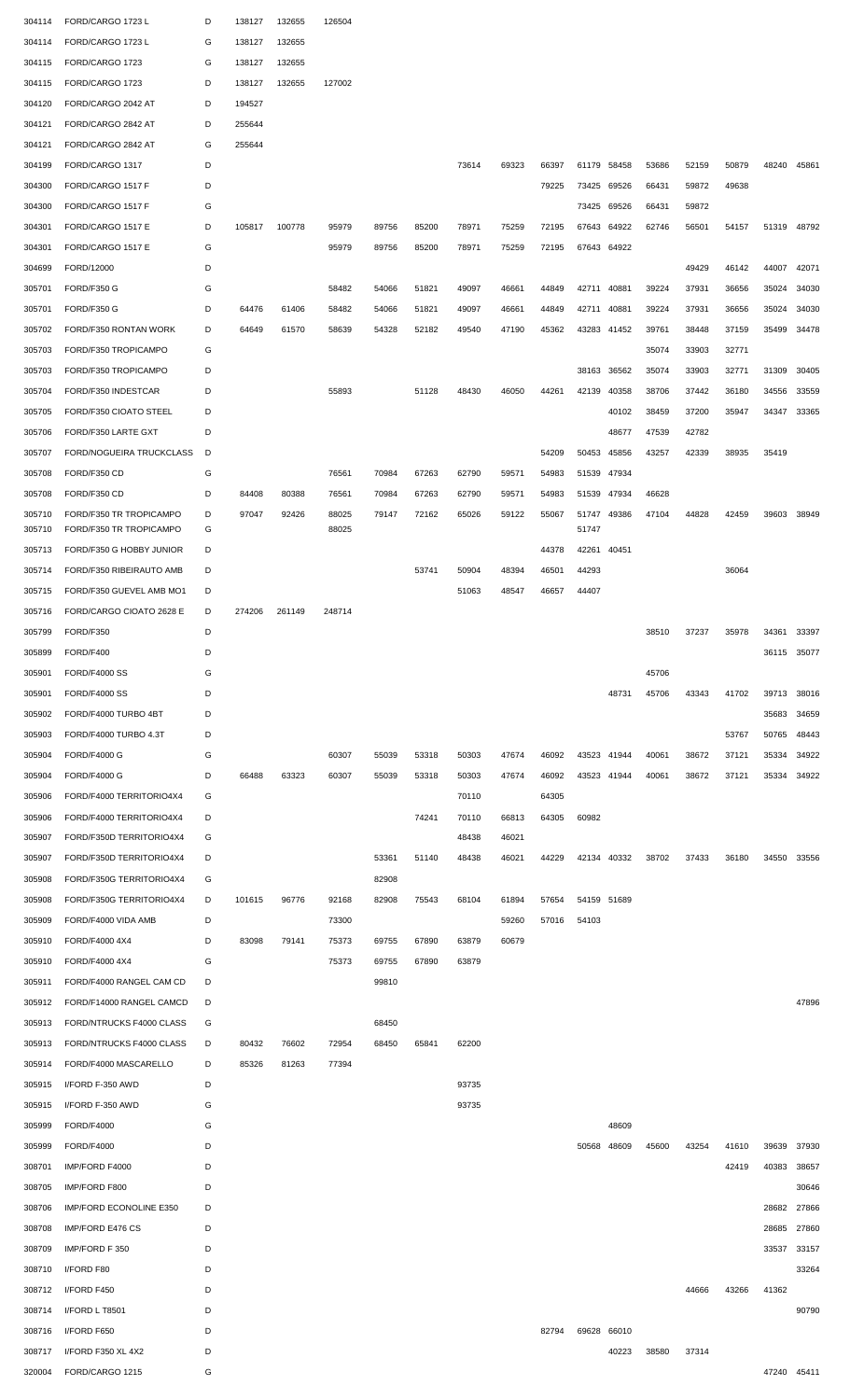| 320004 | FORD/CARGO 1215                               | D |        |        |        |        |        |        |        |        |                      |             |       | 61565          | 50632 | 47240 | 45411 |
|--------|-----------------------------------------------|---|--------|--------|--------|--------|--------|--------|--------|--------|----------------------|-------------|-------|----------------|-------|-------|-------|
| 320009 | FORD/CARGO 1415                               | G |        |        |        |        |        |        |        |        |                      |             |       |                |       | 58801 | 55505 |
| 320009 | FORD/CARGO 1415                               | D |        |        |        |        |        |        |        |        |                      |             |       |                | 70630 | 58801 | 55505 |
| 320010 | FORD/C 4532 E EQUIPG CA                       | D |        |        |        |        |        |        | 104817 |        |                      |             |       |                |       |       |       |
|        |                                               |   |        |        |        |        |        |        |        |        |                      |             |       |                |       |       |       |
| 320201 | FORD/CARGO 814                                | D |        |        |        |        |        |        |        |        |                      |             |       |                | 41355 | 39719 | 38166 |
| 320201 | FORD/CARGO 814                                | G |        |        |        |        |        |        |        |        |                      |             |       |                |       | 39719 | 38166 |
| 320202 | FORD/CARGO 814 TECAR PAS                      | D |        |        |        |        |        |        |        |        |                      |             |       |                | 41285 | 39564 | 38303 |
| 320203 | FORD/TUTTO CARGO 2630 4E                      | D |        |        |        |        |        |        |        |        |                      |             |       | 80025          | 77023 | 72408 | 70175 |
| 320204 | FORD/CARGO 1217                               | G |        |        |        |        |        |        |        |        |                      |             |       | 52368          | 49059 | 44536 |       |
| 320204 | FORD/CARGO 1217                               | D |        |        |        |        |        |        |        |        |                      |             | 58830 | 52368          | 49059 | 44536 | 38191 |
| 320205 | FORD/CARGO 815                                | D |        |        |        |        |        |        |        | 54708  | 50806                | 48788       | 47051 | 44910          | 42598 | 39563 | 35026 |
| 320205 | FORD/CARGO 815                                | G |        |        |        |        |        |        |        |        |                      | 48788       | 47051 | 44910          | 42598 | 39563 |       |
|        |                                               |   |        |        |        |        |        |        |        |        |                      |             |       |                |       |       |       |
| 320206 | FORD/CARGO 2425 SCHWING                       | D |        |        |        |        |        |        |        |        |                      |             |       | 90142          | 86200 | 81093 |       |
| 320207 | FORD/CARGO 815 MU<br>FORD/CARGO 815 RHINUS800 | D |        |        |        |        |        |        |        |        |                      |             | 47046 | 44891<br>44750 | 42567 | 40903 |       |
| 320208 |                                               | D |        |        |        |        |        |        |        | 54674  | 50589                | 48698       | 46865 |                | 42263 | 40532 |       |
| 320209 | FORD/CARGO 3222                               | G |        |        |        |        |        |        |        |        | 77033                |             | 64092 |                |       |       |       |
| 320209 | FORD/CARGO 3222                               | D |        |        |        |        |        |        |        | 80585  |                      | 77033 70589 | 64092 | 58750          | 57336 |       |       |
| 320210 | FORD/CARGO 2631                               | G |        |        |        |        |        |        |        |        |                      | 93996 89891 | 86797 | 84234          |       |       |       |
| 320210 | FORD/CARGO 2631                               | D |        |        |        |        |        |        | 116609 | 110831 | 93996 89891          |             | 86797 | 84234          | 77628 |       |       |
| 320211 | FORD/CARGO 4031                               | D |        |        |        |        |        |        |        | 81340  |                      | 78104 71879 | 64911 | 62435          | 61234 | 59123 |       |
| 320211 | FORD/CARGO 4031                               | G |        |        |        |        |        |        |        |        | 78104                |             | 64911 | 62435          |       |       |       |
| 320212 | FORD/CARGO 2626                               | G |        |        |        |        |        |        |        |        |                      | 99282 94401 | 90821 | 87668          |       |       |       |
| 320212 | FORD/CARGO 2626                               | D |        |        |        |        |        |        |        | 106266 |                      | 99282 94401 | 90821 | 87668          | 83081 |       |       |
|        |                                               |   |        |        |        |        |        |        |        |        |                      |             |       |                |       |       |       |
| 320213 | FORD/CARGO 2622                               | G |        |        |        |        |        |        |        |        |                      | 91306       | 88139 | 84638          |       |       |       |
| 320213 | FORD/CARGO 2622                               | D |        |        |        |        |        |        | 106473 | 101670 |                      | 95873 91306 | 88139 | 84638          | 78965 | 73537 |       |
| 320214 | FORD/CARGO 1722                               | G |        |        |        |        |        |        |        |        |                      | 75426 71976 | 67982 | 64502          |       |       |       |
| 320214 | FORD/CARGO 1722                               | D |        |        | 105306 |        | 94649  | 89452  | 84918  | 81173  |                      | 75426 71976 | 67982 | 64502          | 62715 | 59463 |       |
| 320215 | FORD/CARGO 1721                               | D |        |        |        |        |        |        |        | 80229  |                      | 71442 68266 | 65364 | 60789          | 59331 | 55246 |       |
| 320215 | FORD/CARGO 1721                               | G |        |        |        |        |        |        |        |        |                      | 68266       | 65364 | 60789          |       |       |       |
| 320216 | FORD/CARGO 1731                               | D |        |        |        |        |        |        |        | 97694  | 92760                | 85217       | 77030 | 73719          | 67579 |       |       |
| 320216 | FORD/CARGO 1731                               | G |        |        |        |        |        |        |        |        |                      | 92760 85217 | 77030 |                |       |       |       |
| 320217 | FORD/CARGO 1717                               | G |        |        |        |        |        |        |        |        |                      | 63784 60655 | 57772 | 51679          |       |       |       |
|        |                                               |   |        |        |        |        |        |        |        |        |                      |             |       |                |       |       |       |
| 320217 | FORD/CARGO 1717                               | D |        |        |        |        |        |        |        | 67277  | 63784                | 60655       | 57772 | 51679          | 46162 | 42993 |       |
| 320218 | FORD/CARGO 816                                | D |        |        |        |        |        |        |        |        |                      | 48908       | 47158 | 44995          | 42694 |       |       |
| 320220 | FORD/CARGO 1521                               | G |        |        |        |        |        |        |        |        |                      | 74842       | 70068 |                |       |       |       |
| 320220 | FORD/CARGO 1521                               | D |        |        |        |        |        |        |        | 86084  |                      | 80396 74842 | 70068 | 65106          | 58784 | 54726 |       |
| 320221 | FORD/CARGO 4331                               | D |        |        |        |        |        |        |        | 87751  | 80698                | 70756       | 64991 | 63326          | 60178 |       |       |
| 320221 | FORD/CARGO 4331                               | G |        |        |        |        |        |        |        |        |                      | 80698 70756 | 64991 |                |       |       |       |
| 320222 | FORD/CARGO 2421                               | G |        |        |        |        |        |        |        |        |                      | 71345       |       |                |       |       |       |
| 320222 | FORD/CARGO 2421                               | D |        |        |        |        |        |        |        | 82473  |                      | 75906 71345 | 65792 | 63579          |       |       |       |
|        |                                               |   |        |        |        |        |        |        |        |        |                      |             |       |                |       |       |       |
| 320223 | FORD/MULTIEIXO C 2626 4E                      | D |        |        |        |        |        |        |        | 106189 |                      | 98929 94205 | 90445 | 87330          | 83413 |       |       |
| 320223 | FORD/MULTIEIXO C 2626 4E                      | G |        |        |        |        |        |        |        |        |                      |             | 90445 |                |       |       |       |
| 320224 | FORD/MULTIEIXO C 2631 4E                      | D |        |        |        |        |        |        |        | 110318 |                      | 93643 89692 | 86424 | 83888          |       |       |       |
| 320225 | FORD/CARGO 815 S                              | G |        |        |        |        |        |        |        |        | 51089                | 49054       | 47328 |                |       |       |       |
| 320225 | FORD/CARGO 815 S                              | D |        |        |        |        |        | 61671  | 58927  | 55011  |                      | 51089 49054 | 47328 | 45149          |       |       |       |
| 320226 | FORD/MULTIEIXO C2622 8X4                      | D |        |        |        |        |        | 112199 | 106212 | 101623 |                      | 95514 91094 | 87730 | 84358          |       |       |       |
| 320228 | FORD/CARGO 815 E                              | D | 82075  | 78167  | 74445  | 69662  | 66549  | 63084  | 60270  | 56301  |                      | 52255 50226 | 48416 |                |       |       |       |
| 320228 | FORD/CARGO 815 E                              | G |        |        | 74445  | 69662  | 66549  | 63084  | 60270  | 56301  | 52255                |             |       |                |       |       |       |
| 320231 | FORD/CARGO 4331 S                             | G |        |        |        |        |        |        |        |        | 80702                |             |       |                |       |       |       |
|        |                                               |   |        |        |        |        |        |        |        |        |                      |             |       |                |       |       |       |
| 320231 | FORD/CARGO 4331 S                             | D |        |        |        |        |        |        | 88584  | 86178  |                      | 80702 70760 | 64965 | 62034          |       |       |       |
| 320232 | FORD/CARGO 5031                               | D |        |        |        |        |        |        |        |        | 155861 143481 138194 |             |       |                |       |       |       |
| 320233 | FORD/CARGO 2831                               | G |        |        |        |        |        |        |        |        | 102363               |             |       |                |       |       |       |
| 320233 | FORD/CARGO 2831                               | D |        |        |        |        |        |        |        |        | 111238 102363 99105  |             |       |                |       |       |       |
| 320234 | FORD/CARGO 5032 E                             | G |        |        |        |        |        | 134275 | 128289 |        | 117057 107867        |             |       |                |       |       |       |
| 320234 | FORD/CARGO 5032 E                             | D |        |        |        |        | 143014 | 134275 | 128289 |        | 117057 107867 104350 |             |       |                |       |       |       |
| 320235 | FORD/CARGO 2622 E                             | D | 148813 | 141727 | 134978 | 126042 | 119833 | 113293 | 107379 | 102607 |                      | 96726 92096 | 82911 |                |       |       |       |
| 320235 | FORD/CARGO 2622 E                             | G |        |        | 134978 | 126042 | 119833 | 113293 | 107379 | 102607 |                      |             |       |                |       |       |       |
| 320236 | FORD/CARGO 4432 E                             | D |        |        |        |        |        | 83291  | 81119  | 75793  |                      | 69232 67263 |       |                |       |       |       |
| 320236 | FORD/CARGO 4432 E                             | G |        |        |        |        |        |        | 81119  | 75793  | 69232                |             |       |                |       |       |       |
|        |                                               |   |        |        |        |        |        |        |        |        |                      |             |       |                |       |       |       |
| 320237 | FORD/CARGO 2932 E                             | D |        |        |        |        | 155531 | 149307 | 137276 |        | 125570 119089 115308 |             |       |                |       |       |       |
| 320237 | FORD/CARGO 2932 E                             | G |        |        |        |        |        |        | 137276 | 125570 |                      |             |       |                |       |       |       |
| 320238 | FORD/CARGO 1722 E                             | G |        |        | 103472 | 97148  | 92432  | 87409  | 82957  | 79241  |                      |             |       |                |       |       |       |
| 320238 | FORD/CARGO 1722 E                             | D | 114078 | 108645 | 103472 | 97148  | 92432  | 87409  | 82957  | 79241  |                      | 73672 70296 |       |                |       |       |       |
| 320239 | FORD/CARGO 2422 E                             | G |        |        | 123389 | 115535 | 110524 | 103979 | 99049  | 94937  | 90177                |             |       |                |       |       |       |
| 320239 | FORD/CARGO 2422 E                             | D | 136035 | 129558 | 123389 | 115535 | 110524 | 103979 | 99049  | 94937  |                      | 90177 86096 |       |                |       |       |       |
| 320240 | FORD/CARGO 2428 E                             | D | 142486 | 135701 | 129240 | 121251 | 115387 | 109397 | 103564 | 99561  |                      | 89072 85520 |       |                |       |       |       |
| 320240 | FORD/CARGO 2428 E                             | G |        |        | 129240 | 121251 | 115387 | 109397 | 103564 | 99561  | 89072                |             |       |                |       |       |       |
|        |                                               |   |        |        |        |        |        |        |        |        |                      |             |       |                |       |       |       |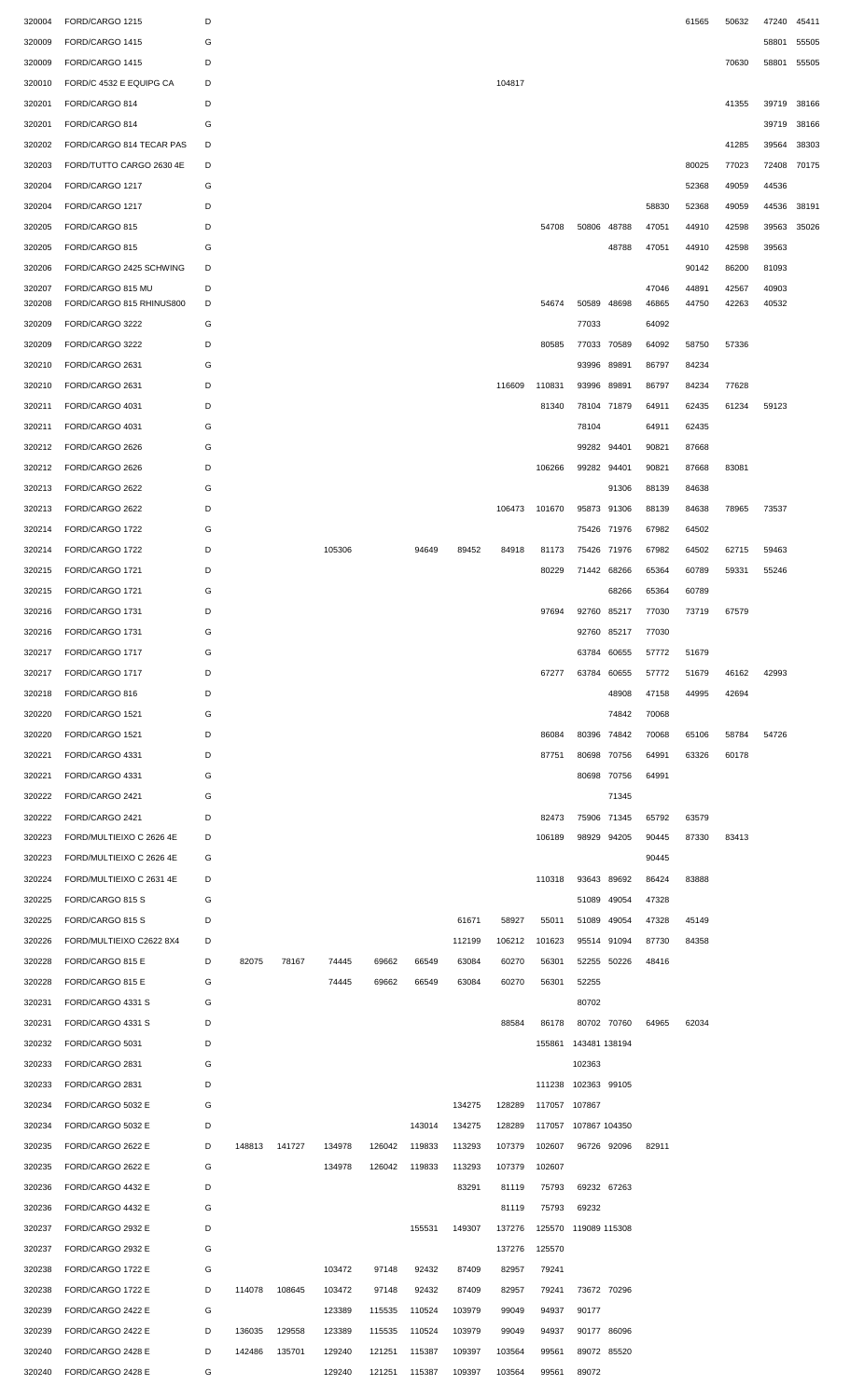| 320241           | FORD/CARGO 2632 E                      | D      |        |               |                  | 158291           | 149201           | 141957           | 133757           |                             | 128814 116647 112733 |             |       |       |       |             |       |
|------------------|----------------------------------------|--------|--------|---------------|------------------|------------------|------------------|------------------|------------------|-----------------------------|----------------------|-------------|-------|-------|-------|-------------|-------|
| 320241           | FORD/CARGO 2632 E                      | G      |        |               |                  |                  |                  |                  | 133757           | 128814                      |                      |             |       |       |       |             |       |
|                  |                                        |        |        |               |                  |                  |                  |                  |                  |                             |                      |             |       |       |       |             |       |
| 320242<br>320242 | FORD/CARGO 2628 E<br>FORD/CARGO 2628 E | G<br>D | 157253 | 149765        | 142633<br>142633 | 133899<br>133899 | 127265<br>127265 | 119121<br>119121 | 109238<br>109238 | 103537<br>103537            | 94602<br>94602 91997 |             |       |       |       |             |       |
|                  |                                        |        |        |               |                  |                  |                  |                  |                  |                             |                      |             |       |       |       |             |       |
| 320243           | FORD/CARGO 815 E TOPLINE               | G      |        |               |                  |                  | 66615            |                  |                  |                             |                      |             |       |       |       |             |       |
| 320243           | FORD/CARGO 815 E TOPLINE               | D      | 82256  | 78339         | 74609            | 69371            | 66615            | 63160            | 60291            | 56392                       | 52177 50200          |             |       |       |       |             |       |
| 320244           | FORD/MULTIEIXO 2628E 8X4               | D      | 191665 | 182538        | 173846           | 160710           | 152224           | 142528           | 136217           |                             | 124447 119222        |             |       |       |       |             |       |
| 320245           | FORD/C2628 PMERECHIM 8X4               | D      | 181889 | 173228        | 164980           | 153987           | 147087           | 137566           | 126138           | 119706                      |                      |             |       |       |       |             |       |
| 320245           | FORD/C2628 PMERECHIM 8X4               | G      |        |               | 164980           |                  |                  |                  |                  |                             |                      |             |       |       |       |             |       |
| 320246           | FORD/C2831 PMERECHIM 8X4               | D      |        |               |                  |                  |                  |                  |                  |                             | 111827 101605 97312  |             |       |       |       |             |       |
| 320247           | FORD/C2428 PMERECHIM 8X2               | D      | 178783 | 170269        | 162162           | 151307           | 144580           | 135248           | 123927           | 117629 110307               |                      |             |       |       |       |             |       |
| 320247           | FORD/C2428 PMERECHIM 8X2               | G      |        |               | 162162           | 151307           | 144580           | 135248           |                  |                             |                      |             |       |       |       |             |       |
|                  |                                        |        |        |               |                  |                  |                  |                  |                  |                             |                      |             |       |       |       |             |       |
| 320248           | FORD/CARGO 4532 E                      | D      | 119267 | 113588        | 108179           | 101202           | 95971            | 90816            | 86144            | 81588                       |                      |             |       |       |       |             |       |
| 320248           | FORD/CARGO 4532 E                      | G      |        |               | 108179           | 101202           | 95971            | 90816            | 86144            |                             |                      |             |       |       |       |             |       |
| 320249           | FORD/CARGO 712                         | G      |        |               | 64418            | 60279            | 57203            | 53808            | 50679            |                             |                      |             |       |       |       |             |       |
| 320249           | FORD/CARGO 712                         | D      | 71020  | 67639         | 64418            | 60279            | 57203            | 53808            | 50679            | 47554                       |                      |             |       |       |       |             |       |
| 320250           | FORD/CARGO 2422 E MAGICA               | D      | 136033 | 129555        | 123386           | 114789           | 110389           | 103861           | 98810            | 94875                       |                      | 89805 85876 | 82692 |       |       |             |       |
| 320251           | FORD/CARGO 4432E TOPLINE               | D      |        |               |                  |                  |                  |                  | 80961            | 75746                       | 72057                |             |       |       |       |             |       |
| 320252           | FORD/CARGO 2428E TOPLINE               | D      | 138174 | 131595        | 125330           | 117593           | 111920           | 106138           | 100447           | 96498                       | 91033                |             |       |       |       |             |       |
| 320252           | FORD/CARGO 2428E TOPLINE               | G      |        |               |                  |                  |                  | 106138           |                  |                             |                      |             |       |       |       |             |       |
|                  |                                        |        |        |               |                  |                  |                  |                  |                  |                             |                      |             |       |       |       |             |       |
| 320253           | FORD/CARGO 2422E TOPLINE               | D      | 132572 | 126259        | 120247           | 112579           | 107722           | 101318           | 96484            | 92560                       |                      |             |       |       |       |             |       |
| 320254           | FORD/CARGO 4532E TOPLINE               | D      | 113913 | 108488        | 103323           | 96618            | 91675            | 86734            | 82273            | 78310                       |                      |             |       |       |       |             |       |
| 320255           | FORD/C5032 PMERECHIM 8X4               | D      |        |               |                  |                  |                  | 147472           | 140837           | 128709                      |                      |             |       |       |       |             |       |
| 320257           | FORD/C2422 PMERECHIM 8X2               | G      |        |               | 143384           |                  |                  |                  |                  |                             |                      |             |       |       |       |             |       |
| 320257           | FORD/C2422 PMERECHIM 8X2               | D      | 158080 | 150552        | 143384           |                  | 132281           | 124427           | 118446           | 113684 107578 102940 100805 |                      |             |       |       |       |             |       |
| 320258           | FORD/CARGO CIOATO 2428 E               | D      | 156659 | 149200        | 142095           | 132434           | 126794           | 120188           |                  |                             |                      |             |       |       |       |             |       |
| 320259           | FORD/CARGO CIOATO 4532 E               | D      |        |               |                  | 105750           | 100855           | 95387            | 90474            | 86138                       |                      |             |       |       |       |             |       |
|                  |                                        |        |        |               |                  |                  | 117946           |                  |                  |                             |                      |             |       |       |       |             |       |
| 320260           | FORD/CARGO CIOATO 2422 E               | D      |        |               | 126601           | 122607           |                  | 110969           |                  |                             |                      | 93103       |       |       |       |             |       |
| 320261           | FORD/CARGO CIOATO 815 E                | D      |        |               |                  | 87488            |                  | 68247            | 65175            | 60940                       |                      |             |       |       |       |             |       |
| 320262           | FORD/CHAPEMEC CARGO                    | D      |        |               |                  |                  |                  |                  |                  |                             |                      | 72004 68086 | 64758 | 61600 | 58773 |             |       |
| 320263           | FORD/CARGO 2628E MASTER                | D      |        | 192651 183478 | 174741           | 164104           | 155897           | 145909           | 133844           |                             |                      |             |       |       |       |             |       |
| 320265           | FORD/CARGO 2428E TRIELED               | G      |        |               |                  | 127249           |                  |                  |                  |                             |                      |             |       |       |       |             |       |
| 320265           | FORD/CARGO 2428E TRIELED               | D      | 150424 | 143261        | 136440           | 127249           | 121673           | 115376           | 109113           |                             |                      |             |       |       |       |             |       |
| 320266           | FORD/CARGO BELP SL                     | D      | 107979 | 102837        | 97941            | 92150            | 88122            | 83162            | 78313            | 74989                       | 69075 66011          |             | 60611 |       |       |             |       |
| 320267           | FORD/CARGO 4331 TOPLINE                | D      |        |               |                  |                  |                  |                  |                  | 95264                       | 87598 76827          |             | 70564 | 67352 |       |             |       |
|                  |                                        |        |        |               |                  |                  |                  |                  |                  |                             |                      |             |       |       |       |             |       |
| 320268           | FORD/CARGO 4331 MOURA                  | D      |        |               |                  |                  |                  |                  |                  |                             | 89641                | 78630       | 72204 |       |       |             |       |
| 320269           | FORD/C2622E PMERECHIM 84               | D      |        |               |                  | 156225           | 149329           | 141187           | 133722           |                             |                      |             |       |       |       |             |       |
| 320270           | FORD/C2422E PMERECHIM 82               | D      | 150718 | 143542        | 136708           | 127203           | 122305           | 115091           | 109524           | 105124                      |                      |             |       |       |       |             |       |
| 320270           | FORD/C2422E PMERECHIM 82               | G      |        |               |                  |                  | 122305           |                  |                  |                             |                      |             |       |       |       |             |       |
| 320273           | FORD/MULTIEIXO 2428E 8X4               | G      |        |               | 154536           | 144100           | 137870           |                  |                  |                             |                      |             |       |       |       |             |       |
| 320273           | FORD/MULTIEIXO 2428E 8X4               | D      | 170375 | 162263        | 154536           | 144100           | 137870           | 130660           | 123562           |                             |                      |             |       |       |       |             |       |
| 320274           | FORD/C4532 TRUKAM CA                   | D      |        |               |                  | 106836           | 101898           | 96334            | 91354            |                             |                      |             |       |       |       |             |       |
| 320275           | FORD/CARGO 815 DUTRA CD                | D      |        |               |                  | 82775            |                  |                  |                  |                             |                      |             |       |       |       |             |       |
|                  |                                        |        |        |               |                  |                  |                  |                  |                  |                             |                      |             |       |       |       |             |       |
| 320276           | FORD/CARGO 4030 TOPLINE                | D      |        |               |                  |                  |                  |                  |                  |                             |                      |             |       |       | 64498 | 61788       | 59513 |
| 320277           | FORD/CARGO 1722E TOPLINE               | G      |        |               | 103571           |                  |                  |                  |                  |                             |                      |             |       |       |       |             |       |
| 320277           | FORD/CARGO 1722E TOPLINE               | D      | 114186 | 108749        | 103571           | 100619           | 96312            | 90987            | 86413            | 82570                       | 76720 73205          |             | 69142 | 65585 | 62865 |             |       |
| 320278           | FORD/C4331 RODOEIXO CA                 | D      |        |               |                  |                  |                  |                  |                  | 96230                       | 88215 77495          |             | 71004 | 67816 |       |             |       |
| 320278           | FORD/C4331 RODOEIXO CA                 | G      |        |               |                  |                  |                  |                  |                  |                             |                      |             | 71004 |       |       |             |       |
| 320280           | FORD/CARGO 2428E MOURA                 | D      | 154023 | 146688        | 139704           | 131050           | 124781           | 118308           |                  |                             |                      |             |       |       |       |             |       |
| 320282           | FORD/CARGO 1317E TOPLINE               | D      | 111218 | 105922        | 100879           | 97589            | 92416            | 87046            | 82401            | 78675                       | 73499 70247          |             |       |       |       |             |       |
| 320283           | FORD/CARGO 4331 ZAMBONI                | D      |        |               |                  |                  |                  |                  |                  | 94907                       |                      | 87045 76435 | 70028 |       |       |             |       |
|                  |                                        |        |        |               |                  |                  |                  |                  |                  |                             |                      |             |       |       |       |             |       |
| 320284           | FORD/CARGO 4432 ZAMBONI                | D      |        |               |                  |                  |                  | 92375            | 87117            | 81547                       |                      |             |       |       |       |             |       |
| 320285           | FORD/C4331 BAULER CAM                  | D      |        |               |                  |                  |                  |                  |                  | 91939                       | 84304 74064          |             | 70361 |       |       |             |       |
| 320286           | FORD/CARGO PARTHENON CAM D             |        |        |               | 111596           |                  |                  | 91673            | 86915            | 83007                       | 78396 74706          |             | 70995 | 66226 | 63787 | 60916       | 58864 |
| 320287           | FORD/C2428E CARMETAL 8X2               | D      | 168825 | 160785        | 153130           |                  |                  |                  |                  |                             |                      |             |       |       |       |             |       |
| 320288           | FORD/CARGO MANOS CAMI                  | D      |        |               |                  |                  |                  |                  |                  |                             |                      |             | 48798 | 46608 | 44034 |             |       |
| 320290           | FORD/CARGO RANGEL                      | D      | 77689  | 74732         | 71212            | 68965            | 67455            |                  |                  |                             |                      |             |       | 46528 |       |             |       |
| 320291           | FORD/C 4331 SETEC CM                   | D      |        |               |                  |                  |                  |                  |                  | 91077                       | 83521 73377          |             | 69709 |       |       |             |       |
| 320292           | FORD/CARGO 2428E MASTER                | G      |        |               | 142072           | 133254           |                  |                  |                  |                             |                      |             |       |       |       |             |       |
| 320292           | FORD/CARGO 2428E MASTER                | D      | 156633 | 149175        | 142072           | 133254           | 126886           |                  |                  |                             |                      |             |       |       |       |             |       |
| 320293           | FORD/VIR CARGO 4331S 4X2               | D      |        |               |                  |                  |                  |                  |                  | 93525                       |                      | 85727 75578 | 72674 |       |       |             |       |
|                  |                                        | G      |        |               |                  |                  |                  | 99132            |                  |                             |                      |             |       |       |       |             |       |
| 320294           | FORD/VIR CARGO 4532E 4X2               |        |        |               |                  |                  |                  |                  |                  | 86171                       |                      |             |       |       |       |             |       |
| 320296           | FORD/MULTIEIXO FC6332 CM               | D      |        |               |                  | 154581           | 146791           | 139022           |                  |                             |                      |             |       |       |       |             |       |
| 320298           | FORD/CARGO 815 TRV FMAXX               | G      |        |               | 283274           |                  |                  |                  |                  |                             |                      |             |       |       |       |             |       |
| 320298           | FORD/CARGO 815 TRV FMAXX               | D      | 312309 | 297438        | 283274           | 254479           | 240950           |                  |                  |                             |                      |             |       |       |       |             |       |
| 320299           | FORD/CARGO                             | D      |        |               |                  |                  |                  |                  |                  |                             |                      | 38386 36690 | 35280 | 34097 | 33086 | 31645 30543 |       |
| 321199           | <b>FORD/F2000</b>                      | D      |        |               |                  |                  |                  |                  |                  |                             |                      |             |       |       |       | 33431 33064 |       |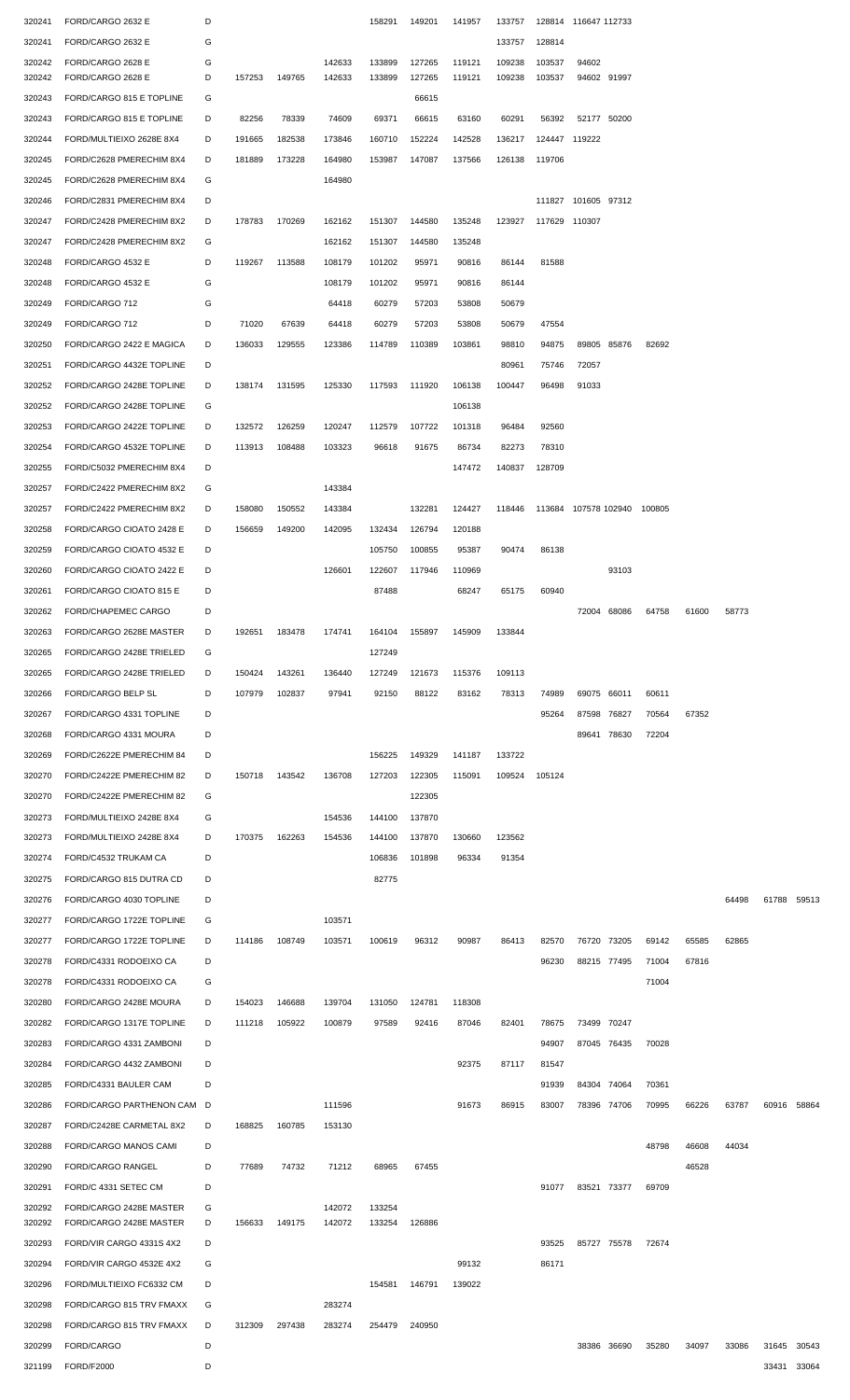| 328502           | FORD/CARGO 1630                    | D      |                  |                  |        |        |        |        |        |       |       |       | 92924  | 83624 | 78339 | 73740       | 64048 |
|------------------|------------------------------------|--------|------------------|------------------|--------|--------|--------|--------|--------|-------|-------|-------|--------|-------|-------|-------------|-------|
| 328502           | FORD/CARGO 1630                    | G      |                  |                  |        |        |        |        |        |       |       |       |        | 83624 |       |             |       |
| 328503           | FORD/C4432 E CENTRAL CA            | D      |                  |                  |        |        |        |        |        | 96297 |       |       |        |       |       |             |       |
|                  |                                    |        |                  |                  |        |        |        |        |        |       |       |       |        |       |       |             |       |
| 328504           | FORD/CARGO 712 TOPLINE             | D      | 69621            | 66306            | 63148  |        |        | 61910  | 58813  |       |       |       |        |       |       |             |       |
| 328506           | FORD/CARGO 816 RODOMOURA G         |        |                  | 93728            |        |        |        |        |        |       |       |       |        |       |       |             |       |
| 328506           | FORD/CARGO 816 RODOMOURA D         |        | 96780            | 93728            |        |        | 83390  |        | 79589  |       |       |       |        |       |       |             |       |
| 328507           | FORD/CARGO GNG                     | D      |                  |                  |        |        |        | 75177  |        |       |       |       |        |       |       |             |       |
|                  |                                    |        |                  |                  |        |        |        |        |        |       |       |       |        |       |       |             |       |
| 328508           | FORD/CARGO 5032 E SETEC            | D      |                  |                  |        |        |        |        | 141008 |       |       |       |        |       |       |             |       |
| 328509           | FORD/CARGO MANOS 2631 CT           | D      |                  |                  |        |        |        |        |        |       |       | 54251 |        |       |       |             |       |
| 328599           | FORD/CARGO 1618                    | D      |                  |                  |        |        |        |        |        |       |       |       | 109240 | 86990 | 82699 | 78735       | 75483 |
| 328899           | FORD/CARGO 1215                    | D      |                  |                  |        |        |        |        |        |       |       |       |        |       |       |             | 44996 |
|                  |                                    |        |                  |                  |        |        |        |        |        |       |       |       |        |       |       |             |       |
| 329099           | FORD/CARGO 1415                    | D      |                  |                  |        |        |        |        |        |       |       |       |        |       |       |             | 55501 |
| 329101           | FORD/CARGO 1421                    | G      |                  |                  |        |        |        |        |        |       |       |       |        | 70186 | 65104 | 60290       |       |
| 329101           | FORD/CARGO 1421                    | D      |                  |                  |        |        |        |        |        |       |       |       | 79365  | 70186 | 65104 | 60290       | 54374 |
| 329102           | FORD/CARGO 1621                    | G      |                  |                  |        |        |        |        |        |       |       |       |        | 71264 | 65867 | 60341       | 52860 |
|                  |                                    |        |                  |                  |        |        |        |        |        |       |       |       |        |       |       |             |       |
| 329102           | FORD/CARGO 1621                    | D      |                  |                  |        |        |        |        |        |       |       |       | 76834  | 71264 | 65867 | 60341       | 52860 |
| 329199           | FORD/CARGO 1418                    | D      |                  |                  |        |        |        |        |        |       |       |       | 100344 | 92923 | 86358 | 79443       | 73264 |
| 329202           | FORD/CARGO 1422                    | D      |                  |                  |        |        |        |        |        |       |       |       |        |       | 81147 | 69392       | 65696 |
| 329202           | FORD/CARGO 1422                    | G      |                  |                  |        |        |        |        |        |       |       |       |        |       |       |             | 65696 |
|                  |                                    |        |                  |                  |        |        |        |        |        |       |       |       |        |       |       |             |       |
| 329203           | FORD/CARGO 2425                    | G      |                  |                  |        |        |        |        |        |       |       |       |        | 86942 | 83455 | 78662       | 75263 |
| 329203           | FORD/CARGO 2425                    | D      |                  |                  |        |        |        |        |        |       |       |       | 99743  | 86942 | 83455 | 78662       | 75263 |
| 329204           | FORD/TUTTO CARGO 2425 4E           | D      |                  |                  |        |        |        |        |        |       |       | 99822 | 92783  | 90753 | 88369 |             |       |
| 329205           | FORD/MULTIEIX CARGO 2425           | D      |                  |                  |        |        |        |        |        |       |       | 99672 | 92614  | 90767 | 88418 |             |       |
|                  |                                    |        |                  |                  |        |        |        |        |        |       |       |       |        |       |       |             |       |
| 329206           | FORD/MULTIEIXO 6332E 8X4           | D      |                  |                  | 158658 | 153653 | 145885 | 138135 |        |       |       |       |        |       |       |             |       |
| 329299           | FORD/CARGO 1615                    | D      |                  |                  |        |        |        |        |        |       |       |       | 81459  | 64547 | 62402 | 59687       | 57283 |
| 329701           | FORD/F14000 HD                     | D      |                  |                  |        |        |        |        |        |       |       |       |        |       |       | 55920       | 50211 |
| 329702           | FORD/F14000 160                    | G      |                  |                  |        |        |        |        |        |       |       | 65517 | 62772  | 60567 | 58031 | 55367       | 49694 |
|                  |                                    |        |                  |                  |        |        |        |        |        |       |       |       |        |       |       |             |       |
| 329702           | FORD/F14000 160                    | D      |                  |                  |        |        |        |        |        | 86509 | 68711 | 65517 | 62772  | 60567 | 58031 | 55367       | 49694 |
| 329703           | FORD/F14000 210                    | G      |                  |                  |        |        |        |        |        |       |       |       |        |       | 55337 |             |       |
| 329703           | FORD/F14000 210                    | D      |                  |                  |        |        |        |        |        |       |       | 62462 | 59823  | 57735 | 55337 | 52757       | 47359 |
| 329799           | FORD/F14000                        | D      |                  |                  |        |        |        |        |        |       |       |       | 63904  | 61655 | 59104 | 56347       | 50601 |
|                  |                                    |        |                  |                  |        |        |        |        |        |       |       |       |        |       |       |             |       |
| 337902           | FORD/CARGO 1519 B                  | D      | 131506           | 126297           | 120915 |        |        |        |        |       |       |       |        |       |       |             |       |
| 337902           | FORD/CARGO 1519 B                  | G      | 131506           | 126297           |        |        |        |        |        |       |       |       |        |       |       |             |       |
| 337903           | FORD/CARGO 1719                    | D      | 136111           | 130720           | 125148 |        |        |        |        |       |       |       |        |       |       |             |       |
| 337903           | FORD/CARGO 1719                    | G      | 136111           | 130720           |        |        |        |        |        |       |       |       |        |       |       |             |       |
|                  |                                    |        |                  |                  |        |        |        |        |        |       |       |       |        |       |       |             |       |
| 337904           | FORD/CARGO 1933 TL                 | D      | 183323           | 176062           | 167697 |        |        |        |        |       |       |       |        |       |       |             |       |
| 337904           | FORD/CARGO 1933 TL                 | G      | 183323           | 176062           |        |        |        |        |        |       |       |       |        |       |       |             |       |
| 337905           | FORD/CARGO 1933 T                  | G      |                  | 177254           |        |        |        |        |        |       |       |       |        |       |       |             |       |
| 337905           | FORD/CARGO 1933 T                  | D      | 183761           | 177964           | 170379 |        |        |        |        |       |       |       |        |       |       |             |       |
|                  |                                    |        |                  |                  |        |        |        |        |        |       |       |       |        |       |       |             |       |
| 337906           | FORD/CARGO 3133 6X4                | G      |                  | 204784           |        |        |        |        |        |       |       |       |        |       |       |             |       |
| 337906           | FORD/CARGO 3133 6X4                | D      | 213230           | 204784           | 196056 |        |        |        |        |       |       |       |        |       |       |             |       |
| 337907           | FORD/CARGO 2629 6X4                | D      | 199134           | 191247           | 183095 |        |        |        |        |       |       |       |        |       |       |             |       |
| 337907           | FORD/CARGO 2629 6X4                | G      | 199134           | 191247           |        |        |        |        |        |       |       |       |        |       |       |             |       |
|                  |                                    |        |                  |                  |        |        |        |        |        |       |       |       |        |       |       |             |       |
| 337908           | FORD/CARGO 2623 6X4                | G      | 140729           | 135156           |        |        |        |        |        |       |       |       |        |       |       |             |       |
| 337908           | FORD/CARGO 2623 6X4                | D      | 140729           | 131639           | 126028 |        |        |        |        |       |       |       |        |       |       |             |       |
| 337909           | FORD/CARGO 816 S                   | G      | 93947            | 90227            |        |        |        |        |        |       |       |       |        |       |       |             |       |
| 337909           | FORD/CARGO 816 S                   | D      | 93947            | 90227            | 85713  |        |        |        |        |       |       |       |        |       |       |             |       |
|                  |                                    |        |                  |                  |        |        |        |        |        |       |       |       |        |       |       |             |       |
| 337910<br>337910 | FORD/CARGO 2429<br>FORD/CARGO 2429 | G<br>D | 172480<br>172480 | 165648<br>165648 |        |        |        |        |        |       |       |       |        |       |       |             |       |
|                  |                                    |        |                  |                  |        |        |        |        |        |       |       |       |        |       |       |             |       |
| 337911           | FORD/CARGO 2423 L                  | D      | 144998           | 138094           | 132208 |        |        |        |        |       |       |       |        |       |       |             |       |
| 337911           | FORD/CARGO 2423 L                  | G      | 144998           | 138094           |        |        |        |        |        |       |       |       |        |       |       |             |       |
| 337912           | FORD/CARGO 2423                    | G      | 147418           | 140398           |        |        |        |        |        |       |       |       |        |       |       |             |       |
| 337912           | FORD/CARGO 2423                    | D      | 147418           | 140398           | 134414 |        |        |        |        |       |       |       |        |       |       |             |       |
|                  |                                    |        |                  |                  |        |        |        |        |        |       |       |       |        |       |       |             |       |
| 337913           | FORD/CARGO 2429 L                  | G      | 172480           | 158153           |        |        |        |        |        |       |       |       |        |       |       |             |       |
| 337913           | FORD/CARGO 2429 L                  | D      | 172480           | 165648           | 158587 |        |        |        |        |       |       |       |        |       |       |             |       |
| 337914           | FORD/CARGO 1933 L                  | G      | 183323           | 176062           |        |        |        |        |        |       |       |       |        |       |       |             |       |
|                  |                                    | D      |                  |                  |        |        |        |        |        |       |       |       |        |       |       |             |       |
| 337914           | FORD/CARGO 1933 L                  |        |                  | 176062           | 168557 |        |        |        |        |       |       |       |        |       |       |             |       |
| 337915           | FORD/CARGO 1933                    | D      | 183323           | 176062           |        |        |        |        |        |       |       |       |        |       |       |             |       |
| 337917           | FORD/CARGO 3133 6X4MTXCM           | D      |                  | 214468           |        |        |        |        |        |       |       |       |        |       |       |             |       |
| 337918           | FORD/CARGO 2429 IPG CE             | D      | 172646           | 167199           |        |        |        |        |        |       |       |       |        |       |       |             |       |
|                  |                                    |        |                  |                  |        |        |        |        |        |       |       |       |        |       |       |             |       |
| 337920           | FORD/C2429 TOPLINE CE              | D      |                  | 164023           |        |        |        |        |        |       |       |       |        |       |       |             |       |
| 337921           | FORD/CARGO 1933 TL SETEC           | D      |                  | 181567           |        |        |        |        |        |       |       |       |        |       |       |             |       |
| 337923           | FORD/C1719 TOPLINE CE              | D      | 134902           |                  |        |        |        |        |        |       |       |       |        |       |       |             |       |
| 338600           | FORD/CARGO 1417 F                  | D      |                  |                  |        |        |        |        |        |       |       |       | 59035  | 52514 | 50106 | 46114 41409 |       |
| 338600           | FORD/CARGO 1417 F                  | G      |                  |                  |        |        |        |        |        |       |       |       |        | 52514 | 50106 |             |       |
|                  |                                    |        |                  |                  |        |        |        |        |        |       |       |       |        |       |       |             |       |
| 339301           | FORD/CARGO 1617                    | D      |                  |                  |        |        |        |        |        |       |       |       | 80762  | 64055 | 61948 | 59262       | 56838 |
| 339301           | FORD/CARGO 1617                    | G      |                  |                  |        |        |        |        |        |       |       |       |        | 64055 | 61948 | 59262 56838 |       |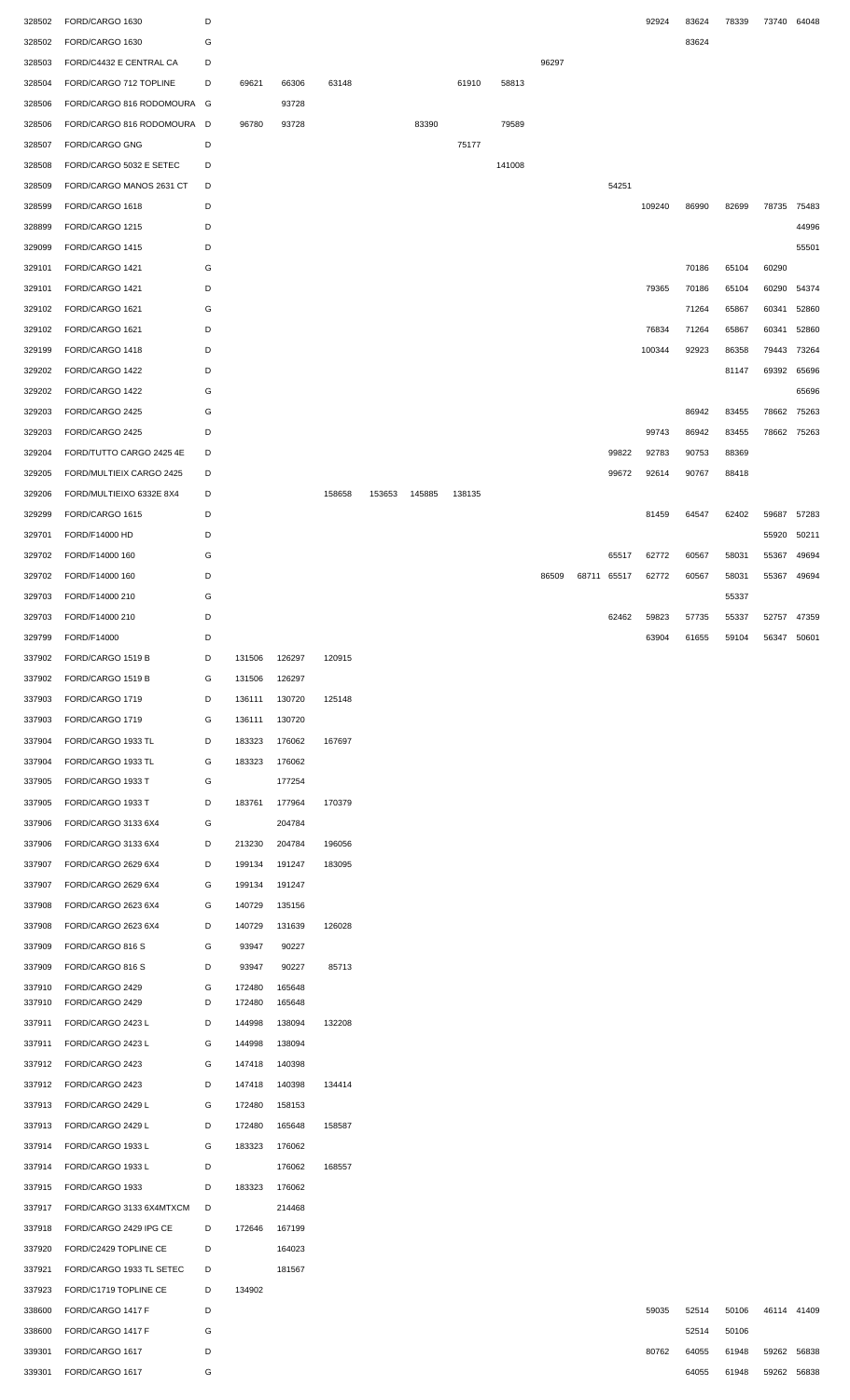| 339302 | FORD/CARGO 1617 ET CH15   | D |        |               |        |        |        |        |               |       |       |               | 82587  | 68883  | 66328  | 63372       |       |
|--------|---------------------------|---|--------|---------------|--------|--------|--------|--------|---------------|-------|-------|---------------|--------|--------|--------|-------------|-------|
| 339304 | FORD/C816 S TOPLINE CD    | D | 89335  | 86517         |        |        |        |        |               |       |       |               |        |        |        |             |       |
| 339304 | FORD/C816 S TOPLINE CD    | G |        | 86517         |        |        |        |        |               |       |       |               |        |        |        |             |       |
|        |                           |   |        |               |        |        |        |        |               |       |       |               |        |        |        |             |       |
| 339401 | FORD/CARGO 1622           | D |        |               |        |        |        |        |               |       |       |               | 89138  | 71849  | 69650  | 66563       | 64071 |
| 339401 | FORD/CARGO 1622           | G |        |               |        |        |        |        |               |       |       |               |        | 71849  | 69650  | 66563 64071 |       |
| 339402 | FORD/CARGO 1622 HYR       | D |        |               |        |        |        |        |               |       |       |               | 81756  | 69513  | 67072  |             |       |
| 339403 | FORD/CARGO 1622 TOPLINE   | D |        |               |        |        |        |        |               |       |       |               |        | 70488  | 68281  | 65294 62815 |       |
| 339404 | FORD/CARGO 2628E TOPLINE  | D |        |               |        | 145241 |        |        |               |       |       |               |        |        |        |             |       |
| 339501 | FORD/CARGO 2322           | D |        |               |        |        |        |        |               |       |       |               | 122184 | 113182 | 105147 | 96737       | 89191 |
| 339601 | FORD/CARGO 2422           | D |        |               |        |        |        | 106083 | 98403         | 94395 |       | 89620 85572   | 83668  | 80715  | 77911  | 74557       | 71572 |
|        |                           |   |        |               |        |        |        |        |               |       |       |               |        |        |        |             |       |
| 339601 | FORD/CARGO 2422           | G |        |               |        |        |        |        |               | 94395 | 89620 |               |        | 80715  | 77911  | 74557 71572 |       |
| 339602 | FORD/CARGO 2422 T         | G |        |               |        |        |        |        |               |       |       | 90122 86077   | 83562  |        |        |             |       |
| 339602 | FORD/CARGO 2422 T         | D |        |               |        |        |        |        | 99027         | 94956 |       | 90122 86077   | 83562  | 81174  |        |             |       |
| 339603 | FORD/CARGO 2422T TPOLINE  | D |        |               |        |        |        |        |               | 95479 |       | 90386 86403   | 83221  | 81400  |        |             |       |
| 339604 | FORD/CARGO 2422 CN        | G |        |               | 138895 |        |        |        |               |       |       |               |        |        |        |             |       |
| 339604 | FORD/CARGO 2422 CN        | D | 153131 | 145839        | 138895 |        |        |        |               |       |       |               |        |        |        |             |       |
|        |                           |   |        |               |        | 146996 |        |        |               |       |       |               |        |        |        |             |       |
| 339605 | FORD/CARGO 2628 CN 6X4    | G |        |               | 152895 |        |        |        |               |       |       |               |        |        |        |             |       |
| 339605 | FORD/CARGO 2628 CN 6X4    | D | 168567 | 160540        | 152895 | 146996 |        |        |               |       |       |               |        |        |        |             |       |
| 339606 | FORD/CARGO 1932 CNT       | D | 161656 | 153957        | 146626 |        |        |        |               |       |       |               |        |        |        |             |       |
| 339606 | FORD/CARGO 1932 CNT       | G |        |               | 146626 |        |        |        |               |       |       |               |        |        |        |             |       |
| 339607 | FORD/CARGO 2428 CN        | D | 151883 | 144651        | 137763 | 130355 | 126242 |        |               |       |       |               |        |        |        |             |       |
| 339607 | FORD/CARGO 2428 CN        | G |        |               | 137763 |        |        |        |               |       |       |               |        |        |        |             |       |
|        |                           |   |        |               |        |        |        |        |               |       |       |               |        |        |        |             |       |
| 339608 | FORD/CARGO 2622 CN 6X4    | G |        |               | 149078 |        |        |        |               |       |       |               |        |        |        |             |       |
| 339608 | FORD/CARGO 2622 CN 6X4    | D | 164358 | 156531        | 149078 | 141623 |        |        |               |       |       |               |        |        |        |             |       |
| 339609 | FORD/CARGO 815 N          | G |        |               | 79759  |        |        |        |               |       |       |               |        |        |        |             |       |
| 339609 | FORD/CARGO 815 N          | D | 87933  | 83746         | 79759  |        |        |        |               |       |       |               |        |        |        |             |       |
| 339610 | FORD/CARGO 1317 CN        | D | 106559 | 101485        | 96653  | 91595  |        |        |               |       |       |               |        |        |        |             |       |
| 339610 | FORD/CARGO 1317 CN        | G |        |               | 96653  |        |        |        |               |       |       |               |        |        |        |             |       |
|        |                           |   |        |               |        |        |        |        |               |       |       |               |        |        |        |             |       |
| 339611 | FORD/CARGO 1517 CN        | G |        |               | 112910 |        |        |        |               |       |       |               |        |        |        |             |       |
| 339611 | FORD/CARGO 1517 CN        | D | 127446 | 116037        | 112910 | 108097 |        |        |               |       |       |               |        |        |        |             |       |
|        | 339612 FORD/CARGO 1722 CN | D |        | 115094 109613 | 104394 | 99945  |        |        |               |       |       |               |        |        |        |             |       |
| 339612 | FORD/CARGO 1722 CN        | G |        |               | 104394 |        |        |        |               |       |       |               |        |        |        |             |       |
| 339613 | FORD/CARGO 3132 CN 6X4    | G |        |               | 164926 |        |        |        |               |       |       |               |        |        |        |             |       |
| 339613 | FORD/CARGO 3132 CN 6X4    | D | 181832 | 173174        | 164926 | 156679 |        |        |               |       |       |               |        |        |        |             |       |
| 339614 | FORD/CARGO 1932 CN        | G |        |               | 149938 |        |        |        |               |       |       |               |        |        |        |             |       |
|        |                           |   |        |               |        |        |        |        |               |       |       |               |        |        |        |             |       |
| 339614 | FORD/CARGO 1932 CN        | D | 165306 | 157435        | 149938 |        |        |        |               |       |       |               |        |        |        |             |       |
| 339615 | FORD/CARGO 2422 CNL       | G |        |               | 138887 |        |        |        |               |       |       |               |        |        |        |             |       |
| 339615 | FORD/CARGO 2422 CNL       | D | 153122 | 145831        | 138887 | 132967 |        |        |               |       |       |               |        |        |        |             |       |
| 339616 | FORD/CARGO 2428 CNL       | D | 171117 | 162968        | 155208 | 146857 |        |        |               |       |       |               |        |        |        |             |       |
| 339616 | FORD/CARGO 2428 CNL       | G |        |               | 155208 |        |        |        |               |       |       |               |        |        |        |             |       |
| 339617 | FORD/CARGO 1932 CNL       | D | 151044 | 143851        | 137001 | 131161 |        |        |               |       |       |               |        |        |        |             |       |
| 339618 | FORD/CARGO 1722 CNL       | D | 115081 | 109601        | 104381 | 99933  |        |        |               |       |       |               |        |        |        |             |       |
|        |                           |   |        |               |        |        |        |        |               |       |       |               |        |        |        |             |       |
| 339618 | FORD/CARGO 1722 CNL       | G |        |               | 104381 |        |        |        |               |       |       |               |        |        |        |             |       |
| 339619 | FORD/CARGO 1717 CN        | G |        |               | 101161 |        |        |        |               |       |       |               |        |        |        |             |       |
| 339619 | FORD/CARGO 1717 CN        | D | 111529 | 106219        | 101161 | 96850  |        |        |               |       |       |               |        |        |        |             |       |
| 339620 | FORD/CARGO 1932 CNLT      | G |        |               | 149590 |        |        |        |               |       |       |               |        |        |        |             |       |
| 339620 | FORD/CARGO 1932 CNLT      | D | 164921 | 157069        | 149590 | 140547 |        |        |               |       |       |               |        |        |        |             |       |
| 339623 | FORD/CARGO 1932 SETEC     | D |        |               | 154925 |        |        |        |               |       |       |               |        |        |        |             |       |
|        |                           |   |        |               |        |        |        |        |               |       |       |               |        |        |        |             |       |
| 339701 | FORD/CARGO 3530           | D |        |               |        |        |        |        |               |       |       |               | 95894  | 88793  | 82501  | 75884       | 69986 |
| 339702 | FORD/PM1000TAO CAM 3E     | D |        |               | 58719  | 56866  | 54741  | 51688  | 49254         | 47408 |       | 44972 42971   | 40484  | 38462  | 37251  | 35608       | 33501 |
| 339702 | FORD/PM1000TAO CAM 3E     | G |        |               |        |        |        |        |               |       |       | 42971         |        |        | 37251  |             |       |
| 339801 | FORD/F11000               | D |        |               |        |        |        |        |               |       |       |               | 54978  | 52912  | 49357  | 47084       | 45010 |
| 340801 | FORD/F12000 L             | D |        |               |        |        |        |        |               |       |       |               |        |        |        | 44368       | 42393 |
| 340803 | FORD/F12000 160           | D |        |               |        |        |        |        |               | 61041 |       | 55784 53022   | 49976  | 48082  | 44875  | 42814       | 40922 |
|        |                           |   |        |               |        |        |        |        |               |       |       |               |        |        |        |             |       |
| 340803 | FORD/F12000 160           | G |        |               |        |        |        |        |               |       |       | 55784 53022   | 49976  | 48082  | 44875  | 42814       | 40922 |
| 340804 | FORD/F12000 TRV FMAX      | D |        |               |        |        |        |        |               |       |       | 164813 146834 | 128633 | 123795 | 116369 |             |       |
| 340804 | FORD/F12000 TRV FMAX      | G |        |               |        |        |        |        |               |       |       | 146834        |        |        |        |             |       |
| 340805 | FORD/F12000 RANGEL CAMCD  | D |        |               |        |        |        |        |               |       |       |               |        | 52065  | 48937  | 46847       |       |
| 340899 | FORD/F12000               | D |        |               |        |        |        |        |               |       |       | 54199         | 51095  | 49154  | 45886  | 43746       | 41835 |
| 343302 | FORD/CARGO 2630           | D |        |               |        |        |        |        |               |       |       |               | 91338  | 79040  | 76383  | 71907 69215 |       |
|        |                           |   |        |               |        |        |        |        |               |       |       |               |        |        |        |             |       |
| 343302 | FORD/CARGO 2630           | G |        |               |        |        |        |        |               |       |       |               |        | 79040  | 76383  | 71907       |       |
| 343305 | FORD/CARGO 6332 E         | D | 164878 | 157026        | 149549 | 139908 | 132160 | 125202 | 111611 106261 |       |       |               |        |        |        |             |       |
| 343305 | FORD/CARGO 6332 E         | G |        |               | 149549 | 139908 | 132160 | 125202 |               |       |       |               |        |        |        |             |       |
| 343306 | FORD/CARGO 5632 E         | D |        |               |        |        | 161439 | 147022 | 137102        |       |       |               |        |        |        |             |       |
| 343308 | FORD/C6332E PMERECHIM 84  | D |        |               |        |        | 145308 | 137598 | 129845        |       |       |               |        |        |        |             |       |
| 343312 | FORD/LOC CARGO 2630 TRA   | D |        |               |        |        |        | 117493 |               |       |       |               |        | 98181  |        | 82788       |       |
| 343313 | FORD/CARGO 6332 E SETEC   | D |        |               |        |        |        |        |               |       |       |               |        |        |        |             |       |
|        |                           |   |        |               | 163628 | 154656 |        |        |               |       |       |               |        |        |        |             |       |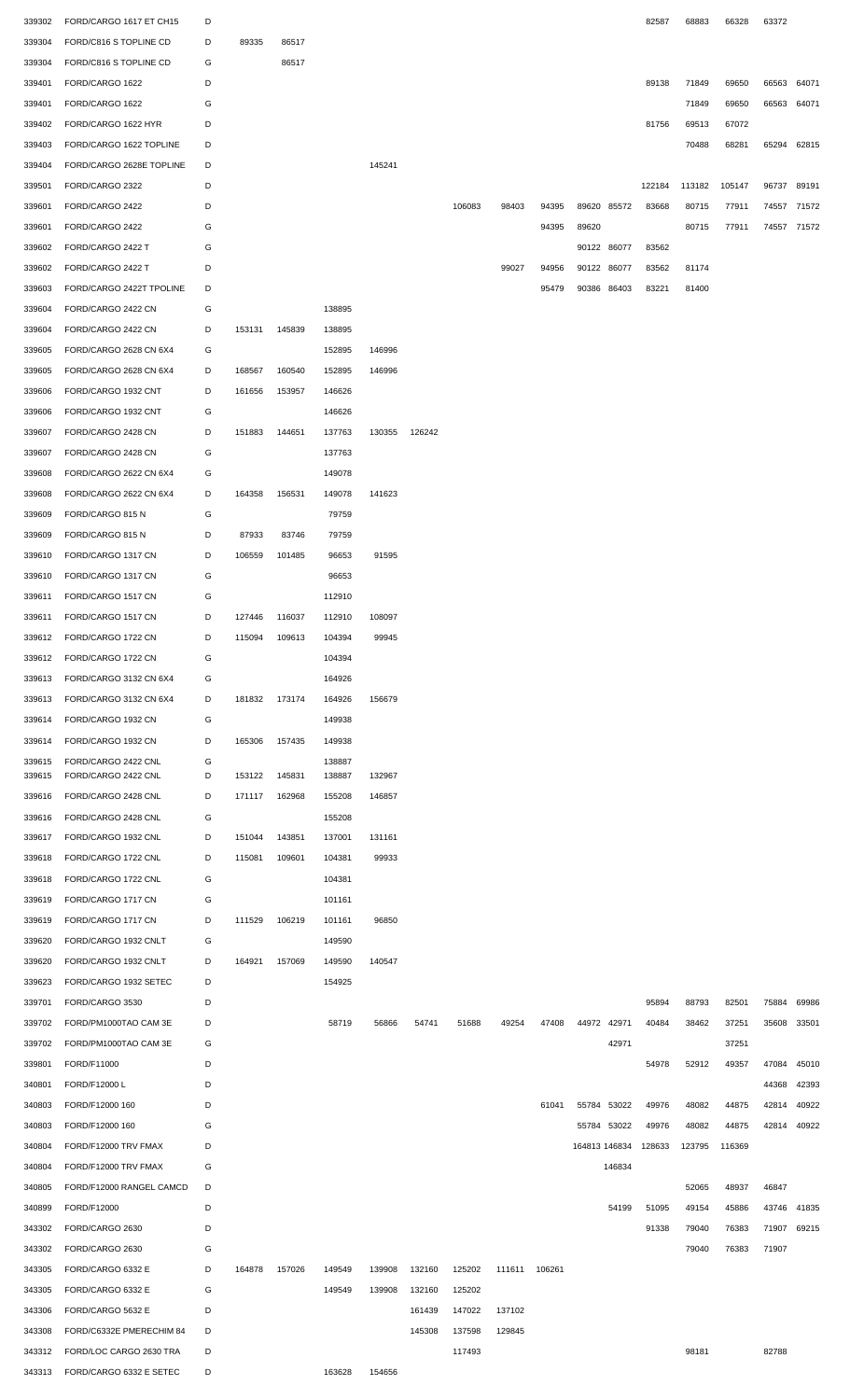| 343314 | FORD/CARGO 3222 SETEC    | D |        |        |        |        |       |       |       |        |             | 75176       |       |       |       |       |       |
|--------|--------------------------|---|--------|--------|--------|--------|-------|-------|-------|--------|-------------|-------------|-------|-------|-------|-------|-------|
| 346001 | FORD/F250 SUPER DUTY K   | G |        |        |        |        |       |       |       |        |             |             | 30340 | 28113 | 26027 | 22615 | 21655 |
| 346001 | FORD/F250 SUPER DUTY K   | D |        |        |        |        |       |       |       |        |             |             | 37671 | 33465 | 32086 | 28859 | 27764 |
| 346002 | FORD/F250 SUPER DUTY G   | G |        |        |        |        |       |       |       |        |             |             | 21863 | 20547 | 19125 | 18212 | 17271 |
| 346002 | FORD/F250 SUPER DUTY G   | D |        |        |        |        |       |       |       |        |             |             | 29587 | 28026 | 25114 | 23651 | 22076 |
|        |                          |   |        |        |        |        |       |       |       |        |             |             |       |       |       |       |       |
| 346003 | FORD/F250 SUPER DUTY L   | D |        |        |        |        |       |       |       |        |             |             |       |       |       | 29063 | 27973 |
| 346004 | I/FORD F250 S.CAB LARIAT | D |        |        |        |        |       | 82136 |       |        |             |             |       | 59582 | 57227 | 53039 |       |
| 346004 | I/FORD F250 S.CAB LARIAT | G |        |        |        |        |       |       |       |        |             |             |       |       | 57227 |       |       |
| 346005 | FORD/F250 ENGESIG AMB    | D |        |        |        | 80255  | 75996 | 71257 | 67199 | 61911  | 58213 55601 |             | 52967 | 50751 | 48121 |       |       |
| 346006 | I/FORD F250 LARIAT       | D |        |        |        |        |       | 83970 | 79186 | 70597  | 66362 63388 |             | 60402 | 57848 | 54881 | 52286 | 45744 |
| 346006 | I/FORD F250 LARIAT       | G |        |        |        |        |       | 63655 | 60024 | 57112  | 53547       | 50695       | 48128 | 45853 | 43653 | 41196 | 35208 |
| 346007 | FORD/F250 XL W20         | D | 90933  | 86603  | 82480  | 74083  | 67204 | 63167 | 59907 | 53034  | 49371       | 44854       | 42333 | 40463 |       |       |       |
| 346007 | FORD/F250 XL W20         | G |        |        |        |        |       | 63167 |       |        | 49371       | 44854       | 42333 |       |       |       |       |
|        |                          |   |        |        |        |        |       |       |       |        |             |             |       |       |       |       |       |
| 346009 | FORD/F250 XLT W20        | D | 92018  | 87637  | 83464  | 74756  | 67917 | 63696 | 59619 | 56041  | 52619       | 49470       | 46524 | 43573 |       |       |       |
| 346009 | FORD/F250 XLT W20        | G |        |        |        |        | 67917 | 63696 | 59619 | 56041  | 52619 49470 |             | 46524 |       |       |       |       |
| 346011 | FORD/F250 XLT W21        | G |        |        | 104038 | 93005  | 84872 | 76665 | 72603 | 62370  |             |             |       |       |       |       |       |
| 346011 | FORD/F250 XLT W21        | D | 114700 | 109240 | 104038 | 93005  | 84872 | 76665 | 72603 | 62370  | 59305       |             |       |       |       |       |       |
| 346013 | FORD/F250 XLT F22        | G |        |        | 83466  | 74733  | 67928 | 63697 | 59627 | 57020  |             |             |       |       |       |       |       |
| 346013 | FORD/F250 XLT F22        | D | 92020  | 87639  | 83466  | 74733  | 67928 | 63697 | 59627 | 57020  | 54363       |             |       |       |       |       |       |
| 346014 | FORD/F250 XL F21         | D | 90353  | 86050  | 81953  | 73490  | 67542 | 61567 | 58616 | 50347  | 48505       |             |       |       |       |       |       |
| 346014 | FORD/F250 XL F21         | G |        |        |        | 73490  | 67542 | 61567 | 58616 | 50347  |             |             |       |       |       |       |       |
|        |                          | D |        |        | 93085  | 83439  | 76313 |       |       |        |             |             |       |       |       |       |       |
| 346015 | FORD/F250 XLT F21        |   | 102624 | 97738  |        |        |       | 71526 | 67974 | 59065  | 56165       |             |       |       |       |       |       |
| 346015 | FORD/F250 XLT F21        | G |        |        | 93085  | 83439  | 76313 | 71526 | 67974 | 59065  |             |             |       |       |       |       |       |
| 346016 | FORD/F250 XL F22         | G |        |        |        | 67703  | 61119 | 54889 | 52059 | 50657  |             |             |       |       |       |       |       |
| 346016 | FORD/F250 XL F22         | D | 85194  | 81138  | 77276  | 67703  | 61119 | 54889 | 52059 | 50657  | 48582       |             |       |       |       |       |       |
| 346018 | FORD/F250 TRV TROPCAMPO  | D | 119969 | 114255 | 108815 | 97359  | 84694 | 78026 | 74008 | 64923  | 61024       |             |       |       |       |       |       |
| 346018 | FORD/F250 TRV TROPCAMPO  | G |        |        |        |        | 84694 | 78026 | 74008 |        |             |             |       |       |       |       |       |
| 346019 | FORD/F250 TRV TROPCLASS  | G |        |        |        |        | 91132 |       | 78154 |        |             |             |       |       |       |       |       |
| 346019 | FORD/F250 TRV TROPCLASS  | D | 113672 | 108155 | 103005 | 100894 | 91132 | 82307 | 78154 | 67896  | 63842       |             |       |       |       |       |       |
| 346020 | FORD/F250 TRV TROPCAB    | D | 104953 | 99955  | 95196  | 85416  | 71999 | 64880 | 60925 | 52815  | 49670       |             |       |       |       |       |       |
| 346020 | FORD/F250 TRV TROPCAB    | G |        |        | 95196  | 85416  | 71999 | 64880 | 60925 |        |             |             |       |       |       |       |       |
| 346021 | FORD/F250 TRV TROPVAN    | G |        |        |        |        | 88003 | 75509 |       |        |             |             |       |       |       |       |       |
|        |                          |   |        |        |        |        |       |       |       |        |             |             |       |       |       |       |       |
| 346021 | FORD/F250 TRV TROPVAN    | D |        |        | 100363 | 97197  | 88003 | 75509 | 71103 | 63654  | 59872       |             |       |       |       |       |       |
| 346023 | FORD/F250 VIDA AMB       | D |        |        |        | 75196  | 68766 | 64477 | 61247 |        |             |             |       |       |       |       |       |
| 346024 | FORD/F250 ARB MASTER     | D |        |        |        | 70737  | 63874 | 57386 | 54435 | 53260  | 50985       |             |       |       |       |       |       |
| 346025 | FORD/F250 ARB CLASS      | D |        |        |        |        | 87610 | 79130 | 75165 |        |             |             |       |       |       | 54470 |       |
| 346026 | FORD/F4000 TRV MULTI     | G |        |        | 110690 | 104125 | 99625 |       |       |        |             |             |       |       |       | 61529 |       |
| 346026 | FORD/F4000 TRV MULTI     | D | 122035 | 116224 | 110690 | 104125 | 99625 | 93649 | 88520 | 84436  |             | 79359 75343 | 71712 | 68529 | 64356 | 61529 | 58607 |
| 346027 | I/FORD F250 CREW CAB 4X4 |   |        |        |        |        |       |       | 62781 |        |             |             |       |       |       |       |       |
|        |                          | D |        |        |        | 73815  | 71486 | 67028 |       | 59641  |             |             |       |       |       |       |       |
|        | FORD/F250 TRV VAN EXECUT | D |        |        |        |        |       |       |       |        |             |             |       |       |       |       |       |
| 346028 |                          |   | 112241 | 106896 | 101806 | 99083  | 86177 | 79409 | 75295 | 68074  | 63787 60303 |             | 58226 | 55800 | 52351 |       |       |
| 346029 | I/FORD F250 SUPER DUTY   | D | 62511  | 59535  | 56700  | 54342  |       |       |       |        |             |             |       |       |       |       |       |
| 346030 | I/FORD F250 LARIAT       | G |        |        |        |        | 65110 |       |       |        |             |             |       |       |       |       |       |
| 346030 | I/FORD F250 LARIAT       | D |        | 74385  |        | 68774  | 65110 | 61188 |       |        |             |             |       |       |       |       |       |
| 346031 | I/FORD F-350 SUPER DUTY  | D | 114106 | 108673 | 103499 | 94424  | 90661 |       |       | 64021  |             |             |       |       |       |       |       |
| 346032 | I/FORD F250 4X4CC LARIAT | D |        |        | 174254 | 165455 |       |       |       |        |             |             |       |       |       |       |       |
| 346032 | I/FORD F250 4X4CC LARIAT | G |        |        |        | 165455 |       |       |       |        |             |             |       |       |       |       |       |
| 346033 | I/FORD F450 DRWCC LARIAT | D | 91699  | 87332  | 83174  |        |       |       |       |        |             |             |       |       |       |       |       |
| 346034 | FORD/F250 TCA AMB        | G | 80368  | 77185  | 73862  |        |       |       |       |        |             |             |       |       |       |       |       |
| 346036 | I/FORD F350 LARIAT 4X4CC | G | 114920 | 110368 | 105616 |        |       |       |       |        |             |             |       |       |       |       |       |
|        |                          | D |        |        |        |        |       |       |       |        |             |             |       |       |       |       |       |
| 346036 | I/FORD F350 LARIAT 4X4CC |   |        |        | 105616 |        |       |       |       |        |             |             |       |       |       |       |       |
| 346037 | FORD/F250 TRV TROPMINE   | G | 125614 | 120638 | 115445 |        |       |       |       |        |             |             |       |       |       |       |       |
| 346037 | FORD/F250 TRV TROPMINE   | D |        |        | 115445 |        | 90367 |       |       |        |             |             |       |       |       |       |       |
| 346038 | I/FORD E350 XLT SUPER DU | G |        |        | 168167 |        |       |       |       |        |             |             |       |       |       |       |       |
| 346101 | FORD/F16000 160          | D |        |        |        |        |       |       |       |        |             |             |       |       |       | 57032 | 54216 |
| 346102 | FORD/F16000 210          | D |        |        |        |        |       |       |       |        |             | 66959       | 64384 | 62091 | 59508 | 57244 | 54435 |
| 346102 | FORD/F16000 210          | G |        |        |        |        |       |       |       |        |             |             |       | 62091 | 59508 | 57244 | 54435 |
| 346502 | FORD/FORD F350 ENGESIG   | D | 64650  | 61571  | 58640  | 54338  | 52168 | 49519 | 47203 | 45337  | 43296 41439 |             | 39752 | 38445 | 37163 | 35489 | 34477 |
| 347702 | FORD/C 2425 LIEBHERR HTM | D |        |        |        |        |       |       |       |        |             |             | 96824 | 90180 | 86239 | 81080 |       |
| 347702 |                          | G |        |        |        |        |       |       |       |        |             |             |       |       |       |       |       |
|        | FORD/C 2425 LIEBHERR HTM |   |        |        |        |        |       |       |       |        |             |             |       | 90180 | 86239 |       |       |
| 347706 | FORD/C 2626 LIEBHERR HTM | D |        |        |        |        |       |       |       | 106180 | 98913       | 94200       | 90468 | 87368 | 82903 |       |       |
| 347706 | FORD/C 2626 LIEBHERR HTM | G |        |        |        |        |       |       |       |        |             | 94200       | 90468 |       |       |       |       |
| 347804 | FORD/F4000 CIOATO STEEL  | D |        |        | 82594  | 79989  | 75798 | 70778 | 67164 | 61989  | 58064 54553 |             | 51086 | 48812 | 46566 |       |       |
| 347900 | FORD/TRAILCAR CARGO 4031 | D |        |        |        |        |       |       |       |        |             | 73033       | 65930 | 63389 | 62343 |       |       |
| 347900 | FORD/TRAILCAR CARGO 4031 | G |        |        |        |        |       |       |       |        |             |             | 65930 |       |       |       |       |
| 347901 | FORD/C4031 RODOEIXO CA   | D |        |        |        |        |       |       |       |        |             |             | 83723 | 80619 |       |       |       |
| 348405 | FORD/AUTO LIFE TROIAL4   | D |        |        |        |        |       | 88099 | 82373 | 78403  | 72412 68686 |             |       |       |       |       |       |
| 349600 | FORD/CARGO 815E BELP SL  | D | 88490  | 84277  | 80265  | 74665  | 71657 | 67929 |       |        |             |             |       |       |       |       |       |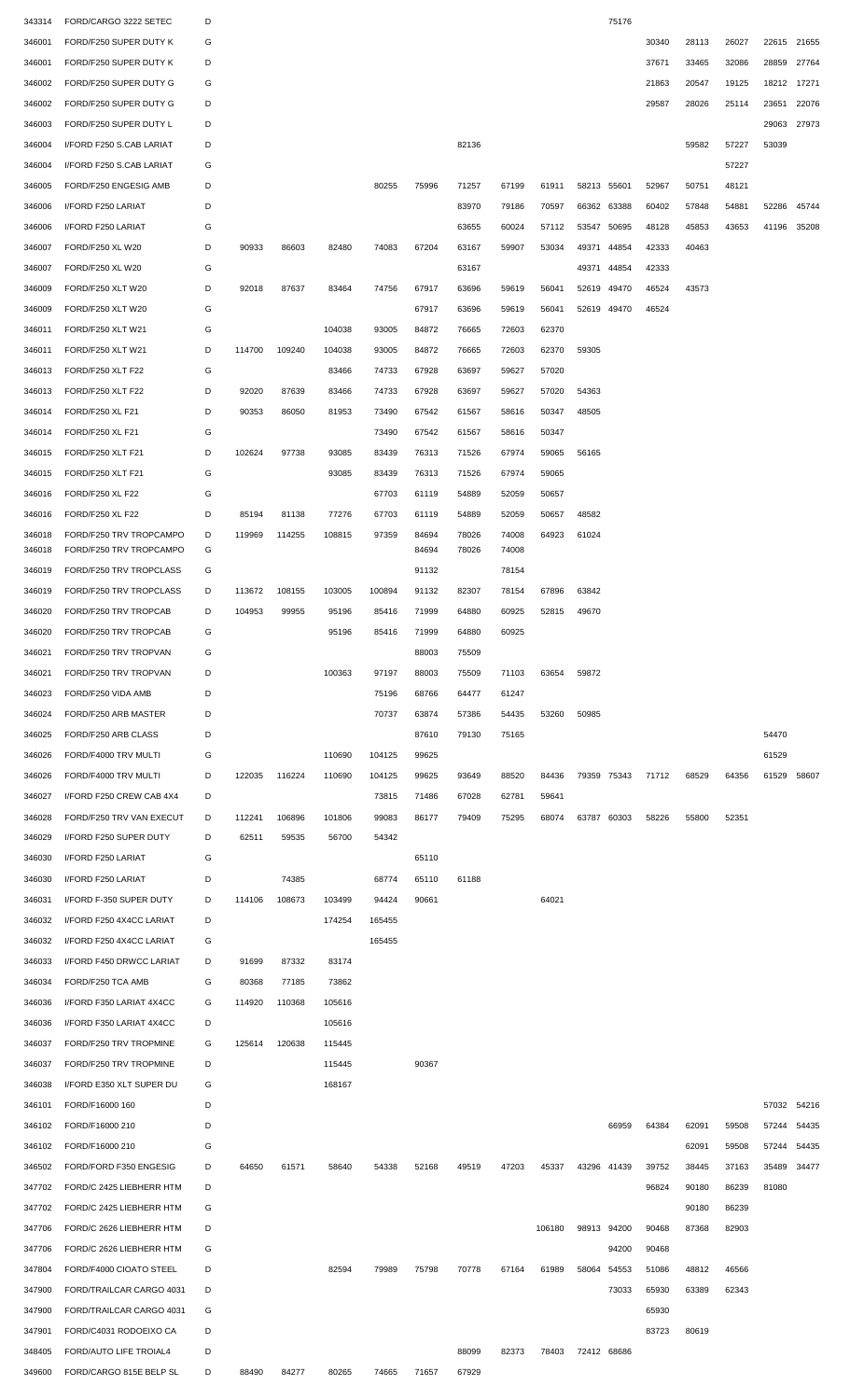| 349601 | FORD/CARGO 2422E BELP SL | D | 147053 | 140050 | 133381 | 124087 | 119294 | 112241 | 105703 |       |             |       |       |       |       |
|--------|--------------------------|---|--------|--------|--------|--------|--------|--------|--------|-------|-------------|-------|-------|-------|-------|
| 349602 | FORD/CARGO 2428E BELP SL | D | 149871 | 142734 | 135937 | 126742 | 121287 | 114918 | 108706 |       |             |       |       |       |       |
| 349603 | FORD/CARGO 4532E BELP SL | D | 126865 | 120823 | 115071 | 106933 | 101949 | 96444  | 91446  |       |             |       |       |       |       |
| 349604 | FORD/CARGO BELP 1932 SL  | D |        |        | 164069 |        |        |        |        |       |             |       |       |       |       |
| 349605 | FORD/CARGO BELP 2429 SL  | D | 193971 | 185242 |        |        |        |        |        |       |             |       |       |       |       |
| 349607 | FORD/CARGO BELP 2423 SL  | D |        | 143463 |        |        |        |        |        |       |             |       |       |       |       |
| 349800 | FORD/CARGO 1317 MAGICA   | D | 109259 | 104056 | 99101  | 90530  | 85114  |        |        |       |             |       |       |       |       |
| 349801 | FORD/CARGO 1722E MAGICA  | D |        | 113480 | 109901 | 104238 |        |        |        |       | 75913       | 71571 | 67926 |       |       |
| 349802 | FORD/CARGO 2428E MAGICA  | G |        |        | 134807 | 126452 | 120419 |        |        |       |             |       |       |       |       |
| 349802 | FORD/CARGO 2428E MAGICA  | D | 148624 | 141547 | 134807 | 126452 | 120419 | 114151 | 108049 |       |             |       |       |       |       |
| 349803 | FORD/CARGO 815EMAGICA    | D | 90644  | 86328  | 82217  | 76937  | 73519  | 69707  |        |       |             |       |       |       |       |
| 349804 | FORD/CARGO 4432E MAGICA  | D |        |        |        |        |        |        | 84338  |       |             |       |       |       |       |
| 349805 | FORD/CARGO 4331 MAGICA   | D |        |        |        |        |        |        |        |       | 86573 76029 | 69682 |       |       |       |
| 349806 | FORD/CARGO 4532E MAGICA  | D | 127671 | 121592 | 115803 | 107657 | 102621 | 97088  |        |       |             |       |       |       |       |
| 349807 | FORD/CARGO 4030 MAGICA   | D |        |        |        |        |        |        |        |       |             | 77216 |       |       |       |
| 350000 | FORD/CARGO CHAVANTE BRUT | D |        |        |        |        |        |        |        |       | 48741 46569 | 43878 | 41675 |       |       |
| 903401 | FORD/B1621               | D |        |        |        |        |        |        |        |       |             |       |       |       | 30548 |
| 903402 | FORD/CARGO 815 MO        | D | 81844  | 77947  | 74236  | 69592  | 66611  | 63314  | 60617  | 56605 | 52675 50606 | 48803 | 46583 | 44166 |       |
| 903403 | FORD/CARGO 815 ML        | D | 81840  | 77943  | 74232  | 69625  | 66639  | 63319  | 60640  | 56616 | 52677 50594 | 48817 | 46573 | 44189 |       |
| 903405 | FORD/CARGO 816 MO        | D |        |        |        |        |        |        |        |       |             |       |       |       | 38951 |
|        | <b>Fabricante:</b> FOTON |   |        |        |        |        |        |        |        |       |             |       |       |       |       |

| 350101 | I/FOTON AUMARK 938ISF170 |   | 69901 | 66573 | 63403 | 60620 |       |
|--------|--------------------------|---|-------|-------|-------|-------|-------|
| 350400 | I/FOTON ZZT5082 XLC      | D | 55484 | 52842 | 50326 | 48763 | 48138 |
| 350402 | I/FOTON AUMARK 638ISF140 | D | 68662 | 65393 | 62280 | 59594 |       |

## *Fabricante: FREIGHTLINER*

| 342600 | I/FREIGHTLINER                    | D |        |        |        |        |       | 96203       | 92397       | 88723 |       |       |       |       |
|--------|-----------------------------------|---|--------|--------|--------|--------|-------|-------------|-------------|-------|-------|-------|-------|-------|
| 342601 | I/FREIGHTLINER 532 FL70           | D |        |        |        |        |       |             | 66330       | 63019 | 61640 |       |       |       |
|        | <b>Fabricante: GM - CHEVROLET</b> |   |        |        |        |        |       |             |             |       |       |       |       |       |
| 305709 | I/GM SILVERADO INDESTCAR          | G |        |        |        |        |       |             |             |       |       |       | 22227 | 20667 |
| 305709 | I/GM SILVERADO INDESTCAR          | D |        |        |        |        |       |             |             |       |       |       | 36736 | 33380 |
| 307301 | GM/CHEVROLET D40 CUSTOM           | D |        |        |        |        |       |             |             |       |       |       | 48036 | 45072 |
| 307399 | GM/CHEVROLET D40                  | D |        |        |        |        |       |             |             |       |       |       | 50816 | 48505 |
| 307699 | GM/CHEVROLET D70                  | D |        |        |        |        |       |             |             |       |       |       | 50204 | 47038 |
| 308001 | <b>IMP/GM TRAFIC TA1C</b>         | G |        |        |        |        |       |             |             | 20475 | 19440 | 18515 | 17581 | 16772 |
| 308001 | <b>IMP/GM TRAFIC TA1C</b>         | D |        |        |        |        |       |             |             | 26601 | 25255 | 24053 | 22838 | 21790 |
| 308003 | <b>IMP/GM TRAFIC TA13</b>         | G |        |        |        |        |       |             |             |       |       |       |       | 16519 |
| 308003 | <b>IMP/GM TRAFIC TA13</b>         | D |        |        |        |        |       |             |             |       |       |       |       | 20618 |
| 308004 | IMP/GM SPACE V TA1C               | D |        |        |        |        |       |             |             |       |       |       |       | 15909 |
| 308004 | IMP/GM SPACE V TA1C               | G |        |        |        |        |       |             |             |       |       |       |       | 13863 |
| 308005 | IMP/GM SPACE V T31C               | G |        |        |        |        |       |             |             |       |       |       |       | 14396 |
| 308006 | IMP/GM SPACE V TA13               | D |        |        |        |        |       |             |             |       |       |       |       | 15931 |
| 308006 | IMP/GM SPACE V TA13               | G |        |        |        |        |       |             |             |       |       |       |       | 13847 |
| 308007 | I/GM SILVERADO CONQ HD            | D |        |        |        |        |       |             |             |       |       | 34989 | 32423 | 31055 |
| 308007 | I/GM SILVERADO CONQ HD            | G |        |        |        |        |       |             |             |       |       |       |       | 31055 |
| 308008 | I/GM SILV CAB DUP GASOL           | G |        |        |        |        |       |             |             |       |       |       |       | 21871 |
| 308010 | I/GM SILVERADO K2500 HD           | G |        |        |        |        |       |             | 35439 31640 | 27805 | 23623 | 21041 | 18232 |       |
| 308010 | I/GM SILVERADO K2500 HD           | D |        |        |        |        |       | 86070 79936 |             | 75134 | 68825 | 63744 | 57321 |       |
| 308011 | I/GM CHAPEMEC CARIBE              | D |        |        |        |        |       |             |             |       |       |       | 30649 | 29113 |
| 308013 | I/GM SILVERADO K3500              | G |        |        |        |        |       |             | 40510 37964 | 35084 |       |       |       |       |
| 308014 | I/GM SILVERADO K3500 HD           | G |        |        |        |        | 50276 | 41828 39815 |             |       |       |       |       |       |
| 308015 | I/GM SILVERADO K3500 HD           | D |        | 139070 | 121475 | 114695 |       |             |             |       |       |       |       |       |
| 308016 | I/GM SILVERADO K3500 LTZ          | D | 260518 |        | 241174 |        |       |             |             |       |       |       |       |       |
| 308099 | <b>IMP/CHEVROLET</b>              | D |        |        |        |        |       |             |             |       |       |       | 46622 | 42983 |
| 308802 | IMP/GMC 12.170                    | D |        |        |        |        |       |             |             |       |       |       | 42750 | 41437 |
| 308804 | <b>IMP/GMC 16.220</b>             | D |        |        |        |        |       |             |             |       |       |       |       | 47279 |
| 308808 | IMP/GMC 15.190                    | D |        |        |        |        |       |             |             |       |       |       | 55037 | 53057 |
| 308809 | IMP/GMC 5-90                      | G |        |        |        |        |       |             |             |       |       |       |       | 24934 |

| 308808 | IMP/GMC 15.190      | D |        |        |        |        |               |       |       |       | 55037       | 53057 |
|--------|---------------------|---|--------|--------|--------|--------|---------------|-------|-------|-------|-------------|-------|
| 308809 | IMP/GMC 5-90        | G |        |        |        |        |               |       |       |       |             | 24934 |
| 308809 | IMP/GMC 5-90        | D |        |        |        |        |               |       |       | 27605 | 26290       | 24934 |
| 308811 | IMP/GMC T 7500      | D |        |        |        |        |               |       |       |       |             | 25457 |
| 308812 | IMP/GMC C 6500      | D |        |        |        |        |               |       | 31191 | 27891 | 26593       | 25246 |
| 308814 | GMC/6150 RONTAN AMB | G |        |        |        |        |               |       |       | 13317 | 11404       | 9053  |
| 308815 | GMC/3500 HD         | G |        |        |        |        |               |       |       | 29221 | 27852       |       |
| 308815 | GMC/3500 HD         | D |        |        |        |        |               | 37836 | 32679 | 29221 | 27852 26447 |       |
| 308816 | I/GMC SIERRA K2500  | D | 136702 | 130092 | 123563 | 117001 | 109753 104138 | 98952 | 95447 | 91781 | 85154       |       |
| 308816 | I/GMC SIERRA K2500  | G |        | 130092 |        |        |               |       |       |       |             |       |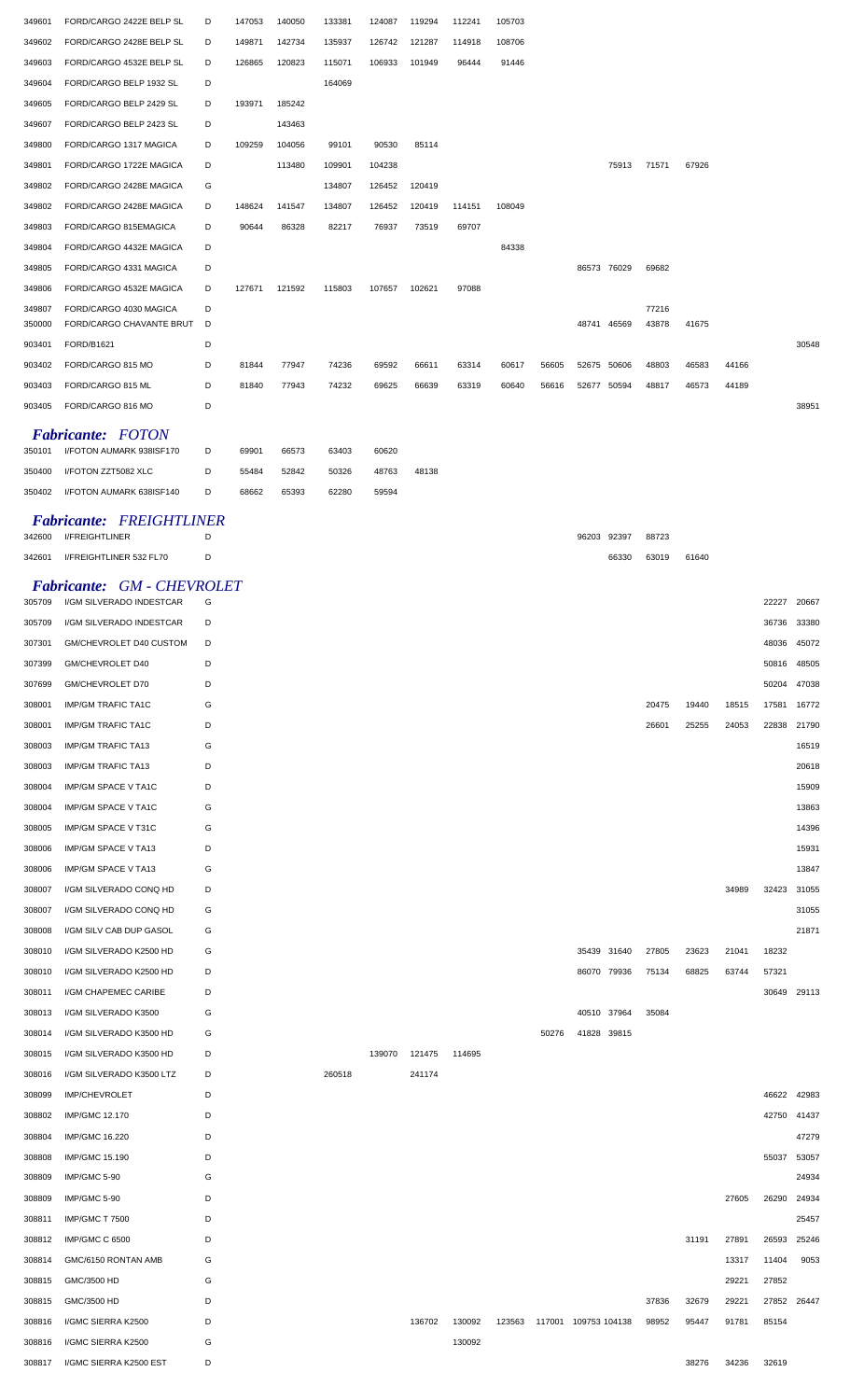| 308899 | IMP/GMC                                                      | D |        |        |        |        |        |        |        |       |       |             |       | 30813 | 27605 | 26287       | 24873       |
|--------|--------------------------------------------------------------|---|--------|--------|--------|--------|--------|--------|--------|-------|-------|-------------|-------|-------|-------|-------------|-------------|
| 320100 | <b>GM/SILVERADO CONQUEST HD</b>                              | D |        |        |        |        |        |        |        |       |       |             |       |       |       | 32083       | 30726       |
| 320103 | I/GM SILVERADO 2500HD                                        | D |        |        |        |        |        | 90017  | 80852  | 75489 |       |             |       |       |       |             |             |
| 320104 | I/GM SILVERADO 2500HDLTZ                                     | D |        |        |        | 123279 | 107675 | 101692 | 89348  |       |       |             |       |       |       |             |             |
| 320105 | I/GM SILVERADO HD                                            | D |        |        |        |        |        |        |        |       |       | 48866       | 44892 | 43041 |       |             |             |
| 320106 | I/GM SILVERADO 2500 HD                                       | D | 179489 | 170943 | 162803 | 154394 |        |        |        |       |       |             |       |       |       |             |             |
| 320107 | I/GM SILVERADO 3500HDLTZ                                     | G |        |        |        | 129807 |        |        |        |       |       |             |       |       |       |             |             |
| 320199 | GM/CHEVROLET                                                 | D |        |        |        |        |        |        |        |       |       |             |       |       |       |             | 45045       |
| 331299 | GM/CHEVROLET 22000                                           | D |        |        |        |        |        |        |        | 95606 |       | 89636 85056 | 80810 | 76744 | 73090 | 69370       | 66208       |
| 331501 | GM/CHEVROLET 12000 CUSTOM                                    | D |        |        |        |        |        |        |        |       |       |             |       |       | 58386 | 53883       | 50012       |
| 342501 | GM/6000 CUSTOM                                               | D |        |        |        |        |        |        |        |       |       |             |       | 61908 | 57362 | 52963       | 49134       |
| 342502 | IMP/CHEVROLET K3500                                          | D |        |        |        |        |        |        | 101396 | 69089 | 50396 | 40791       | 36198 | 32676 | 29224 | 27843       | 26444       |
| 344501 | GMC/6100                                                     | G |        |        |        |        |        |        |        |       |       |             |       |       | 27517 | 26236       | 24903       |
| 344501 | GMC/6100                                                     | D |        |        |        |        |        |        |        |       |       | 39036       | 37086 | 30770 | 27517 | 26236       | 24903       |
| 344502 | GMC/6150                                                     | D |        |        |        |        |        |        |        |       |       | 37308       | 35427 | 33922 | 31942 | 30614       | 29699       |
| 344502 | GMC/6150                                                     | G |        |        |        |        |        |        |        |       |       |             |       |       | 31942 | 30614       | 29699       |
| 344503 | GMC/12.170                                                   | G |        |        |        |        |        |        |        |       |       |             |       |       | 47494 | 44638       | 43258       |
| 344503 | GMC/12.170                                                   | D |        |        |        |        |        |        |        |       |       | 59826 56790 | 53929 | 49478 | 47494 | 44638       | 43258       |
| 344504 | GMC/14.190                                                   | G |        |        |        |        |        |        |        |       |       |             |       |       | 48996 | 47012       | 44261       |
| 344504 | GMC/14.190                                                   | D |        |        |        |        |        |        |        |       |       |             |       | 50877 | 48996 | 47012       | 44261       |
| 344505 | GMC/16.220                                                   | G |        |        |        |        |        |        |        |       |       |             |       |       | 53317 | 50730       | 48421       |
| 344505 | GMC/16.220                                                   | D |        |        |        |        |        |        |        |       |       |             |       | 56166 | 53317 | 50730       | 48421       |
| 344506 | GMC/7110                                                     | G |        |        |        |        |        |        |        |       |       |             |       |       | 35257 | 34033       | 32763       |
| 344506 | GMC/7110                                                     | D |        |        |        |        |        |        |        |       |       |             | 38692 | 36505 | 35257 | 34033       | 32763       |
| 344507 | GMC/15.190                                                   | G |        |        |        |        |        |        |        |       |       |             |       |       |       | 56246       | 54222       |
| 344507 | GMC/15.190                                                   | D |        |        |        |        |        |        |        |       |       |             |       | 66933 | 58383 | 56246       | 54222       |
| 344508 | GMC/7110 TECAR PAS35                                         | D |        |        |        |        |        |        |        |       |       |             |       | 36934 | 35656 | 34420       | 33133       |
| 346503 | GMC/6150 ENGESIG                                             | D |        |        |        |        |        |        |        |       |       |             |       | 34385 | 32362 | 31017       | 30112       |
|        | <b>Fabricante: GMC</b>                                       |   |        |        |        |        |        |        |        |       |       |             |       |       |       |             |             |
| 308801 | <b>IMP/GMC 7.110</b>                                         | D |        |        |        |        |        |        |        |       |       |             |       |       |       |             | 32066       |
| 308803 | IMP/GMC 14.190                                               | D |        |        |        |        |        |        |        |       |       |             |       |       |       |             | 42598       |
| 308818 | I/GMC HUMMER STRETCH LIM                                     | G |        |        |        | 197189 |        |        |        |       |       |             |       |       |       |             |             |
| 308819 | I/GMC SIERRA 3500HD DENA                                     | D |        |        | 210376 |        |        |        |        |       |       |             |       |       |       |             |             |
| 308820 | I/GMC SIERRA 2500HD DENA                                     | D |        |        | 198653 |        |        |        |        |       |       |             |       |       |       |             |             |
|        |                                                              |   |        |        |        |        |        |        |        |       |       |             |       |       |       |             |             |
| 346301 | <b>Fabricante: GROVE</b><br>I/GROVE TM 800                   | D |        |        |        |        |        |        |        |       |       |             | 25796 | 24627 | 23422 | 22199 20523 |             |
|        |                                                              |   |        |        |        |        |        |        |        |       |       |             |       |       |       |             |             |
|        | Fabricante: HUALING                                          |   |        |        |        |        |        |        |        |       |       |             |       |       |       |             |             |
|        | 349901 I/HUALING CAMC HN4250P43                              | D |        |        |        | 282510 |        |        |        |       |       |             |       |       |       |             |             |
|        | Fabricante: HYUNDAI                                          |   |        |        |        |        |        |        |        |       |       |             |       |       |       |             |             |
| 344101 | IMP/HYUNDAI H100 SUPER                                       | D |        |        |        |        |        |        |        |       |       |             |       |       |       | 24217       | 21936       |
| 344101 | IMP/HYUNDAI H100 SUPER                                       | G |        |        |        |        |        |        |        |       |       |             |       |       |       | 14254       | 13582       |
| 344102 | I/HYUNDAI PORTER GLSELDB                                     | D |        |        |        |        |        |        |        |       |       | 27361       | 21547 | 20660 | 18096 | 17402       | 17059       |
| 344103 | I/HYUNDAI PORTER GLELLDS                                     | D |        |        |        |        |        |        |        |       |       |             | 21711 | 18662 | 17761 | 17040       |             |
| 344104 | I/HYUNDAI PORTER GLELLD                                      | G |        |        |        |        |        |        |        |       |       |             |       | 18410 |       |             |             |
| 344104 | I/HYUNDAI PORTER GLELLD                                      | D |        |        |        |        |        |        |        |       |       | 27370       | 21415 | 18410 | 17527 | 16810       | 16484       |
| 344105 | I/HYUNDAI HD 65                                              | D |        |        |        |        |        |        |        |       |       |             |       |       | 35548 | 33608       | 32295       |
| 344107 | HYUNDAI/HD 78                                                | G |        |        | 56844  |        |        |        |        |       |       |             |       |       |       |             |             |
| 344107 | HYUNDAI/HD 78                                                | D | 71031  | 67650  | 56844  |        |        |        |        |       |       |             |       |       |       |             |             |
| 344108 | I/HYUNDAI HD 72                                              | D |        |        |        |        |        |        |        |       |       |             |       |       |       | 36264       |             |
| 308905 | <b>Fabricante: INTERNATIONAL</b><br>I/INTERNATIONAL 9200 6X4 | D |        |        |        |        |        |        |        |       |       |             |       |       |       |             | 78271       |
| 308906 | I/INTERNACIONAL MP 1000                                      | D |        |        |        |        |        |        |        |       |       |             |       | 54327 | 50499 | 46952       |             |
| 345708 | INTERNATIONAL/4900 4X2                                       | D |        |        |        |        |        |        |        |       |       |             | 73690 | 66826 | 63161 | 61116       |             |
| 345709 | INTERNATIONAL/4900T 4X2                                      | D |        |        |        |        |        |        |        |       |       |             |       | 68034 | 64310 | 62246       | 58773       |
| 345710 | INTERNATIONAL/4900 6X4                                       | D |        |        |        |        |        |        |        |       |       |             | 76200 | 69874 | 65424 | 61837       | 58814       |
| 345710 | INTERNATIONAL/4900 6X4                                       | G |        |        |        |        |        |        |        |       |       |             |       | 69874 |       |             |             |
| 345711 | INTERNATIONAL/9200 4X2                                       | D |        |        |        |        |        |        |        |       |       |             |       | 78071 | 73605 |             | 69676 64751 |

INTERNATIONAL/9200 6X4 D 92976 89675 85862 80493

INTERNATIONAL/9800 4X2 D 96010 82358 77758 74496 72488

INTERNATIONAL/9800 6X4 D 141933 135206 128369 121583 113979 108215 102805 88754 84743 79723 78702

 INTERNATIONAL/4700 4X2 D 58902 54246 51364 47764 46012 345716 INTERNATIONAL/4700T 4X2 D

INTERNATIONAL/9800 4X2 G 77758

INTERNATIONAL/9800 6X4 G 88754 84743

INTERNATIONAL/4700 4X2 G 54246 51364

INTERNATIONAL/9800I 6X2 G 220032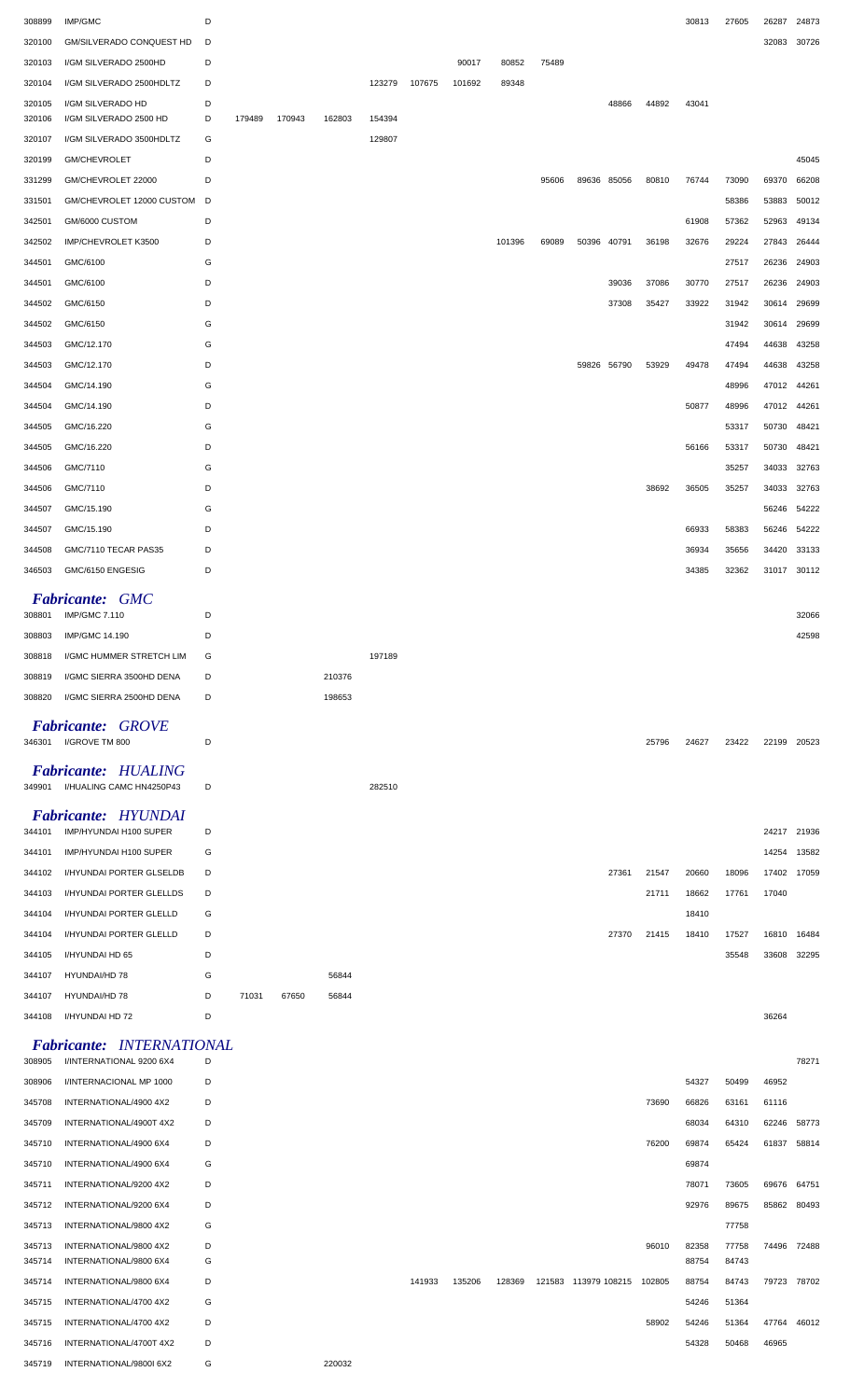| 345719 | INTERNATIONAL/9800L6X2   | D | 242585 | 231034 | 220032 | 208947 |
|--------|--------------------------|---|--------|--------|--------|--------|
| 345720 | INTERNATIONAL/9800I 6X4  | G |        |        | 245702 | 244132 |
| 345720 | INTERNATIONAL/9800L6X4   | D | 270885 | 257986 | 245702 | 244132 |
| 345721 | INTERNATIONAL/4400 6X2   | D | 174800 | 142608 | 135630 |        |
| 345722 | INTERNATIONAL/4400 4X2   | D | 123668 | 118016 | 112175 |        |
| 345723 | INTERNATIONAL/4400 6X4   | D |        |        | 154193 |        |
| 345723 | INTERNATIONAL/4400 6X4   | G | 170807 | 161982 | 154193 |        |
| 345725 | INTERNATIONAL/4400P7 4X2 | G | 150430 |        |        |        |
| 345725 | INTERNATIONAL/4400P7 4X2 | D |        | 144409 |        |        |
| 345726 | INTERNATIONAL/4400P7 6X2 | D |        | 148827 |        |        |
| 345726 | INTERNATIONAL/4400P7 6X2 | G |        | 148827 |        |        |
| 345727 | INTERNATIONAL/4400P7 6X4 | D |        | 173794 |        |        |
| 345727 | INTERNATIONAL/4400P7 6X4 | G |        | 173794 |        |        |
| 345728 | INTERNATIONAL/9800P7 6X2 | D | 240042 |        |        |        |
| 345729 | INTERNATIONAL/9800P7 6X4 | G |        | 243990 |        |        |
| 345729 | INTERNATIONAL/9800P7 6X4 | D | 258185 | 243990 |        |        |
|        |                          |   |        |        |        |        |

## *Fabricante: ISUZU*

I/ISUZU EXR D 27840

## *Fabricante: IVECO-FIAT*

| 310003 | IVECO/DCAMPO4013 4X4CD          | G |       |       |        |        |        |        | 50682  |               |               |             |       |
|--------|---------------------------------|---|-------|-------|--------|--------|--------|--------|--------|---------------|---------------|-------------|-------|
| 310003 | IVECO/DCAMPO4013 4X4CD          | D |       |       |        |        |        | 54246  | 50682  | 47503         | 44749         |             |       |
| 310004 | IVECO/STRALIHD 450S42TN1        | D |       |       |        |        |        |        | 158466 |               | 151614 142915 |             |       |
| 310004 | IVECO/STRALIHD 450S42TN1        | G |       |       |        |        |        |        |        | 151614        |               |             |       |
| 310005 | IVECO/STRALIHD 570S42TN1        | D |       |       |        |        | 182611 | 175091 | 168428 |               | 162721 147567 |             |       |
| 310005 | IVECO/STRALIHD 570S42TN1        | G |       |       |        |        |        | 175091 |        | 162721        |               |             |       |
| 310010 | IVECO/DAILY7013 CC1 HOBB        | D |       |       |        |        |        |        | 53961  | 51600         |               | 47805 45930 |       |
| 310011 | IVECO/DAILY5013 CC1 HOBB        | D |       |       |        |        |        |        |        | 43327         |               | 40228 37385 |       |
| 310012 | <b>IVECO/DAILY13 RONTAN AMB</b> | D |       |       |        |        |        | 65700  | 62763  | 58558         |               | 54381 50945 | 47906 |
| 310012 | IVECO/DAILY13 RONTAN AMB        | G |       |       |        |        |        |        | 62763  |               |               |             |       |
| 310013 | IVECO/STRALISHD 490S38TN        | D |       |       |        | 161844 | 149771 | 141316 | 130176 | 123626        |               |             |       |
| 310013 | IVECO/STRALISHD 490S38TN        | G |       |       |        |        | 149771 | 141316 | 130176 |               |               |             |       |
| 310014 | IVECO/STRALISHD 490S42TN        | D |       |       |        | 189993 | 177761 | 168558 | 153741 | 145972        |               |             |       |
| 310014 | IVECO/STRALISHD 490S42TN        | G |       |       |        |        |        | 168558 |        |               |               |             |       |
| 310015 | IVECO/STRALIHD 740S42TZN        | G |       |       |        |        | 208235 | 199324 | 191104 |               |               |             |       |
| 310015 | IVECO/STRALIHD 740S42TZN        | D |       |       | 228207 | 221007 | 208235 | 199324 | 191104 | 182098        |               |             |       |
| 310016 | I/IVECOSTRALISHD 490S38T        | G |       |       |        |        |        | 140576 |        |               |               |             |       |
| 310016 | I/IVECOSTRALISHD 490S38T        | D |       |       |        |        | 149002 | 140576 | 134439 |               |               |             |       |
| 310017 | IVECO/DAILY55C16 CS             | D | 69940 | 66610 | 63438  | 56492  | 53440  | 50844  | 46325  | 44010         |               |             |       |
| 310017 | IVECO/DAILY55C16 CS             | G |       |       | 63438  | 56492  | 53440  | 50844  | 46325  |               |               |             |       |
| 310018 | IVECO/DAILY55C16 VETRATO        | D | 83862 | 79870 | 76067  | 69423  | 65344  | 61660  | 60460  | 57015         |               |             |       |
| 310018 | IVECO/DAILY55C16 VETRATO        | G |       |       | 76067  |        |        | 61660  |        |               |               |             |       |
| 310019 | IVECO/DAILY70C16 CS             | D | 78223 | 74499 | 70951  | 65745  | 62571  | 60296  | 57047  |               |               |             |       |
| 310019 | IVECO/DAILY70C16 CS             | G |       |       | 70951  | 65745  | 62571  | 60296  |        |               |               |             |       |
| 310020 | IVECO/DAILY CC1 TCA AMB         | D | 71610 | 68200 | 64953  | 59467  | 56010  | 53313  | 52135  | 45683         |               | 41228       |       |
| 310021 | IVECO/DAILY55C16 CS-IF          | D |       |       |        |        | 55994  | 53277  | 48816  | 46339         |               |             |       |
| 310021 | IVECO/DAILY55C16 CS-IF          | G |       |       |        |        |        | 53277  | 48816  |               |               |             |       |
| 310023 | IVECO/DAILY55C16 CD-IF          | D |       |       |        |        |        | 52564  | 48459  | 46021         |               |             |       |
| 310024 | IVERCO/DAILY55C16 GF-IF         | D |       |       |        |        | 61367  | 57403  | 53517  | 50816         |               |             |       |
| 310024 | IVERCO/DAILY55C16 GF-IF         | G |       |       |        |        |        | 57403  |        |               |               |             |       |
| 310025 | IVECO/DAILY55C16 MF-IF          | D |       |       |        |        | 55873  | 53183  | 48704  | 46269         |               |             |       |
| 310026 | IVECO/DAILY55C16 VET-I          | D |       |       |        |        | 67873  | 64079  | 58939  | 55991         |               |             |       |
| 310027 | IVECO/DAILY70C16 CS-IF          | D |       |       |        |        | 58098  | 55988  | 52986  |               |               |             |       |
| 310029 | IVECO/DAILY55C16 CD             | G |       |       | 76992  | 68583  |        |        |        |               |               |             |       |
| 310029 | IVECO/DAILY55C16 CD             | D | 84883 | 80841 | 76992  | 68583  | 64837  | 61709  | 59144  |               |               |             |       |
| 310030 | IVECO/DAILY55C16 GRANFUR        | G |       |       | 71822  |        | 61029  | 57093  | 52336  |               |               |             |       |
| 310030 | IVECO/DAILY55C16 GRANFUR        | D | 79183 | 75413 | 71822  | 64060  | 61029  | 57093  | 52336  | 49690         |               |             |       |
| 310031 | IVECO/DAILY55C16 MAXIFUR        | G |       |       |        | 65679  | 62691  | 59072  | 54632  |               |               |             |       |
| 310031 | IVECO/DAILY55C16 MAXIFUR        | D | 80964 | 77109 | 73437  | 65679  | 62691  | 59072  | 54632  | 51900         |               |             |       |
| 310032 | IVECO/DAILY70C16 CD             | G |       |       |        |        | 60779  |        |        |               |               |             |       |
| 310032 | IVECO/DAILY70C16 CD             | D | 75981 | 72363 | 68918  | 63889  | 60779  | 58575  | 55459  |               |               |             |       |
| 310033 | IVECO/STRALIHD 490S38TN1        | D |       |       |        |        | 148995 | 140548 | 129765 | 123234        |               |             |       |
| 310033 | IVECO/STRALIHD 490S38TN1        | G |       |       |        |        |        | 140548 | 129765 |               |               |             |       |
| 310034 | IVECO/STRALIHD 490S42TN1        | G |       |       |        |        |        | 169754 |        |               |               |             |       |
| 310034 | IVECO/STRALIHD 490S42TN1        | D |       |       |        |        | 179087 | 169754 |        | 156475 148637 |               |             |       |
| 310039 | <b>IVECO/DAILY CIRILO AMB</b>   | D | 63365 | 60347 | 57474  | 53112  | 50056  | 47832  |        |               |               |             |       |

IMP/ISUZU G 12117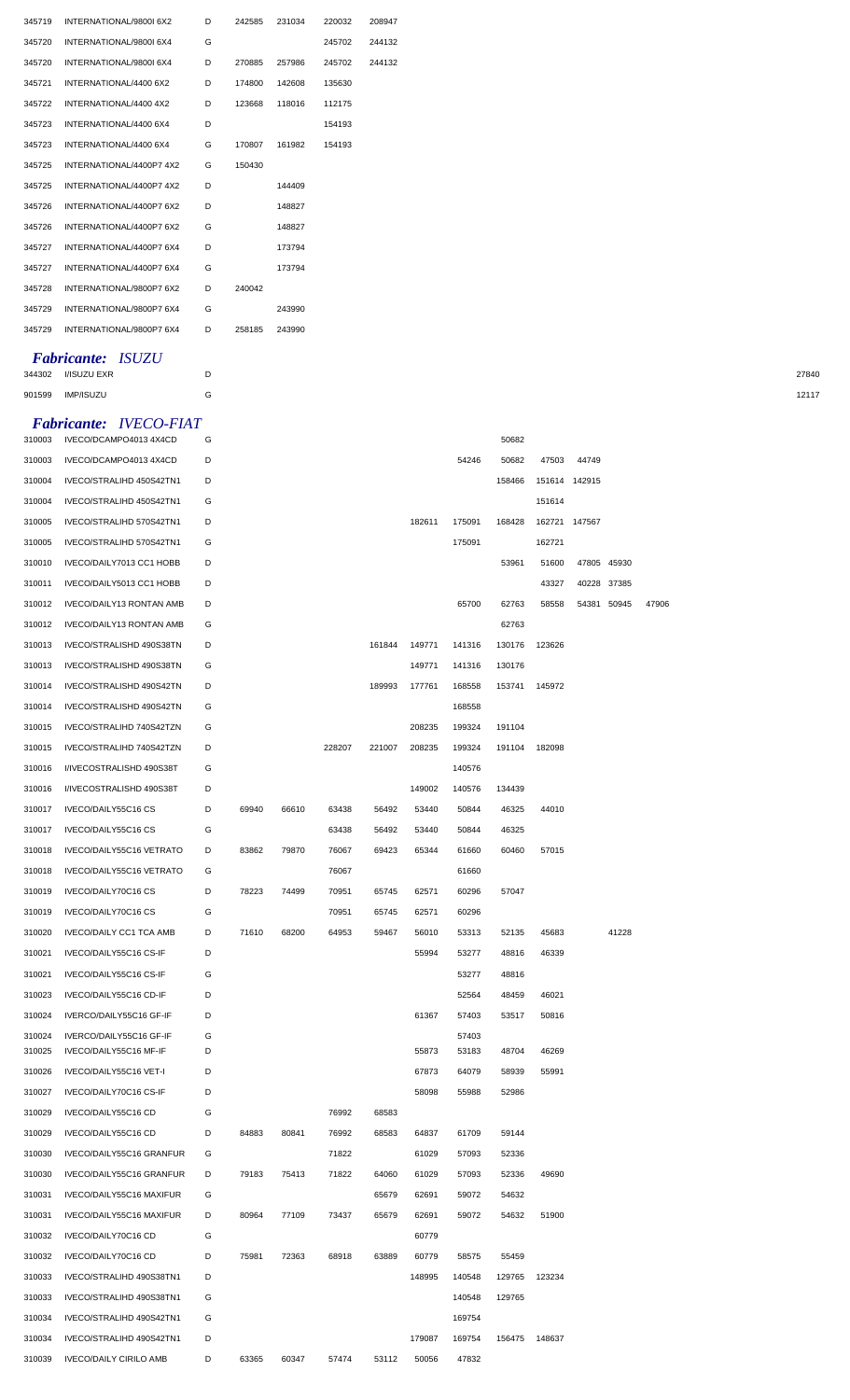| 310040 | IVECO/EUROCARGO 260E25N       | D | 165793 | 157899 | 150380 | 126245 | 121518               | 115670 | 109429 |
|--------|-------------------------------|---|--------|--------|--------|--------|----------------------|--------|--------|
| 310040 | IVECO/EUROCARGO 260E25N       | G |        |        | 150380 |        | 121518               |        |        |
| 310042 | IVECO/TRAKKER 380T38N         | D |        |        |        | 228364 | 219318               | 212325 |        |
| 310043 | IVECO/TRAKKER 380T42N         | G |        |        | 272540 |        | 228918               |        |        |
|        |                               |   |        |        |        |        |                      |        |        |
| 310043 | IVECO/TRAKKER 380T42N         | D | 300475 | 286167 | 272540 | 238235 | 228918               | 218992 |        |
| 310044 | IVECO/TRAKKER 720T42TN        | G |        |        | 284699 | 249023 |                      |        |        |
| 310044 | IVECO/TRAKKER 720T42TN        | D | 313879 | 298933 | 284699 | 249023 | 238577               | 228657 |        |
| 310045 | IVECO/260E25N 6X4             | D | 156783 | 149318 | 142208 | 126468 | 120721               | 113541 |        |
| 310047 | IVECO/170E25N 4X2             | D | 116549 | 110999 | 105713 | 101738 | 97115                | 92702  | 88261  |
| 310050 | IVECO/TECTOR 240E25           | D | 140402 | 133715 | 127348 | 112309 | 107271               | 102948 | 97973  |
|        |                               |   |        |        |        |        |                      |        |        |
| 310050 | IVECO/TECTOR 240E25           | G |        |        | 127348 | 112309 | 107271               | 102948 |        |
| 310051 | IVECO/TECTOR 170E25T          | D | 130366 | 124158 | 118247 | 103968 | 99511                | 95511  |        |
| 310051 | IVECO/TECTOR 170E25T          | G |        |        | 118247 | 103968 | 99511                |        |        |
| 310052 | IVECO/ECTECTOR 170E24N        | D |        |        |        | 93695  | 89917                | 86904  | 83705  |
| 310053 | IVECO/TECTOR 170E25           | G |        |        | 118256 | 103943 | 99492                |        |        |
|        |                               |   |        |        |        |        |                      |        |        |
| 310053 | IVECO/TECTOR 170E25           | D | 130377 | 124168 | 118256 | 103943 | 99492                | 95278  | 90716  |
| 310054 | IVECO/TECTOR 260E25           | G |        |        | 134784 | 118838 |                      |        |        |
| 310054 | IVECO/TECTOR 260E25           | D | 148597 | 141522 | 134784 | 118838 | 113468               | 108197 |        |
| 310056 | IVECO/DAILY 70C16HDCS         | G |        |        | 65403  | 57869  |                      |        |        |
| 310056 | IVECO/DAILY 70C16HDCS         | D | 72106  | 68673  | 65403  | 57869  | 54639                |        | 49882  |
|        |                               |   |        |        |        |        |                      |        |        |
| 310057 | IVECO/DAILY 70C16HDCD         | G |        |        | 75212  | 71967  |                      |        |        |
| 310057 | IVECO/DAILY 70C16HDCD         | D | 82921  | 78972  | 75212  | 71967  |                      |        |        |
| 310059 | IVECO/STRHD740 TRUKAM CA      | D |        |        |        |        | 226811               | 217190 | 208155 |
| 310061 | IVECO/STRALIS 490S38T         | D | 201348 | 191761 | 182630 | 160972 | 151150               | 141312 |        |
| 310061 | IVECO/STRALIS 490S38T         | G |        |        | 182630 | 160972 |                      |        |        |
|        |                               |   |        |        |        |        |                      |        |        |
| 310062 | IVECO/STRALIS 570S38T         | G |        |        | 200624 | 177208 | 155666               | 154710 |        |
| 310062 | IVECO/STRALIS 570S38T         | D | 221187 | 210654 | 200624 | 177208 | 169204               | 154710 | 147256 |
| 310063 | IVECO/STRALIS 490S42T         | D | 235023 | 223832 | 213174 | 187655 | 178038               | 167347 | 166676 |
| 310064 | IVECO/STRALIS 570S42T         | D | 236334 | 225082 | 214363 | 188997 | 183405               | 174393 | 166708 |
| 310064 | IVECO/STRALIS 570S42T         | G |        |        |        |        | 183405               |        |        |
|        |                               |   |        |        |        |        |                      |        |        |
|        | 310066 IVECO/STRALIS 740S42TZ | D | 278007 | 264769 | 252162 | 222038 | 212115               | 201351 |        |
| 310066 | IVECO/STRALIS 740S42TZ        | G |        |        |        | 222038 | 212115               |        |        |
| 310067 | <b>IVECO/DAILY ADAPTA AMB</b> | D |        |        |        | 57649  | 54345                | 51916  |        |
| 310068 | I/IVECO CURSOR 450E33T        | D | 165394 | 157519 | 150018 |        |                      |        |        |
| 310069 | IVECO/CURSOR 450E33T          | D | 162704 | 154957 | 147578 | 132976 | 126688               | 118122 |        |
|        |                               |   |        |        |        |        |                      |        |        |
| 310069 | IVECO/CURSOR 450E33T          | G |        |        | 147578 | 132976 |                      |        |        |
| 310070 | I/IVECO TRAKKER AD260T38      | D |        |        |        |        | 217687               |        |        |
| 310071 | IVECO/STRALIS 490S46T         | D | 216691 | 206373 | 196547 | 172733 | 165687               |        |        |
| 310072 | IVECO/STRALIS 570S46T         | G |        |        | 227125 | 199785 |                      |        |        |
| 310072 | IVECO/STRALIS 570S46T         | D | 250405 | 238481 | 227125 | 199785 | 191488               |        |        |
| 310073 | I/IVECO STRALIS 490S46T       | D | 216692 | 206374 | 196547 | 172747 | 165734               |        |        |
| 310073 | I/IVECO STRALIS 490S46T       | G |        |        |        | 172747 |                      |        |        |
|        |                               |   |        |        |        |        |                      |        |        |
| 310074 | I/IVECO STRALIS 570S46T       | D | 250408 | 238485 | 227129 | 199805 | 191449               |        |        |
| 310074 | I/IVECO STRALIS 570S46T       | G |        |        |        | 199805 |                      |        |        |
| 310075 | IVECO/STRALIS 740S46TZ        | G |        |        | 246162 | 224786 |                      |        |        |
| 310075 | IVECO/STRALIS 740S46TZ        | D | 271393 | 258470 | 246162 | 224786 | 220088               |        |        |
| 310077 | IVECO/STRALIS 490S41T         | D | 196574 | 187214 | 178299 | 157134 | 150420               |        |        |
|        |                               |   |        |        |        |        |                      |        |        |
| 310077 | IVECO/STRALIS 490S41T         | G |        |        | 178299 | 157134 |                      |        |        |
| 310078 | IVECO/STRALIS 740S41TZ        | D | 273557 | 260530 | 248125 | 218302 | 209143               |        |        |
| 310078 | IVECO/STRALIS 740S41TZ        | G |        |        | 248125 | 218302 |                      |        |        |
| 310081 | IVECO/STRALIS 570S41T         | D | 224456 | 213768 | 203589 | 185123 | 180592               |        |        |
|        |                               |   |        |        |        |        |                      |        |        |
| 310081 | IVECO/STRALIS 570S41T         | G |        |        | 203589 | 185123 |                      |        |        |
| 310083 | IVECO/VERTIS 130V18           | D | 104597 | 99616  | 94874  | 86902  | 82059                |        |        |
| 310083 | IVECO/VERTIS 130V18           | G |        |        | 94874  |        |                      |        |        |
| 310085 | IVECO/DAILY55C16 MARTI M      | D | 68240  | 64991  | 61896  | 59564  | 56639                | 53903  |        |
| 310086 | <b>IVECO/TECTOR MULTIEIXO</b> | D | 139298 | 132665 | 126348 | 111096 | 106313               |        |        |
| 310087 | IVECO/CURSOR 450E33TY         | D | 162693 | 154946 | 147569 | 132917 | 126714               |        |        |
|        |                               |   |        |        |        |        |                      |        |        |
| 310088 | IVECO/VERTIS 90V16            | D | 85368  | 81302  | 77432  | 70913  | 66946                |        |        |
| 310088 | IVECO/VERTIS 90V16            | G |        |        | 77432  | 70913  |                      |        |        |
| 310093 | IVECO/CURSOR 180E33           | G | 137957 | 132491 | 126787 |        |                      |        |        |
| 310096 | IVECO/TEC240 PMERECHIM82      | D | 156897 | 149426 | 142311 | 126948 | 120219               | 114725 |        |
| 310097 | IVECO/STH570 PMERECHIM82      | D |        |        |        |        | 199641 187841 173367 |        |        |
|        |                               |   |        |        |        |        |                      |        |        |
| 343401 | <b>IMP/IVECO EUROTRAKKER</b>  | D |        |        |        |        |                      |        |        |
| 343402 | <b>IMP/IVECO EUROTECH</b>     | D |        |        |        |        |                      |        |        |
| 343403 | IMP/IVECO EUROCARGO 150N      | D |        |        |        |        |                      |        |        |
| 343404 | IMP/IVECO EUROCARGO 150T      | D |        |        |        |        |                      |        |        |
|        |                               |   |        |        |        |        |                      |        |        |

IMP/IVECO EUROCARGO 160N D 69906 68470 66692 64777 62354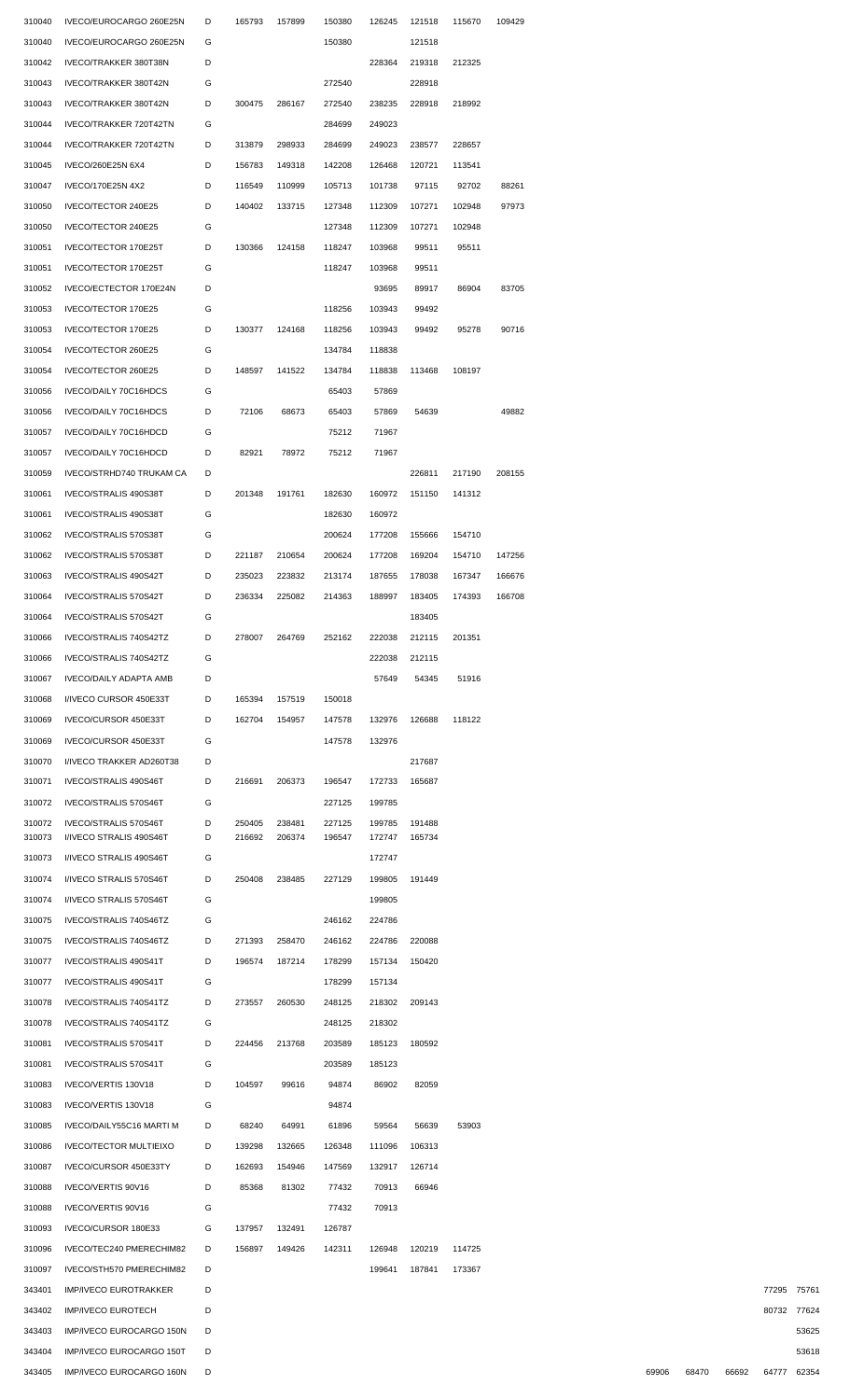| 343407 | IMP/IVECO FIATDAI.T3510B | G |       |       |       |       |        |        |        |                             |                      |             |                      |        |        | 30379       | 28087 |
|--------|--------------------------|---|-------|-------|-------|-------|--------|--------|--------|-----------------------------|----------------------|-------------|----------------------|--------|--------|-------------|-------|
| 343407 | IMP/IVECO FIATDAI.T3510B | D |       |       |       |       |        |        |        |                             |                      |             |                      | 33699  | 32043  | 30379       | 28087 |
| 343408 | IMP/IVECO FIATDAI.T3510C | D |       |       |       |       |        |        |        |                             |                      |             |                      |        | 31592  | 29933       | 27682 |
| 343409 | IMP/IVECO FIATDAI.T4910B | D |       |       |       |       |        |        |        |                             |                      |             |                      |        |        |             | 34338 |
|        |                          |   |       |       |       |       |        |        |        |                             |                      |             |                      |        |        |             |       |
| 343410 | IMP/IVECO FIATDAI.T4910C | G |       |       |       |       |        |        |        |                             |                      |             |                      |        |        |             | 34267 |
| 343410 | IMP/IVECO FIATDAI.T4910C | D |       |       |       |       |        |        |        |                             |                      |             |                      |        |        | 35502       | 34267 |
| 343411 | IMP/IVECOFIAT D T4910VB1 | D |       |       |       |       |        |        |        |                             |                      |             |                      |        |        | 30971       | 29563 |
| 343412 | IMP/IVECOFIAT D T3510VB2 | D |       |       |       |       |        |        |        |                             |                      |             |                      |        | 32905  | 31162       | 28817 |
| 343413 | IMP/IVECOFIAT D T4910VC1 | D |       |       |       |       |        |        |        |                             |                      |             |                      |        |        |             | 32866 |
| 343414 | IMP/IVECOFIAT D T4910VC2 | D |       |       |       |       |        |        |        |                             |                      |             |                      |        |        |             | 27403 |
| 343415 | IMP/IVECOFIAT D T4912 C1 | D |       |       |       |       |        |        | 51230  | 44890                       |                      | 41770 38836 | 37434                | 35447  | 34134  | 32913       | 31906 |
|        |                          |   |       |       |       |       |        |        |        |                             |                      |             |                      |        |        |             |       |
| 343416 | IMP/IVECOFIAT D T4912 C2 | G |       |       |       |       |        |        |        |                             |                      |             |                      |        |        | 32990       |       |
| 343416 | IMP/IVECOFIAT D T4912 C2 | D |       |       |       |       |        |        |        |                             |                      |             |                      | 35535  | 34205  | 32990       | 31978 |
| 343417 | IMP/IVECOFIAT D T4912VC1 | D |       |       |       |       |        |        | 50698  | 44401                       |                      | 41331 38425 | 37037                | 35086  | 33773  | 32573       | 31577 |
| 343418 | IMP/IVECOFIAT D T4912VC2 | D |       |       |       |       |        |        | 51234  | 44902                       |                      | 41765 38820 | 37423                | 35446  | 34136  | 32918       | 31911 |
| 343421 | IMP/IVECOFIAT D T4912 B1 | D |       |       |       |       |        |        |        |                             |                      |             |                      |        |        | 33260       | 32246 |
| 343422 | IMP/IVECOFIAT D T4912 B2 | D |       |       |       |       |        |        |        |                             |                      |             |                      |        |        | 33273       | 32257 |
| 343423 | IMP/IVECOFIAT D T4912VB1 | G |       |       |       |       |        |        |        |                             |                      |             |                      |        |        | 32991       | 31973 |
| 343423 | IMP/IVECOFIAT D T4912VB1 | D |       |       |       |       |        |        |        |                             |                      |             |                      | 35539  | 34212  | 32991       | 31973 |
|        |                          |   |       |       |       |       |        |        |        |                             |                      |             |                      |        |        |             |       |
| 343424 | IMP/IVECOFIAT D T4912VB2 | D |       |       |       |       |        |        |        |                             |                      |             |                      |        |        | 31181       | 30219 |
| 343424 | IMP/IVECOFIAT D T4912VB2 | G |       |       |       |       |        |        |        |                             |                      |             |                      |        |        |             | 30219 |
| 343425 | IMP/IVECOFIAT D T5912 B1 | D |       |       |       |       |        |        |        |                             |                      |             |                      |        |        | 31588       | 29208 |
| 343427 | IMP/IVECOFIAT E 150E18 1 | D |       |       |       |       |        |        |        |                             |                      |             |                      |        |        |             | 53438 |
| 343428 | IMP/IVECOFIAT E 150E18 2 | D |       |       |       |       |        |        |        |                             |                      |             |                      |        |        |             | 48897 |
| 343429 | IMP/IVECOFIAT E 150E183  | D |       |       |       |       |        |        |        |                             |                      |             |                      |        |        |             | 48882 |
| 343430 | IMP/IVECOFIAT E 160E21 1 | D |       |       |       |       |        |        |        |                             |                      |             |                      |        |        | 62846       | 61009 |
|        |                          |   |       |       |       |       |        |        |        |                             |                      |             |                      |        |        |             |       |
| 343431 | IMP/IVECOFIAT E 160E21 2 | D |       |       |       |       |        |        |        |                             |                      | 77958       | 71307                | 68711  | 66475  | 64338       | 62435 |
| 343432 | IMP/IVECOFIAT E 160E21 3 | G |       |       |       |       |        |        |        |                             |                      |             | 71314                | 68699  | 66462  | 64344       | 62420 |
| 343432 | IMP/IVECOFIAT E 160E213  | D |       |       |       |       |        |        |        | 87637                       |                      | 82166 78008 | 71314                | 68699  | 66462  | 64344       | 62420 |
| 343433 | IMP/IVECOFIAT D T3510VB1 | G |       |       |       |       |        |        |        |                             |                      |             |                      |        |        | 30534       | 28232 |
| 343433 | IMP/IVECOFIAT D T3510VB1 | D |       |       |       |       |        |        |        |                             |                      |             | 35495                | 33874  | 32233  | 30534       | 28232 |
| 343434 | IMP/IVECOFIAT D T4910VB2 | D |       |       |       |       |        |        |        |                             |                      |             |                      |        | 38166  | 35246       | 32709 |
| 343435 | IMP/IVECOFIAT D T3510VC1 | D |       |       |       |       |        |        |        |                             |                      |             |                      |        |        |             | 26929 |
| 343436 | IMP/IVECOFIAT D T3510VC2 | D |       |       |       |       |        |        | 44290  | 42456                       |                      | 40536 37739 | 35608                | 33994  | 32344  | 30642       | 28343 |
| 343437 | IMP/IVECOFIAT E 450E37HT | G |       |       |       |       |        |        |        |                             |                      |             | 96279                |        |        |             | 82332 |
| 343437 | IMP/IVECOFIAT E 450E37HT | D |       |       |       |       |        |        |        | 119101                      | 108047 102277        |             | 96279                | 91677  | 88335  | 84931       | 82332 |
|        |                          |   |       |       |       |       |        |        |        |                             |                      |             |                      |        |        |             |       |
| 343438 | IMP/IVECOFIAT E 450E37T  | D |       |       |       |       |        |        |        |                             | 111116 107610 101904 |             | 95925                | 91344  | 88016  | 84581       | 82024 |
| 343438 | IMP/IVECOFIAT E 450E37T  | G |       |       |       |       |        |        |        |                             |                      | 101904      | 95925                | 91344  | 88016  | 84581       | 82024 |
| 343440 | IMP/IVECOFIAT E 120E15   | D |       |       |       |       |        |        |        |                             |                      | 66299       | 61614                | 56923  | 52710  | 48669       | 41621 |
| 343441 | IMP/IVECOFIAT D T3512 B  | D | 65450 | 62333 | 59365 | 52943 | 50549  | 46733  | 44288  | 42443                       | 40539                | 37723       | 35615                | 34007  | 32334  | 30640       | 28346 |
| 343442 | IMP/IVECOFIAT D T3512 C  | D | 65452 | 62335 | 59366 | 52943 | 50553  | 46729  | 44298  | 42439                       | 40540                | 37726       | 35615                | 33995  | 32345  | 30648       | 28337 |
| 343443 | IMP/IVECOFIAT D T3512 VB | D | 65453 | 62336 | 59367 | 52962 | 50568  | 46722  | 44297  | 42451                       |                      | 40522 37718 | 35606                | 34000  | 32344  | 30649       | 28336 |
| 343444 | IMP/IVECOFIAT D T3512 VC | D | 65448 | 62331 | 59364 | 52962 | 50541  | 46712  | 44293  | 42438                       |                      | 40522 37719 | 35620                | 34006  | 32340  | 30647       | 28330 |
|        |                          |   |       |       |       |       |        |        |        |                             |                      |             |                      |        |        |             |       |
| 343445 | I/IVECO T3510 RONTAN AMB | D |       |       |       |       |        |        |        |                             |                      |             | 35484                | 33879  | 32221  | 30543       | 28241 |
| 343446 | I/IVECOFIAT 40 10W       | D |       |       |       |       |        |        |        |                             |                      |             |                      |        |        |             | 26935 |
| 343448 | I/IVECOFIAT D4911G CC    | D |       |       |       |       |        |        |        |                             |                      |             |                      |        |        |             | 26796 |
| 343449 | I/IVECOFIAT E 450E37T- P | G |       |       |       |       |        |        |        |                             |                      |             | 100512               |        |        |             |       |
| 343449 | I/IVECOFIAT E 450E37T- P | D |       |       |       |       |        |        |        |                             |                      | 107119      | 100512               | 96659  | 90712  | 81073       | 76586 |
| 343450 | I/IVECOFIAT ECARGO170E21 | D |       |       |       |       |        |        |        |                             |                      |             | 72273                | 69657  | 67353  | 65217 63267 |       |
| 343451 | I/IVECO ECURSOR 450E31T  | D |       |       |       |       |        |        |        |                             |                      |             | 67000                | 63818  | 60765  |             |       |
|        |                          |   |       |       |       |       |        |        |        |                             |                      |             |                      |        |        |             |       |
| 343454 | I/IVECO ECTECTOR 170E22  | G |       |       |       |       |        |        |        |                             |                      | 73131 70299 | 67876                |        |        |             |       |
| 343454 | I/IVECO ECTECTOR 170E22  | D |       |       |       |       | 87016  | 84084  | 80982  | 77688                       |                      | 73131 70299 | 67876                | 60783  | 53901  | 49256       |       |
| 343456 | I/IVECO ETECH 440E42TZP  | D |       |       |       |       |        |        |        |                             |                      |             | 131759 126741        | 121780 | 108609 |             |       |
| 343457 | I/IVECOFIAT D4912 HOBBYJ | D |       |       |       |       |        |        |        |                             |                      |             |                      |        | 34393  | 33156 32154 |       |
| 343458 | I/IVECO ETECH 740E42 TZ  | G |       |       |       |       |        |        |        |                             |                      | 137399      | 132195               |        |        |             |       |
| 343458 | I/IVECO ETECH 740E42 TZ  | D |       |       |       |       |        |        |        | 154525                      | 143393 137399        |             | 132195               | 127018 | 109172 |             |       |
| 343459 | I/IVECO ETECTOR 170E22IF | D |       |       |       |       |        |        | 79589  | 76338                       |                      | 71871 69081 | 66697                |        |        |             |       |
|        |                          |   |       |       |       |       |        |        |        |                             |                      |             |                      |        |        |             |       |
| 343460 | I/IVECO ETRAKKER 380E37H | D |       |       |       |       |        |        |        | 178827                      |                      |             | 168685 161354 153483 |        |        |             |       |
| 343460 | I/IVECO ETRAKKER 380E37H | G |       |       |       |       |        |        |        |                             | 168685               |             |                      |        |        |             |       |
| 343461 | I/IVECOSTRALIHD 450S38T1 | D |       |       |       |       |        | 153711 |        |                             | 138921 131393 125948 |             |                      |        |        |             |       |
| 343462 | I/IVECOSTRALISHD 450S38T | G |       |       |       |       |        |        |        |                             | 132414 119524        |             |                      |        |        |             |       |
| 343462 | I/IVECOSTRALISHD 450S38T | D |       |       |       |       | 165141 | 153777 | 147485 | 139938 132414 119524 116067 |                      |             |                      |        |        |             |       |
| 343463 | I/IVECO ECTECTOR 230E22  | D |       |       |       |       | 101219 | 97793  | 93945  | 90469                       |                      |             |                      |        |        |             |       |
| 343463 | I/IVECO ECTECTOR 230E22  | G |       |       |       |       |        |        | 93945  |                             |                      |             |                      |        |        |             |       |
| 343464 | I/IVECO ETRAKKER720E42HT | D |       |       |       |       |        |        |        |                             |                      |             | 178970 170714 165492 |        |        |             |       |
|        |                          |   |       |       |       |       |        |        |        |                             |                      |             |                      |        |        |             |       |
| 343466 | IVECO/EUROCARGO 170E21N1 | D |       |       |       |       |        |        | 74404  | 69301                       |                      | 64247 61670 |                      |        |        |             |       |
| 343466 | IVECO/EUROCARGO 170E21N1 | G |       |       |       |       |        |        |        |                             | 64247                |             |                      |        |        |             |       |
|        |                          |   |       |       |       |       |        |        |        |                             |                      |             |                      |        |        |             |       |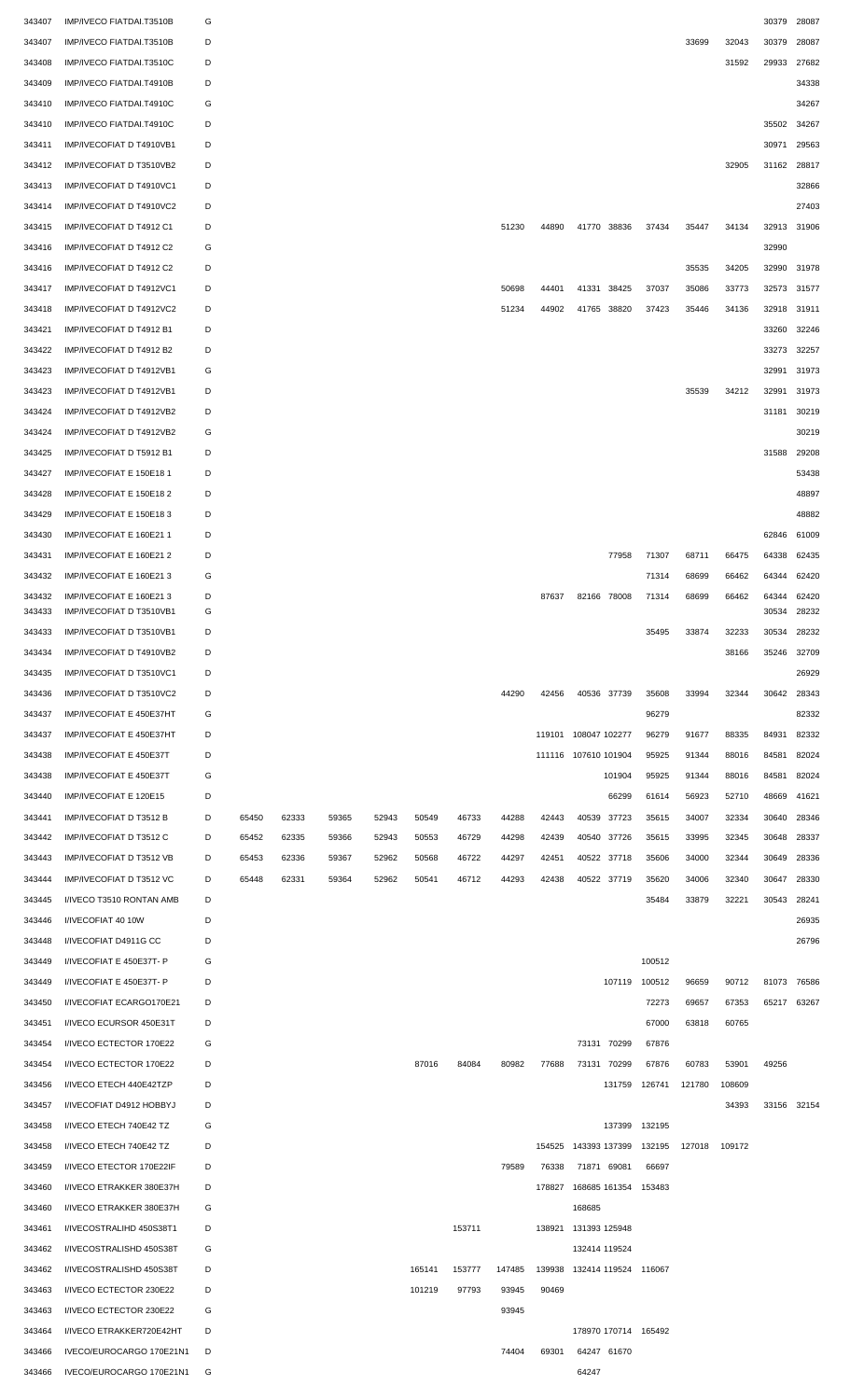| 343467           | I/IVECOEUROCARGO 170E21                     | G      |        |        |        |        |        |        |        |        |                      | 69922       |       |                |                |                |             |
|------------------|---------------------------------------------|--------|--------|--------|--------|--------|--------|--------|--------|--------|----------------------|-------------|-------|----------------|----------------|----------------|-------------|
| 343467           | I/IVECOEUROCARGO 170E21                     | D      |        |        |        |        |        |        |        | 77254  |                      | 72734 69922 | 67501 |                |                |                |             |
| 343471           | I/IVECOSTRALHD 450S42TIF                    | D      |        |        |        |        | 170191 | 161786 | 155185 |        |                      |             |       |                |                |                |             |
| 343472           | <b>I/IVECOTRAKKER 720T42T</b>               | D      |        |        |        | 243137 | 223113 | 215583 | 205498 |        | 193987 183014 174593 |             |       |                |                |                |             |
| 343473           | I/IVECOSTRALIHD 740S42TZ                    | G      |        |        |        |        |        | 197398 | 189278 | 180378 |                      |             |       |                |                |                |             |
| 343473           | I/IVECOSTRALIHD 740S42TZ                    | D      |        |        |        |        | 206312 | 197398 | 189278 |        | 180378 153978 149706 |             |       |                |                |                |             |
| 343475           | I/IVECOTRAKKER 380T38                       | D      |        |        |        |        | 216568 | 209039 | 199197 |        | 189655 174731 167509 |             |       |                |                |                |             |
| 343476           | I/IVECO STRALIHD 570S38T                    | G      |        |        |        |        |        | 149367 | 143060 |        |                      |             |       |                |                |                |             |
| 343476           | I/IVECO STRALIHD 570S38T                    | D      |        |        |        |        | 161960 | 149367 | 143060 | 135732 |                      |             |       |                |                |                |             |
| 343477           | I/IVECOSTRALISHD 490S42T                    | G      |        |        |        |        |        | 169765 | 162007 |        |                      |             |       |                |                |                |             |
| 343477           | I/IVECOSTRALISHD 490S42T                    | D      |        |        |        |        | 179047 | 169765 | 162007 | 153894 |                      |             |       |                |                |                |             |
| 343478           | I/IVECOECCURSOR 450E32T                     | G      |        |        |        |        |        | 108426 |        |        |                      |             |       |                |                |                |             |
| 343478           | I/IVECOECCURSOR 450E32T                     | D      |        |        |        |        | 112491 | 108426 | 104605 |        |                      |             |       |                |                |                |             |
| 343485           | IVECO/EUROCARGO 170E22                      | G      |        |        | 105848 | 88832  | 86024  |        |        |        |                      |             |       |                |                |                |             |
| 343485           | IVECO/EUROCARGO 170E22                      | D      | 116698 | 111142 | 105848 | 88832  | 86024  | 82833  |        |        |                      |             |       |                |                |                |             |
| 343486           | IVECO/EUROCARGO 170E24                      | D      | 123560 | 117677 | 112074 | 94071  | 91065  | 87713  |        |        |                      |             |       |                |                |                |             |
| 343487           | IVECO/EUROCARGO 230E24                      | G      |        |        | 122880 | 103514 | 99640  |        |        |        |                      |             |       |                |                |                |             |
| 343487           | IVECO/EUROCARGO 230E24                      | D      | 135474 | 129024 | 122880 | 103514 | 99640  | 95899  | 91922  |        |                      |             |       |                |                |                |             |
| 343488           | IVECO/EUROCARGO 230E22                      | D      |        |        |        |        | 97304  | 93770  | 89488  |        |                      |             |       |                |                |                |             |
| 343489           | I/IVECO EUROCARGO 170E22                    | G<br>D |        |        |        |        |        | 80925  |        |        |                      |             |       |                |                |                |             |
| 343489           | I/IVECO EUROCARGO 170E22                    |        |        |        |        |        | 84000  | 80925  | 77442  |        |                      |             |       |                |                |                |             |
| 343492           | I/IVECO EUROCARGO 230E24                    | D      |        |        |        |        | 99542  | 95803  | 91818  |        |                      |             |       |                |                |                |             |
| 343497           | I/IVECO TECTOR 240E25S                      | D<br>D | 144791 | 137897 | 131331 | 124827 | 120109 |        |        |        |                      |             |       |                |                |                |             |
| 343498           | IVECO/TECTOR 240E25S                        | G      | 143718 | 136874 | 130357 | 114967 | 109813 | 104698 |        |        |                      |             |       |                |                |                |             |
| 343498           | IVECO/TECTOR 240E25S                        | D      |        |        | 130357 | 114099 |        |        |        |        |                      |             |       |                |                |                |             |
| 343499<br>347100 | <b>IMP/IVECO</b><br>IVECOFIAT/DAILY3510 VAN | G      |        |        |        |        |        |        |        |        |                      | 37738       | 35635 | 34022<br>34526 | 32346<br>33237 | 30660<br>31789 | 28348       |
| 347100           | IVECOFIAT/DAILY3510 VAN                     | D      |        |        |        |        |        |        |        |        |                      |             | 36081 | 34526          | 33237          | 31789          | 30787       |
| 347101           | IVECOFIAT/DAILY3510 C.C                     | G      |        |        |        |        |        |        |        |        |                      |             |       |                | 32151          | 30467          |             |
| 347101           | IVECOFIAT/DAILY3510 C.C                     | D      |        |        |        |        |        |        |        |        |                      | 40293 37505 | 35404 | 33802          | 32151          | 30467          | 28181       |
| 347102           | IVECOFIAT/DAILY3512 VAN                     | D      |        |        |        |        |        |        | 48669  | 46020  |                      | 42768 39785 | 35610 | 34086          | 32813          | 31360          | 30380       |
| 347103           | IVECOFIAT/DAILY3512 C.C                     | D      |        |        |        |        |        |        | 39998  | 38339  |                      | 36617 34073 | 32158 | 30719          | 29203          | 27673          | 25594       |
| 347104           | IVECOFIAT/DAILY4910 VAN                     | D      |        |        |        |        |        |        |        |        |                      |             |       |                |                |                | 29623       |
| 347106           | <b>IVECOFIAT/DAILY4912 VAN</b>              | D      |        |        |        |        |        |        |        |        |                      |             | 35240 | 33763          | 32226          | 31055          | 30117       |
| 347106           | <b>IVECOFIAT/DAILY4912 VAN</b>              | G      |        |        |        |        |        |        |        |        |                      |             |       |                | 32226          | 31055          |             |
| 347107           | IVECOFIAT/DAILY4912 C.C                     | G      |        |        |        |        |        |        |        |        |                      |             |       |                | 33826          | 32606          |             |
| 347107           | IVECOFIAT/DAILY4912 C.C                     | D      |        |        |        |        |        |        |        |        |                      | 38462       | 37084 | 35119          | 33826          | 32606          | 31613       |
| 347109           | IVECOFIAT/DAILY5912 C.C                     | D      |        |        |        |        |        |        |        |        |                      | 45545       |       |                |                |                |             |
| 347110           | IVECOFIAT/DAILY3510 VAN1                    | G      |        |        |        |        |        |        |        |        | 38487 35782          |             | 32047 | 30652          | 29515          |                |             |
| 347110           | IVECOFIAT/DAILY3510 VAN1                    | D      |        |        |        |        |        |        | 43885  | 41493  | 38487                | 35782       | 32047 | 30652          | 29515          | 28218          | 27335       |
| 347111           | IVECOFIAT/DAILY3510 C.C1                    | G      |        |        |        |        |        |        |        |        | 41046                | 38207       | 36074 | 34436          | 32753          |                |             |
| 347111           | IVECOFIAT/DAILY3510 C.C1                    | D      |        |        |        |        |        |        |        | 43092  | 41046 38207          |             | 36074 | 34436          | 32753          | 31025          | 28704       |
| 347112           | IVECOFIAT/DAILY3512 VAN1                    | D      |        |        |        |        |        |        | 43981  | 41563  | 38633 35937          |             | 32179 | 30784          | 29636          | 28341          | 27455       |
| 347113           | IVECOFIAT/DAILY3512 C.C1                    | D      |        |        |        |        |        |        |        |        |                      |             | 36921 | 35248          | 33535          |                |             |
| 347114           | IVECOFIAT/DAILY4910 VAN1                    | D      |        |        |        |        |        |        |        |        |                      |             |       |                |                |                | 29626       |
| 347116           | IVECOFIAT/DAILY4912 VAN1                    | D      |        |        |        |        |        |        | 47107  | 44276  | 41299                | 38270       | 35972 | 34470          | 32890          | 31702          | 30747       |
| 347116           | IVECOFIAT/DAILY4912 VAN1                    | G      |        |        |        |        |        |        |        |        |                      | 41299 38270 | 35972 | 34470          | 32890          |                |             |
| 347117           | IVECOFIAT/DAILY4912 C.C1                    | D      |        |        |        |        |        |        | 50459  | 44227  | 41056 38161          |             | 36787 | 34849          | 33555          |                | 32347 31362 |
| 347117           | IVECOFIAT/DAILY4912 C.C1                    | G      |        |        |        |        |        |        |        |        | 41056 38161          |             | 36787 | 34849          | 33555          |                |             |
| 347119           | IVECOFIAT/DAILY5912 C.C1                    | G      |        |        |        |        |        |        |        |        |                      |             | 36947 | 35220          |                |                |             |
| 347119           | IVECOFIAT/DAILY5912 C.C1                    | D      |        |        |        |        |        |        |        |        |                      | 40047       | 36947 | 35220          | 34392          | 32153          |             |
| 347120           | IVECO/3510V1 RONTAN AMB                     | G      |        |        |        |        |        |        |        |        |                      |             |       |                |                | 28002          |             |
| 347120           | IVECO/3510V1 RONTAN AMB                     | D      |        |        |        |        |        |        |        | 41181  | 38199 35514          |             | 31803 | 30425          | 29296          | 28002          | 27129       |
| 347121           | <b>IVECOFIAT/DAILY VIATUREA</b>             | D      |        |        |        |        |        |        |        |        |                      |             | 36721 | 35127          | 33816          | 32331          |             |
| 347122           | <b>IVECO/KM IVECVAN</b>                     | G      |        |        |        |        |        |        |        |        | 36646 34113          |             |       |                |                |                |             |
| 347122           | <b>IVECO/KM IVECVAN</b>                     | D      |        |        |        |        |        |        |        | 38450  |                      | 36646 34113 | 32194 | 30741          | 29238          |                |             |
| 347123           | <b>IVECOFIAT/DAILY CORTEZI1</b>             | D      |        |        |        |        |        |        |        |        | 42524                | 39535       | 35411 | 33880          | 32623          | 31190          | 30211       |
| 347124           | IVECOFIAT/DCITY3510 VAN1                    | G      |        |        |        |        |        |        |        |        |                      | 35788       | 32047 | 30674          |                |                |             |
| 347124           | IVECOFIAT/DCITY3510 VAN1                    | D      |        |        |        |        |        |        |        | 41499  |                      | 38480 35788 | 32047 | 30674          | 29514          | 28223          |             |
| 347125           | IVECOFIAT/DCITY3510 VAN                     | D      |        |        |        |        |        |        |        |        |                      |             | 32406 | 31012          | 29857          |                |             |
| 347126           | <b>IVECOFIAT/DAILY CORTEZI2</b>             | G      |        |        |        |        |        |        |        |        |                      | 40442       |       |                |                |                |             |
| 347126           | <b>IVECOFIAT/DAILY CORTEZI2</b>             | D      |        |        |        |        |        |        |        |        |                      | 43491 40442 | 36211 | 34648          | 33350          |                |             |
| 347127           | I/VECOFIAT/3510 GCASA AMB                   | D      |        |        |        |        |        |        | 48714  | 46040  | 42690 39721          |             | 35560 | 34010          | 32745          |                |             |
| 347128           | IVECOFIAT/D4912 HOBBY JU                    | D      |        |        |        |        |        |        |        | 43699  |                      | 40567 37702 | 36340 | 34433          | 33152          |                |             |
| 347129           | <b>IVECOFIAT/DAILY TH AMB</b>               | D      |        |        |        |        | 55665  | 52987  | 50308  | 47565  | 44114 41011          |             | 36723 | 35145          | 33842          |                |             |
| 347134           | IVECO/DAILY4012 VETRATO                     | D      |        |        |        |        |        |        |        |        |                      | 48369       | 46772 | 43741          |                |                |             |
| 347136           | IVECO/DAILY6012 CC                          | D      |        |        |        |        |        |        |        |        |                      | 40061       | 36965 | 35232          |                |                |             |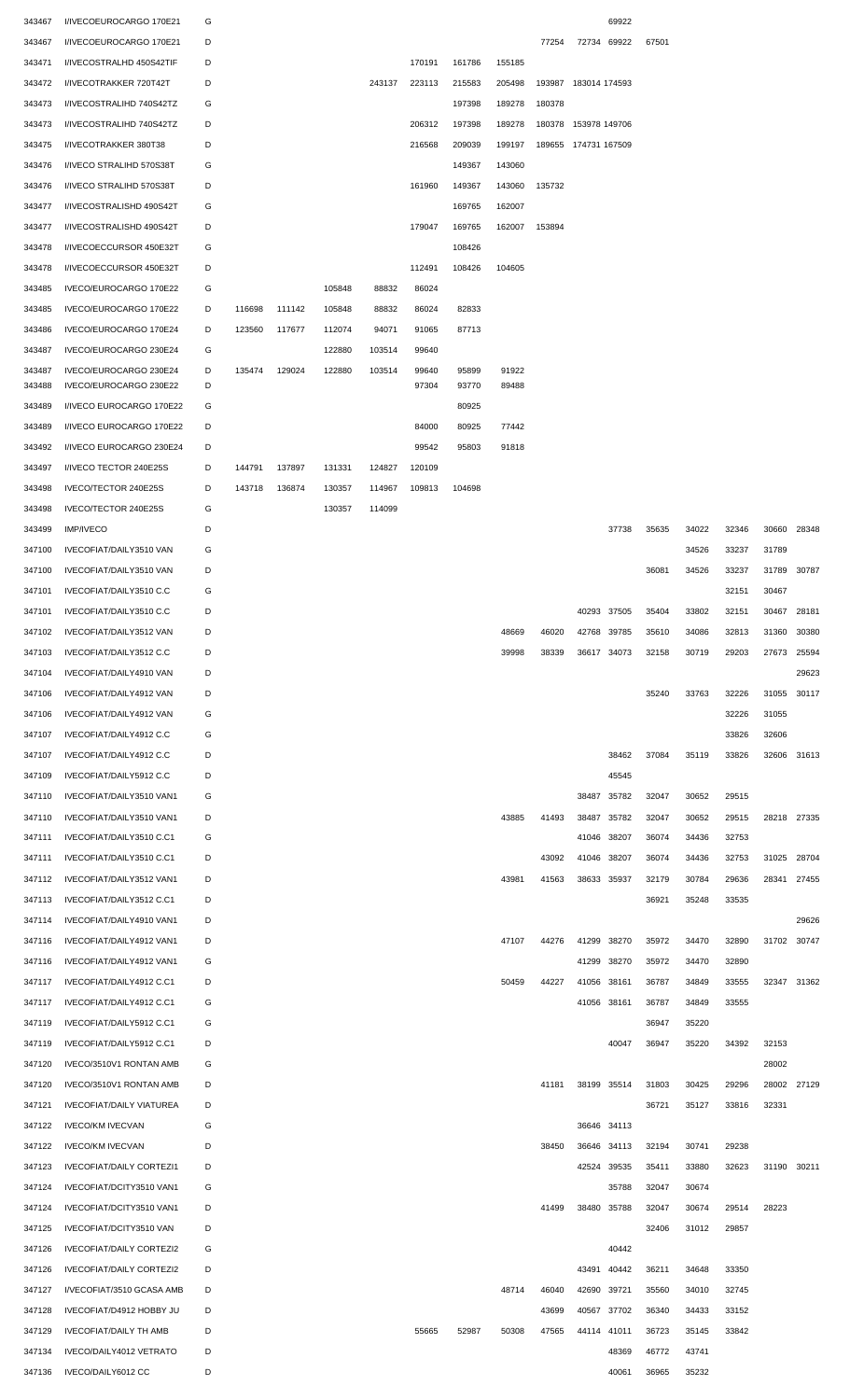| 347137 | IVECO/DAILY6012 CC1             | G |        |        |        |        |               |                             | 40038       | 36959 |       |       |       |       |
|--------|---------------------------------|---|--------|--------|--------|--------|---------------|-----------------------------|-------------|-------|-------|-------|-------|-------|
| 347137 | IVECO/DAILY6012 CC1             | D |        |        |        |        |               |                             | 42549 40038 | 36959 | 35235 | 33708 |       |       |
| 347142 | IVECOFIAT/D5912 HOBBY JU        | D |        |        |        |        |               |                             | 40055       | 36954 | 35240 | 34314 |       |       |
| 347144 | IVECOFIAT/D5912 SCHEID C        | D |        |        |        | 59765  | 56588         |                             | 52310 48622 | 44875 | 42759 |       |       |       |
| 347145 | <b>IVECOFIAT/DCITY CORTEZIA</b> | D |        |        |        |        |               |                             | 65950       | 62964 | 58588 |       |       |       |
| 347146 | IVECO/DAILY6012 HOBBY JU        | D |        |        |        |        |               |                             | 40043       | 36963 | 35232 |       |       |       |
| 347147 | IVECO/4912 RONTAN AMB           | D |        |        |        |        | 43452         |                             | 40352 37493 | 36156 | 34240 |       |       |       |
| 347147 | IVECO/4912 RONTAN AMB           | G |        |        |        |        |               |                             | 37493       |       |       |       |       |       |
| 347148 | IVECO/DAILY6013 CC              | D |        |        |        | 46798  | 44366         | 41494                       |             |       |       |       |       |       |
| 347149 | IVECO/DAILY6013 CC1             | D |        |        |        |        |               |                             | 44383       | 40935 | 39040 |       |       |       |
| 347150 | IVECO/DAILY5013 CC              | D |        |        | 50631  | 49254  | 43948         | 40820                       |             |       |       |       |       |       |
| 347150 | IVECO/DAILY5013 CC              | G |        |        |        | 49254  | 43948         |                             |             |       |       |       |       |       |
| 347151 | IVECO/DAILY5013 CC1             | G |        |        |        |        | 50318         | 45609                       |             |       |       |       |       |       |
| 347151 | IVECO/DAILY5013 CC1             | D |        |        | 56271  | 55135  | 50318         |                             | 45609 44659 |       |       |       |       |       |
| 347152 | IVECO/DAILY5013 VAN             | D |        |        | 60538  | 57404  | 53223         |                             | 49268 46344 | 43020 | 40069 |       |       |       |
| 347152 | IVECO/DAILY5013 VAN             | G |        |        |        |        | 53223         |                             |             |       |       |       |       |       |
| 347153 | IVECO/DAILY5013 VAN1            | G |        |        |        |        | 53227         | 49260                       |             |       |       |       |       |       |
| 347153 | IVECO/DAILY5013 VAN1            | D |        |        |        | 57396  | 53227         |                             | 49260 46343 | 43043 | 41415 |       |       |       |
| 347156 | IVECO/EUROTECH 450E37TN         | G |        |        |        |        |               |                             | 103290      |       |       |       |       |       |
| 347156 | IVECO/EUROTECH 450E37TN         | D |        |        |        |        | 120744        | 109211 103290               |             | 96594 |       |       |       |       |
| 347157 | IVECO/ECTECTOR 170E22 N         | D | 91288  | 87671  | 84711  | 81594  | 78232         |                             | 73656 70816 |       |       |       |       |       |
| 347157 | IVECO/ECTECTOR 170E22 N         | G |        | 87671  | 84711  | 81594  | 78232         |                             |             |       |       |       |       |       |
| 347159 | IVECO/EUROTECH 450E37TN1        | D |        |        |        | 127421 | 120799        | 109209 103322               |             | 96581 |       |       |       |       |
| 347159 | IVECO/EUROTECH 450E37TN1        | G |        |        |        |        |               | 109209 103322               |             |       |       |       |       |       |
| 347160 | IVECO/EUROTECH740E42TZN1        | G |        |        |        |        |               | 144915 138924               |             |       |       |       |       |       |
| 347160 | IVECO/EUROTECH740E42TZN1        | D |        |        |        |        |               | 156150 144915 138924 133632 |             |       |       |       |       |       |
| 347161 | IVECO/ECTECTOR 170E22 N1        | G |        |        | 84448  | 81372  |               |                             |             |       |       |       |       |       |
| 347161 | IVECO/ECTECTOR 170E22 N1        | D |        | 87432  | 84448  | 81372  | 78068         | 73472 70621                 |             |       |       |       |       |       |
| 347162 | IVECO/DAILY7012 CC1             | G |        |        |        |        |               |                             | 47799 45952 |       |       |       |       |       |
| 347162 | IVECO/DAILY7012 CC1             | D |        |        |        | 53961  | 51624         |                             | 47799 45952 | 42393 | 40958 |       |       |       |
| 347163 | IVECO/DAILY4912 CD1             | D |        |        |        |        | 52558         |                             | 48669 45756 | 42273 | 40313 |       |       |       |
| 347164 | IVECO/DAILY7012 CD1             | G |        |        |        |        |               | 49855                       |             |       |       |       |       |       |
| 347164 | IVECO/DAILY7012 CD1             | D |        |        |        |        | 52653         |                             | 49855 47458 |       |       |       |       |       |
| 347165 | IVECO/DAILY4013 VAN             | D |        |        |        | 55221  | 51538         | 47864                       |             |       |       |       |       |       |
| 347166 | IVECO/DAILY4013 CC1             | G |        |        |        |        | 41261         | 39302                       |             |       |       |       |       |       |
| 347166 | IVECO/DAILY4013 CC1             | D |        |        | 48082  | 43048  | 41261         |                             | 39302 36568 |       |       |       |       |       |
| 347167 | IVECO/DAILY4013 VAN1            | D |        |        |        | 54944  | 51284         |                             | 47606 44607 |       |       |       |       |       |
| 347168 | IVECO/DAILY3510 CD1             | G |        |        |        |        |               | 44224                       |             |       |       |       |       |       |
| 347168 | IVECO/DAILY3510 CD1             | D |        |        |        |        | 46938         |                             | 44224 40900 | 39839 | 37935 | 36216 | 34481 | 32989 |
| 347171 | IVECO/DAILY7012 CC              | D |        |        |        |        |               |                             | 45322 43572 | 42296 |       |       |       |       |
| 347172 | IVECO/DAILY3510 CD              | D |        |        |        |        |               |                             |             |       | 41553 | 39670 |       |       |
| 347173 | IVECO/DAILY4013 CC              | D |        |        |        | 43041  | 41248         |                             | 39292 36586 |       |       |       |       |       |
| 347175 | IVECO/DAILY7013 CD1             | D |        |        |        | 55796  | 51444         |                             | 46325 44596 |       |       |       |       |       |
| 347176 | IVECO/DAILY7013 CC1             | D |        |        | 58112  | 53960  | 51627         | 47796 45927                 |             |       |       |       |       |       |
| 347176 | IVECO/DAILY7013 CC1             | G |        |        |        |        | 51627         | 47796                       |             |       |       |       |       |       |
| 347177 | IVECO/DAILY5013 CD1             | D |        |        |        | 56197  | 51308         | 46978 45021                 |             |       |       |       |       |       |
| 347177 | IVECO/DAILY5013 CD1             | G |        |        |        |        |               | 46978                       |             |       |       |       |       |       |
| 347178 | IVECO/DAILY4013 CD1             | D |        |        |        |        | 46940         |                             | 44218 43122 |       |       |       |       |       |
| 347179 | IVECO/DAILYCITY3813 VAN1        | G |        |        |        |        | 41422         | 37147                       |             |       |       |       |       |       |
| 347179 | IVECO/DAILYCITY3813 VAN1        | D |        |        | 46185  | 43848  | 41422         | 37147 35841                 |             |       |       |       |       |       |
| 347180 | IVECO/DAILYCITY3813 VAN         | G |        |        |        | 43868  | 41437         |                             |             |       |       |       |       |       |
| 347180 | IVECO/DAILYCITY3813 VAN         | D |        |        | 46875  | 43868  | 41437         | 39008                       |             |       |       |       |       |       |
| 347181 | IVECO/DAILY5013 CD              | D |        |        | 58642  | 56183  | 51295         | 48916                       |             |       |       |       |       |       |
| 347181 | IVECO/DAILY5013 CD              | G |        |        |        | 56183  |               |                             |             |       |       |       |       |       |
| 347182 | IVECO/DAILY7013 CC              | G |        |        |        | 53968  | 51605         |                             |             |       |       |       |       |       |
| 347182 | IVECO/DAILY7013 CC              | D |        |        | 57914  | 53968  | 51605         |                             | 47796 45927 |       |       |       |       |       |
| 347183 | IVECO/DAILY7013 CD              | D |        |        | 58980  | 55795  | 51421         | 49298                       |             |       |       |       |       |       |
| 347185 | IVECO/STRALISHD 450S38TN        | G |        |        |        | 158610 | 151737        |                             |             |       |       |       |       |       |
| 347185 | IVECO/STRALISHD 450S38TN        | D |        |        | 169577 | 158610 |               | 151737 144237               |             |       |       |       |       |       |
| 347186 | IVECO/STRALIHD 450S38TN1        | G |        |        |        |        |               | 139722 132176               |             |       |       |       |       |       |
| 347186 | IVECO/STRALIHD 450S38TN1        | D |        |        | 153461 | 147202 |               | 139722 132176 125314        |             |       |       |       |       |       |
| 347187 | IVECO/STRALIHD 570S38TN1        | G |        |        | 149447 |        | 142997 135765 |                             |             |       |       |       |       |       |
| 347187 | IVECO/STRALIHD 570S38TN1        | D |        | 161937 | 149447 | 142997 |               | 135765 125207               |             |       |       |       |       |       |
| 347188 | IVECO/STRALISHD 570S38TN        | G |        | 164367 | 151590 | 145136 | 137705        |                             |             |       |       |       |       |       |
| 347188 | IVECO/STRALISHD 570S38TN        | D | 174642 | 164367 | 151590 | 145136 | 137705 127871 |                             |             |       |       |       |       |       |
| 347190 | IVECO/DAILY5013 VETRATO         | G |        |        |        | 51114  |               |                             |             |       |       |       |       |       |
| 347190 | IVECO/DAILY5013 VETRATO         | D |        |        | 52616  | 51114  | 46324         |                             |             |       |       |       |       |       |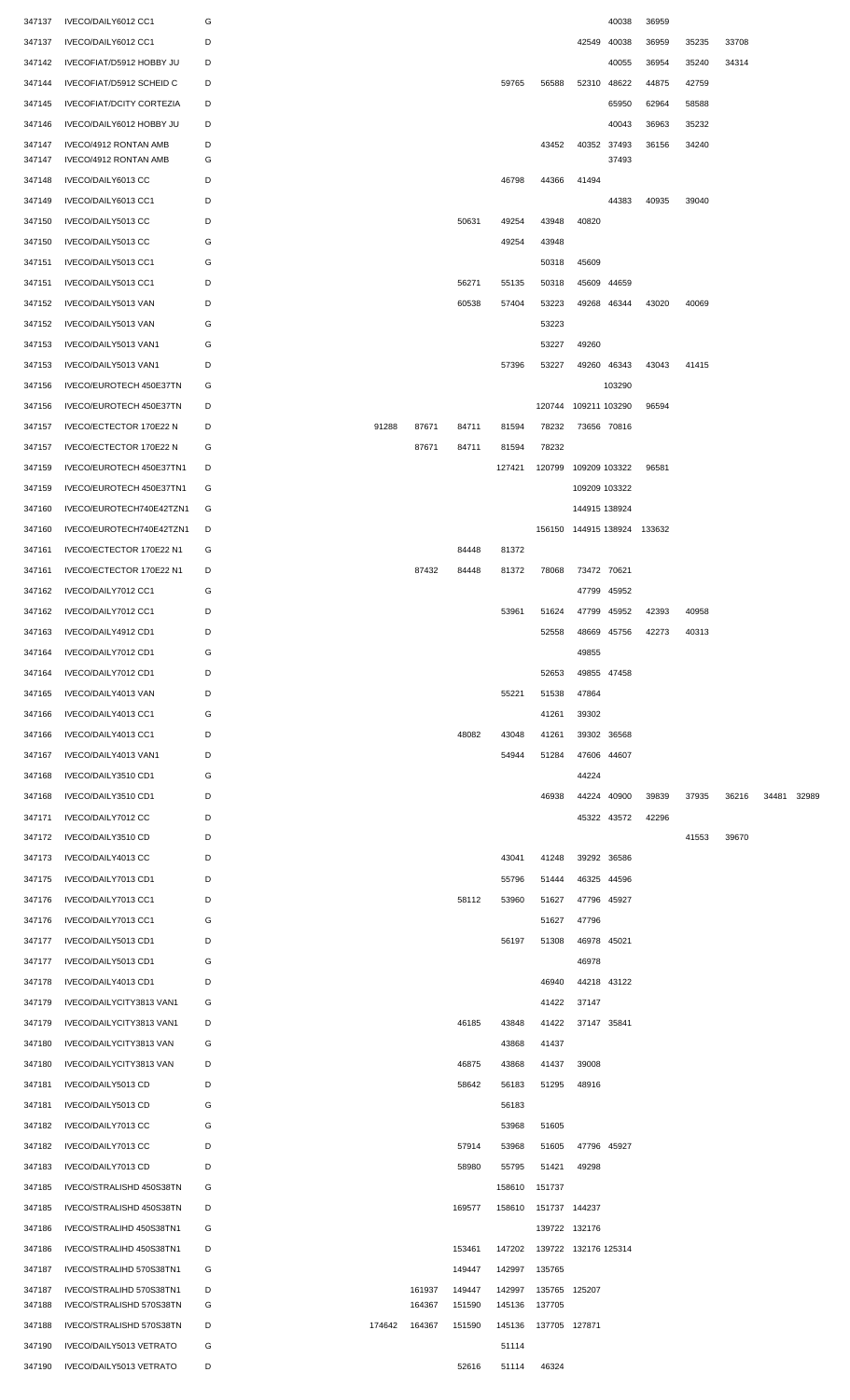| 347191 | IVECO/DAILY4013 VETRATO         | G |        |        |        |        |        |        |        | 41987  |                      |  |
|--------|---------------------------------|---|--------|--------|--------|--------|--------|--------|--------|--------|----------------------|--|
| 347191 | IVECO/DAILY4013 VETRATO         | D |        |        |        |        |        | 47595  | 44749  | 41987  | 39324                |  |
| 347192 | IVECO/DAILY5013 VETRATO1        | D |        |        |        |        |        | 52168  | 51544  | 48348  |                      |  |
| 347193 | I/IVECOSTRALISHD 570S42T        | G |        |        |        |        |        | 175068 | 168420 |        |                      |  |
| 347193 | I/IVECOSTRALISHD 570S42T        | D |        |        |        |        | 182515 | 175068 | 168420 | 162663 | 139749 132991        |  |
| 347195 | IVECO/ECTECTOR 230E22N1         | D |        |        |        |        | 101173 | 97792  | 93899  | 90481  | 79575 77251          |  |
| 347195 | IVECO/ECTECTOR 230E22N1         | G |        |        |        |        |        |        | 93899  | 90481  | 79575                |  |
|        |                                 | D |        |        |        |        |        |        |        | 180468 |                      |  |
| 347196 | IVECO/STRALHD 740S42TZN1        |   |        |        |        |        | 206227 | 197475 | 189312 |        | 166698               |  |
| 347196 | IVECO/STRALHD 740S42TZN1        | G |        |        |        |        |        | 197475 |        | 180468 |                      |  |
| 347197 | IVECO/STRALISHD 570S42TN        | D |        |        |        | 191442 | 183129 | 175645 | 168923 |        | 163192 147471        |  |
| 347197 | IVECO/STRALISHD 570S42TN        | G |        |        |        |        | 183129 | 175645 | 168923 | 163192 |                      |  |
| 347198 | IVECO/STRALISHD 450S42TN        | D |        |        |        |        |        | 152704 | 142667 | 136499 | 128006               |  |
| 347198 | IVECO/STRALISHD 450S42TN        | G |        |        |        |        |        |        | 142667 | 136499 |                      |  |
| 348305 | IVECO/STRALIS 450S33T           | G |        | 163327 |        |        |        |        |        |        |                      |  |
| 348305 | IVECO/STRALIS 450S33T           | D |        | 163327 |        |        |        |        |        |        |                      |  |
| 348306 | <b>IVECO/TRAKKER 380T SETEC</b> | D |        |        |        |        | 230818 |        |        |        |                      |  |
| 348307 | <b>IVECO/DAILY55CE CAB</b>      | D |        |        | 78321  |        |        |        |        |        |                      |  |
|        |                                 | D |        |        |        |        |        |        |        |        |                      |  |
| 350089 | I/IVECOECCURSOR GNG 450         |   |        |        |        |        |        | 132620 |        |        |                      |  |
| 350090 | IVECO/ECCURSOR 450E32TN         | G |        |        |        |        | 104007 | 100319 | 96762  | 91952  |                      |  |
| 350090 | IVECO/ECCURSOR 450E32TN         | D | 134662 | 128250 | 122143 | 108967 | 104007 | 100319 | 96762  | 91952  | 86247                |  |
| 350091 | IVECO/D GREENCAR AMB 09         | D | 66671  | 63496  | 60472  | 55369  | 52153  | 49641  | 48595  | 43352  | 40257                |  |
| 350091 | IVECO/D GREENCAR AMB 09         | G |        |        |        | 55369  |        |        |        |        |                      |  |
| 350092 | <b>IVECO/DAILY MODIFICAR EM</b> | G |        |        |        |        |        |        |        | 44001  |                      |  |
| 350092 | <b>IVECO/DAILY MODIFICAR EM</b> | D |        |        |        | 57183  | 53839  | 51277  | 45929  | 44001  | 41926                |  |
| 350093 | <b>IVECO/RIBEIRAUTO AMB</b>     | D | 61502  | 58574  | 55786  | 51084  | 48121  | 45794  | 44787  | 39239  |                      |  |
| 350095 | IVECO/UNISAUDE ATHENA AM        | D |        |        |        |        |        |        | 43868  | 41432  | 38668                |  |
| 350098 | IVECO/DAILY GCASA AMB1          | D |        |        | 60838  | 58918  | 55475  | 52829  | 48080  | 46092  |                      |  |
| 350100 | <b>IVECO/TRAILCAR CONCORDE</b>  | D |        |        |        |        |        | 161606 |        |        | 130699 111986 106562 |  |
|        |                                 |   |        |        |        |        |        |        | 153461 |        |                      |  |
| 350600 | IVECO/STRALIS 460S36T           | G | 179483 | 172372 |        |        |        |        |        |        |                      |  |
| 350600 | IVECO/STRALIS 460S36T           | D | 179483 | 167888 |        |        |        |        |        |        |                      |  |
| 350601 | IVECO/TECTOR 240E28S            | G | 160690 | 154326 |        |        |        |        |        |        |                      |  |
| 350601 | IVECO/TECTOR 240E28S            | D | 160690 | 154326 |        |        |        |        |        |        |                      |  |
| 350602 | IVECO/TECTOR 240E28             | G | 152029 | 146007 |        |        |        |        |        |        |                      |  |
| 350602 | IVECO/TECTOR 240E28             | D | 152029 | 146007 |        |        |        |        |        |        |                      |  |
| 350603 | IVECO/TECTOR 170E28             | G |        | 118102 |        |        |        |        |        |        |                      |  |
| 350603 | IVECO/TECTOR 170E28             | D | 121949 | 118102 |        |        |        |        |        |        |                      |  |
| 350605 | IVECO/VERTIS 130V19             | G | 86774  | 83336  |        |        |        |        |        |        |                      |  |
| 350605 | IVECO/VERTIS 130V19             | D | 86774  | 83336  |        |        |        |        |        |        |                      |  |
|        |                                 |   |        |        |        |        |        |        |        |        |                      |  |
| 350606 | IVECO/TRAKKER 410T48            | D | 329528 | 314048 |        |        |        |        |        |        |                      |  |
| 350607 | IVECO/TRAKKER 740T48T           | D | 344788 | 333911 |        |        |        |        |        |        |                      |  |
| 350610 | IVECO/TRAKKER 410T44            | D |        | 304433 |        |        |        |        |        |        |                      |  |
| 350613 | IVECO/STRALIS 490S40T           | D | 204379 | 196283 |        |        |        |        |        |        |                      |  |
| 350613 | IVECO/STRALIS 490S40T           | G | 204379 | 196283 |        |        |        |        |        |        |                      |  |
| 350615 | IVECO/STRALIS 600S48T           | D | 268758 | 247434 |        |        |        |        |        |        |                      |  |
| 350615 | IVECO/STRALIS 600S48T           | G |        | 247434 |        |        |        |        |        |        |                      |  |
| 350616 | IVECO/STRALIS 600S40T           | D | 221667 | 212887 |        |        |        |        |        |        |                      |  |
| 350616 | IVECO/STRALIS 600S40T           | G | 221667 | 212887 |        |        |        |        |        |        |                      |  |
| 350618 | IVECO/STRALIS 490S44T           | G | 219585 |        |        |        |        |        |        |        |                      |  |
|        |                                 |   |        |        |        |        |        |        |        |        |                      |  |
| 350618 | IVECO/STRALIS 490S44T           | D | 218210 | 211326 |        |        |        |        |        |        |                      |  |
| 350620 | IVECO/STRALIS 800S44TZ          | D | 299023 | 284784 |        |        |        |        |        |        |                      |  |
| 350620 | IVECO/STRALIS 800S44TZ          | G |        | 284784 |        |        |        |        |        |        |                      |  |
| 350621 | IVECO/STRALIS 600S44T           | G | 236542 | 227172 |        |        |        |        |        |        |                      |  |
| 350621 | IVECO/STRALIS 600S44T           | D | 236542 | 227172 |        |        |        |        |        |        |                      |  |
| 350633 | IVECO/STRALIS 800S48TZ          | D | 268424 | 251085 |        |        |        |        |        |        |                      |  |
| 350633 | IVECO/STRALIS 800S48TZ          | G | 268424 | 257792 |        |        |        |        |        |        |                      |  |
| 350639 | IVECO/TECTOR 240E22             | G | 135985 | 130599 |        |        |        |        |        |        |                      |  |
| 350639 | IVECO/TECTOR 240E22             | D | 135985 | 130599 | 125251 |        |        |        |        |        |                      |  |
| 350643 | IVECO/STRALIS 530S36T           | D | 217364 | 210508 |        |        |        |        |        |        |                      |  |
| 350643 | IVECO/STRALIS 530S36T           | G | 217364 | 210508 |        |        |        |        |        |        |                      |  |
| 350647 | IVECO/EUROC23 TOPLINE CD        | D | 140192 | 133516 | 127159 |        |        |        |        |        |                      |  |
|        |                                 |   |        |        |        |        |        |        |        |        |                      |  |
| 350649 | IVECO/DAILY70C RONTAN CT        | G |        |        | 55386  |        |        |        |        |        |                      |  |
| 350649 | IVECO/DAILY70C RONTAN CT        | D | 61062  | 58154  | 55386  |        |        |        |        |        |                      |  |
| 350652 | IVECO/STRALIS 200S36            | D |        | 135361 |        |        |        |        |        |        |                      |  |
| 350655 | IVECO/ST570S38T MASTER          | D |        |        | 224444 |        |        |        |        |        |                      |  |
| 350663 | <b>IVECO/TECTOR 170ET</b>       | D | 140108 | 135688 |        |        |        |        |        |        |                      |  |
| 350664 | I/IVECOECCUR CARMETAL CA        | D |        |        |        |        |        | 123001 |        |        |                      |  |
| 350667 | IVECO/STRALIS 800S56TZ          | D | 306369 |        |        |        |        |        |        |        |                      |  |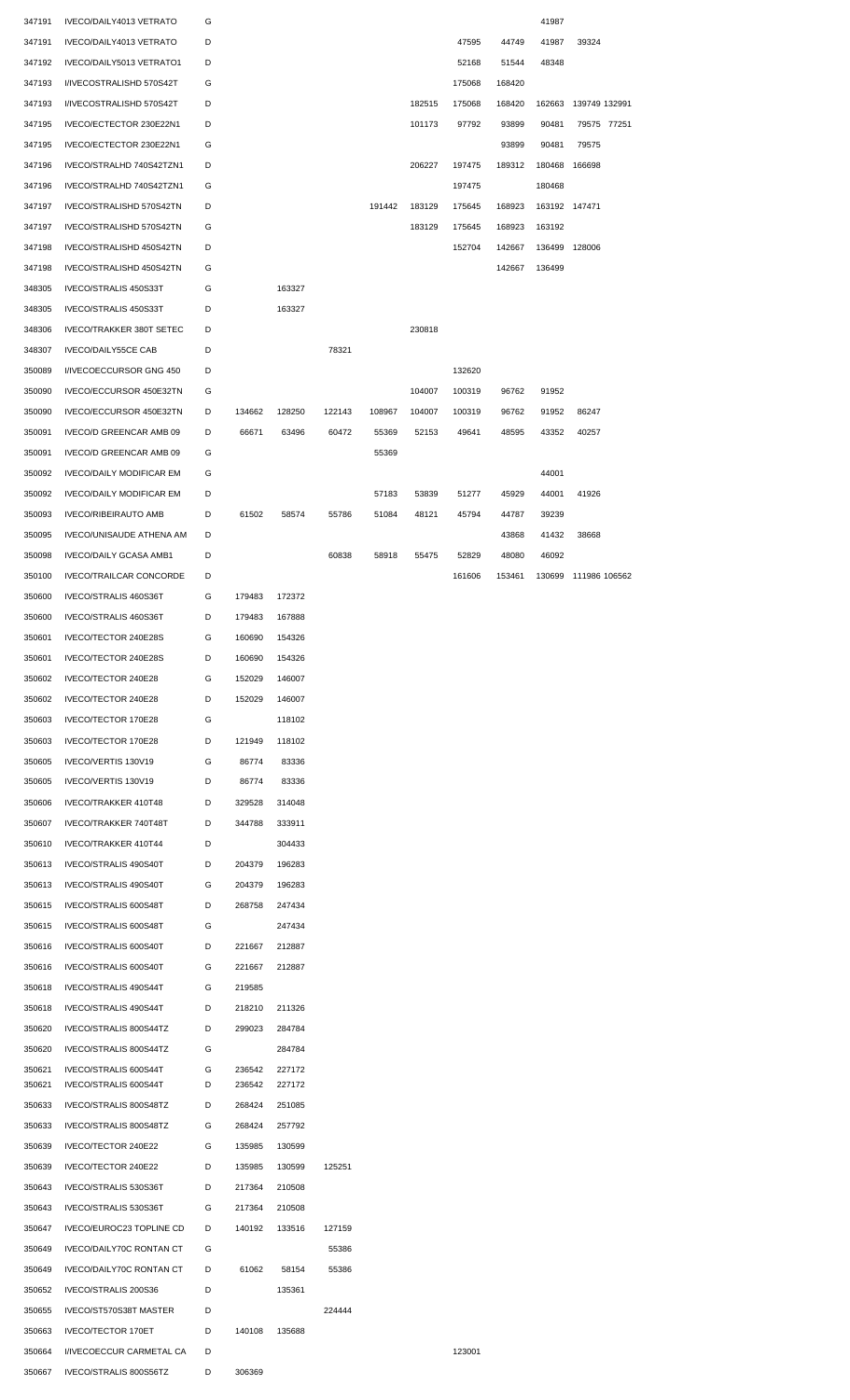| 350674 | I/IVECO DAILY 55S17W CD                           | D |        | 75630  |        |        |        |        |        |       |             |       |       |       |       |             |
|--------|---------------------------------------------------|---|--------|--------|--------|--------|--------|--------|--------|-------|-------------|-------|-------|-------|-------|-------------|
| 351000 | IVECO/ECTECTOR 230E24N1                           | D |        |        |        |        | 102723 | 99265  | 95322  | 91820 | 85298       |       |       |       |       |             |
| 351000 | IVECO/ECTECTOR 230E24N1                           | G |        |        |        |        |        | 99265  |        | 91820 |             |       |       |       |       |             |
| 351001 | IVECO/ECTECTOR 230E24N                            | G |        |        |        |        |        | 100013 | 96467  | 92445 |             |       |       |       |       |             |
| 351001 | IVECO/ECTECTOR 230E24N                            | D |        |        |        | 108532 | 103651 | 100013 | 96467  | 92445 | 85085       |       |       |       |       |             |
| 351002 | I/IVECOECTECTOR 230E24                            | G |        |        |        |        |        | 99572  |        |       |             |       |       |       |       |             |
| 351002 | I/IVECOECTECTOR 230E24                            | D |        |        |        |        | 103174 | 99572  | 96039  | 92032 | 84733       |       |       |       |       |             |
| 351003 | IVECO/DAILY45S16 VETRATO                          | D | 66603  | 63433  | 60412  | 53603  | 50675  | 47831  | 46559  |       |             |       |       |       |       |             |
| 351013 | IVECO/DAILY45S14 CS                               | D | 68074  | 64833  | 61745  | 54869  | 51606  | 48684  | 46575  |       |             |       |       |       |       |             |
| 351013 | IVECO/DAILY45S14 CS                               | G |        |        | 61745  | 54869  | 51606  | 48684  |        |       |             |       |       |       |       |             |
| 351014 | IVECO/DAILY45S14 CD                               | G |        |        | 66042  |        |        |        |        |       |             |       |       |       |       |             |
| 351014 | IVECO/DAILY45S14 CD                               | D | 72811  | 69344  | 66042  | 58842  | 55786  |        |        |       |             |       |       |       |       |             |
| 351016 | IVECO/DAILY45S14 GRANFUR                          | G |        |        | 69158  | 61729  |        | 55186  |        |       |             |       |       |       |       |             |
| 351016 | IVECO/DAILY45S14 GRANFUR                          | D | 76247  | 72615  | 69158  | 61729  | 58699  | 55186  | 52859  |       |             |       |       |       |       |             |
| 351021 | IVECO/ECTECTOR 230E22N                            | D |        |        | 113904 | 110610 | 107870 | 104210 | 100064 |       |             |       |       |       |       |             |
| 351021 | IVECO/ECTECTOR 230E22N                            | G |        |        | 113904 |        |        | 104210 |        |       |             |       |       |       |       |             |
| 351023 | IVECO/ECTECTOR 170E24NB                           | D |        |        |        |        | 92998  | 89851  | 86538  |       |             |       |       |       |       |             |
| 351027 | IVECO/ECTECTOR 170E24NF                           | D |        |        |        |        | 92450  | 89308  | 86047  |       |             |       |       |       |       |             |
| 351029 | IVECO/ECTECTOR 170E24NH                           | D |        |        |        |        | 111129 | 106859 | 102558 |       |             |       |       |       |       |             |
| 351031 | IVECO/ECTECTOR 170E24NJ                           | D |        |        |        |        | 91568  | 88473  | 85205  |       |             |       |       |       |       |             |
| 351032 | <b>IVECO/DAILYGF RONTAN AMB</b>                   | D |        |        |        | 59087  | 55635  | 53100  | 48092  |       |             |       |       |       |       |             |
|        |                                                   |   |        |        |        |        | 103257 |        | 96001  |       |             |       |       |       |       |             |
| 351033 | IVECO/E ROSSETTI 450E32T                          | D |        |        |        |        |        | 99575  |        |       |             |       |       |       |       |             |
| 351034 | IVECO/240E25 MASTER                               | D | 153616 | 146301 | 139334 | 124287 | 117685 |        |        |       |             |       |       |       |       |             |
| 351045 | I/IVECO TRAKKER 410T42H                           | G | 307864 | 293204 | 279242 | 260677 |        |        |        |       |             |       |       |       |       |             |
| 351049 | IVECO/ECARGO CIOATO 170                           | D | 128105 | 122005 | 116195 | 97524  | 94416  |        |        |       |             |       |       |       |       |             |
| 351050 | IVECO/CAVALLINO 450E32T                           | D |        |        | 127913 | 121214 |        |        |        |       |             |       |       |       |       |             |
| 351052 | <b>IVECO/TECTOR MANOS C</b>                       | D |        |        |        | 117845 | 111956 |        |        |       |             |       |       |       |       |             |
| 351057 | IVECO/STR570S DALBOZA CA                          | D | 239223 | 227832 | 216984 | 205961 |        |        |        |       |             |       |       |       |       |             |
| 351061 | IVECO/CUR450 RODOVALE CA                          | D | 163694 | 155899 | 148477 |        |        |        |        |       |             |       |       |       |       |             |
| 351062 | IVECO/CURS450 ZAMBONI CA                          | D | 156685 | 149225 | 142119 | 136061 |        |        |        |       |             |       |       |       |       |             |
|        | 351063 IVECO/STR740S DALBOZA CA                   | D | 257457 | 245198 | 233522 |        |        |        |        |       |             |       |       |       |       |             |
| 351065 | IVECO/DAILY 70C17HDCS                             | G | 80295  | 77115  |        |        |        |        |        |       |             |       |       |       |       |             |
| 351065 | IVECO/DAILY 70C17HDCS                             | D | 80295  | 77115  |        |        |        |        |        |       |             |       |       |       |       |             |
| 351066 | IVECO/DAILY 70C17HDCD                             | G | 71869  | 68447  |        |        |        |        |        |       |             |       |       |       |       |             |
| 351066 | IVECO/DAILY 70C17HDCD                             | D | 71869  | 68447  |        |        |        |        |        |       |             |       |       |       |       |             |
| 351070 | IVECO/DAILY 55C17MAXIFUR                          | D | 80315  | 76169  |        |        |        |        |        |       |             |       |       |       |       |             |
| 351071 | IVECO/DAILY 55C17GRANFUR                          | D |        | 78570  |        |        |        |        |        |       |             |       |       |       |       |             |
| 351073 | IVECO/DAILY 55C17CD                               | D | 92453  | 88791  |        |        |        |        |        |       |             |       |       |       |       |             |
| 351073 | IVECO/DAILY 55C17CD                               | G | 92453  |        |        |        |        |        |        |       |             |       |       |       |       |             |
| 351079 | IVECO/DAILY 55C17VETRATO                          | D |        | 77324  |        |        |        |        |        |       |             |       |       |       |       |             |
| 351083 | IVECO/DAILY 55C17CS                               | G |        | 69491  |        |        |        |        |        |       |             |       |       |       |       |             |
| 351083 | IVECO/DAILY 55C17CS                               | D | 72966  | 69491  |        |        |        |        |        |       |             |       |       |       |       |             |
| 351087 | IVECO/DAILY 45S17CS                               | D | 74369  | 71424  |        |        |        |        |        |       |             |       |       |       |       |             |
| 351087 | IVECO/DAILY 45S17CS                               | G | 74369  | 71424  |        |        |        |        |        |       |             |       |       |       |       |             |
| 351089 | IVECO/DAILY 45S17GRANFUR                          | D | 81227  | 78665  |        |        |        |        |        |       |             |       |       |       |       |             |
| 351092 | IVECO/DAILY 45S17CD                               | D | 76781  | 72942  |        |        |        |        |        |       |             |       |       |       |       |             |
| 351092 | IVECO/DAILY 45S17CD                               | G | 76781  |        |        |        |        |        |        |       |             |       |       |       |       |             |
| 351093 | IVECO/TECTOR 170E20                               | G | 113367 | 108877 | 104189 |        |        |        |        |       |             |       |       |       |       |             |
| 351095 | IVECO/TECTOR 170E22                               | G | 115103 | 110545 |        |        |        |        |        |       |             |       |       |       |       |             |
| 351095 | IVECO/TECTOR 170E22                               | D | 115103 | 110545 |        |        |        |        |        |       |             |       |       |       |       |             |
| 351096 | IVECO/TECTOR 260E28                               | G | 152029 | 146007 |        |        |        |        |        |       |             |       |       |       |       |             |
| 351096 | IVECO/TECTOR 260E28                               | D | 152029 | 146007 |        |        |        |        |        |       |             |       |       |       |       |             |
| 351097 | IVECO/VERTIS 90V18                                | D | 88876  | 83944  |        |        |        |        |        |       |             |       |       |       |       |             |
| 351097 | IVECO/VERTIS 90V18                                | G | 77130  | 74075  |        |        |        |        |        |       |             |       |       |       |       |             |
| 351098 | <b>IVECO/DAILY AUTOMAR AMB</b>                    | G | 70346  | 66829  | 63220  |        |        |        |        |       |             |       |       |       |       |             |
| 903701 | IMP/IVECOFIAT D T4912 MO                          | D |        |        |        |        |        |        |        |       |             |       |       | 32689 | 31529 | 30569       |
| 903703 | IMP/IVECOFIAT E 35                                | D |        |        |        |        |        |        |        |       |             |       |       |       | 30340 | 28042       |
| 904100 | IVECOFIAT/D4912 SCUDATO                           | D |        |        |        |        |        |        |        |       |             |       |       | 34042 | 32818 | 31827       |
| 904102 | IVECOFIAT/D4912 SCUDATO1                          | D |        |        |        |        |        |        | 50693  | 44401 | 41326 38428 | 37020 | 35076 | 33764 |       | 32560 31573 |
|        |                                                   |   |        |        |        |        |        |        |        |       |             |       |       |       |       |             |
|        | <b>Fabricante: JBC</b><br>311201 I/JBC SY1040 DVA | D | 43791  | 41706  | 39721  |        |        |        |        |       |             |       |       |       |       |             |
| 311201 | I/JBC SY1040 DVA                                  | G |        |        | 39721  |        |        |        |        |       |             |       |       |       |       |             |
|        |                                                   |   |        |        |        |        |        |        |        |       |             |       |       |       |       |             |
|        | Fabricante: JIANGHUAI                             |   |        |        |        |        |        |        |        |       |             |       |       |       |       |             |
| 349500 | I/JIANGHUAI HFC4181KR1K3                          | D |        |        |        |        | 176380 | 169268 | 159012 |       |             |       |       |       |       |             |
|        | <b>Fabricante: JMC</b>                            |   |        |        |        |        |        |        |        |       |             |       |       |       |       |             |

I/JMC N900 CONVAY G 51085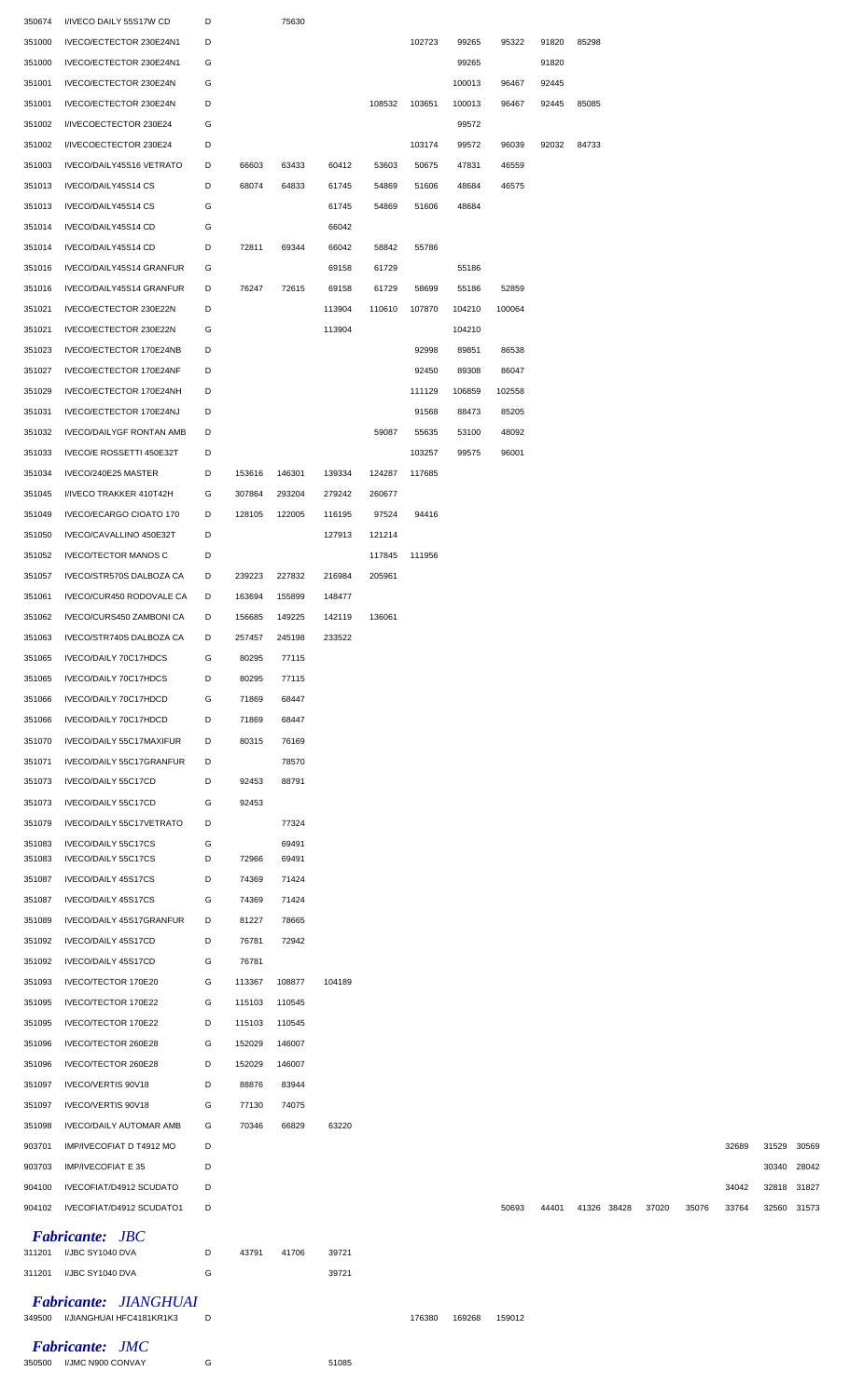| 350500 | I/JMC N900 CONVAY                                   | D | 56321 | 53640 | 51085  |       |       |       |       |       |       |             |                      |               |       |       |             |
|--------|-----------------------------------------------------|---|-------|-------|--------|-------|-------|-------|-------|-------|-------|-------------|----------------------|---------------|-------|-------|-------------|
| 350501 | I/JMC N601 LONGO                                    | D | 53556 | 51006 | 48577  |       |       |       |       |       |       |             |                      |               |       |       |             |
| 350501 | I/JMC N601 LONGO                                    | G |       |       | 48577  |       |       |       |       |       |       |             |                      |               |       |       |             |
| 339107 | <b>Fabricante: KAMAZ</b><br>I/KAMAZ 6460            | G |       |       | 180705 |       |       |       |       |       |       |             |                      |               |       |       |             |
|        |                                                     |   |       |       |        |       |       |       |       |       |       |             |                      |               |       |       |             |
| 335900 | <b>Fabricante: KENWORTH</b><br>I/KENWORTH T2000 6X4 | D |       |       |        |       |       |       |       |       |       |             | 161548 155246        | 143447        |       |       |             |
| 341403 | <b>Fabricante: KIA MOTORS</b><br>IMP/KIA K3600 S    | D |       |       |        |       |       |       |       |       |       |             |                      |               |       |       | 20211       |
| 341404 | IMP/KIA K2700 DLX                                   | D |       |       |        |       |       |       |       | 31117 |       | 29250 26256 | 24506                | 23329         | 21837 | 20307 | 17879       |
| 341404 | IMP/KIA K2700 DLX                                   | G |       |       |        |       |       |       |       |       |       |             |                      |               |       | 20307 | 17879       |
| 341405 | I/KIA BESTA SV GRAND                                | G |       |       |        |       |       |       |       |       |       | 30268 23551 |                      |               | 21354 | 20324 |             |
| 341405 | I/KIA BESTA SV GRAND                                | D |       |       |        |       |       |       |       | 40787 | 30268 | 23551       | 22692                | 21858         | 21354 | 20324 | 19795       |
| 341499 | IMP/KIA                                             | D |       |       |        |       |       |       |       |       |       |             |                      | 22785         | 21099 | 20075 | 18595       |
| 342201 | KIA/K3500 S                                         | D |       |       |        |       |       |       |       |       |       |             |                      |               |       |       | 20480       |
|        |                                                     |   |       |       |        |       |       |       |       |       |       |             |                      |               |       |       |             |
| 345901 | <b>Fabricante: LUNA</b><br>IMP/LUNA AT.120 47       | D |       |       |        |       |       |       |       |       |       | 27283       | 25748                | 24579         | 23381 | 22156 | 20485       |
|        | Fabricante: M.BENZ                                  |   |       |       |        |       |       |       |       |       |       |             |                      |               |       |       |             |
| 300005 | M.BENZ/712E DOMINIK DMK7                            | D |       |       |        |       |       |       |       | 56917 |       | 54464 52448 | 50419                |               |       |       |             |
| 309107 | IMP/M.BENZ 310D SPRINTERC                           | D |       |       |        |       |       |       |       |       |       |             |                      |               | 27312 | 25297 | 23345       |
| 309107 | IMP/M.BENZ 310D SPRINTERC                           | G |       |       |        |       |       |       |       |       |       |             |                      |               |       |       | 23345       |
| 309108 | IMP/M.BENZ 310D SPRINTERF                           | D |       |       |        |       |       |       |       |       |       |             |                      |               |       | 30862 | 27948       |
| 309108 | IMP/M.BENZ 310D SPRINTERF                           | G |       |       |        |       |       |       |       |       |       |             |                      |               |       |       | 27948       |
| 309111 | IMP/MB ENGERAUTO SPR AMB                            | D |       |       |        |       |       |       |       |       |       |             |                      |               |       |       | 28051       |
| 309113 | I/MBENZ 812D SCANMOBILE                             | D |       |       |        |       |       |       |       |       |       |             |                      |               |       |       | 41348       |
| 309114 | I/M.BENZ 312D SPRINTER C                            | G |       |       |        |       |       |       |       |       |       |             |                      |               | 31477 | 30032 |             |
| 309114 | I/M.BENZ 312D SPRINTER C                            | D |       |       |        |       |       |       |       |       |       |             |                      | 36110         | 31477 | 30032 | 27026       |
| 309115 | I/MBENZ 310SF RONTAN AMB                            | G |       |       |        |       |       |       |       |       |       |             |                      |               |       |       | 29477       |
| 309115 | I/MBENZ 310SF RONTAN AMB                            | D |       |       |        |       |       |       |       |       |       |             |                      |               | 33963 | 32551 | 29477       |
| 309118 | I/M.BENZ 412D SPRINTER C                            | G |       |       |        |       |       |       |       |       |       |             |                      |               | 31945 | 30517 |             |
| 309118 | I/M.BENZ 412D SPRINTER C                            | D |       |       |        |       |       |       |       |       |       |             |                      | 33197         | 31945 | 30517 | 27610       |
| 309119 | IMP/M.BENZ 312D SPRINTERF                           | G |       |       |        |       |       |       |       |       |       |             |                      |               | 29109 | 26734 | 25563       |
| 309119 | IMP/M.BENZ 312D SPRINTERF                           | D |       |       |        |       |       |       |       |       |       |             |                      | 31665         | 29109 | 26734 | 25563       |
| 309121 | I/M.BENZ 3850 A 6X6                                 | D |       |       |        |       |       |       |       |       |       |             |                      |               |       |       | 44259       |
| 309122 | I/MBENZ UNIMOG U 2150L38                            | D |       |       |        |       |       |       |       |       |       |             |                      | 27806         |       |       |             |
| 309123 | I/MBENZ 312SF RONTAN AMB                            | D |       |       |        |       |       |       |       |       |       |             |                      | 31674         | 29103 |       | 26732 24877 |
| 309124 | I/M.BENZ 412SC ALL AMB                              | D |       |       |        |       |       |       |       |       |       |             |                      | 32814         | 30167 | 27700 |             |
| 309125 | I/M.BENZ 312SF ALL AMB                              | D |       |       |        |       |       |       |       |       |       |             |                      | 31653         | 29106 | 26722 | 24905       |
| 309126 | I/M.BENZ 312D VIATURE A                             | D |       |       |        |       |       |       |       |       |       |             |                      | 33309         | 30612 | 28109 | 27097       |
| 309127 | I/MBENZ 310D SPR TF AMB1                            | D |       |       |        |       |       |       |       |       |       |             |                      |               |       | 32814 | 29712       |
| 309128 | I/MBENZ 310D SPR TF UTI1                            | D |       |       |        |       |       |       |       |       |       |             |                      |               |       | 31293 | 28335       |
| 309131 | I/M.BENZ DB 1419F                                   | D |       |       |        |       |       |       |       |       |       |             | 86248                | 82060         | 74102 | 71147 | 68203       |
| 309132 | I/M.BENZ413CDI SPRINTERC                            | G |       |       | 65601  | 58919 | 54961 | 49327 |       | 44410 | 38874 |             |                      |               | 30197 |       |             |
| 309132 | I/M.BENZ413CDI SPRINTERC                            | D | 72325 | 68881 | 65601  | 58919 | 54961 | 49327 | 46768 | 44410 |       | 38874 36921 | 35052                | 33734         | 30197 | 27476 |             |
| 309133 | I/M.BENZ411CDI SPRINTERC                            | D |       |       |        |       |       |       |       |       |       |             |                      |               |       | 22391 | 19810       |
| 309134 | I/M.BENZ313CDI SPRINTERF                            | G |       |       | 63162  | 56476 | 51220 | 47879 | 45444 | 43616 |       | 41554 38149 | 36134                |               |       |       |             |
| 309134 | I/M.BENZ313CDI SPRINTERF                            | D | 69636 | 66321 | 63162  | 56476 | 51220 | 47879 | 45444 | 43616 |       | 41554 38149 | 36134                | 33076         | 31745 |       | 28584 27352 |
| 309135 | I/M.BENZ313CDI SPRINTERC                            | G |       |       | 60164  |       | 53414 | 50017 | 45577 | 42752 | 40420 |             |                      |               |       |       |             |
| 309135 | I/M.BENZ313CDI SPRINTERC                            | D | 66330 | 63171 | 60164  | 57738 | 53414 | 50017 | 45577 | 42752 | 40420 | 34969       | 33448                |               |       |       |             |
| 309136 | I/M.BENZ311CDI SPRINTERF                            | G |       |       |        |       |       |       |       |       |       | 35509       | 33693                | 32441         | 30875 |       |             |
| 309136 | I/M.BENZ311CDI SPRINTERF                            | D |       |       |        |       |       |       |       |       |       | 42109 35509 | 33693                | 32441         | 30875 |       | 27630 26434 |
| 309137 | I/M.BENZ311CDI SPRINTERC                            | G |       |       |        |       |       |       |       |       |       | 35519       | 33695                |               | 30875 |       |             |
| 309137 | I/M.BENZ311CDI SPRINTERC                            | D |       |       |        |       |       |       |       |       |       | 41880 35519 | 33695                | 32438         | 30875 | 27738 |             |
| 309139 | I/MBENZ KM AUTOVAN                                  | D |       |       |        |       |       |       |       |       |       |             |                      |               | 28924 | 25973 | 22963       |
| 309141 | I/MBENZ 312 SPR CORTEZI1                            | D |       |       |        |       |       |       |       |       |       |             |                      | 32667         | 29916 | 28547 | 27036       |
| 309144 | I/M.BENZ SPRINT VIATUREA                            | D |       |       |        |       |       |       |       |       |       | 34771       | 33000                | 31768         | 30219 | 27239 |             |
| 309145 | I/M.BENZKM AUTOVAN II                               | D |       |       |        |       |       |       |       |       |       |             | 37509                | 36038         | 34737 |       |             |
| 309146 | I/MBENZ 311C SPR CORTEZI                            | D |       |       |        |       |       |       |       |       |       | 41357 35930 | 34694                | 31154         | 29892 | 27215 |             |
| 309147 | I/M.BENZ SPRINTER TH AMB                            | D |       |       |        | 54566 | 50306 | 47029 | 45708 | 44091 |       | 43002 36708 | 34816                | 33537         | 31898 | 26119 |             |
| 309148 | I/M.BENZ 412D SP HOBBY J                            | D |       |       |        |       |       |       |       |       |       |             |                      | 33196         | 31932 | 30510 |             |
| 309149 | I/M.BENZ413CDI SPRINTERF                            | G |       |       | 80741  | 72232 | 65454 | 60436 | 57685 | 53195 |       | 50004 45904 |                      |               |       |       |             |
| 309149 | I/M.BENZ413CDI SPRINTERF                            | D | 89018 | 84779 | 80741  | 72232 | 65454 | 60436 | 57685 | 53195 |       | 50004 45904 | 42571                | 38965         |       |       |             |
| 309150 | I/MBENZ 311SF RONTAN AMB                            | D |       |       |        |       |       |       |       |       |       | 45263 40418 | 37245                | 34601         | 30604 | 29799 |             |
| 309153 | I/M.BENZ UNIMOG U1550L37                            | D |       |       |        |       |       |       |       |       |       |             |                      |               |       |       | 42170 41261 |
| 309155 | I/M.BENZ 2628 P                                     | D |       |       |        |       |       |       |       |       |       |             | 125485 120552 116225 |               |       |       |             |
| 309158 | I/M.BENZ 2640 S                                     | D |       |       |        |       |       |       |       |       |       |             | 157499               | 150002 142894 |       |       |             |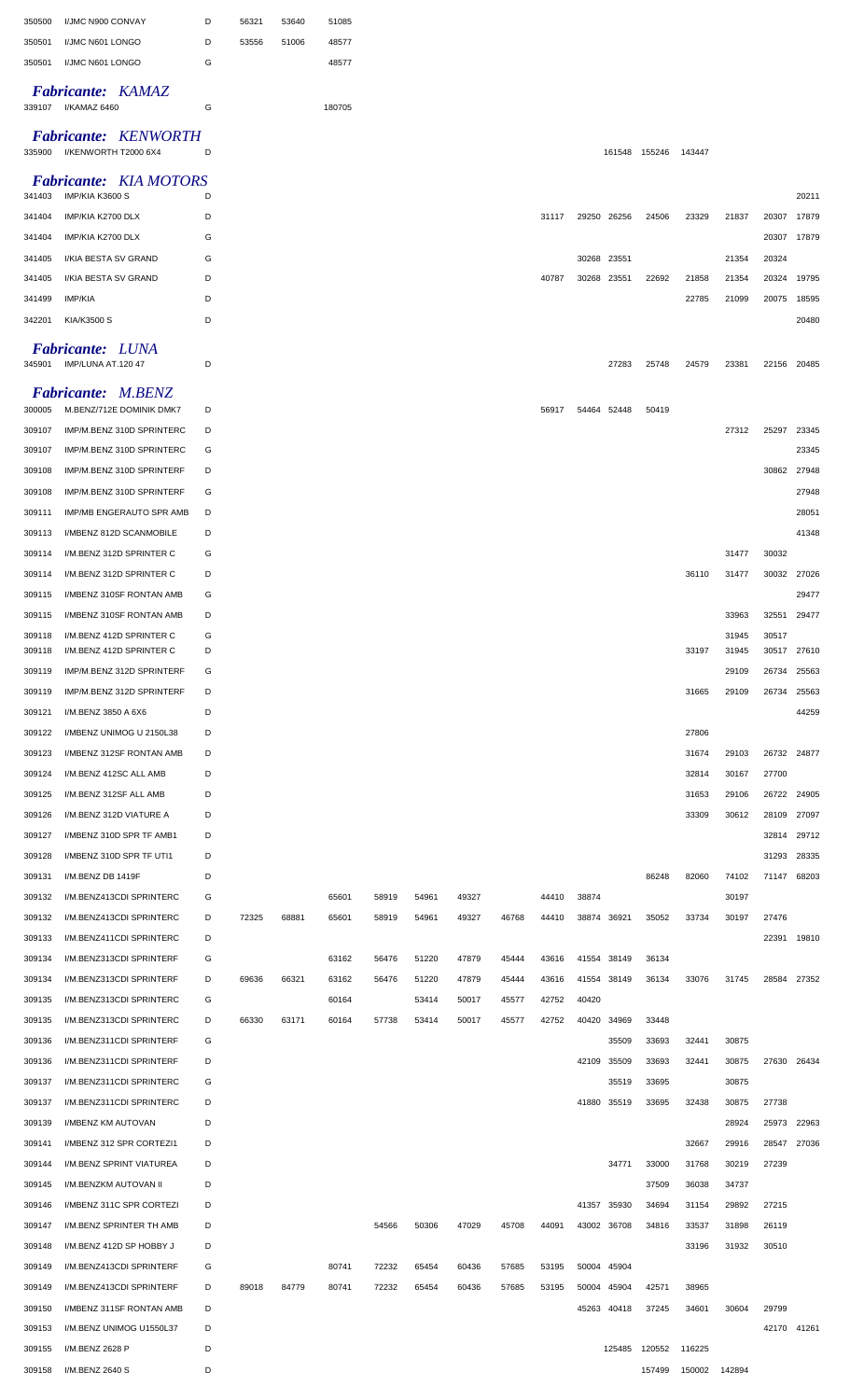| 309159 | I/M.BENZ313 CORTEZI2 AMB | G |        |       | 72567 |       |        |        |        |               |                     |             |                             |        |        |             |       |
|--------|--------------------------|---|--------|-------|-------|-------|--------|--------|--------|---------------|---------------------|-------------|-----------------------------|--------|--------|-------------|-------|
| 309159 | I/M.BENZ313 CORTEZI2 AMB | D | 80003  | 76194 | 72567 | 65046 | 60933  | 54649  | 51567  | 47540         |                     | 45428 42192 | 40730                       |        |        |             |       |
| 309160 | I/M.BENZ 3343 S          | D |        |       |       |       |        |        |        |               |                     |             | 89021                       | 85751  | 82509  |             |       |
|        |                          |   |        |       |       |       |        |        |        |               |                     |             |                             |        |        |             |       |
| 309161 | I/M.BENZ 311SF ALTECHAMB | D |        |       |       |       |        |        | 48053  | 45516         | 43593               | 36314       | 35198                       | 31493  |        |             |       |
| 309162 | I/MBENZ 313SF RONTAN AMB | G |        |       |       |       |        |        | 68866  | 62720         |                     | 53933       | 51262                       |        |        |             |       |
| 309162 | I/MBENZ 313SF RONTAN AMB | D | 102971 | 98069 | 93399 | 87339 | 81688  | 72237  | 68866  | 62720         | 59535               | 53933       | 51262                       | 49115  |        |             |       |
| 309163 | I/M.BENZ 4140K 8X4       | D |        |       |       |       |        |        |        |               |                     |             |                             | 142800 | 136303 | 129562      |       |
| 309164 | I/M.BENZ 1828 4X2        | D |        |       |       |       |        |        |        |               |                     |             |                             | 105127 | 101629 | 97969       |       |
| 309166 | I/M.BENZ413CDI SP HOBBY  | D |        |       |       |       |        |        |        | 43270         |                     | 37887 35976 | 34164                       | 32861  | 29400  | 28317       |       |
| 309167 | I/M.BENZ 412D M SCHEIDC  | D |        |       |       |       |        |        |        |               |                     |             |                             |        | 28140  | 26626 25506 |       |
|        |                          |   |        |       |       |       |        |        |        |               |                     |             |                             |        |        |             |       |
| 309168 | M.BENZ/4140 K            | D |        |       |       |       |        |        |        |               |                     |             | 153464 142059 136126        |        |        |             |       |
| 309169 | I/M.BENZ ACTROS 3331 6X4 | D |        |       |       |       |        |        |        |               |                     |             |                             | 137526 | 132214 | 126856      |       |
| 309170 | I/M.BENZ ACTROS 2031 4X2 | D |        |       |       |       |        |        |        |               |                     |             |                             | 117329 | 113478 | 109372      |       |
| 309172 | I/M.BENZ 1323 3100       | D |        |       |       |       |        |        |        |               |                     |             |                             |        | 53095  | 51208       | 49639 |
| 309174 | I/M.BENZ313SF VIDA AMB   | D |        |       | 57684 | 56456 | 55835  | 51097  | 48054  | 45697         | 43146 39794         |             |                             |        |        |             |       |
| 309175 | I/M.BENZ REVESCAP AMB SR | D | 74272  | 70736 | 67368 | 60124 | 54021  | 49425  | 46467  | 44221         | 41748 38866         |             |                             |        |        |             |       |
| 309176 | I/M.BENZ REVESCAP A UTI  | G |        |       | 67369 | 60099 | 54001  |        | 46490  |               |                     |             |                             |        |        |             |       |
|        |                          |   |        |       |       |       |        |        |        |               |                     |             |                             |        |        |             |       |
| 309176 | I/M.BENZ REVESCAP A UTI  | D | 74273  | 70737 | 67369 | 60099 | 54001  | 49428  | 46490  | 44217         |                     | 41750 38128 |                             |        |        |             |       |
| 309178 | I/M.BENZ313SPR UNIVIDA A | G |        |       |       |       |        | 52685  |        |               |                     |             |                             |        |        |             |       |
| 309178 | I/M.BENZ313SPR UNIVIDA A | D |        |       | 66574 | 64098 | 57596  | 52685  | 49543  | 47140         | 44504 41144         |             |                             |        |        |             |       |
| 309179 | I/M.BENZ SPRT ALTECH AMB | G |        | 68003 | 64766 | 57767 |        | 47516  | 44685  | 42507         | 40128               |             |                             |        |        |             |       |
| 309179 | I/M.BENZ SPRT ALTECH AMB | D | 71403  | 68003 | 64766 | 57767 | 51910  | 47516  | 44685  | 42507         | 40128               | 36352       |                             |        |        | 30718       |       |
| 309182 | I/M.BENZ GREENCAR AMB 08 | D | 76585  | 72938 | 69466 | 68041 | 61663  | 55579  | 51071  | 48616         | 45007               |             |                             |        |        |             |       |
| 309182 | I/M.BENZ GREENCAR AMB 08 | G |        | 72938 |       |       | 61663  |        |        |               |                     |             |                             |        |        |             |       |
| 309183 | I/M.BENZ 313CDI DELTA A  | D |        |       |       |       | 56908  | 51000  | 48134  | 44387         | 42419               |             |                             |        |        |             |       |
| 309184 | I/M.BENZ SPRT PFISTER AM | G |        |       |       | 66214 |        | 56274  | 51722  |               |                     |             |                             |        |        |             |       |
|        |                          |   |        |       |       |       |        |        |        |               |                     |             |                             |        |        |             |       |
| 309184 | I/M.BENZ SPRT PFISTER AM | D | 79043  | 75280 | 71696 | 66214 | 62386  | 56274  | 51722  | 49228         |                     |             |                             |        |        |             |       |
| 309185 | I/M.BENZ SPTR MODIFICAR  | G |        |       |       |       |        |        | 53552  | 49345         |                     |             |                             |        |        |             |       |
| 309185 | I/M.BENZ SPTR MODIFICAR  | D | 83090  | 79133 | 75364 | 67524 | 63294  | 56750  | 53552  | 49345         |                     | 47176 42962 |                             |        |        |             |       |
| 309186 | I/M.BENZ313CDI S ANCAR A | D |        | 69662 | 67465 |       | 57671  | 55852  | 50629  | 47937         | 45926               |             |                             |        |        |             |       |
| 309187 | I/M.BENZ RIBEIRAUTO AMB  | G |        |       |       |       |        | 49332  |        |               |                     |             |                             |        |        |             |       |
| 309187 | I/M.BENZ RIBEIRAUTO AMB  | D | 70212  | 66869 | 63685 | 57278 | 52708  | 49332  | 44982  | 42189         | 39889               | 37831       |                             |        |        |             |       |
|        |                          | D |        |       |       |       | 54506  | 49903  | 46900  |               |                     |             |                             |        |        |             |       |
| 309188 | I/M.BENZ NIKS AMBULANCIA |   |        | 66543 | 64443 | 60685 |        |        |        | 44642         | 42150               |             |                             |        |        |             |       |
| 309189 | I/M.BENZ313CDI MARIMAR A | G |        |       | 72428 |       | 60853  | 54523  |        |               |                     |             |                             |        |        |             |       |
| 309189 | I/M.BENZ313CDI MARIMAR A | D | 79851  | 76049 | 72428 | 64921 | 60853  | 54523  | 51475  | 47442         | 45361               |             |                             |        |        |             |       |
| 309190 | I/M.BENZ 313SPRI JAEDI A | D |        |       | 67853 | 65504 | 58833  | 53849  | 50635  | 48174         | 45473 43114         |             | 40844                       | 39081  | 37368  | 35513       | 33977 |
| 309191 | I/M.BENZ ACTOS 4140K 8X4 | D |        |       |       |       |        |        |        | 233668        | 226023 212386       |             |                             |        |        |             |       |
| 309192 | I/M.BENZ CDI SPRT THB UM | D |        |       |       |       |        |        | 47369  | 44427         | 42018               |             | 37062                       |        |        |             |       |
| 309193 | I/M.BENZ ACTROS 4144 K   | G |        |       |       |       |        | 327252 |        |               |                     |             |                             |        |        |             |       |
|        |                          |   |        |       |       |       |        |        |        |               |                     |             |                             |        |        |             |       |
| 309193 | I/M.BENZ ACTROS 4144 K   | D |        |       |       |       | 346164 | 327252 | 311146 | 298604        |                     |             |                             |        |        |             |       |
| 309194 | I/M.BENZ CDI GCASA AMB1  | D |        | 65748 | 63246 | 60269 | 58368  | 53400  | 50207  | 47769         |                     |             |                             |        |        |             |       |
| 309195 | I/M.BENZ ACTOS 4150K 8X4 | D |        |       |       |       | 302783 | 286220 | 274764 | 263196 249220 |                     |             |                             |        |        |             |       |
| 309199 | IMP/M.BENZ               | D |        |       |       |       |        |        |        |               |                     |             | 44650                       | 43801  | 42823  | 41709       | 40844 |
| 309202 | I/MBENZ SPR MARIMAR POLI | G |        |       |       |       | 56915  |        |        |               |                     |             |                             |        |        |             |       |
| 309202 | I/MBENZ SPR MARIMAR POLI | D |        |       |       | 60405 | 56915  | 53197  |        |               |                     |             |                             |        |        |             |       |
| 310102 | M.BENZ/712               | D |        |       |       |       |        |        |        |               |                     |             |                             |        |        |             | 44095 |
|        |                          |   |        |       |       |       |        |        |        |               |                     |             |                             |        |        |             |       |
| 310103 | M.BENZ/710               | G |        |       | 74804 | 67717 | 63908  | 62368  | 58527  | 55611         | 53429               | 51207       | 49769                       | 48120  | 46423  | 44401       | 42834 |
| 310103 | M.BENZ/710               | D | 82471  | 78544 | 74804 | 67717 | 63908  | 62368  | 58527  | 55611         | 53429               | 51207       | 49769                       | 48120  | 46423  | 44401       | 42834 |
| 310104 | M.BENZ/712 C             | D |        |       |       |       |        |        |        |               |                     | 55606       | 53361                       | 50285  | 47176  | 45451       | 44108 |
| 310104 | M.BENZ/712 C             | G |        |       |       |       |        |        |        |               |                     |             | 53361                       | 50285  | 47176  | 45451       | 44108 |
| 310105 | M.BENZ/710 TECAR PAS35   | G |        |       |       |       |        | 60711  |        |               |                     |             |                             |        |        |             |       |
| 310105 | M.BENZ/710 TECAR PAS35   | D |        |       |       |       | 64479  | 60711  | 58176  | 55525         |                     | 53832 51658 | 49412                       | 47881  | 46436  | 44555       | 43012 |
| 310106 | M.BENZ/712 C TECAR PAS35 | D |        |       |       |       |        |        |        |               |                     |             |                             | 50140  | 47054  | 45330       |       |
|        |                          |   |        |       |       |       |        |        |        |               |                     |             |                             |        |        |             |       |
| 310107 | M.BENZ/710 TCT CD        | D |        |       |       |       |        |        |        |               |                     |             |                             | 47126  | 45700  | 43863       |       |
| 310108 | M.BENZ/710 RHINUS 700    | G |        |       |       |       |        |        |        |               |                     |             | 49376                       |        |        |             |       |
| 310108 | M.BENZ/710 RHINUS 700    | D |        |       |       |       |        |        |        | 55479         | 53798 51632         |             | 49376                       | 47807  | 46403  | 44500       |       |
| 310109 | M.BENZ/1944 S            | G |        |       |       |       |        |        |        |               | 137336 127805       |             | 122103                      | 111031 |        |             |       |
| 310109 | M.BENZ/1944 S            | D |        |       |       |       |        |        |        | 151021        | 137336 127805       |             | 122103                      | 111031 | 101326 |             |       |
| 310110 | M.BENZ/915C              | D | 95255  | 90719 | 86400 | 77722 | 74235  | 69679  | 64529  | 61837         | 59480               | 56935       | 53976                       | 52156  | 51118  |             |       |
|        |                          |   |        |       |       |       |        |        |        |               |                     |             |                             |        |        |             |       |
| 310110 | M.BENZ/915C              | G |        |       | 86400 | 77722 | 74235  | 69679  | 64529  | 61837         | 59480               | 56935       | 53976                       |        |        |             |       |
| 310111 | M.BENZ/715C              | G |        |       |       |       |        | 59981  | 56848  | 50459         |                     | 48217 43807 | 41873                       |        |        |             |       |
|        | 310111 M.BENZ/715C       | D |        |       |       | 67570 | 64077  | 59981  | 56848  | 50459         | 48217 43807         |             | 41873                       | 40583  | 39757  |             |       |
|        | 310112 M.BENZ/1420       | G |        |       |       |       |        |        |        |               |                     | 71025       | 69139                       | 63320  |        |             |       |
|        | 310112 M.BENZ/1420       | D |        |       |       |       |        |        |        |               | 82047 75502 71025   |             | 69139                       | 63320  | 61436  | 58233       |       |
| 310113 | M.BENZ/1728              | G |        |       |       |       |        |        |        |               | 101902 94125        |             | 91622                       |        |        |             |       |
|        | 310113 M.BENZ/1728       | D |        |       |       |       |        |        |        |               | 108277 101902 94125 |             | 91622                       | 88284  |        |             |       |
|        |                          |   |        |       |       |       |        |        |        |               |                     |             |                             |        |        |             |       |
|        | 310114 M.BENZ/2638       | D |        |       |       |       |        |        |        |               |                     |             | 129528 125442 120572 116242 |        |        |             |       |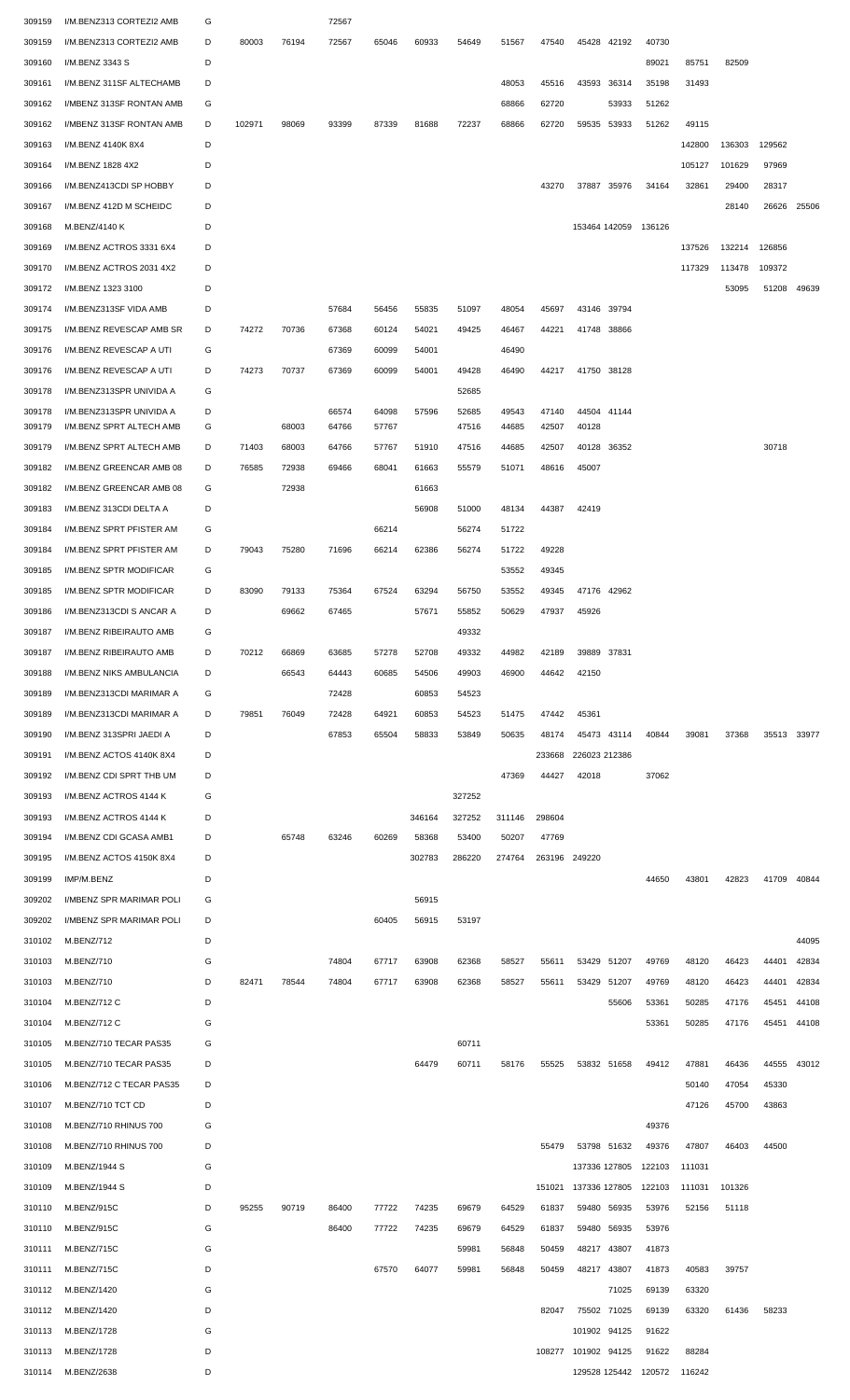| 310115           | M.BENZ/2638 S                           | D      |        |        |        |        |        |        |        |       | 140865               | 135353 | 130519 |        | 112972        |
|------------------|-----------------------------------------|--------|--------|--------|--------|--------|--------|--------|--------|-------|----------------------|--------|--------|--------|---------------|
| 310116           | M.BENZ/1728 S                           | D      |        |        |        |        |        |        |        |       | 107481 102102 94406  | 90401  | 87772  |        |               |
| 310116           | M.BENZ/1728 S                           | G      |        |        |        |        |        |        |        |       | 94406                |        |        |        |               |
| 310117           | M.BENZ/712E RHINUS 700                  | D      |        |        |        |        |        |        | 57278  | 54657 | 53006 50864          | 48630  | 47127  |        |               |
| 310118           | M.BENZ/2540 S                           | D      |        |        |        |        |        |        |        |       | 135903 126993        | 123426 |        |        |               |
| 310119           | M.BENZ/915 E SBB CF                     | D      |        |        | 83056  | 78964  | 75445  | 70799  | 65571  | 62772 | 60412 57811          |        |        |        |               |
|                  |                                         |        |        |        |        |        |        |        |        |       |                      |        |        |        |               |
| 310120           | M.BENZ/INDUSCAR ATILIS F                | D      |        |        |        |        | 93217  | 84448  | 77488  | 73258 | 70619 66977          |        |        |        |               |
| 310121           | M.BENZ/712 E MIB BRUSK                  | D      | 141516 | 134778 | 128361 | 115519 | 109542 | 102561 | 97210  | 86283 |                      |        |        |        |               |
| 310123<br>310124 | I/M.BENZ GREENCAR MC MO1<br>M.BENZ/2726 | D<br>G |        |        | 160169 | 144765 | 136925 | 55210  | 52090  | 48013 |                      |        |        |        |               |
|                  |                                         | D      |        |        |        |        |        |        |        |       |                      |        |        |        |               |
| 310124           | M.BENZ/2726                             |        | 176584 | 168177 | 160169 | 144765 | 136925 | 133191 | 123416 |       |                      |        |        |        |               |
| 310125           | M.BENZ/2726 K                           | G      |        |        | 155355 | 139418 | 133127 | 124963 |        |       |                      |        |        |        |               |
| 310125           | M.BENZ/2726 K                           | D      | 171278 | 163123 | 155355 | 139418 | 133127 | 124963 | 118266 |       |                      |        |        |        |               |
| 310126           | M.BENZ/712 BLINFORT                     | D      |        |        | 126768 | 122768 | 116462 | 109011 | 103301 | 91723 |                      |        |        |        |               |
| 310127           | M.BENZ/2726 B                           | D      | 167347 | 159378 | 151789 | 136306 | 130126 | 122141 | 115553 |       |                      |        |        |        |               |
| 310127           | M.BENZ/2726 B                           | G      |        |        | 151789 | 136306 | 130126 | 122141 |        |       |                      |        |        |        |               |
| 310128           | M.BENZ/MULTIEIXO 27268X4                | D      | 197526 | 188120 | 179162 | 160820 | 153543 | 144086 |        |       |                      |        |        |        |               |
| 310129           | M.BENZ/712E NR LOFF 01                  | D      |        |        | 109733 |        | 98404  | 89158  | 81757  |       |                      |        |        |        |               |
| 310129           | M.BENZ/712E NR LOFF 01                  | G      |        |        | 109733 | 105056 |        |        |        |       |                      |        |        |        |               |
| 310130           | M.BENZ/710 NR LOFF 02                   | D      | 89515  | 85253  | 81193  | 72981  | 69553  |        |        |       |                      |        |        |        |               |
| 310130           | M.BENZ/710 NR LOFF 02                   | G      |        |        | 81193  | 72981  |        |        |        |       |                      |        |        |        |               |
| 310131           | M.BENZ/1728 TRUKAM CA                   | D      |        |        |        |        |        |        |        |       | 109753 101470        | 97212  |        |        |               |
| 310133           | M.BENZ/2726 RODOCAP                     | D      |        |        |        | 154993 | 147978 | 138916 |        |       |                      |        |        |        |               |
| 310136           | M.BENZ/BRACOFORTE 712ECM                | D      |        |        | 89638  | 85817  |        | 76121  |        |       |                      |        |        |        |               |
| 310137           | M.BENZ/915C TOPLINE CD                  | D      | 104431 | 99458  | 94723  | 90424  |        |        |        |       | 72508                |        |        |        |               |
|                  |                                         |        |        |        |        |        |        |        |        |       |                      |        |        |        |               |
| 310140           | M.BENZ/710 DINGO CD                     | G      |        |        |        | 72747  |        |        |        |       |                      |        |        |        |               |
| 310140           | M.BENZ/710 DINGO CD                     | D      |        |        |        | 72747  |        |        |        |       |                      |        |        |        |               |
| 310143           | M.BENZ/915E BLINFORT                    | D      | 93235  |        |        |        |        |        |        |       |                      |        |        |        |               |
| 310143           | M.BENZ/915E BLINFORT                    | G      | 93235  | 89542  | 85687  |        |        |        |        |       |                      |        |        |        |               |
| 310144           | M.BENZ/ATRON 2729 B 6X4                 | G      | 201972 | 193971 |        |        |        |        |        |       |                      |        |        |        |               |
| 310144           | M.BENZ/ATRON 2729 B 6X4                 | D      | 201972 | 193971 | 186640 |        |        |        |        |       |                      |        |        |        |               |
| 310145           | M.BENZ/ATRON 2729 6X4                   | G      | 190074 | 181024 |        |        |        |        |        |       |                      |        |        |        |               |
| 310145           | M.BENZ/ATRON 2729 6X4                   | D      | 190074 | 181024 | 171972 |        |        |        |        |       |                      |        |        |        |               |
| 310146           | M.BENZ/ATRON 2729 K 6X4                 | G      | 185536 | 176702 |        |        |        |        |        |       |                      |        |        |        |               |
| 310146           | M.BENZ/ATRON 2729 K 6X4                 | D      | 185536 | 176702 | 167867 |        |        |        |        |       |                      |        |        |        |               |
| 310147           | M.BENZ/ACCELO 815                       | G      | 101420 | 96591  |        |        |        |        |        |       |                      |        |        |        |               |
| 310147           | M.BENZ/ACCELO 815                       | D      | 101420 | 96591  | 91760  |        |        |        |        |       |                      |        |        |        |               |
| 310148           | M.BENZ/ACCELO 1016                      | D      | 105846 | 100805 | 95765  |        |        |        |        |       |                      |        |        |        |               |
| 310148           | M.BENZ/ACCELO 1016                      | G      | 105846 | 100805 | 95765  |        |        |        |        |       |                      |        |        |        |               |
| 310149           | M.BENZ/ATRON 1319                       | G      | 127845 | 122782 |        |        |        |        |        |       |                      |        |        |        |               |
| 310149           | M.BENZ/ATRON 1319                       | D      | 127845 | 122782 | 116106 |        |        |        |        |       |                      |        |        |        |               |
| 310150           | M.BENZ/ATRON 2324                       | D      | 175022 | 168089 | 163338 |        |        |        |        |       |                      |        |        |        |               |
|                  |                                         |        |        |        |        |        |        |        |        |       |                      |        |        |        |               |
| 310150           | M.BENZ/ATRON 2324                       | G      | 175022 | 168089 |        |        |        |        |        |       |                      |        |        |        |               |
| 310151           | I/M.BENZ TU 700                         | D      |        |        |        | 89286  |        |        |        |       |                      |        |        |        |               |
| 310153           | MBENZ/AC 1016 TOPLINE CE                | D      | 104985 | 98776  |        |        |        |        |        |       |                      |        |        |        |               |
| 310154           | M.BENZ/ATRON 1319 MTX CM                | D      | 139424 | 132174 |        |        |        |        |        |       |                      |        |        |        |               |
| 310155           | M.BENZ/ACC 815 RODOMOURA                | G      | 103267 |        |        |        |        |        |        |       |                      |        |        |        |               |
| 310155           | M.BENZ/ACC 815 RODOMOURA                | D      | 99721  | 96575  |        |        |        |        |        |       |                      |        |        |        |               |
| 310157           | M.BENZ/ACCELO 815 SBB CF                | D      |        | 106651 |        |        |        |        |        |       |                      |        |        |        |               |
| 310158           | M.BENZ/1728 RODOEIXO CA                 | D      |        |        |        |        |        |        |        |       | 103243               |        |        |        |               |
| 310160           | M.BENZ/1728 MASTER                      | D      |        |        |        |        |        |        |        |       |                      | 98345  |        |        |               |
| 310199           | MERCEDES BENZ                           | D      |        |        |        |        |        |        |        |       | 45671                | 44028  | 43197  | 42212  | 41114 40257   |
| 310402           | M.BENZ/LS2638 PARTHENON                 | D      |        |        |        |        |        |        |        |       | 181185 169080 160193 | 150798 | 143476 | 136906 | 130142 124354 |
| 310600           | M.BENZ/2638 TRUCK GALEGO                | D      |        |        |        |        |        |        |        |       |                      | 145729 | 140508 | 135068 |               |
| 310608           | M.BENZ/2831 TRUCK GALEGO                | D      |        |        |        | 189111 |        |        |        |       |                      |        |        |        |               |
| 311005           | I/M.BENZ ACTROS 2546 LS                 | G      |        |        | 268521 | 255095 |        |        |        |       |                      |        |        |        |               |
|                  |                                         |        |        |        |        |        |        |        |        |       |                      |        |        |        |               |
| 311005           | I/M.BENZ ACTROS 2546 LS                 | D      | 299061 | 284108 | 268521 | 255095 | 240809 |        |        |       |                      |        |        |        |               |
| 311006           | I/M.BENZ ACTROS 2646 LS                 | G      |        |        | 271044 | 257492 |        |        |        |       |                      |        |        |        |               |
| 311006           | I/M.BENZ ACTROS 2646 LS                 | D      | 300961 | 285912 | 271044 | 257492 | 244617 |        |        |       |                      |        |        |        |               |
| 311007           | I/M.BENZ ACTROS2646S6X4                 | D      | 285766 | 272159 | 259199 | 250817 |        |        |        |       |                      |        |        |        |               |
| 311007           | I/M.BENZ ACTROS2646S6X4                 | G      |        |        | 259199 |        |        |        |        |       |                      |        |        |        |               |
| 311008           | I/M.BENZ ACTROS 2644 LS                 | D      |        |        |        | 244617 | 231652 | 220069 |        |       |                      |        |        |        |               |
| 311011           | I/M.BENZ ACTROS 4148 AK                 | D      |        |        |        |        |        |        |        |       |                      |        |        |        | 210087        |
| 311013           | I/M.BENZ ACTROS4848K8X4                 | G      |        |        |        | 389358 |        |        |        |       |                      |        |        |        |               |
| 311014           | I/M.BENZ ACTROS33556X4                  | G      |        |        |        | 359921 |        |        |        |       |                      |        |        |        |               |
| 311015           | I/M.BENZ ACTROS2655S6X4                 | D      |        |        |        | 286583 |        |        |        |       |                      |        |        |        |               |
| 311018           | I/M.BENZ ACTROS TRIEL                   | D      | 302023 | 287642 | 273945 |        |        |        |        |       |                      |        |        |        |               |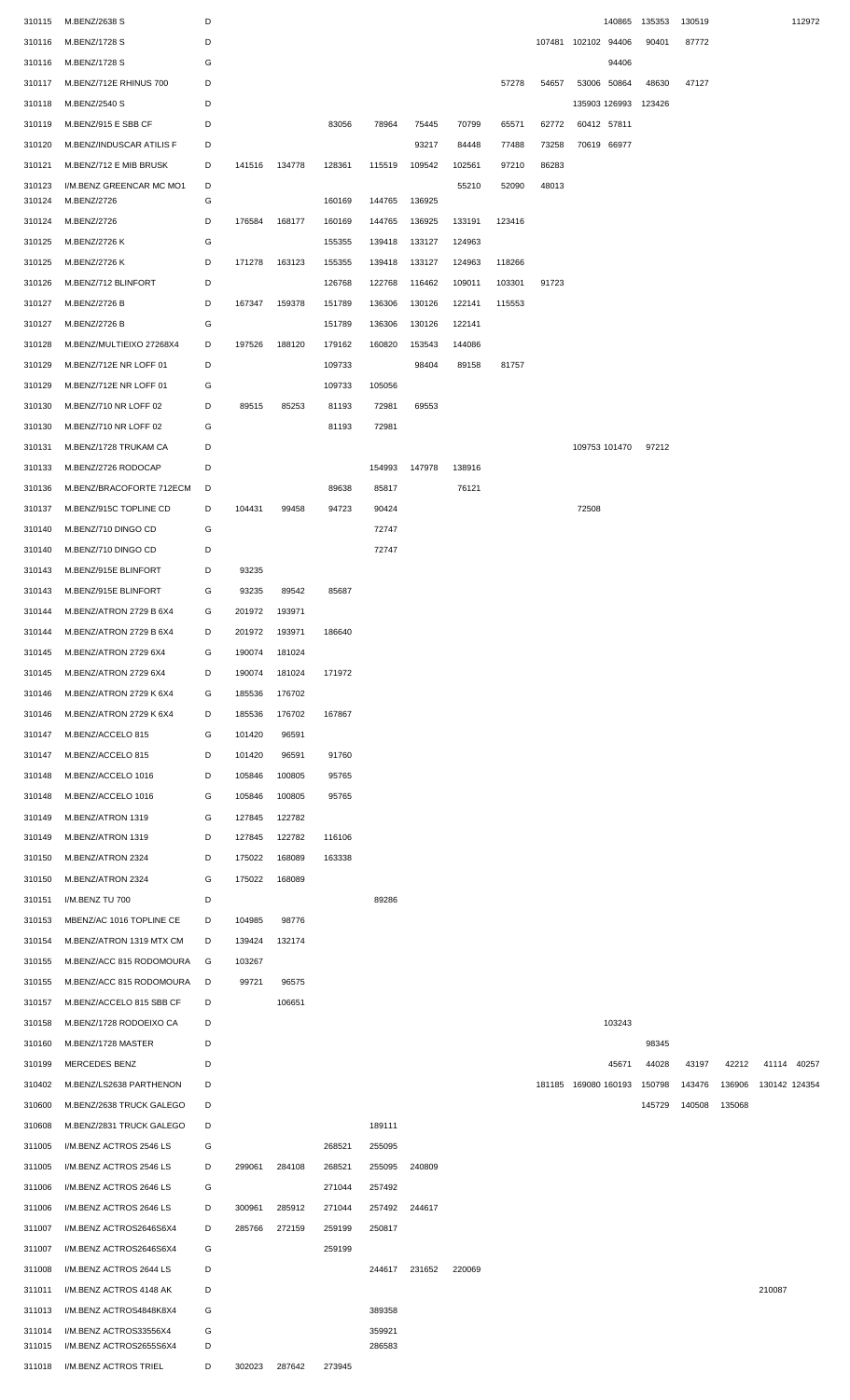| 311024 | M.BENZ/ATEGO 2426        | D | 150099 | 142951 | 135803 |               |        |        |               |                             |                      |             |        |       |       |             |       |
|--------|--------------------------|---|--------|--------|--------|---------------|--------|--------|---------------|-----------------------------|----------------------|-------------|--------|-------|-------|-------------|-------|
| 311024 | M.BENZ/ATEGO 2426        | G | 150099 | 142951 |        |               |        |        |               |                             |                      |             |        |       |       |             |       |
| 311025 | M.BENZ/AXOR 2036 S       | G | 235440 | 226115 |        |               |        |        |               |                             |                      |             |        |       |       |             |       |
| 311025 | M.BENZ/AXOR 2036 S       | D | 235440 | 226115 | 215939 |               |        |        |               |                             |                      |             |        |       |       |             |       |
| 311026 | M. Benz/Axor 3341 K 6x4  | G |        | 327636 |        |               |        |        |               |                             |                      |             |        |       |       |             |       |
| 311026 | M. Benz/Axor 3341 K 6x4  | D |        | 327636 | 313673 |               |        |        |               |                             |                      |             |        |       |       |             |       |
|        |                          |   |        |        |        |               |        |        |               |                             |                      |             |        |       |       |             |       |
| 311027 | M.BENZ/ATEGO 1419        | G | 136707 | 131293 |        |               |        |        |               |                             |                      |             |        |       |       |             |       |
| 311027 | M.BENZ/ATEGO 1419        | D | 136707 | 131293 | 124726 |               |        |        |               |                             |                      |             |        |       |       |             |       |
| 311028 | M.BENZ/ATEGO 1726        | G | 147277 | 141444 |        |               |        |        |               |                             |                      |             |        |       |       |             |       |
| 311028 | M.BENZ/ATEGO 1726        | D | 147277 | 141443 | 137958 |               |        |        |               |                             |                      |             |        |       |       |             |       |
| 311031 | M.BENZ/ACTROS 2646LS6X4  | G | 300961 | 295862 |        |               |        |        |               |                             |                      |             |        |       |       |             |       |
| 311031 | M.BENZ/ACTROS 2646LS6X4  | D | 300961 | 295862 | 271044 |               |        |        |               |                             |                      |             |        |       |       |             |       |
| 311032 | I/M.BENZ ACTROS2655LS6X4 | G |        |        | 301666 |               |        |        |               |                             |                      |             |        |       |       |             |       |
| 311034 | M.BENZ/ACTROS 2655LS6X4  | D | 334700 | 317959 | 302060 |               |        |        |               |                             |                      |             |        |       |       |             |       |
|        |                          |   |        |        |        |               |        |        |               |                             |                      |             |        |       |       |             |       |
| 311036 | M.BENZ/ACTROS 2644LS6X4  | D |        |        | 257975 |               |        |        |               |                             |                      |             |        |       |       |             |       |
| 311037 | M.BENZ/ACTROS 4844K8X4   | D |        | 398374 | 369086 |               |        |        |               |                             |                      |             |        |       |       |             |       |
| 311037 | M.BENZ/ACTROS 4844K8X4   | G | 414804 | 398374 | 369086 |               |        |        |               |                             |                      |             |        |       |       |             |       |
| 311038 | M.BENZ/ACTROS 2546LS     | D | 300961 | 295862 | 271044 |               |        |        |               |                             |                      |             |        |       |       |             |       |
| 311038 | M.BENZ/ACTROS 2546LS     | G | 299061 | 284108 | 268521 |               |        |        |               |                             |                      |             |        |       |       |             |       |
| 311045 | M.BENZ/ATEGO 1726 4X4    | G | 185031 | 177702 |        |               |        |        |               |                             |                      |             |        |       |       |             |       |
| 311045 | M.BENZ/ATEGO 1726 4X4    | D | 211522 | 202936 | 190898 |               |        |        |               |                             |                      |             |        |       |       |             |       |
| 311048 | M.BENZ/ATEG1726 MOURA CD | D | 166452 | 155419 |        |               |        |        |               |                             |                      |             |        |       |       |             |       |
| 311301 | M.B./M.BENZ 608 D        | D |        |        | 98072  |               |        |        |               |                             |                      |             |        |       |       |             |       |
|        | M.BENZ/L 1318 TOPLINE CE | D | 112820 |        | 102332 | 97458         | 92818  | 88399  | 84190         |                             |                      |             |        |       |       |             |       |
| 311403 |                          |   |        | 107448 |        |               |        |        |               |                             |                      |             |        |       |       |             |       |
| 311499 | M.BENZ/L 1113            | D |        |        |        |               |        |        |               |                             |                      |             |        |       |       | 61405       | 59453 |
| 311599 | M.BENZ/L 1313            | D |        |        |        |               |        |        |               |                             |                      |             | 86358  | 83701 | 81096 | 78141       | 75790 |
| 311799 | M.BENZ/L 1513            | D |        |        |        |               |        |        |               |                             |                      |             | 90965  | 88203 | 85397 | 82307       | 79856 |
| 312599 | M.BENZ/L 608 D           | D |        |        |        |               |        |        |               |                             |                      |             |        |       |       | 47585       | 46596 |
| 313401 | M.BENZ/L 1218 R          | D |        |        |        |               |        |        |               |                             |                      |             | 74034  | 70534 | 66207 | 63721       | 61670 |
| 313401 | M.BENZ/L 1218 R          | G |        |        |        |               |        |        |               |                             |                      |             |        |       | 66207 | 63721       | 61670 |
| 313407 | M.BENZ/LK 1218 EL        | D |        |        |        |               |        |        |               |                             |                      |             |        | 72870 | 68430 | 65857       |       |
| 313499 | M.BENZ/LK 1113           | D |        |        |        |               |        |        |               |                             |                      |             |        | 67993 | 63860 | 61432       | 59431 |
|        |                          |   |        |        |        |               |        |        |               |                             |                      |             |        |       |       |             |       |
| 314304 | M.BENZ/ATEGO 2425 BIASI  | D |        |        |        |               |        |        | 143117        |                             |                      |             |        |       |       |             |       |
| 314602 | M.BENZ/LS 1633           | D |        |        |        |               |        |        |               |                             |                      |             |        |       |       |             | 75194 |
| 320603 | M.BENZ/1620 TOPLINE      | D |        |        |        | 129631        | 124054 | 116752 | 112831        | 107986                      | 104174 99326         |             | 94489  | 90761 | 87831 | 84252       | 81406 |
| 320604 | M.BENZ/1720 TOPLINE      | D |        |        |        |               |        |        |               |                             | 101829 96331         |             | 90260  | 83033 | 79852 | 76363       | 73855 |
| 320608 | M.BENZ/914 C TOPLINE     | D |        |        |        |               |        |        |               |                             |                      |             |        |       |       | 56847       | 54821 |
| 324199 | M.BENZ/LPS 331           | D |        |        |        |               |        |        |               |                             |                      |             |        | 52838 | 50563 | 48386       | 46302 |
| 326400 | M.BENZ/1318              | D |        |        |        |               |        |        |               |                             |                      | 77324 68868 | 65836  | 61522 | 59746 | 57649       | 55959 |
| 326400 | M.BENZ/1318              | G |        |        |        |               |        |        |               |                             |                      | 68868       | 65836  |       |       |             |       |
| 326499 | M.BENZ/L 1318            | D |        |        |        |               | 90226  |        |               |                             |                      |             | 85709  | 81940 | 78064 | 73483 71513 |       |
|        |                          |   |        |        |        |               |        |        |               |                             |                      |             |        |       |       |             |       |
| 328300 | M.BENZ/AX0R 1933 S       | D | 153696 | 146377 | 139407 | 125128        | 118718 | 112510 | 105649        | 99419                       |                      | 93895 87251 | 82957  |       |       |             |       |
| 328300 | M.BENZ/AX0R 1933 S       | G | 153696 | 146377 | 139407 | 125128        | 118718 | 112510 | 105649        | 99419                       | 93895 87251          |             |        |       |       |             |       |
| 328301 | M.BENZ/AXOR 2533         | G |        | 163857 | 156054 |               | 133551 | 126528 | 121306        | 116139 110836               |                      |             |        |       |       |             |       |
| 328301 | M.BENZ/AXOR 2533         | D | 172049 | 163857 | 156054 | 140236        | 133551 | 126528 | 121306        | 116139 110836 99882         |                      |             | 93589  |       |       |             |       |
| 328302 | M.BENZ/AXOR 3344 K       | G | 286939 | 273276 | 260263 | 234990        |        |        | 202519        |                             |                      |             |        |       |       |             |       |
| 328302 | M.BENZ/AXOR 3344 K       | D | 286939 | 273276 | 260263 | 234990        | 223024 | 210410 | 202519        | 193320 173515 169399        |                      |             |        |       |       |             |       |
| 328303 | M.BENZ/AXOR 3344         | G | 286935 |        | 260260 | 234974        | 223038 | 210458 |               |                             |                      |             |        |       |       |             |       |
| 328303 | M.BENZ/AXOR 3344         | D | 286935 | 273272 | 260260 | 234974        | 223038 | 210458 | 202481        | 193288 173781 168041        |                      |             |        |       |       |             |       |
| 328304 | M.BENZ/AXOR 3340 K       | G |        |        |        |               |        | 192140 |               | 176199                      |                      |             |        |       |       |             |       |
|        |                          |   |        |        |        |               |        |        |               |                             |                      |             |        |       |       |             |       |
| 328304 | M.BENZ/AXOR 3340 K       | D | 262091 | 249611 | 237725 | 214214        | 202900 | 192140 | 184440        | 176199 166662 154661        |                      |             |        |       |       |             |       |
| 328305 | M.BENZ/AXOR 2040 S       | D | 200122 | 190593 | 181518 | 166395        | 158309 | 149263 | 140421        |                             | 133980 122547 118022 |             |        |       |       |             |       |
| 328305 | M.BENZ/AXOR 2040 S       | G |        |        |        | 166395        | 158309 | 149263 | 140421        | 133980 122547               |                      |             |        |       |       |             |       |
| 328306 | M.BENZ/AXOR 3340 S       | D | 280088 | 266750 | 254048 | 228672        | 218180 | 205978 | 197934        | 188964                      | 168527 162036        |             |        |       |       |             |       |
| 328306 | M.BENZ/AXOR 3340 S       | G |        |        |        |               | 218180 | 205978 | 197934        | 188964                      | 168527               |             |        |       |       |             |       |
| 328307 | M.BENZ/AXOR 3344 S       | G | 281580 | 268173 | 255403 | 229604        | 218842 | 206485 |               | 188942 168870               |                      |             |        |       |       |             |       |
| 328307 | M.BENZ/AXOR 3344 S       | D | 281580 | 268173 | 255403 | 229604        | 218842 | 206485 | 198135        |                             | 188942 168870 163790 |             |        |       |       |             |       |
| 328308 | M.BENZ/AXOR 2035 S       | G |        |        | 180321 | 162063        | 154553 | 145914 | 140837        | 132465 122318               |                      |             |        |       |       |             |       |
| 328308 | M.BENZ/AXOR 2035 S       | D | 198801 | 189335 | 180321 | 162063        | 154553 | 145914 | 140837        | 132465 122318 115528        |                      |             | 109491 |       |       |             |       |
| 328309 | M.BENZ/AXOR 2044 S       | D | 224503 | 213813 | 203631 | 183002        | 174012 | 164625 | 157458        | 150910 135281 129893        |                      |             | 125306 |       |       |             |       |
| 328309 | M.BENZ/AXOR 2044 S       | G |        |        | 203631 | 183002        | 174012 |        | 157458        |                             | 135281               |             |        |       |       |             |       |
|        | M.BENZ/AXOR 3340         | D |        |        |        |               |        |        |               |                             |                      |             |        |       |       |             |       |
| 328310 |                          |   | 262126 | 249644 | 237756 | 214117        | 202872 | 192095 |               | 184413 176248 166636 154715 |                      |             |        |       |       |             |       |
| 328310 | M.BENZ/AXOR 3340         | G |        |        |        | 214117        | 202872 | 192095 | 184413 176248 |                             |                      |             |        |       |       |             |       |
| 328311 | M.BENZ/AXOR 2544 S       | G | 222156 | 211577 | 201502 | 181091        | 173468 | 165344 |               | 158782 151805 134211        |                      |             |        |       |       |             |       |
| 328311 | M.BENZ/AXOR 2544 S       | D | 222156 | 211577 | 201502 | 181091        | 173468 | 165344 | 158782        | 151805 134211 130550        |                      |             |        |       |       |             |       |
| 328312 | M.BENZ/AXOR 2640 S       | D | 237011 | 225725 | 214977 | 194172        | 185650 | 162346 | 153627        | 145254 130969 126446        |                      |             |        |       |       |             |       |
| 328312 | M.BENZ/AXOR 2640 S       | G |        |        | 214977 | 194172 185650 |        | 162346 | 153627        | 145254 130969               |                      |             |        |       |       |             |       |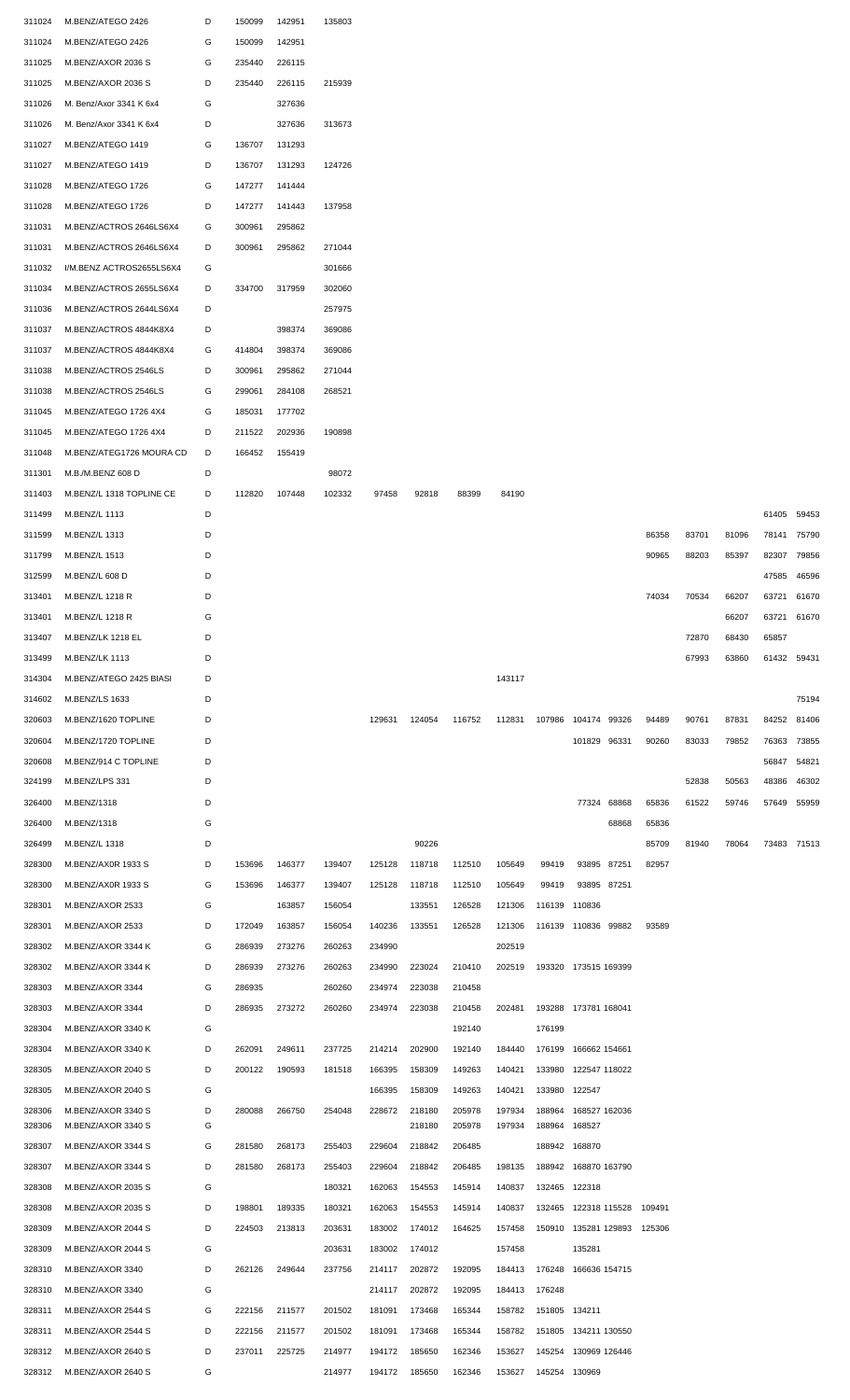| 328313 | M.BENZ/AXOR 2644 S       | D | 262095 | 249615 | 237728 | 213835 | 201027 | 183630 | 174412 |               | 166154 159785 143783 140124 |        |        |               |        |
|--------|--------------------------|---|--------|--------|--------|--------|--------|--------|--------|---------------|-----------------------------|--------|--------|---------------|--------|
|        |                          |   |        |        |        |        |        |        |        |               |                             |        |        |               |        |
| 328313 | M.BENZ/AXOR 2644 S       | G | 262095 | 249615 | 237728 | 213835 | 201027 | 183630 | 174412 | 166154        |                             |        |        |               |        |
| 328314 | M.BENZ/AXOR 2540 S       | G |        |        |        | 181704 | 173150 | 161164 | 152821 | 144583        | 138491                      |        |        |               |        |
| 328314 | M.BENZ/AXOR 2540 S       | D | 222206 | 211625 | 201548 | 181704 | 173150 | 161164 | 152821 |               | 144583 138491 129433 123133 |        |        |               |        |
| 328315 | M.BENZ/AXOR 2828 K       | D |        |        |        |        |        |        |        |               | 115160 106233 100723        |        |        |               |        |
| 328316 | M.BENZ/AXOR 2831         | G | 199176 | 189691 | 180659 | 162570 | 154161 | 145453 | 139898 | 134509        |                             |        |        |               |        |
| 328316 | M.BENZ/AXOR 2831         | D | 199176 | 189691 | 180659 | 162570 | 154161 | 145453 | 139898 |               | 134509 116453 112748        |        |        |               |        |
|        |                          |   |        |        |        |        |        |        |        |               |                             |        |        |               |        |
| 328318 | M.BENZ/AXOR 4140 K       | D | 299285 | 285034 | 271461 | 244001 | 232203 | 219605 | 210746 |               | 201870 185722 181315        |        |        |               |        |
| 328318 | M.BENZ/AXOR 4140 K       | G |        |        |        |        |        | 219605 | 210746 | 201870        | 185722                      |        |        |               |        |
| 328322 | M.BENZ/AXOR 4144 K       | D | 375452 | 357574 | 340547 | 306688 | 291255 | 275147 | 261855 |               | 251055 224886 217508        |        |        |               |        |
| 328322 | M.BENZ/AXOR 4144 K       | G |        | 357574 | 340547 | 306688 |        |        | 261855 |               |                             |        |        |               |        |
| 328323 | M.BENZ/AXOR 2831 K       | D | 199160 | 189676 | 180644 | 162568 | 154072 | 145425 | 139909 |               | 134550 128126               |        |        |               |        |
| 328323 | M.BENZ/AXOR 2831 K       | G | 199160 | 189676 | 180644 | 162568 | 154072 |        |        |               |                             |        |        |               |        |
| 328324 | M.BENZ/AXOR 2831 B       | D |        | 188235 | 170887 | 162967 | 154434 |        | 140177 | 134770 126572 |                             |        |        |               |        |
|        |                          |   |        |        |        |        |        | 145665 |        |               |                             |        |        |               |        |
| 328325 | M.BENZ/AXOR 2826         | G |        |        | 183079 | 169103 |        |        | 138714 | 131340        |                             |        |        |               |        |
| 328325 | M.BENZ/AXOR 2826         | D | 201844 | 192233 | 183079 | 169103 | 154862 | 146162 | 138714 |               | 131340 121167               |        |        |               |        |
| 328326 | M.BENZ/AXOR 2826 K       | D |        |        | 168901 | 161826 | 148190 | 139827 | 132751 |               | 125705 119543 113351        |        |        |               |        |
| 328327 | M.BENZ/AXOR 2826 B       | D |        |        |        |        |        |        | 140491 |               | 133041 126740               |        |        |               |        |
| 328328 | MBENZ/MULTIEIXO 2831 8X4 | G |        |        |        | 186462 |        |        | 160526 |               |                             |        |        |               |        |
| 328328 | MBENZ/MULTIEIXO 2831 8X4 | D | 219876 | 209406 | 199435 | 186462 | 176810 | 166821 | 160526 | 154263        |                             |        |        |               |        |
|        |                          |   |        |        |        |        |        |        |        |               |                             |        |        |               |        |
| 328329 | M.BENZ/MULTIEIXO 25338X4 | D |        | 275972 |        | 230499 |        |        |        |               |                             |        |        |               |        |
| 328330 | M.BENZ/AXOR LOC TRATOR   | D | 165244 |        |        | 132126 | 125335 | 118737 | 111551 | 104982        | 99088 94007                 |        |        |               |        |
| 328332 | M.BENZ/AXOR 2831 MASTER  | D |        |        | 156081 | 151157 | 143263 | 135118 |        |               |                             |        |        |               |        |
| 328333 | I/M.BENZ ZOOMLION 3341   | D |        |        |        |        | 219950 | 207730 | 199569 |               |                             |        |        |               |        |
| 328334 | M.BENZ/MULTIEIXO 2831 CM | D |        |        | 186874 | 180979 | 171568 | 161839 |        |               |                             |        |        |               |        |
| 328334 | M.BENZ/MULTIEIXO 2831 CM | G |        |        |        |        | 171568 |        |        |               |                             |        |        |               |        |
|        |                          |   |        |        |        |        |        |        |        |               |                             |        |        |               |        |
| 328335 | M.BENZ/MULTIEIXO 2726 CM | D | 192378 | 183217 | 174493 | 156644 | 149588 | 140378 |        |               |                             |        |        |               |        |
| 328336 | M.BENZ/AXOR 2535 S       | G |        |        | 192561 | 172597 | 164530 |        |        |               |                             |        |        |               |        |
| 328336 | M.BENZ/AXOR 2535 S       | D | 212297 | 202188 | 192561 | 172597 | 164530 | 154914 |        |               |                             |        |        |               |        |
| 328338 | M.BENZ/AXOR2831 BAULERCT | D |        |        |        | 171130 | 162220 | 153104 |        |               |                             |        |        |               |        |
| 328339 | M.BENZ/BRATEC AXOR 2831  | D |        | 187976 | 181607 | 172961 | 163966 | 154684 |        |               |                             |        |        |               |        |
| 328341 | M.BENZ/AX2540 DALBOZA CA | D |        |        |        |        | 216687 |        |        |               |                             |        |        |               |        |
| 328342 | M.BENZ/3344S ROSSETTI CB | D |        |        |        | 283382 | 266341 | 250361 | 235314 |               | 221204 207951 195496 183728 | 172701 | 162140 | 152328 143170 |        |
|        | M.BENZ/AXOR2640 RODOVALE |   |        |        |        |        |        |        |        |               |                             |        |        |               |        |
| 328343 |                          | D |        |        |        | 216474 | 192227 | 183090 |        |               |                             |        |        |               |        |
| 328344 | MBENZ/AX1933 RODOEIXO CA | D |        |        |        |        |        |        | 131773 |               | 116729                      |        |        |               |        |
| 328345 | M.BENZ/AXOR 2535 THELIO  | G |        |        |        | 201540 |        |        |        |               |                             |        |        |               |        |
| 328346 | M.BENZ/AXOR 3344 MTX CM  | D |        |        | 280374 |        |        |        |        |               |                             |        |        |               |        |
| 328347 | M.BENZ/AXOR2831 MOURA CD | G |        |        |        | 178851 |        |        |        |               |                             |        |        |               |        |
| 328350 | M.BENZ/3344 CAREZIA CM   | G |        | 334926 | 316865 | 298930 | 279686 |        | 249088 |               |                             |        |        |               |        |
| 328351 | M.BENZ/AXOR 2041 S       | D | 279303 | 261261 | 252144 |        |        |        |        |               |                             |        |        |               |        |
|        |                          |   |        |        |        |        |        |        |        |               |                             |        |        |               |        |
| 328351 | M.BENZ/AXOR 2041 S       | G | 279303 | 268240 | 252144 |        |        |        |        |               |                             |        |        |               |        |
| 328352 | M.BENZ/ATEGO 1719        | G | 133579 | 127218 |        |        |        |        |        |               |                             |        |        |               |        |
| 328352 | M.BENZ/ATEGO 1719        | D | 133579 | 127218 | 120857 |        |        |        |        |               |                             |        |        |               |        |
| 328353 | M.BENZ/AXOR 2536 S       | G | 255548 | 245426 |        |        |        |        |        |               |                             |        |        |               |        |
| 328353 | M.BENZ/AXOR 2536 S       | D | 255548 | 245426 |        |        |        |        |        |               |                             |        |        |               |        |
| 328354 | M.BENZ/AXOR 2541 S       | D | 273327 | 264704 | 253423 |        |        |        |        |               |                             |        |        |               |        |
| 328354 | M.BENZ/AXOR 2541 S       | G | 283044 |        |        |        |        |        |        |               |                             |        |        |               |        |
| 328355 | M.BENZ/ATEGO 2429        | G | 191470 | 183887 |        |        |        |        |        |               |                             |        |        |               |        |
| 328355 | M.BENZ/ATEGO 2429        | D | 191470 | 183887 | 174937 |        |        |        |        |               |                             |        |        |               |        |
|        |                          |   |        |        |        |        |        |        |        |               |                             |        |        |               |        |
| 328356 | M.BENZ/ATRON 1635 S      | G | 217282 | 208677 | 196069 |        |        |        |        |               |                             |        |        |               |        |
| 328356 | M.BENZ/ATRON 1635 S      | D | 217282 | 208677 | 196069 |        |        |        |        |               |                             |        |        |               |        |
| 328357 | M. Benz/Axor 3341 S 6x4  | D |        | 309457 |        |        |        |        |        |               |                             |        |        |               |        |
| 328357 | M. Benz/Axor 3341 S 6x4  | G |        | 309457 |        |        |        |        |        |               |                             |        |        |               |        |
| 328358 | M.BENZ/AXOR 3341 6X4     | D |        | 311985 |        |        |        |        |        |               |                             |        |        |               |        |
| 328359 | M.BENZ/AXOR 2641 S 6X4   | D | 296151 |        |        |        |        |        |        |               |                             |        |        |               |        |
| 328360 | M.BENZ/ATEGO 1729 S      | G | 177178 | 171590 | 165241 |        |        |        |        |               |                             |        |        |               |        |
|        |                          |   |        |        |        |        |        |        |        |               |                             |        |        |               |        |
| 328360 | M.BENZ/ATEGO 1729 S      | D | 177178 | 171590 | 165240 |        |        |        |        |               |                             |        |        |               |        |
| 328363 | M.BENZ/AX2044 ZAMBONI CA | D |        |        | 226458 |        |        |        |        |               |                             |        |        |               |        |
| 328364 | MBENZ/AX2544 RODOVALE CA | D |        |        |        | 212249 |        |        |        |               |                             |        |        |               |        |
| 328365 | M.BENZ/ATRON 1719 K      | G | 138519 |        |        |        |        |        |        |               |                             |        |        |               |        |
| 328365 | M.BENZ/ATRON 1719 K      | D | 138391 |        |        |        |        |        |        |               |                             |        |        |               |        |
| 328366 | M.BENZ/ATRON 1719        | D | 136466 |        |        |        |        |        |        |               |                             |        |        |               |        |
| 328366 | M.BENZ/ATRON 1719        | G | 136466 |        |        |        |        |        |        |               |                             |        |        |               |        |
|        | M.BENZ/AXOR 2540 SETEC   |   |        |        |        |        |        |        |        |               |                             |        |        |               |        |
| 328367 |                          | D |        |        |        |        |        | 181994 |        |               |                             |        |        |               |        |
|        |                          |   |        |        |        |        |        |        |        |               |                             |        |        |               |        |
| 328524 | M.BENZ/AXOR 2541 S       | D |        | 274115 |        |        |        |        |        |               |                             |        |        |               |        |
| 330801 | M.BENZ/LK 2635 6X4       | D |        |        |        |        |        |        |        |               |                             |        |        |               | 104947 |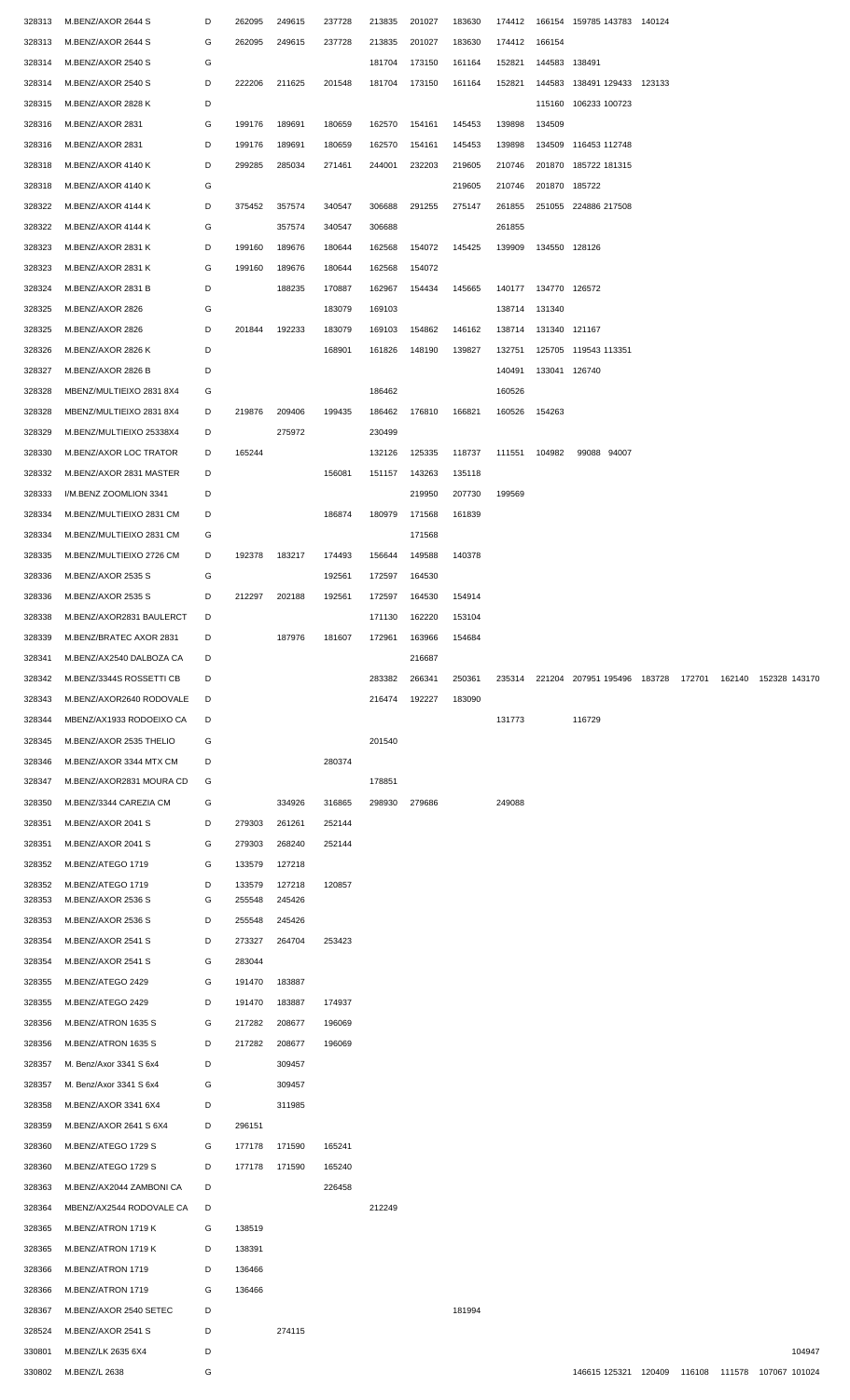| 330802           | M.BENZ/L 2638                  | D      |        |        |        |        |        |        |        | 157296 | 146615 125321        |               | 120409 | 116108         | 111578         | 107067 101024  |                |
|------------------|--------------------------------|--------|--------|--------|--------|--------|--------|--------|--------|--------|----------------------|---------------|--------|----------------|----------------|----------------|----------------|
| 330803           | M.BENZ/LK 2638                 | D      |        |        |        |        |        | 169383 | 160330 | 151358 | 141130 120593        |               | 115809 | 111701         | 107369         | 102981         | 97179          |
| 330803           | M.BENZ/LK 2638                 | G      |        |        |        |        |        |        |        |        | 141130 120593        |               | 115809 | 111701         | 107369         | 102981 97179   |                |
| 330804           | <b>M.BENZ/LS 2638</b>          | D      |        |        |        |        |        |        |        | 166963 | 155835 147557        |               | 139008 | 132190         | 126165         | 119980 115360  |                |
| 330804           | M.BENZ/LS 2638                 | G      |        |        |        |        |        |        |        |        | 155835 147557        |               | 139008 | 132190         | 126165         | 119980 115360  |                |
| 330805           | M.BENZ/LK2638 ROSSETTI T       | D      |        |        |        |        |        |        |        |        | 174620 162645        |               | 150450 | 144421         | 136700         | 127389 121155  |                |
| 330806           | M.BENZ/LK 2638 TRUKAM CT       | D      |        |        |        |        |        |        |        |        |                      |               |        |                |                | 115092 109455  |                |
| 330807           | M.BENZ/TRUCKSREIS LS2638       | D      |        |        |        |        |        |        |        |        |                      |               | 146352 | 139144         | 132816         | 126289         |                |
| 330808           | M.BENZ/L 2638 TRUKAM CA        | D      |        |        |        |        |        |        |        |        |                      |               |        | 128542         |                | 113116 106747  |                |
| 330809           | M.BENZ/LS 2638 VERTRUCKS       | G      |        |        |        |        |        |        |        |        |                      |               | 163104 |                |                |                |                |
| 330810           | M.BENZ/2638 LM CAMINHAO        | D      |        |        |        |        |        |        |        |        |                      | 125482 120531 |        | 116232         |                |                |                |
| 330812           | M.BENZ/L 2638 SETEC TCT        | D      |        |        |        |        |        |        |        |        |                      |               |        |                |                | 115591 109811  |                |
| 330813           | M.BENZ/LK2638 SAOJOAO CM       | D      |        |        |        |        |        |        |        |        |                      | 140375        | 129880 | 124645         |                |                |                |
| 330814           | M.BENZ/L2638 SAOJOAO CM        | D      |        |        |        |        |        |        |        |        |                      | 145407        |        |                | 123286         |                |                |
| 330815           | M.BENZ/LK 2638 SETEC TCT       | D      |        |        |        |        |        |        |        |        |                      |               |        |                |                | 134885 129136  |                |
| 330819           | M.BENZ/LK 2638 TRUKAM CA       | D      |        |        |        |        |        |        |        |        |                      |               | 152790 |                |                |                |                |
| 330824           | M.BENZ/LS2638 FERRARI CP       | D      |        |        |        |        |        |        |        |        |                      |               |        | 155378         |                | 141428         |                |
| 330899           | M.BENZ/LK 1520                 | D      |        |        |        |        |        |        |        |        |                      | 156191 144450 |        | 134063         | 124281         | 114603 106344  |                |
| 331001           | M.BENZ/LS 2635 6X4             | D      |        |        |        |        |        |        |        |        |                      |               |        |                |                |                | 107853         |
| 331002           | M.BENZ/2635 PM1000TAO          | D      |        |        | 265980 |        |        | 216505 | 205029 |        | 193739 180555 154288 |               | 148250 | 142944         | 137375         | 126531 116939  |                |
| 331099           | M.BENZ/LS 1930                 | D      |        |        |        |        |        |        |        |        |                      |               |        |                |                |                | 86511          |
| 333300           | M.BENZ/915 E MIB BRUSK         | D      | 99175  | 94452  | 89955  | 80904  | 77322  | 72575  | 67186  |        |                      |               |        |                |                |                |                |
| 333301           | M.BENZ/914                     | D      |        |        |        |        |        |        |        |        |                      |               |        |                | 46446          | 45108          | 44113          |
| 333302           | M.BENZ/914 C                   | D      |        |        |        |        |        |        |        |        |                      | 61996         | 59518  | 54556          | 52850          | 50854          | 49016          |
| 333302           | M.BENZ/914 C                   | G      |        |        |        |        |        |        |        |        |                      |               | 59518  | 54556          | 52850          | 50854          | 49016          |
| 333399           | M.BENZ/912                     | D      |        |        |        |        |        |        |        |        |                      |               | 92857  | 85971          | 79271          | 72880          | 67585          |
| 334601           | M.BENZ/L 1214                  | D      |        |        |        |        |        |        |        |        |                      |               |        | 74969          | 70394          | 67706          | 65566          |
| 334603           | M.BENZ/1214                    | D      |        |        |        |        |        |        |        |        |                      |               |        |                |                |                | 53243          |
|                  |                                | D      |        |        |        |        |        |        |        |        |                      |               |        |                |                |                | 61863          |
| 334604           | M.BENZ/1218                    | D      |        |        |        |        |        |        |        |        |                      |               |        |                |                |                |                |
| 334605           | M.BENZ/1214 C                  |        |        |        |        |        |        |        |        |        |                      |               |        |                |                | 51879          | 50102          |
| 334605           | M.BENZ/1214 C                  | G      |        |        |        |        |        |        |        |        |                      |               |        |                |                |                | 50102          |
| 334606<br>334607 | M.BENZ/1214 K<br>M.BENZ/1215 C | D<br>G |        |        |        |        |        |        |        |        |                      | 63264         | 60470  | 50946<br>55658 | 48559<br>53213 | 46054<br>51320 | 44604<br>49770 |
| 334607           | M.BENZ/1215 C                  | D      |        |        |        |        |        |        |        |        | 67907                | 63264         | 60470  | 55658          | 53213          | 51320          | 49770          |
| 334608           | M.BENZ/1215 C TRUKAM CA        | D      |        |        |        |        |        |        |        |        |                      |               |        |                | 58245          | 56176          | 54468          |
| 334701           | M.BENZ/L 1218                  | D      |        |        |        |        |        |        |        |        |                      | 77417         | 74186  | 70688          | 66369          | 63831          | 61809          |
| 334702           | M.BENZ/L 1218 EL               | D      |        |        |        |        |        |        | 96062  | 90749  | 86237                | 77449         | 74169  | 70698          | 66361          | 63853          | 61818          |
| 334702           | M.BENZ/L 1218 EL               | G      |        |        |        |        |        |        |        |        |                      | 77449         | 74169  | 70698          | 66361          |                |                |
| 334703           | M.BENZ/L 1218 EL TH CBT1       | D      |        |        |        |        |        |        |        |        |                      |               | 76196  | 72570          | 68147          |                |                |
| 334703           | M.BENZ/L 1218 EL TH CBT1       | G      |        |        |        |        |        |        |        |        |                      |               |        | 72570          |                |                |                |
| 334801           | M.BENZ/L 1414                  | D      |        |        |        |        |        |        |        |        |                      |               | 103810 | 96377          | 89370          |                | 82418 76454    |
| 334901           | M.BENZ/L 1418                  | G      |        |        |        |        |        |        |        |        |                      |               |        |                | 75811          |                |                |
| 334901           | M.BENZ/L 1418                  | D      |        |        |        |        |        |        |        |        |                      |               | 84845  | 80701          | 75811          |                | 71204 69164    |
| 334903           | M.BENZ/LAK 1418                | D      |        |        |        |        |        |        |        |        |                      | 87202         |        |                |                | 70898          | 68864          |
| 334904           | M.BENZ/LA 1418                 | D      |        |        |        |        |        |        |        |        |                      | 89979         | 82783  | 78766          | 73990          | 69503          | 67495          |
|                  | M.BENZ/LA 1418                 | G      |        |        |        |        |        |        |        |        |                      | 89979         | 82783  |                |                | 69503          |                |
| 334904           |                                |        |        |        |        |        |        |        |        |        |                      |               |        |                |                |                |                |
| 334907           | M.BENZ/L 1418 R                | G      |        |        |        |        |        |        |        |        |                      |               |        |                | 75187          | 70600          | 68559          |
| 334907           | M.BENZ/L 1418 R                | D      |        |        |        |        |        |        |        |        |                      |               | 84118  | 80037          | 75187          | 70600          | 68559          |
| 334908           | M.BENZ/LK 1418 R               | D      |        |        |        |        |        |        |        |        |                      |               |        |                | 75396          | 70825          | 68796          |
| 334909           | M.BENZ/1418 R                  | G      |        |        |        |        |        |        |        |        |                      |               |        |                | 71172          | 68291          | 65464          |
| 334909           | M.BENZ/1418 R                  | D      |        |        |        |        |        |        |        |        |                      |               | 82808  | 78750          | 71172          | 68291          | 65464          |
| 334910           | M.BENZ/L 1418 EL               | G      |        |        |        |        |        |        |        |        |                      | 97279         | 84514  | 80397          | 75532          |                |                |
| 334910           | M.BENZ/L 1418 EL               | D      |        |        |        |        |        |        |        |        | 111635 97279         |               | 84514  | 80397          | 75532          | 70964          | 68908          |
| 335001           | M.BENZ/L 1614                  | D      |        |        |        |        |        |        |        |        |                      |               | 124766 | 115800         | 107395         | 98985          | 91858          |
| 335003           | M.BENZ/L 1620                  | D      | 150786 | 143607 | 136768 | 122714 | 117489 | 110546 | 106818 | 102248 | 98655                | 90212         | 86160  | 83089          | 80025          | 76683          | 73969          |
| 335003           | M.BENZ/L 1620                  | G      |        |        | 136768 | 122714 | 117489 | 110546 | 106818 | 102248 | 98655 90212          |               | 86160  | 83089          | 80025          | 76683          | 73969          |
| 335101           | M.BENZ/L 1618                  | D      |        |        |        |        |        |        |        |        |                      | 129687        | 119989 | 111357         | 103212         | 95212          | 88349          |
| 335103           | M.BENZ/LK 1620                 | D      |        |        |        |        |        | 115400 |        |        | 95058 86598          |               | 82716  | 79742          | 76829          | 73645          | 71014          |
| 335103           | M.BENZ/LK 1620                 | G      |        |        |        |        |        |        |        |        |                      | 86598         | 82716  | 79742          | 76829          | 73645          | 71014          |
| 335104           | M.BENZ/1618M                   | D      |        |        |        |        |        |        |        |        |                      |               |        |                | 83036          | 79577          | 76747          |
| 335104           | M.BENZ/1618M                   | G      |        |        |        |        |        |        |        |        |                      |               |        |                |                | 79577          |                |
| 335105           | M.BENZ/LK 1620 ROSSETTI        | D      |        |        |        |        |        |        |        |        |                      | 86945         | 82975  | 80027          | 77114          |                | 73924 71263    |
| 335201           | M.BENZ/L 2225                  | D      |        |        |        |        |        |        |        |        |                      |               | 97577  | 94076          | 90684          | 86910          | 83763          |
| 335503           | M.BENZ/L1622                   | G      |        |        |        |        |        |        |        |        |                      | 85060         | 78773  | 76113          | 74224          |                |                |
| 335503           | M.BENZ/L1622                   | D      |        |        |        |        |        |        | 101004 | 95432  | 91739 85060          |               | 78773  | 76113          | 74224          |                | 70680 62168    |
| 335504           | M.BENZ/INDUSTREILER TRUK       | D      |        |        |        |        |        |        |        |        | 98231 93982          |               | 90120  | 87400          | 84448          |                |                |
| 335505           | M.BENZ/L1622 TOPLINE CE        | D      |        |        |        |        |        |        |        |        |                      |               | 98466  |                |                |                |                |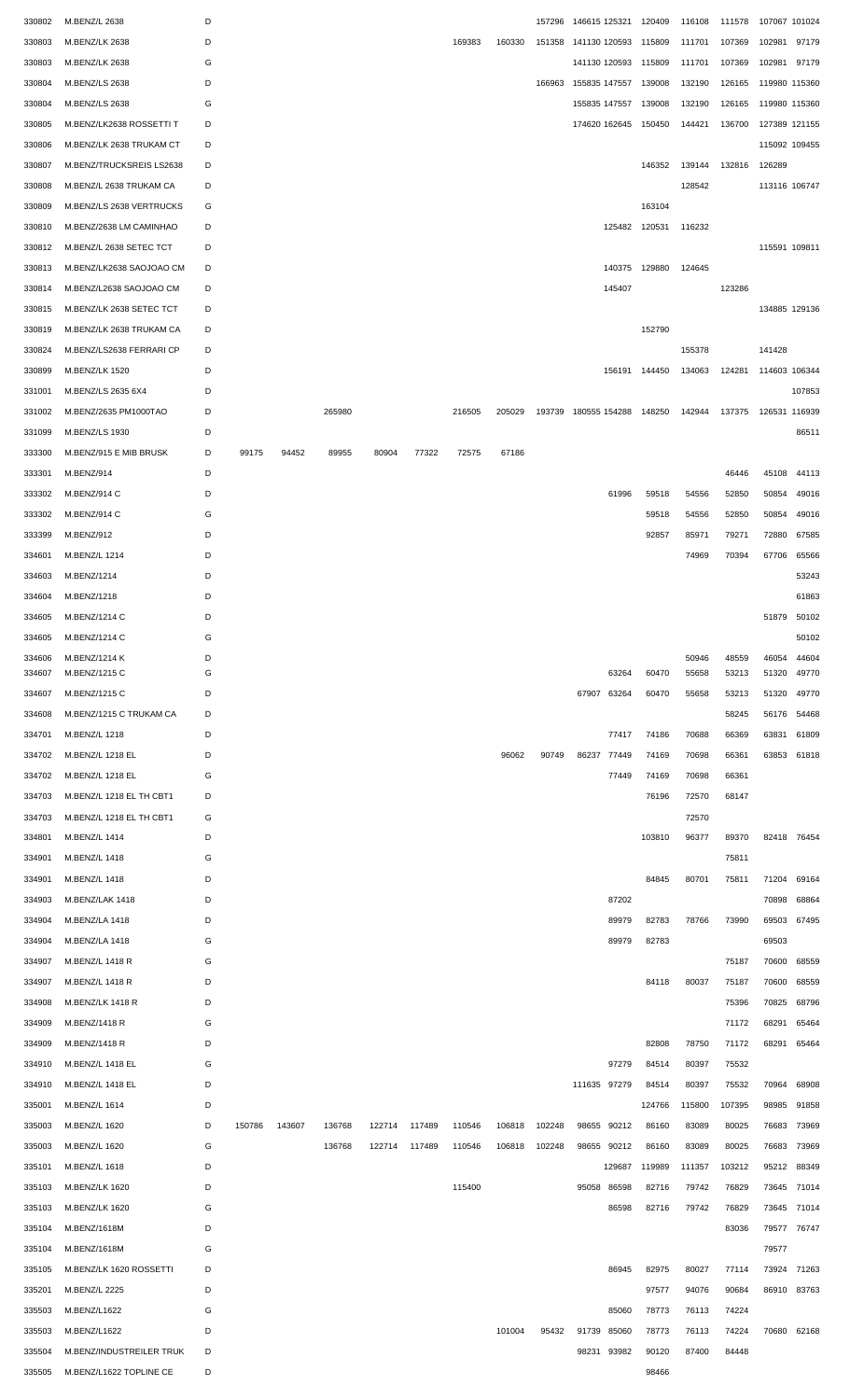| 335601           | M.BENZ/LS 1935           | D |        |                  |                  |        |        |        |        |                |                      | 165018 | 152541               |                      | 141596 131293 121074 98193 |                     |             |
|------------------|--------------------------|---|--------|------------------|------------------|--------|--------|--------|--------|----------------|----------------------|--------|----------------------|----------------------|----------------------------|---------------------|-------------|
| 335603           | M.BENZ/1935 RODOKINHO CT | D |        |                  |                  |        |        |        |        |                |                      |        | 124578 119398        | 115334               |                            |                     |             |
|                  | M.BENZ/L 1625            |   |        |                  |                  |        |        |        |        |                |                      |        |                      |                      |                            |                     |             |
| 337001           |                          | D |        |                  |                  |        |        |        |        |                |                      |        |                      | 108182               | 103139                     | 97812               | 93341       |
| 337201           | M.BENZ/LS 1630           | D |        |                  |                  |        |        |        |        |                |                      |        |                      |                      |                            |                     | 90022       |
| 337202           | M.BENZ/1720 K            | D |        |                  |                  |        |        |        |        |                |                      |        | 112354 107453 100703 | 92599                | 89076                      | 85194               | 82425       |
| 337202           | M.BENZ/1720 K            | G |        |                  |                  |        |        |        |        |                |                      |        |                      | 92599                | 89076                      | 85194               |             |
| 337203           | M.BENZ/LS 1938           | G |        |                  |                  |        |        |        |        |                | 118845 113181        |        | 108426               | 103497               | 100150                     | 96267               | 90313       |
| 337203           | M.BENZ/LS 1938           | D |        |                  |                  |        |        |        |        |                | 146816 118845 113181 |        | 108426               | 103497               | 100150                     | 96267               | 90313       |
|                  |                          |   |        |                  |                  |        |        |        |        |                |                      |        |                      |                      |                            |                     |             |
| 337204           | M.BENZ/L 1938            | D |        |                  |                  |        |        |        |        |                | 142584 115393 109944 |        | 105316               | 100522               | 97251                      | 93462               | 90528       |
| 337205           | <b>M.BENZ/LS 1632</b>    | D |        |                  |                  |        |        |        |        |                |                      |        | 109992 101694        | 88502                | 85828                      | 82768               | 80001       |
| 337205           | M.BENZ/LS 1632           | G |        |                  |                  |        |        |        |        |                |                      |        |                      |                      |                            | 82768               | 80001       |
| 337207           | I/MERCEDES BENZ 1944     | D |        |                  |                  |        |        |        |        |                |                      |        |                      | 122618               | 113706                     | 103870              | 96799       |
| 337209           | M.BENZ/1938 S            | G |        |                  |                  |        |        |        |        |                |                      |        | 132626 122818 117702 | 113659               | 109911                     | 105999 102861       |             |
| 337209           | M.BENZ/1938 S            | D |        |                  |                  |        |        |        | 151439 |                | 141058 132626 122818 |        | 117702               | 113659               | 109911                     | 105999 102861       |             |
|                  |                          |   |        |                  |                  |        |        |        |        |                |                      |        |                      |                      |                            |                     |             |
| 337210           | M.BENZ/1938              | D |        |                  |                  |        |        |        |        |                |                      | 113604 | 110600               | 105391               | 101376                     |                     | 97143 93935 |
| 337211           | M.BENZ/LS 1634           | G |        |                  | 147501           | 132447 | 124217 | 117776 | 112775 | 107822         | 97018 92798          |        | 88987                | 86340                | 83390                      |                     |             |
| 337211           | M.BENZ/LS 1634           | D | 162619 | 154876           | 147501           | 132447 | 124217 | 117776 | 112775 | 107822         | 97018 92798          |        | 88987                | 86340                | 83390                      |                     | 79054 75613 |
| 337212           | M.BENZ/ATEGO 1315        | G |        |                  |                  |        |        | 76477  | 72124  | 69124          | 64546 60454          |        |                      |                      |                            |                     |             |
| 337212           | M.BENZ/ATEGO 1315        | D |        |                  |                  | 85909  | 80974  | 76477  | 72124  | 69124          | 64546                | 60454  | 56314                |                      |                            |                     |             |
| 337213           | M.BENZ/ATEGO 1418        | G |        |                  | 107742           | 97002  | 92473  | 87557  | 84059  | 76670          | 73554 70495          |        |                      |                      |                            |                     |             |
|                  | M.BENZ/ATEGO 1418        | D | 118786 |                  |                  | 97002  | 92473  | 87557  | 84059  |                |                      | 70495  | 66385                |                      |                            |                     |             |
| 337213<br>337214 | M.BENZ/ATEGO 1518        | D | 121242 | 113129<br>115470 | 107742<br>109971 | 98778  | 94178  | 89173  | 84751  | 76670<br>80203 | 73554<br>73764       | 69669  | 65768                |                      |                            |                     |             |
| 337214           | M.BENZ/ATEGO 1518        | G |        |                  |                  |        | 94178  | 89173  | 84751  | 80203          | 73764 69669          |        |                      |                      |                            |                     |             |
|                  |                          |   |        |                  |                  |        |        |        |        |                |                      |        |                      |                      |                            |                     |             |
| 337215           | M.BENZ/ATEGO 1718        | G |        |                  | 109499           | 98552  | 93997  | 88899  | 83966  | 79570          | 73618                |        |                      |                      |                            |                     |             |
| 337215           | M.BENZ/ATEGO 1718        | D | 120722 | 114973           | 109499           | 98552  | 93997  | 88899  | 83966  | 79570          | 73618 69404          |        | 65396                |                      |                            |                     |             |
| 337216           | M.BENZ/ATEGO 1725        | G |        |                  | 116941           | 105499 | 100302 | 94739  | 88564  | 84886          | 78512 73408          |        |                      |                      |                            |                     |             |
| 337216           | M.BENZ/ATEGO 1725        | D | 128928 | 122788           | 116941           | 105499 | 100302 | 94739  | 88564  | 84886          | 78512 73408          |        | 69470                |                      |                            |                     |             |
| 337217           | I/M.BENZ ATEGO 1425F 4X2 | D |        |                  |                  |        |        |        |        |                |                      |        |                      | 73998                | 70906                      | 68050               |             |
| 337218           | I/M.BENZ ATEGO 823 4X2   | D |        |                  |                  |        |        |        |        |                |                      |        |                      | 51680                | 50075                      | 48165               |             |
|                  |                          |   |        |                  |                  |        |        |        |        |                |                      |        |                      |                      |                            |                     |             |
| 337219           | M.BENZ/ATEGO 2425        | G |        |                  | 142350           | 128033 | 122280 | 115404 | 110196 | 105521         | 98197 90088          |        |                      |                      |                            |                     |             |
| 337219           | M.BENZ/ATEGO 2425        | D | 156939 | 149466           | 142350           | 128033 | 122280 | 115404 | 110196 | 105521         | 98197 90088          |        | 86599                |                      |                            |                     |             |
| 337220           | M.BENZ/L 1318            | G |        |                  | 106043           | 95284  | 90226  | 85082  | 81888  | 75572          |                      |        |                      |                      |                            |                     |             |
| 337220           | M.BENZ/L 1318            | D | 116303 | 110765           | 105492           | 94789  | 89757  | 84639  | 81462  | 75179          | 70747 67937          |        | 65541                | 63827                | 62116                      | 60137 57531         |             |
| 337221           | M.BENZ/ATEGO 2428        | G |        |                  | 150031           | 134748 | 129045 |        |        |                |                      |        |                      |                      |                            |                     |             |
| 337221           | M.BENZ/ATEGO 2428        | D | 169139 | 161085           | 150031           | 134748 | 129045 | 120671 | 115218 | 108431         |                      |        |                      |                      |                            |                     |             |
| 337222           |                          | G |        |                  | 135168           | 121762 |        |        | 104676 |                |                      |        |                      |                      |                            |                     |             |
|                  | M.BENZ/ATEGO 1728 S      |   |        |                  |                  |        |        | 110134 |        |                |                      |        |                      |                      |                            |                     |             |
| 337222           | M.BENZ/ATEGO 1728 S      | D | 149022 | 141926           | 135168           | 121762 | 116519 | 110134 | 104676 | 96516          |                      |        |                      |                      |                            |                     |             |
| 337223           | M.BENZ/A2425 PMERECHIM82 | G |        |                  | 171692           |        | 147483 | 139169 |        |                |                      |        |                      |                      |                            |                     |             |
| 337223           | M.BENZ/A2425 PMERECHIM82 | D | 189290 | 180277           | 171692           | 154369 | 147483 | 139169 | 132882 | 127248         |                      |        |                      |                      |                            |                     |             |
| 337224           | M.BENZ/ATEGO 2428 MASTER | G |        |                  | 178615           | 160462 | 153651 |        |        |                |                      |        |                      |                      |                            |                     |             |
| 337224           | M.BENZ/ATEGO 2428 MASTER | D | 196922 | 187545           | 178615           | 160462 | 153651 | 143696 | 137185 |                | 122228 116462        |        |                      |                      |                            |                     |             |
| 337225           | M.BENZ/ATEGO 2425 MASTER | D | 189105 | 180101           | 171524           | 154257 | 147332 | 139065 | 132785 | 127123         |                      |        |                      |                      |                            |                     |             |
|                  |                          |   |        |                  |                  |        |        |        |        |                |                      |        |                      |                      |                            |                     |             |
| 337225           | M.BENZ/ATEGO 2425 MASTER | G |        |                  |                  | 154257 | 147332 |        |        |                |                      |        |                      |                      |                            |                     |             |
| 337226           | M.BENZ/A2428 PMERECHIM82 | G |        |                  | 181121           | 162743 | 155760 |        |        |                |                      |        |                      |                      |                            |                     |             |
| 337226           | M.BENZ/A2428 PMERECHIM82 | D | 199684 | 190176           | 181121           | 162743 | 155760 | 145667 | 139169 |                |                      |        |                      |                      |                            |                     |             |
| 337227           | I/M.BENZ ACTRIS 4844 K   | G |        |                  |                  | 308252 |        |        |        |                |                      |        |                      |                      |                            |                     |             |
| 337227           | I/M.BENZ ACTRIS 4844 K   | D | 378212 | 360202           | 343050           | 308252 | 293361 | 272494 |        |                |                      |        |                      |                      |                            |                     |             |
| 337228           | M.BENZ/MULTIEIXO 24258X4 | G |        |                  | 170656           | 153445 | 146622 |        |        |                |                      |        |                      |                      |                            |                     |             |
|                  |                          |   |        |                  |                  |        |        |        |        |                |                      |        |                      |                      |                            |                     |             |
| 337228           | M.BENZ/MULTIEIXO 24258X4 | D | 188148 | 179189           | 170656           | 153445 | 146622 | 138322 | 132035 |                |                      |        |                      |                      |                            |                     |             |
| 337231           | M.BENZ/A2425 TOPLINE CE  | D | 171866 | 163682           | 155889           | 140175 | 133909 | 126406 | 120658 |                | 115561 107564 101992 |        |                      |                      |                            |                     |             |
| 337237           | M.BENZ/A2428 CARMETAL8X2 | D | 184823 | 176022           | 167640           |        |        |        |        |                |                      |        |                      |                      |                            |                     |             |
| 337240           | M.BENZ/LS1634 VIR        | G |        |                  |                  | 144908 | 136127 | 127969 | 120268 | 113118         | 106335               | 99918  | 93960                | 88331                | 83031                      | 78051               | 73366       |
| 337245           | M.BENZ/ATEGO 1725 SETEC  | D |        |                  |                  |        |        |        |        |                | 89479                |        |                      |                      |                            |                     |             |
| 337246           | M.BENZ/ATEG1725 MOURA CD | G | 139260 | 133743           | 127984           |        |        |        |        |                |                      |        |                      |                      |                            |                     |             |
| 337250           | M.BENZ/LS 1634 SETEC CM  | D |        |                  |                  |        |        | 135558 |        |                |                      |        |                      |                      |                            |                     |             |
|                  |                          |   |        |                  |                  |        |        |        |        |                |                      |        |                      |                      |                            |                     |             |
| 338401           | M.BENZ/L 2318            | G |        |                  |                  |        |        |        |        |                |                      |        |                      |                      |                            |                     | 71444       |
| 338401           | M.BENZ/L 2318            | D |        |                  |                  |        |        |        |        |                |                      |        |                      |                      | 77283                      | 74084               | 71444       |
| 338402           | M.BENZ/LB 2318           | D |        |                  |                  |        |        |        |        |                |                      |        |                      |                      |                            | 74092               | 71430       |
| 338403           | M.BENZ/LK 2318           | G |        |                  |                  |        |        |        |        |                |                      |        |                      |                      |                            |                     | 71424       |
| 338403           | M.BENZ/LK 2318           | D |        |                  |                  |        |        |        |        | 104387         | 99171 87124          |        | 83176                | 80201                | 77291                      | 74087               | 71424       |
| 338501           | M.BENZ/L 2325            | G |        |                  |                  |        |        |        |        |                |                      |        |                      |                      |                            |                     | 98027       |
| 338501           | M.BENZ/L 2325            | D |        |                  |                  |        |        |        |        |                |                      |        |                      |                      |                            | 115319 106077 98027 |             |
|                  |                          |   |        |                  |                  |        |        |        |        |                |                      |        |                      |                      |                            |                     |             |
| 338502           | M.BENZ/LB 2325           | D |        |                  |                  |        |        |        |        |                |                      |        |                      |                      |                            | 106061 98022        |             |
| 338503           | M.BENZ/LK 2325           | D |        |                  |                  |        |        |        |        |                |                      |        |                      |                      |                            | 106037 98045        |             |
| 338901           | M.BENZ/L 2314            | D |        |                  |                  |        |        |        |        |                |                      |        |                      | 121544 112732 104550 |                            |                     | 96416 89493 |
| 338902           | M.BENZ/L 2635 6X4        | D |        |                  |                  |        |        |        |        |                |                      |        |                      |                      |                            | 117448 101525       |             |
|                  | 339902 M.BENZ/1718       | G |        |                  | 103395           | 93958  | 87832  | 84232  |        |                |                      |        |                      |                      |                            |                     |             |
|                  |                          |   |        |                  |                  |        |        |        |        |                |                      |        |                      |                      |                            |                     |             |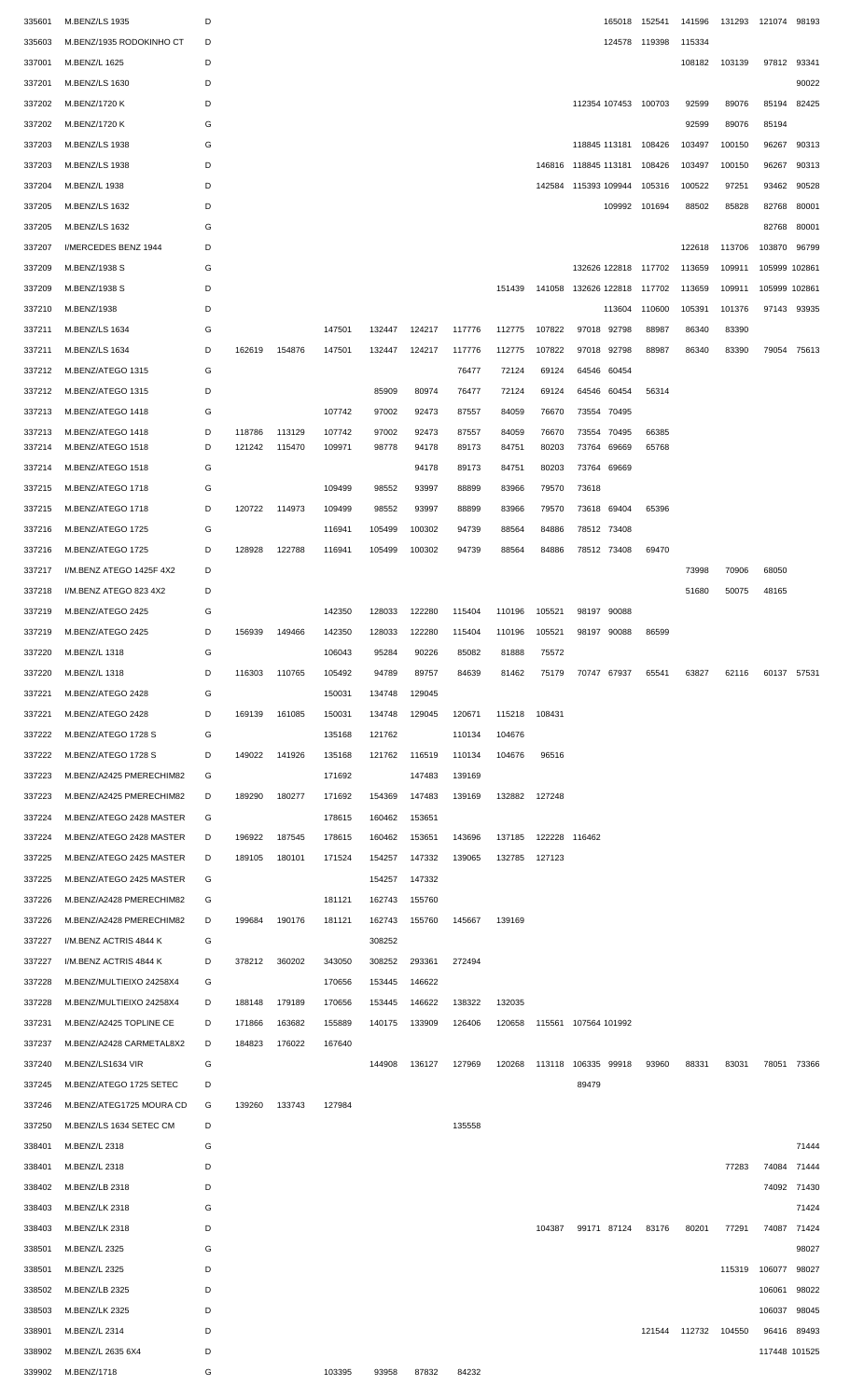| 339902 | M.BENZ/1718              | D | 113993 | 108564 | 103395 | 93958  | 87832  | 84232  | 74595  | 71575  | 68840                | 65200       | 62760  | 59908  | 56936 | 54007  | 51605 |
|--------|--------------------------|---|--------|--------|--------|--------|--------|--------|--------|--------|----------------------|-------------|--------|--------|-------|--------|-------|
| 339903 | M.BENZ/1721              | D |        |        |        |        |        |        |        |        |                      |             |        |        |       |        | 78742 |
| 339904 | M.BENZ/1721 S            | D |        |        |        |        |        |        |        |        |                      |             |        |        |       |        | 78070 |
| 339906 | M.BENZ/1718 K            | G |        |        |        |        |        |        |        |        |                      |             |        |        |       | 68250  |       |
| 339906 | M.BENZ/1718 K            | D |        |        |        |        |        |        |        |        |                      |             |        | 85549  | 71832 | 68250  | 65089 |
|        |                          |   |        |        |        |        |        |        |        |        |                      |             |        |        |       |        |       |
| 339907 | M.BENZ/1720              | D |        |        |        |        |        |        |        | 103676 |                      | 93972 89576 | 85286  | 78292  | 74850 | 71387  | 68986 |
| 339907 | M.BENZ/1720              | G |        |        |        |        |        |        |        |        | 93972                | 89576       | 85286  | 78292  | 74850 | 71387  | 68986 |
| 339908 | M.BENZ/1723              | D |        |        |        |        |        |        |        |        |                      | 94675       | 88991  | 82468  | 75129 | 71441  | 68907 |
| 339908 | M.BENZ/1723              | G |        |        |        |        |        |        |        |        |                      |             |        |        | 75129 | 71441  | 68907 |
| 339909 | M.BENZ/1723 S            | D |        |        |        |        |        |        |        |        |                      |             | 83659  | 80267  | 72947 | 70055  | 67204 |
| 339909 | M.BENZ/1723 S            | G |        |        |        |        |        |        |        |        |                      |             |        |        | 72947 |        |       |
| 339910 | M.BENZ/1718 A            | D |        |        |        |        |        |        |        |        |                      |             |        | 80989  | 77864 | 74893  | 70148 |
| 339910 | M.BENZ/1718 A            | G |        |        |        |        |        |        |        |        |                      |             |        |        | 77864 |        | 70148 |
| 339911 | M.BENZ/1723 G            | D |        |        |        |        |        |        |        |        |                      | 85173       | 81118  | 77255  | 73576 | 70637  | 67785 |
| 339912 | M.BENZ/1718 M            | G |        |        |        |        |        |        |        |        | 92689                |             |        | 76796  | 73792 |        |       |
| 339912 | M.BENZ/1718 M            | D |        |        |        |        |        |        |        | 100262 |                      | 92689 83810 | 79252  | 76796  | 73792 | 66243  | 57494 |
|        |                          |   |        |        |        |        |        |        |        |        |                      |             |        |        |       |        |       |
| 339913 | M.BENZ/1720 A            | D |        |        |        |        |        | 163165 | 154191 | 144459 | 136612 119983        |             | 112455 | 103450 | 99426 | 95112  |       |
| 339913 | M.BENZ/1720 A            | G |        |        |        |        |        | 163165 |        |        | 136612               |             |        | 103450 |       |        |       |
| 339914 | M.BENZ/1718 TOPLINE      | D | 118763 | 113107 | 107722 | 97198  | 91745  | 84922  | 80626  | 76340  |                      | 72741 68978 | 65351  | 62486  | 59728 | 56818  | 54336 |
| 339915 | M.BENZ/1723 TOPLINE      | D |        |        |        |        |        |        |        |        |                      |             |        |        | 74711 | 71153  | 68709 |
| 339916 | M.BENZ/1718 RANGEL       | D |        |        |        | 92487  |        |        |        |        |                      |             |        |        |       |        |       |
| 339917 | M.BENZ/1718 TOPLINE CD   | G |        |        | 95257  |        |        |        |        |        |                      |             |        |        |       |        |       |
| 339917 | M.BENZ/1718 TOPLINE CD   | D |        |        | 95257  | 88042  |        |        |        |        |                      |             |        |        |       |        |       |
| 339918 | M.BENZ/1723 RODOEIXO CA  | D |        |        |        |        |        |        |        |        |                      |             |        |        |       |        | 75657 |
|        |                          |   |        |        |        |        |        |        |        |        |                      |             |        |        |       |        |       |
| 340001 | M.BENZ/2414              | D |        |        |        |        |        |        |        |        |                      | 49477       | 47704  | 46781  | 45742 | 44559  | 43615 |
| 340002 | M.BENZ/2418              | D |        |        |        |        |        |        |        |        |                      |             |        |        |       | 102112 | 88127 |
| 340003 | M.BENZ/2423 B            | D |        |        |        | 134001 | 122956 | 116362 | 110466 | 106159 | 98864                | 94381       | 90372  | 87045  | 83787 | 80759  | 78233 |
| 340003 | M.BENZ/2423 B            | G |        |        |        |        | 122956 | 116362 | 110466 | 106159 | 98864                | 94381       | 90372  | 87045  | 83787 | 80759  | 78233 |
| 340004 | M.BENZ/2423 K            | G |        |        |        |        | 122952 | 116303 | 110461 | 106143 | 98849                | 94384       | 90373  | 87044  | 83771 | 79341  | 78226 |
| 340004 | M.BENZ/2423 K            | D |        |        |        | 134005 | 122952 | 116303 | 110461 | 106143 | 98849                | 94384       | 90373  | 87044  | 83771 | 80746  | 78226 |
| 340005 | M.BENZ/2428              | D |        |        | 144879 |        |        |        |        | 121329 | 114136 107867        |             | 97431  | 93329  | 86836 | 81910  |       |
| 340005 | M.BENZ/2428              | G |        |        |        |        |        |        |        |        | 114136 107867        |             | 97431  | 93329  | 86836 |        |       |
|        |                          | D |        |        |        |        |        |        |        |        |                      |             | 91723  |        |       |        |       |
| 340006 | M.BENZ/MULTIEIXO 2423 4E |   |        |        |        | 136013 | 124780 | 118055 | 112128 |        | 107714 100327 95785  |             |        | 88315  |       |        |       |
| 340006 | M.BENZ/MULTIEIXO 2423 4E | G |        |        |        |        |        |        |        |        |                      | 95785       |        |        |       |        |       |
| 340008 | M.BENZ/MULTIEIXO 17288X2 | D |        |        |        |        |        |        |        |        | 129183 121358 113087 |             | 104696 |        |       |        |       |
| 340009 | M.BENZ/MULTIEIXO 24288X4 | D | 180774 | 172167 | 163968 | 151510 | 142718 | 133009 | 126021 | 117491 | 110503 104477        |             | 94348  |        |       |        |       |
| 340010 | M.BENZ/MULTIEIXO 41448X4 | D |        |        |        | 340735 | 323635 | 305878 | 290852 |        | 278982 248587 235673 |             |        |        |       |        |       |
| 340011 | M.BENZ/MULTIEIXO 2533 CM | D |        |        |        | 154825 | 147598 | 139721 | 133991 |        |                      |             |        |        |       |        |       |
| 340012 | M.BENZ/2423 ROSSETTI TR  | D |        |        |        |        |        |        |        |        |                      |             |        | 99259  | 95518 | 92127  |       |
| 340015 | M.BENZ/2428 BAULER CM    | D |        |        |        |        |        |        |        |        |                      |             | 119103 |        |       |        |       |
| 346504 | I/M.BENZ SPRINTER ENGESI | D |        |        |        |        |        |        |        |        |                      |             |        |        | 35606 | 32074  | 31010 |
|        |                          |   |        |        |        |        |        |        |        |        |                      |             |        |        |       |        |       |
| 346505 | I/M.BENZ 312D ENGESIG A  | D |        |        |        |        |        |        |        |        |                      | 34882       | 33620  | 30256  | 29016 | 28035  | 24948 |
| 346505 | I/M.BENZ 312D ENGESIG A  | G |        |        |        |        |        |        |        |        |                      |             |        |        |       | 28035  |       |
| 346507 | I/M.BENZ SPRINTER ENGE A | D | 71730  | 68315  | 65062  | 58536  | 53854  | 50391  | 45950  |        |                      |             |        |        |       |        |       |
| 346508 | I/M.BENZ CDI SPR TCA AMB | G |        |        |        |        |        | 51692  |        |        |                      |             |        |        |       |        |       |
| 346508 | I/M.BENZ CDI SPR TCA AMB | D | 77661  | 73963  | 70441  | 62850  | 56462  | 51692  | 48614  | 46217  | 43649                |             |        |        | 35783 | 34233  |       |
| 346509 | I/M.BENZ SPTR TECFORM TD | G |        |        | 69742  |        |        |        |        |        |                      |             |        |        |       |        |       |
| 346509 | I/M.BENZ SPTR TECFORM TD | D |        |        | 69742  |        |        |        |        |        |                      |             |        |        |       |        |       |
| 346510 | I/M.BENZ TRANSFORM AMB   | D | 91247  | 86902  | 82765  | 78827  | 72193  | 67955  | 65112  |        |                      |             |        |        |       |        |       |
| 346512 | I/M.BENZ SPRINTERNIKS MC | D |        |        |        |        |        | 52630  | 47992  | 45012  | 43093                |             |        |        |       |        |       |
|        |                          |   |        |        |        |        |        |        |        |        |                      |             |        |        |       |        |       |
| 346513 | I/M.BENZ313CDI CIRILO AM | D |        |        | 68303  | 64832  | 58265  | 53311  | 50127  |        |                      |             |        |        |       |        |       |
| 346514 | I/M.BENZ313CDI BOATA AMB | D | 72158  | 68723  | 65451  | 61196  | 56313  | 52728  | 48049  | 45062  |                      |             |        |        |       |        |       |
| 346515 | I/M.BENZ SPTR TECFORM EM | G | 71522  | 68689  | 65731  | 62969  |        |        |        |        |                      |             |        |        |       |        |       |
| 346516 | I/MB SPRINTER ATHOS AMB  | D |        | 66587  |        |        | 57764  | 54041  | 49271  |        |                      |             |        |        |       |        |       |
| 346517 | I/MBENZ 313CDI REVES MIS | D |        |        | 62801  | 60820  | 54629  | 50006  | 47023  | 44729  |                      |             |        |        |       |        |       |
| 346519 | I/M.BENZ 313 MARTICAR16M | D |        |        | 75902  |        |        | 62634  |        | 49531  |                      | 43795 41430 | 39242  |        |       | 35556  |       |
| 346520 | I/M.BENZ SPRINTER FLAZ 5 | D |        |        | 66932  | 63468  |        |        |        |        |                      |             |        |        |       |        |       |
| 346521 | I/M.BENZ 313 MARIMAR FUN | D |        |        |        | 62690  | 57694  | 53984  |        |        |                      |             |        |        |       |        |       |
| 346523 | I/M.BENZ 313CDI ADAPTA A | D | 72370  | 68924  | 65642  | 58692  | 53225  |        |        |        |                      |             |        |        |       |        |       |
|        |                          | D |        |        |        |        |        |        |        |        | 53518                |             |        |        |       |        |       |
| 346524 | I/M.BENZ413CDI REVESTPRE |   |        |        |        |        |        |        |        |        |                      |             |        |        |       |        |       |
| 346525 | I/M.BENZ PICKUPECIA SPRI | D | 72936  | 69464  | 66157  |        | 59591  |        |        |        |                      |             | 38822  |        |       |        |       |
| 346526 | I/M.BENZ 313CDI TF AMB   | G | 71907  | 69060  | 66087  |        |        |        |        |        |                      |             |        |        |       |        |       |
| 346526 | I/M.BENZ 313CDI TF AMB   | D |        |        | 66087  |        |        |        |        |        |                      |             |        |        |       |        |       |
| 346527 | I/M.BENZ 515CDISPRINTERC | D | 81958  | 79372  | 75554  |        |        |        |        |        |                      |             |        |        |       |        |       |
| 346527 | I/M.BENZ 515CDISPRINTERC | G |        | 79372  |        |        |        |        |        |        |                      |             |        |        |       |        |       |
| 346528 | I/M.BENZ 515CDISPRINTERF | G |        | 74851  |        |        |        |        |        |        |                      |             |        |        |       |        |       |
| 346528 | I/M.BENZ 515CDISPRINTERF | D | 77939  | 74851  | 71661  |        |        |        |        |        |                      |             |        |        |       |        |       |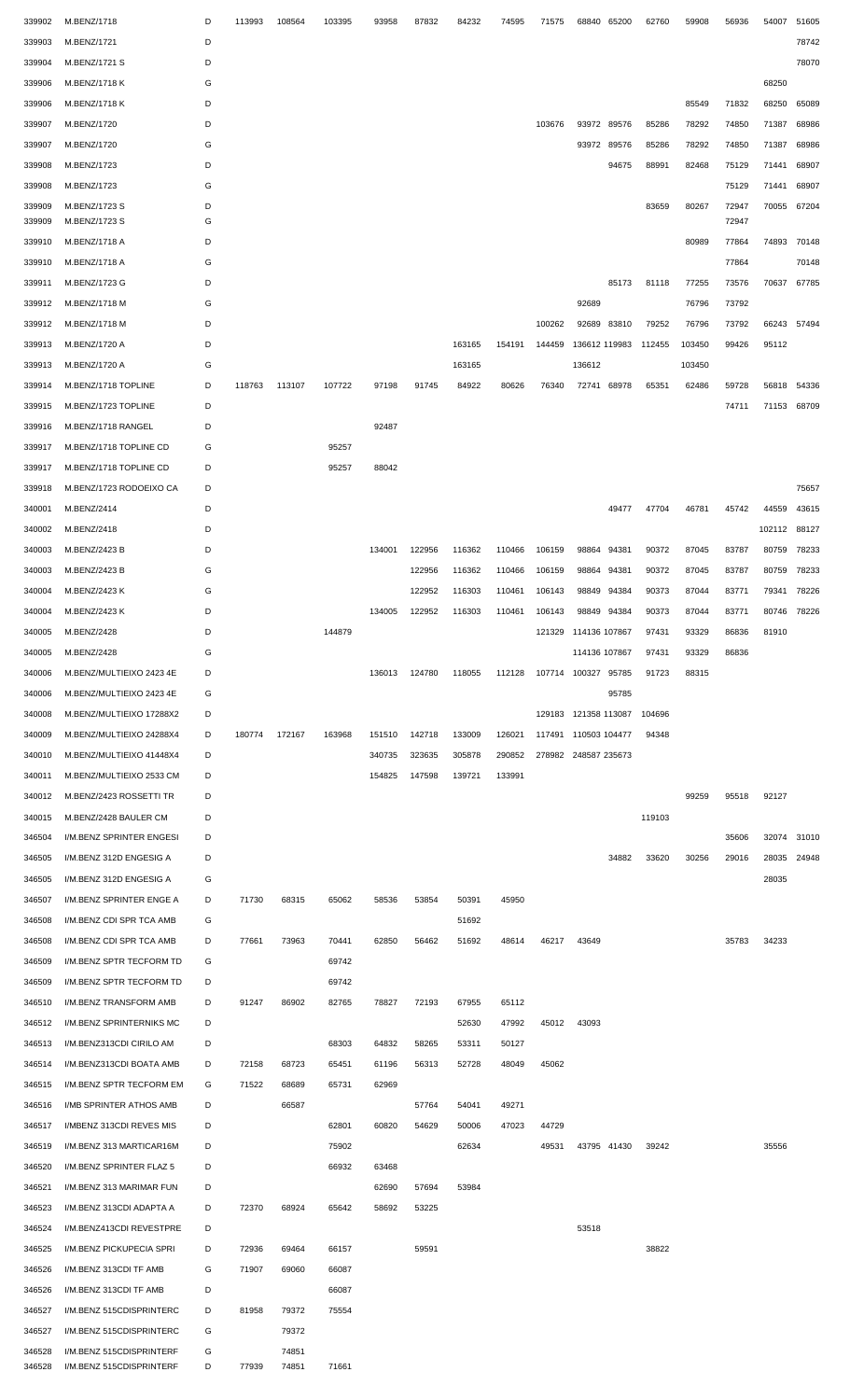| 346529 | I/M.BENZ 415CDISPRINTERC                             | G | 76946  | 74519  |        |        |        |        |        |                      |       |                            |        |        |       |             |       |
|--------|------------------------------------------------------|---|--------|--------|--------|--------|--------|--------|--------|----------------------|-------|----------------------------|--------|--------|-------|-------------|-------|
| 346529 | I/M.BENZ 415CDISPRINTERC                             | D | 76946  | 74519  |        |        |        |        |        |                      |       |                            |        |        |       |             |       |
| 346530 | I/M.BENZ 415CDISPRINTERF                             | D | 76289  | 73268  | 70144  |        |        |        |        |                      |       |                            |        |        |       |             |       |
| 346530 | I/M.BENZ 415CDISPRINTERF                             | G |        | 73268  |        |        |        |        |        |                      |       |                            |        |        |       |             |       |
| 346537 | I/M.BENZ 415 MARIMAR AMB                             | G |        | 75962  |        |        |        |        |        |                      |       |                            |        |        |       |             |       |
| 346537 | I/M.BENZ 415 MARIMAR AMB                             | D |        | 75962  |        |        |        |        |        |                      |       |                            |        |        |       |             |       |
| 346539 | I/M.BENZ415CDI UNIVIDA A                             | D |        | 77149  |        |        |        |        |        |                      |       |                            |        |        |       |             |       |
| 346540 | I/MBENZ SPRINTER CDI 515                             | D |        |        | 71565  |        |        |        |        |                      |       |                            |        |        |       |             |       |
| 346541 | I/MB 15SPRINT RONTAN AMB                             | G |        | 73033  |        |        |        |        |        |                      |       |                            |        |        |       |             |       |
| 346541 | I/MB 15SPRINT RONTAN AMB                             | D |        | 73033  |        |        |        |        |        |                      |       |                            |        |        |       |             |       |
| 346542 | I/M.BENZ 515 RONTEC AMB                              | D |        | 83284  |        |        |        |        |        |                      |       |                            |        |        |       |             |       |
| 346543 | I/M.BENZ 415 ALLTECH AMB                             | D |        | 77611  |        |        |        |        |        |                      |       |                            |        |        |       |             |       |
| 346545 | I/M.BENZ 415 TRANSF AMB                              | D |        | 78916  |        |        |        |        |        |                      |       |                            |        |        |       |             |       |
| 347701 | MBENZ/2423B LIEBHERR HTM                             | D |        |        |        |        |        |        | 108258 | 104042               |       | 96906 92488                | 88573  | 85284  | 82100 | 79122 76682 |       |
| 347701 | MBENZ/2423B LIEBHERR HTM                             | G |        |        |        |        |        |        |        | 104042               |       | 96906 92488                | 88573  | 85284  |       |             |       |
| 347800 | M.BENZ/710 CIOATO STEEL                              | D |        |        |        |        |        |        |        |                      |       | 53020 50895                | 48679  | 47159  | 45737 | 43874       | 42369 |
| 348300 | I/M.BENZ 311 SPRT SITNEI                             | D |        |        |        |        |        |        |        |                      |       | 40335 37954                | 34976  |        |       |             |       |
| 348301 | I/M.BENZ SPRT SITNEI MED                             | D | 70314  | 66967  | 63778  | 56923  | 51135  | 46790  | 43998  | 41861                | 39529 |                            |        |        |       |             |       |
|        | M.BENZ/AUTO LIFE TROIA 3                             | D |        |        |        |        |        |        |        | 102014               |       | 96348 91604                | 87587  |        |       |             |       |
| 348401 |                                                      | D |        |        |        |        |        |        |        |                      |       |                            |        |        |       |             |       |
| 348403 | M.BENZ/AUTO LIFE TROIA 2<br>M.BENZ/AUTO LIFE TROIAL1 | D |        |        | 112056 | 108521 | 103272 | 97500  | 91138  | 88573<br>87327       |       | 85208 78679<br>80784 74928 | 71993  | 70105  |       |             |       |
| 348406 | M.BENZ/AUTO LIFE TROIAL2                             | D | 135214 | 128776 | 122644 |        | 105238 | 99340  | 92894  | 88997                |       | 82327 77235                | 73414  | 70385  |       |             |       |
| 348407 |                                                      | D |        |        |        | 110622 |        |        |        |                      |       | 99589 95009                | 91012  |        |       |             |       |
| 348500 | M.BENZ/JOFEGE 2423 368X4                             |   |        |        |        |        | 123819 | 117100 | 111287 | 106905               |       |                            |        | 87657  |       |             |       |
| 348600 | M.BENZ/712 E BV VIGILAN                              | D |        |        |        |        |        |        |        |                      |       | 61616 58151                | 55507  |        |       |             |       |
| 348700 | M.BENZ/712 E SBB CF                                  | D | 121473 | 115689 | 110181 | 101803 | 93242  | 84442  | 77493  | 73250                |       | 67663 64113                |        |        |       |             |       |
| 348700 | M.BENZ/712 E SBB CF                                  | G |        |        |        |        |        |        |        | 73250                |       |                            |        |        |       |             |       |
| 348800 | M.BENZ/AMAL ALCATRAZ AB1                             | D |        |        |        | 74049  | 70745  | 66411  | 61503  | 58897                |       | 56677 54227                | 51444  | 48287  |       |             |       |
| 348801 | M.BENZ/AMAL ALCATRAZ AB3                             | D |        |        |        | 68490  |        | 66538  | 63753  | 60881                |       | 59016 56645                | 54168  | 52460  | 50890 | 48826       | 47146 |
| 348802 | M.BENZ/AMAL ALCATRAZ AB4                             | D |        |        |        |        | 100759 | 95127  | 90293  | 86199                |       |                            |        |        |       |             |       |
| 349000 | M.BENZ/914C RHINUS 900                               | D |        |        |        |        |        |        |        |                      |       | 70287 64800                | 62261  | 56066  | 54290 |             |       |
| 349001 | M.BENZ/915E RHINUS 900                               |   |        |        |        |        |        |        |        |                      |       | 58649 56115                | 53198  | 51406  |       |             |       |
| 350001 | M.BENZ/710 CHAVANTE BRUT                             | D |        |        |        |        |        |        |        |                      |       | 54216 52003                | 49734  |        |       |             |       |
| 350002 | M.BENZ/712 CHAVANTE BRUT                             | D |        |        |        |        |        | 77635  | 71904  | 68887                |       | 66273 63417                | 59079  | 55661  |       |             |       |
|        |                                                      |   |        |        |        |        |        |        |        |                      |       |                            |        |        |       |             |       |
| 903102 | M.BENZ/OH 1421 L                                     | D |        |        |        |        |        |        |        |                      |       |                            |        |        | 76195 | 70045       | 59758 |
| 903103 | M.BENZ/OH 1621 L                                     | D |        |        |        |        |        |        |        |                      |       | 79652                      | 73610  | 70245  | 67704 | 62360       | 55603 |
| 903105 | M.BENZ/OF 1721                                       | G |        |        |        |        |        |        |        |                      |       |                            |        |        |       | 58988       |       |
| 903105 | M.BENZ/OF 1721                                       | D |        |        |        |        |        |        |        |                      |       | 93087                      | 86581  | 76323  | 64088 | 58988       | 56517 |
| 903106 | M.BENZ/OF 1417                                       | G |        |        |        |        |        |        |        |                      |       |                            |        |        | 62263 | 56412       |       |
| 903106 | M.BENZ/OF 1417                                       | D |        |        |        |        |        |        |        |                      |       |                            | 86364  | 80456  | 62621 | 56412       | 53837 |
| 903108 | M.BENZ/OH 1628 L                                     | D |        |        |        |        |        |        |        |                      |       |                            | 112931 | 105952 | 78137 | 71369       | 65356 |
| 903110 | M.BENZ/OH 1420                                       | D |        |        |        |        |        |        |        |                      |       |                            |        |        |       |             | 42919 |
| 903111 | M.BENZ/OH 1621 LE                                    | G |        |        |        |        |        |        |        |                      |       |                            |        |        |       | 58296       | 52179 |
| 903111 | M.BENZ/OH 1621 LE                                    | D |        |        |        |        |        |        |        |                      |       |                            |        | 85089  | 64017 | 58296       | 52179 |
| 903113 | M.BENZ/LO 914                                        | D |        |        |        |        |        |        |        |                      |       | 81353                      | 75025  | 69316  | 60466 | 56773       |       |
| 903114 | I/M.BENZ 412D M                                      | D |        |        |        |        |        |        |        |                      |       |                            |        |        | 31435 | 30027       | 28078 |
| 903115 | I/M.BENZ 412D C                                      | D |        |        |        |        |        |        |        |                      |       |                            |        | 33641  | 32361 | 30921       |       |
| 903121 | M.BENZ/O 500 M 1725                                  | G |        |        |        |        |        |        |        |                      |       |                            |        |        | 51504 |             |       |
| 903121 | M.BENZ/O 500 M 1725                                  | D |        |        |        |        |        |        |        |                      |       |                            |        | 56337  | 51504 | 48232       |       |
| 903124 | M.BENZ/O 400 RSD PL                                  | D |        |        |        |        |        |        |        |                      |       | 144142 133938              |        | 125549 |       |             |       |
| 903126 | M.BENZ/LO 814                                        | D |        |        |        |        |        |        |        |                      |       |                            |        | 58053  | 55358 | 52502       | 49712 |
| 903127 | M.BENZ/LO 812                                        | D | 112212 | 106869 | 101781 | 94036  | 88571  | 82580  | 78219  | 73872                |       | 70215 66410                | 62726  | 59864  | 57065 | 54107 51632 |       |
| 903128 | M.BENZ/LO 712                                        | D |        |        |        |        |        |        |        | 53737                |       | 50980 48543                |        |        |       |             |       |
| 903132 | <b>M.BENZ/OF 1722</b>                                | D |        |        |        |        |        |        |        |                      |       |                            |        |        |       |             | 73807 |
| 903133 | M.BENZ/LO 915                                        | D |        |        | 151379 |        |        |        |        |                      |       |                            |        |        |       |             |       |
| 903133 | M.BENZ/LO 915                                        | G |        |        | 151379 |        |        |        |        |                      |       |                            |        |        |       |             |       |
| 903137 | M.BENZ/OF 1418                                       | D |        |        |        |        | 136244 | 127015 | 120323 | 113634 107245 102419 |       |                            | 97019  | 92823  | 88734 | 84326       | 80693 |
|        | <b>Fabricante: MACK</b>                              |   |        |        |        |        |        |        |        |                      |       |                            |        |        |       |             |       |
| 309200 | I/MACK RD 688 S                                      | D |        |        |        |        |        |        |        |                      |       |                            | 71833  | 62198  | 58863 |             |       |
| 309201 | I/MACK MR688S TB130                                  | D |        |        |        |        |        | 272590 | 248727 | 233633               |       |                            |        |        |       |             |       |
|        | <b>Fabricante: MAN</b>                               |   |        |        |        |        |        |        |        |                      |       |                            |        |        |       |             |       |
| 320523 | MAN/TGX 33.440 6X4 T                                 | D |        |        |        | 271938 |        |        |        |                      |       |                            |        |        |       |             |       |
| 320524 | MAN/TGX 29.440 6X4 T                                 | D | 269334 | 256509 |        | 241821 |        |        |        |                      |       |                            |        |        |       |             |       |
| 320524 | MAN/TGX 29.440 6X4 T                                 | G | 269334 | 256509 |        |        |        |        |        |                      |       |                            |        |        |       |             |       |
| 349326 | I/MAN TGS 26.480 6X4                                 | D |        |        |        | 153013 | 143899 | 137099 |        |                      |       |                            |        |        |       |             |       |
| 349340 | I/MAN TGX 33.540 6X4                                 | D |        |        | 202684 | 196289 | 184038 | 170411 |        |                      |       |                            |        |        |       |             |       |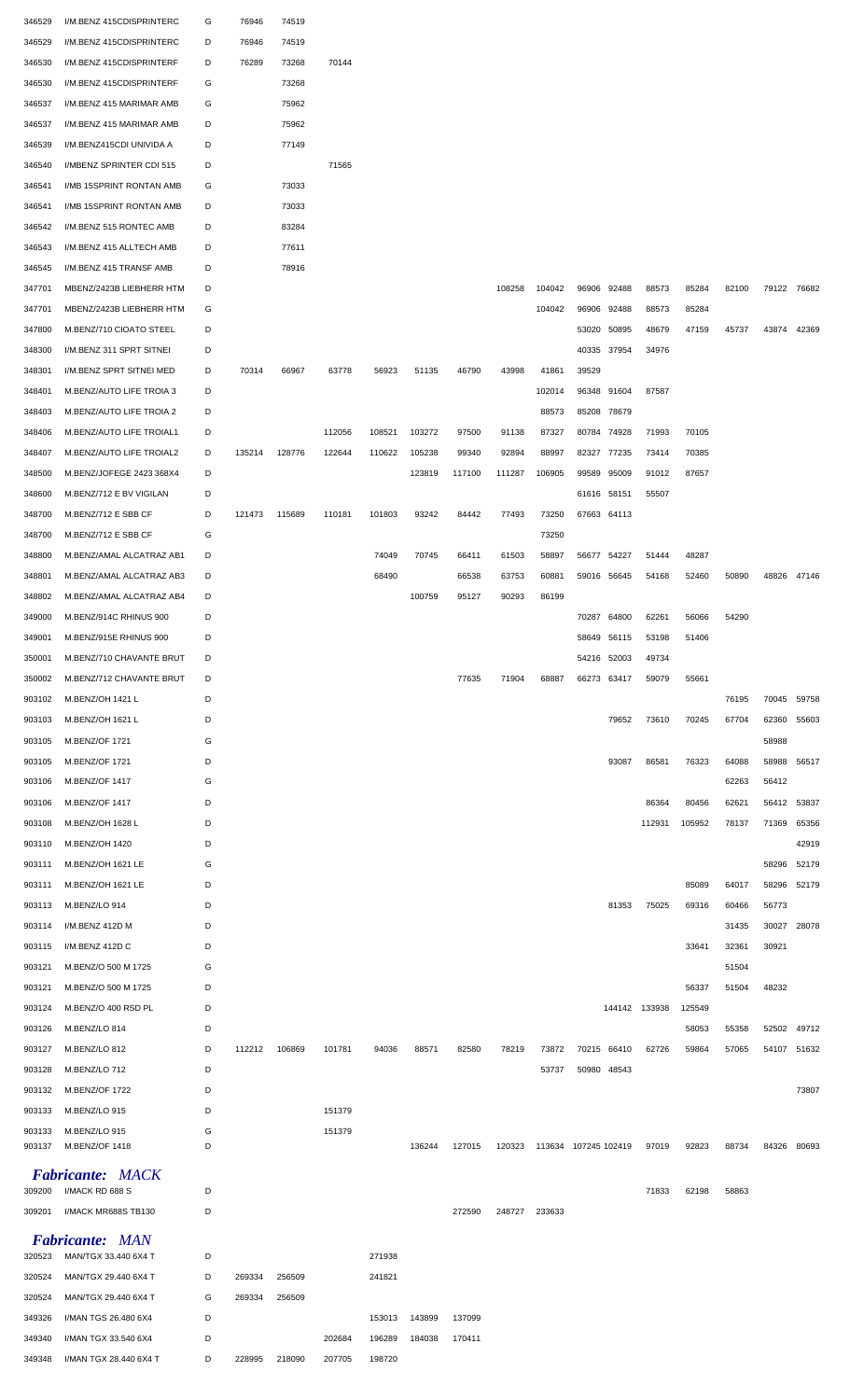| 349361<br>MAN/TGX 33.440 6X4 T                                        | D | 199965 | 190443 | 181375 | 173539 |       |       |        |               |        |             |               |        |       |               |        |
|-----------------------------------------------------------------------|---|--------|--------|--------|--------|-------|-------|--------|---------------|--------|-------------|---------------|--------|-------|---------------|--------|
| 349362<br>MAN/TGX 28.440 6X4 T                                        | D | 233489 | 222370 | 211782 |        |       |       |        |               |        |             |               |        |       |               |        |
| 349364<br>I/MAN TGS 33.540 6X6 BBS                                    | G |        |        | 268719 |        |       |       |        |               |        |             |               |        |       |               |        |
| I/MAN TGX 33.540 6X4 BBS<br>349365                                    | G |        |        | 224976 |        |       |       |        |               |        |             |               |        |       |               |        |
| 349366<br>MAN/TGX 28.440 6X2 T                                        | G | 241027 |        |        |        |       |       |        |               |        |             |               |        |       |               |        |
| MAN/TGX 28.440 6X2 T<br>349366                                        | D | 241027 |        |        |        |       |       |        |               |        |             |               |        |       |               |        |
| <b>Fabricante: MO</b>                                                 |   |        |        |        |        |       |       |        |               |        |             |               |        |       |               |        |
| I/MO INTERNATIONAL DT466<br>308908                                    | D |        |        |        |        |       |       |        |               |        | 88106       |               |        |       |               |        |
| I/MO PIERCE HUSKY 300<br>341000                                       | D |        |        |        |        |       |       |        |               |        |             | 159574 153662 | 147307 |       |               |        |
| <b>Fabricante: MON</b><br>MON/PROTOTIPO<br>399999                     | D |        |        |        |        |       |       |        |               |        | 39053       | 36864         | 35182  | 33461 | 31717 29320   |        |
| <b>Fabricante: MOTOR-CASA</b><br>MO/ECOSOL COMPEMB 06AP86<br>310300   | D | 62249  | 59286  | 56463  | 53486  |       |       |        |               |        |             |               |        |       |               |        |
| MO/ECOSOL COMPEMB 06AP86<br>310300                                    | G | 48485  | 46565  | 44560  | 41179  |       |       |        |               |        |             |               |        |       |               |        |
| <b>Fabricante: NAVISTAR</b>                                           |   |        |        |        |        |       |       |        |               |        |             |               |        |       |               |        |
| I/NAVISTAR IN 4700 4X2<br>308901                                      | D |        |        |        |        |       |       |        |               |        |             |               |        |       |               | 48915  |
| 308902<br>IMP/NAVISTAR INT9800 6X4                                    | D |        |        |        |        |       |       |        |               |        |             |               |        |       | 65347         | 60746  |
| 308903<br>I/NAVISTAR INT 2574 6X4                                     | D |        |        |        |        |       |       |        |               |        |             |               |        |       |               | 48916  |
| 308904<br>I/NAVISTAR INT 2674 6X4                                     | D |        |        |        |        |       |       |        |               |        |             |               |        |       | 49805         | 47984  |
| NAVISTAR/INTERN 4700 4X2<br>345701                                    | D |        |        |        |        |       |       |        |               |        | 61659       | 57347         | 53091  | 52140 | 48477         | 46700  |
| NAVISTAR/INTERN 4700 4X2<br>345701                                    | G |        |        |        |        |       |       |        |               |        |             |               |        | 52140 | 48477         | 46700  |
| NAVISTAR/INTERN 4900 4X2<br>345702                                    | D |        |        |        |        |       |       |        |               |        |             |               | 67136  | 63452 | 61397         | 57965  |
| NAVISTAR/INTERN 4900 6X4<br>345703                                    | D |        |        |        |        |       |       |        |               |        |             |               | 69589  | 65173 | 61622         | 58570  |
| NAVISTAR/INTERN 9800 6X4<br>345704                                    | D |        |        |        |        |       |       |        |               |        |             |               | 88771  | 84744 | 79742 77150   |        |
| 345704<br>NAVISTAR/INTERN 9800 6X4                                    | G |        |        |        |        |       |       |        |               |        |             |               |        | 84744 | 79742         |        |
| NAVISTAR/INTERN 9200 4X2<br>345705                                    | D |        |        |        |        |       |       |        |               |        |             |               |        | 73254 | 69327         | 64429  |
| 345705<br>NAVISTAR/INTERN 9200 4X2                                    | G |        |        |        |        |       |       |        |               |        |             |               |        |       | 69327         | 64429  |
| 345706<br>NAVISTAR/INTERN 9200 6X4                                    | G |        |        |        |        |       |       |        |               |        |             |               |        |       |               | 78062  |
| 345706<br>NAVISTAR/INTERN 9200 6X4                                    | D |        |        |        |        |       |       |        |               |        |             |               |        | 86978 | 83279 78062   |        |
| NAVISTAR/INTERN 4900T4X2<br>345707                                    |   |        |        |        |        |       |       |        |               |        |             |               |        | 62382 | 60367         | 56988  |
| <b>Fabricante: NISSAN</b>                                             |   |        |        |        |        |       |       |        |               |        |             |               |        |       |               |        |
| <b>IMP/NISSAN</b><br>343599                                           | G |        |        |        |        |       |       |        |               |        |             |               |        |       |               | 22319  |
| <b>IMP/NISSAN</b><br>343599                                           | D |        |        |        |        |       |       |        |               |        |             |               |        |       |               | 25748  |
| <b>Fabricante: NORDEX</b><br>311100 I/NORDEX DFM                      | G |        |        |        | 89285  |       |       |        |               |        |             |               |        |       |               |        |
| Fabricante: OSHKOSH                                                   |   |        |        |        |        |       |       |        |               |        |             |               |        |       |               |        |
| IMP/OSHKOSH<br>336099                                                 | D |        |        |        |        |       |       |        |               |        |             |               |        | 29346 | 27806 25714   |        |
|                                                                       |   |        |        |        |        |       |       |        |               |        |             |               |        |       |               |        |
| <b>Fabricante: PETER</b><br>334399 IMP/PETER BILT                     | D |        |        |        |        |       |       |        |               |        |             |               |        |       |               | 25579  |
|                                                                       |   |        |        |        |        |       |       |        |               |        |             |               |        |       |               |        |
| <b>Fabricante: PEUGEOT</b><br>PEUGEOT/BOXER FURG MTE<br>347400        | D |        |        |        |        |       |       |        | 34927         |        | 30914 29314 | 27954         | 25304  | 22349 | 21243 20308   |        |
| PEUGEOT/BOXER FURG MTE<br>347400                                      | G |        |        |        |        |       |       |        |               |        | 30914 29314 |               | 25304  | 22349 |               |        |
| PEUGEOT/BOXER FURG MHVID<br>347401                                    | D |        |        |        |        |       |       |        |               |        | 31243 29626 | 28253         |        |       |               |        |
| I/PEUGEOT BOXER FURG MTE<br>347600                                    | D |        |        |        | 50279  | 46340 | 44251 | 38590  | 36050         |        | 31988 30349 | 28918         | 26181  |       |               |        |
| <b>Fabricante: PIONEIRA</b>                                           |   |        |        |        |        |       |       |        |               |        |             |               |        |       |               |        |
| 310800 PIONEIRA/COLPACT 2.0                                           | D |        |        |        | 113790 |       |       |        |               |        |             |               |        |       |               |        |
|                                                                       |   |        |        |        |        |       |       |        |               |        |             |               |        |       |               |        |
| <b>Fabricante: RANDON</b><br>335802<br>RANDON/RK 425                  | D |        |        |        |        |       |       |        |               |        | 40305 37501 | 35405         | 33807  | 32155 | 30476 28177   |        |
|                                                                       |   |        |        |        |        |       |       |        |               |        |             |               |        |       |               |        |
| <b>Fabricante: RENAULT</b><br><b>IMP/RENAULT TRAFIC FLC</b><br>344201 | G |        |        |        |        |       |       |        |               |        |             |               |        |       |               | 14026  |
| 344203<br>I/RENAULT MASTER T35L                                       | D |        |        |        |        |       |       |        |               |        | 36003       | 33636         |        |       |               |        |
| 344204<br>I/RENAULT MIDLUM 210 16                                     | G |        |        |        |        |       |       |        |               |        |             | 21971         | 19173  | 18333 |               |        |
| 344207<br>I/RENAULT MIDLUM 220 4X4                                    | D |        |        |        |        |       |       | 130465 | 120445 112410 |        |             |               |        |       |               |        |
| 344208<br>I/RENAULT MIDLUM 220 4X2                                    | D |        |        |        |        |       |       | 93881  | 89896         | 83651  |             |               |        |       |               |        |
| 344209<br>I/RENAULT MIDLUM 270 4X2                                    | D |        |        |        |        |       |       | 103057 | 96784         | 92847  |             |               |        |       |               |        |
| 344210<br>I/RENAULT KERAX 420 4X4                                     | D |        |        |        |        |       |       | 197812 | 179543 162034 |        |             |               |        |       |               |        |
| 344211<br>I/RENAULT KERAX 420 6X6                                     | D |        |        |        |        |       |       | 221098 | 200630 181155 |        |             |               |        |       |               |        |
|                                                                       |   |        |        |        |        |       |       |        |               |        |             |               |        |       |               |        |
| Fabricante: SAAB-SCANIA<br>315213 SCANIA/R164GB4X2NZ 580              |   |        |        |        |        |       |       | 285561 |               |        |             |               |        |       |               |        |
| Fabricante: SCANIA                                                    |   |        |        |        |        |       |       |        |               |        |             |               |        |       |               |        |
| 309503<br>IMP/SCANIA P94DB4X2 260                                     | D |        |        |        |        |       |       |        |               |        |             |               |        |       |               | 74804  |
| 309506<br>IMP/SCANIA P124CB6X4 360                                    | D |        |        |        |        |       |       |        |               |        |             |               |        |       | 128665 124733 |        |
| 309507<br>IMP/SCANIA P124CA6X4 360                                    | D |        |        |        |        |       |       |        |               |        |             |               |        |       | 111625 107907 |        |
|                                                                       |   |        |        |        |        |       |       |        |               | 170951 |             |               |        |       |               | 116573 |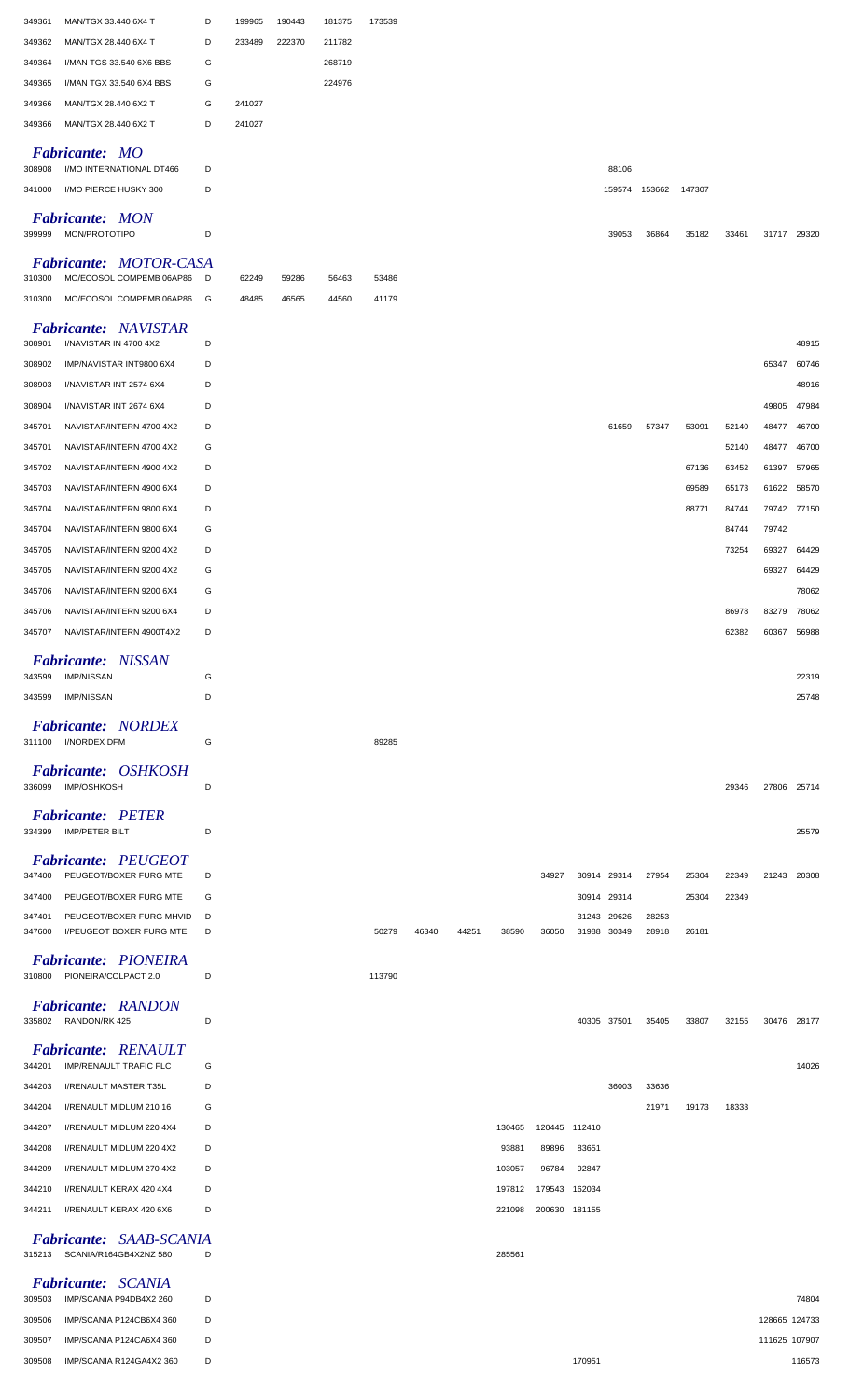| 309509           | IMP/SCANIA R124GA6X4 360                          | D      |        |        |        |        |        |                  |                  |                         |                             |        |               |        |               | 108446      |
|------------------|---------------------------------------------------|--------|--------|--------|--------|--------|--------|------------------|------------------|-------------------------|-----------------------------|--------|---------------|--------|---------------|-------------|
| 309510           | IMP/SCANIA R124LA4X2 360                          | D      |        |        |        |        |        |                  |                  |                         | 183432 170790 163577 156108 |        | 150862 144967 |        | 138831 135083 |             |
| 309512           | IMP/SCANIA T124GA4X2 360                          | D      |        |        |        |        |        |                  |                  |                         |                             |        |               |        |               | 102797      |
| 309513           | IMP/SCANIA T124GA6X4 360                          | D      |        |        |        |        |        |                  |                  |                         | 165333 149119 141260        | 135365 | 130508        | 125784 | 120745 116410 |             |
|                  |                                                   |        |        |        |        |        |        |                  |                  |                         |                             |        |               |        |               |             |
| 309516           | IMP/SCANIA P94 ROLFO                              | D      |        |        |        |        |        |                  |                  |                         | 97168                       | 90594  | 84217         | 79276  | 77027 74438   |             |
| 309517           | SCANIA/R124 GA4X2NZ 420                           | G      |        |        |        |        |        |                  | 192450           |                         | 177153 160981 155164        | 148920 | 143364        | 138348 | 132979 128423 |             |
| 309517           | SCANIA/R124 GA4X2NZ 420                           | D      |        |        |        | 262233 |        | 219665           | 192450           | 177153                  | 160981 155164               | 148920 | 143364        | 138348 | 132979 128423 |             |
| 309518           | SCANIA/R124 GA6X4NZ 420                           | D      |        |        |        |        | 232818 | 212395           | 201730           | 193125                  | 169087 160463               | 155081 | 148976        | 143563 | 138162 133854 |             |
| 309518           | SCANIA/R124 GA6X4NZ 420                           | G      |        |        |        |        |        | 212395           | 201730           | 193125                  | 169087                      | 155081 | 148976        | 143563 | 138162 133854 |             |
| 309519           | SCANIA/R124 GB4X2NZ 420                           | D      |        |        |        |        |        | 209548           | 198388           | 182805                  |                             |        |               |        |               |             |
| 309520           | SCANIA/R124 LA4X2NA 420                           | D      |        |        |        |        |        | 215368           | 202619           |                         | 194304 175128 168277        | 160192 | 154476        | 148356 | 142445 137475 |             |
|                  |                                                   | G      |        |        |        |        |        |                  |                  |                         |                             |        |               |        |               |             |
| 309520           | SCANIA/R124 LA4X2NA 420                           |        |        |        |        |        |        |                  |                  | 194304 175128           |                             | 160192 |               |        |               |             |
| 309521           | SCANIA/R124 LA6X2NA 420                           | D      |        |        |        |        |        | 229720           | 220650           |                         | 212964 193130 181049        | 175173 | 168582        | 160311 | 153326 148166 |             |
| 309521           | SCANIA/R124 LA6X2NA 420                           | G      |        |        |        |        |        |                  | 220650           |                         | 193130                      | 175173 | 168582        | 160311 | 153326        |             |
| 309522           | SCANIA/T124 GA4X2NZ 420                           | G      |        |        |        |        |        |                  |                  |                         |                             |        | 138461        | 133336 | 128544 124364 |             |
| 309522           | SCANIA/T124 GA4X2NZ 420                           | D      |        |        |        |        |        |                  |                  |                         | 173573 157134 151776        | 144595 | 138461        | 133336 | 128544 124364 |             |
| 309523           | SCANIA/T124 GA6X4NZ 420                           | G      |        |        |        |        |        |                  |                  |                         |                             | 149045 |               | 138993 | 132902        |             |
| 309523           | SCANIA/T124 GA6X4NZ 420                           | D      |        |        |        |        |        |                  |                  |                         | 181266 163561 155694        | 149045 | 143440        | 138993 | 132902 128900 |             |
| 309524           | SCANIA/T124 LA4X2NA 420                           | D      |        |        |        |        |        |                  |                  |                         | 153781 147800               |        | 141482        | 136212 | 131554 127336 |             |
|                  |                                                   |        |        |        |        |        |        |                  |                  |                         |                             |        |               |        |               |             |
| 309526           | I/SCANIA P124CB8X4NZ 360                          | D      |        |        |        |        |        |                  |                  |                         |                             |        |               |        |               | 117305      |
| 309527           | I/SCANIA P94CB8X4NZ 260                           | D      |        |        |        |        |        |                  |                  |                         |                             |        |               |        |               | 94276       |
| 309528           | SCANIA/R124GB6X4NZ 360                            | D      |        |        |        |        |        |                  |                  |                         | 166631 159606               | 151007 | 142291        | 136833 |               |             |
| 309530           | I/SCANIA R380LA4X2HNA                             | D      |        |        |        |        |        |                  |                  |                         | 164793                      | 157289 | 152031        |        |               |             |
| 309531           | I/SCANIA R420LA6X2HNA                             | D      |        |        |        |        |        |                  |                  |                         | 138595                      | 131920 | 127264        |        |               |             |
| 309532           | I/SCANIA R164GB8X4NZ 580                          | D      |        |        |        |        |        |                  |                  |                         | 267315 259439               | 249622 |               |        |               |             |
| 309533           | SCANIA/R164LA6X2NA 480                            | D      |        |        |        |        |        |                  | 244266           | 231168 217382           |                             |        |               |        |               |             |
|                  |                                                   |        |        |        |        |        |        |                  |                  |                         |                             |        |               |        |               |             |
| 309535           | I/SCANIA R420LA6X4HNA                             | D      |        |        |        |        |        |                  |                  |                         | 154673 144512 140893        |        |               |        |               |             |
| 309538           | SCANIA/R124GA6X2NZ 420                            | D      |        |        |        |        |        | 150379           |                  | 135343                  |                             |        |               | 104484 | 93629         | 85500       |
| 309538           | SCANIA/R124GA6X2NZ 420                            | G      |        |        |        |        |        | 150379           |                  | 135343                  |                             |        |               |        |               |             |
| 309541           | I/SCANIA R500LA6X4MNA                             | D      | 371476 | 353786 | 336940 | 299294 | 284158 |                  |                  |                         |                             |        |               |        |               |             |
| 309542           | I/SCANIA R420LA6X4HHZ                             | D      |        |        |        |        |        |                  |                  |                         | 163938 150749 141970 137587 |        |               |        |               |             |
| 309546           | I/SCANIA R420LA4X2HHZ                             | D      |        |        |        |        |        |                  | 160910           |                         | 154310 139170 133665        |        |               |        |               |             |
| 309547           | SCANIA/R124GA6X4NZ 470                            | D      |        |        |        |        |        | 220227           | 208575           | 201904                  | 182095                      |        |               |        |               |             |
|                  |                                                   |        |        |        |        |        |        |                  |                  |                         |                             |        |               |        |               |             |
| 309548<br>309550 | SCANIA/R124GA4X2NZ 470<br>I/SCANIA R 480 LA6X4HNA | D<br>D |        |        |        |        | 254076 | 243591<br>285262 | 229516<br>255114 | 218872 206511<br>243481 |                             |        |               |        |               |             |
|                  |                                                   |        |        |        |        |        |        |                  |                  |                         |                             |        |               |        |               |             |
| 309551           | I/SCANIA BRONTO SF 135                            | D      |        |        |        |        |        |                  |                  |                         | 78300 75490                 | 70663  |               |        |               |             |
| 309551           | I/SCANIA BRONTO SF 135                            | G      |        |        |        |        |        |                  |                  |                         | 75490                       |        |               |        |               |             |
| 309552           | I/SCANIA G 420 LA6X4HNA                           | D      |        |        |        |        |        | 215060           | 196129           | 187057                  |                             |        |               |        |               |             |
| 309554           | I/SCANIA G 380 LA6X2MNA                           | D      |        |        |        |        |        |                  | 216656           |                         |                             |        |               |        |               |             |
| 309555           | I/SCANIA G 480 LA6X2HNA                           | D      |        |        |        |        |        | 245982           | 225377           | 214941                  |                             |        |               |        |               |             |
| 309556           | I/SCANIA G 420 LA4X2HHZ                           | D      |        |        |        |        | 215077 | 201086           | 191459           |                         |                             |        |               |        |               |             |
| 309557           | I/SCANIA P 270 CB6X4HNZ                           | D      |        |        |        |        | 136996 | 131824           | 126920           |                         |                             |        |               |        |               |             |
|                  |                                                   |        |        |        |        |        |        |                  |                  |                         |                             |        |               |        |               |             |
| 309558           | SCANIA/G 420 B6X6                                 | D      | 356435 | 339463 | 323298 | 293647 | 277631 | 242138           |                  |                         |                             |        |               |        |               |             |
| 309560           | SCANIA/G 470 A8X4                                 | D      |        |        |        |        |        | 389832           |                  |                         |                             |        |               |        |               |             |
| 309562           | I/SCANIA G 480 CB8X4ESZ                           | D      |        |        |        | 357066 | 339724 | 317409           |                  |                         |                             |        |               |        |               |             |
| 309564           | I/SCANIA G 480 LA6X4HSZ                           | D      |        |        |        |        | 314267 |                  |                  |                         |                             |        |               |        |               |             |
| 309567           | I/SCANIA G 480 CA6X4ESZ                           | G      |        |        |        | 326270 |        |                  |                  |                         |                             |        |               |        |               |             |
| 309567           | I/SCANIA G 480 CA6X4ESZ                           | D      |        |        |        | 326270 |        |                  |                  |                         |                             |        |               |        |               |             |
| 309571           | SCANIA/G 440 B8X4 CS                              | G      | 326499 | 313565 |        |        |        |                  |                  |                         |                             |        |               |        |               |             |
| 309571           | SCANIA/G 440 B8X4 CS                              | D      | 409101 | 377725 | 339655 |        |        |                  |                  |                         |                             |        |               |        |               |             |
|                  |                                                   |        |        |        |        |        |        |                  |                  |                         |                             |        |               |        |               |             |
| 309572           | SCANIA/G 440 A6X4 CS                              | G      | 349786 | 335931 |        |        |        |                  |                  |                         |                             |        |               |        |               |             |
| 309572           | SCANIA/G 440 A6X4 CS                              | D      | 349786 | 335931 |        |        |        |                  |                  |                         |                             |        |               |        |               |             |
| 309586           | SCANIA/G 400 B6X4 CS                              | D      | 333793 | 323262 |        |        |        |                  |                  |                         |                             |        |               |        |               |             |
| 309586           | SCANIA/G 400 B6X4 CS                              | G      |        | 323262 |        |        |        |                  |                  |                         |                             |        |               |        |               |             |
| 309599           | IMP/SCANIA-VABIS                                  | D      |        |        |        |        |        |                  |                  |                         |                             |        |               |        |               | 82691 78563 |
| 310401           | SCANIA/P124PARTHENON TRA                          | D      |        |        |        |        |        |                  |                  |                         |                             |        | 130634        | 125499 | 121637 117050 |             |
| 310602           | SCANIA/P124 TRUCK GALEGO                          | D      |        |        |        |        |        |                  |                  |                         | 144912 137818 133603        |        |               |        |               |             |
|                  |                                                   |        |        |        |        |        |        |                  |                  |                         |                             |        |               |        |               |             |
| 315202           | SCANIA/R164GA6X4NZ 480                            | G      |        |        |        |        |        |                  |                  |                         |                             |        |               | 171208 |               |             |
| 315202           | SCANIA/R164GA6X4NZ 480                            | D      |        |        |        |        |        | 254391           | 229350           | 219682                  | 203864 194860               | 186966 | 178596        | 171208 | 133466 123108 |             |
| 315203           | SCANIA/R164GA4X2NZ 480                            | D      |        |        |        |        |        | 230488           | 217388           |                         | 204422 191076 184536        | 174724 | 168918        | 158567 | 138858        |             |
| 315204           | SCANIA/R164CA8X4NZ 480                            | D      |        |        |        |        |        |                  | 265509           |                         | 255581 235197 227472 218877 |        | 210112        | 203126 |               |             |
| 315205           | SCANIA/R164GA6X4NA 480                            | D      |        |        |        |        |        | 258125           |                  | 232795 223003 206924    |                             |        |               |        |               |             |
| 315205           | SCANIA/R164GA6X4NA 480                            | G      |        |        |        |        |        |                  | 232795           |                         |                             |        |               |        |               |             |
| 315207           | SCANIA/R164GB6X4NZ 480                            | D      |        |        |        |        |        |                  |                  |                         | 217433 201663 192856        |        |               |        |               |             |
|                  |                                                   |        |        |        |        |        |        |                  |                  |                         |                             |        |               |        |               |             |
| 315209           | SCANIA/R164CB6X4NZ580                             | D      |        |        |        |        |        | 245082           | 232003           | 219533                  |                             |        |               |        |               |             |
| 315211           | SCANIA/R 420 A4X2                                 | D      | 304975 | 290454 | 276624 | 248908 | 241477 | 229620           | 209052           | 197212                  |                             |        |               |        |               |             |
| 315211           | SCANIA/R 420 A4X2                                 | G      |        |        | 276624 | 248908 | 241477 | 229620           | 209052           |                         |                             |        |               |        |               |             |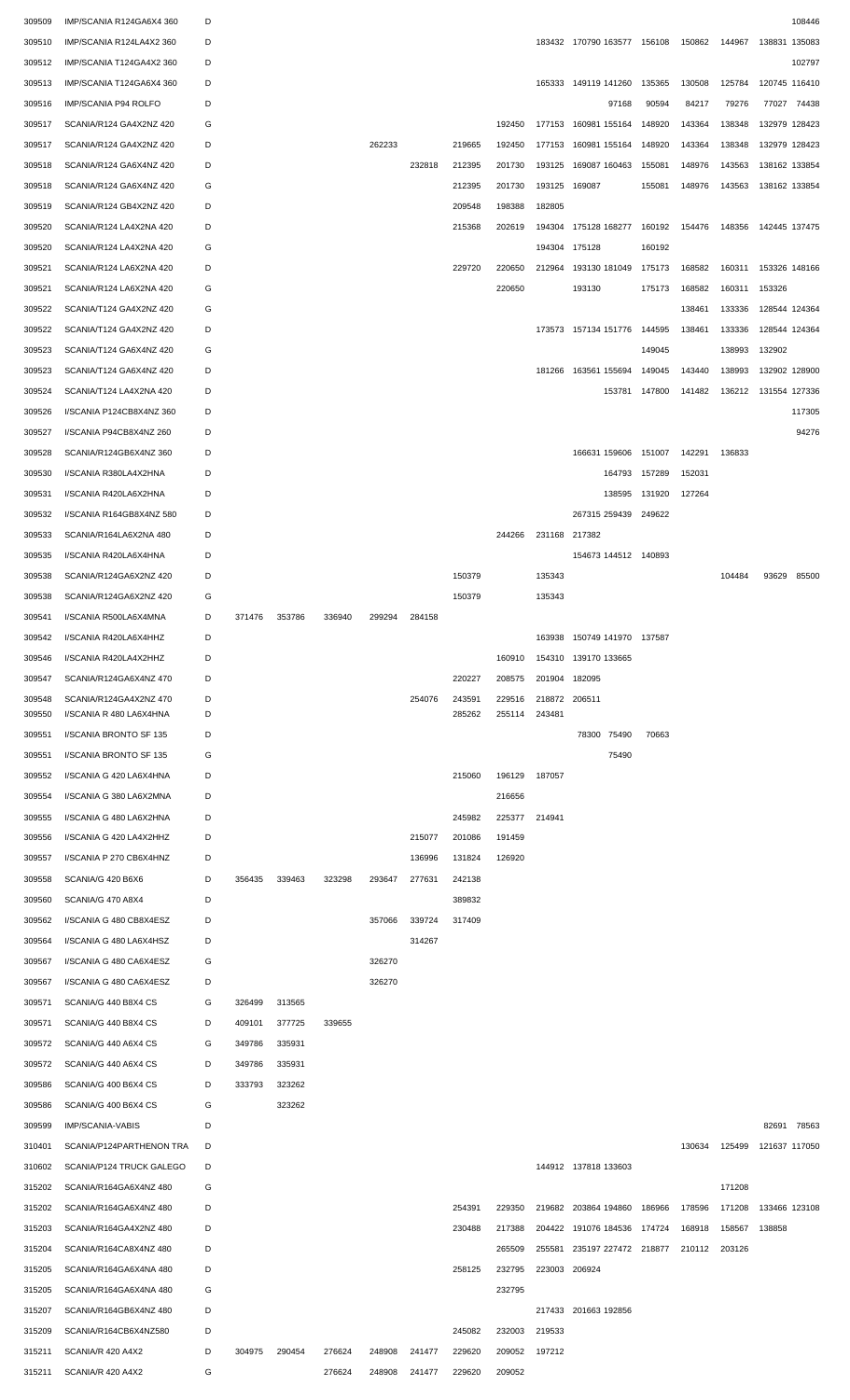| 315212 | SCANIA/R 470 A6X4 | G |        |        | 320822 |        | 276583 | 256613 | 198840 |               |  |
|--------|-------------------|---|--------|--------|--------|--------|--------|--------|--------|---------------|--|
| 315212 | SCANIA/R 470 A6X4 | D | 353705 | 336863 | 320822 | 289274 | 276583 | 256613 | 198840 | 193390 186696 |  |
| 315214 | SCANIA/G 420 A6X4 | G |        |        | 261051 | 237811 | 226828 | 214770 |        |               |  |
| 315214 | SCANIA/G 420 A6X4 | D | 287808 | 274103 | 261051 | 237811 | 226828 | 214770 | 202316 |               |  |
| 315216 | SCANIA/G 440 A4X2 | D | 276109 | 262961 | 250439 | 227279 | 216141 | 200435 | 190699 |               |  |
|        |                   |   |        |        |        |        |        |        |        |               |  |
| 315216 | SCANIA/G 440 A4X2 | G |        |        |        |        | 216141 | 200435 |        |               |  |
| 315218 | SCANIA/G 420 B6X4 | D | 327106 | 311529 | 296696 | 269433 | 254806 | 239204 | 226505 |               |  |
| 315218 | SCANIA/G 420 B6X4 | G |        |        | 296696 | 269433 |        |        |        |               |  |
| 315219 | SCANIA/G 420 B8X4 | D | 407298 | 387904 | 369433 | 336562 | 319126 |        |        |               |  |
| 315220 | SCANIA/G 420 A6X2 | D | 278503 | 265240 | 252610 | 230150 | 220030 | 208900 | 197259 |               |  |
| 315220 | SCANIA/G 420 A6X2 | G |        |        | 252610 | 230150 | 220030 | 208900 |        |               |  |
| 315222 | SCANIA/R 580 A8X4 | D | 400850 | 381762 | 363583 |        |        |        |        |               |  |
| 315223 | SCANIA/G 470 B8X4 | D | 420949 | 400905 | 381814 | 347901 | 331667 | 310675 |        |               |  |
| 315224 | SCANIA/G 470 B6X4 | D | 350777 | 334074 | 318166 | 289910 | 273378 | 256625 | 243082 |               |  |
| 315224 | SCANIA/G 470 B6X4 | G |        |        | 318166 |        |        |        |        |               |  |
| 315225 | SCANIA/G 470 A6X4 | D | 346245 | 329757 | 314055 | 285615 | 271437 | 250990 | 239236 |               |  |
| 315225 | SCANIA/G 470 A6X4 | G |        |        | 314055 | 285615 | 271437 | 250990 |        |               |  |
|        |                   |   |        |        |        |        |        |        |        |               |  |
| 315226 | SCANIA/G 470 A6X2 | D | 322316 | 306968 | 292350 | 265407 | 253186 | 234670 | 223311 |               |  |
| 315227 | SCANIA/R 440 A6X4 | D | 304407 | 289911 | 276106 | 248399 | 241373 | 228356 | 212972 |               |  |
| 315228 | SCANIA/R 440 A6X2 | D |        |        | 252400 | 240382 | 232771 | 217173 |        |               |  |
| 315229 | SCANIA/R 440 A4X2 | G |        |        |        |        |        | 225845 |        |               |  |
| 315229 | SCANIA/R 440 A4X2 | D | 306671 | 292067 | 278160 | 250030 | 242187 | 225845 |        | 202865 192713 |  |
| 315230 | SCANIA/G 440 B8X4 | D | 433775 | 413120 | 393448 | 358511 | 339325 |        |        |               |  |
| 315232 | SCANIA/G 440 A6X4 | G |        |        | 304090 | 276820 |        |        |        |               |  |
| 315232 | SCANIA/G 440 A6X4 | D | 335258 | 319294 | 304090 | 276820 | 263536 | 249474 | 235616 |               |  |
| 315233 | SCANIA/G 440 A6X2 | D | 309442 | 294707 | 280674 | 255230 | 242440 | 225983 | 214503 |               |  |
| 315233 | SCANIA/G 440 A6X2 | G |        |        |        |        |        | 225983 |        |               |  |
| 315235 | SCANIA/G 420 B4X2 | D | 298560 | 284343 | 270803 | 246000 | 232531 |        |        |               |  |
| 315238 | SCANIA/G 380 B6X2 | D |        |        |        |        |        |        |        | 241825        |  |
| 315239 | SCANIA/G 380 A6X2 | G |        |        | 247339 | 224603 | 214464 | 199517 |        |               |  |
| 315239 | SCANIA/G 380 A6X2 | D | 272690 | 259706 | 247339 | 224603 | 214464 | 199517 |        | 181098 172655 |  |
| 315242 | SCANIA/R 580 B6X4 | D |        |        |        | 762910 | 740973 | 691936 |        |               |  |
| 315243 | SCANIA/R 580 A6X4 | D | 372371 | 354640 | 337752 | 323802 |        |        |        |               |  |
| 315244 | SCANIA/R 500 A6X4 | D | 358113 | 341060 | 324819 | 291439 | 279727 | 259326 | 232067 | 220526        |  |
|        |                   |   |        |        |        |        |        |        |        |               |  |
| 315244 | SCANIA/R 500 A6X4 | G |        |        | 324819 |        |        | 259326 |        |               |  |
| 315245 | SCANIA/R 500 A6X2 | D | 351566 | 334825 | 318882 | 286149 | 276687 | 256018 | 242645 |               |  |
| 315246 | SCANIA/R 500 A4X2 | D | 348780 | 332171 | 316355 | 284583 | 275154 |        |        |               |  |
| 315247 | SCANIA/R 470 A6X2 | D | 349920 | 333257 | 317389 | 293080 | 281358 | 263371 | 237397 | 225473        |  |
| 315248 | SCANIA/R 470 A4X2 | D | 309595 | 294852 | 280812 | 251522 | 241814 | 225512 | 206634 | 196272        |  |
| 315248 | SCANIA/R 470 A4X2 | G |        |        |        |        |        | 225512 |        |               |  |
| 315249 | SCANIA/G 470 A4X2 | G |        |        |        |        |        | 210544 |        |               |  |
| 315249 | SCANIA/G 470 A4X2 | D | 287120 | 273447 | 260426 | 236519 | 225669 | 210544 | 199699 |               |  |
| 315250 | SCANIA/R 420 A6X4 | G |        |        | 297183 | 267128 | 260882 |        |        |               |  |
| 315250 | SCANIA/R 420 A6X4 | D | 327644 | 312042 | 297183 | 267128 | 260882 | 241503 | 218372 | 207565        |  |
| 315251 | SCANIA/P 420 B8X4 | D | 388270 | 369781 | 352173 | 297545 | 285663 | 279250 |        | 257744 245086 |  |
| 315251 | SCANIA/P 420 B8X4 | G |        |        | 352173 | 297545 | 285663 | 279250 |        |               |  |
| 315253 | SCANIA/P 420 B6X4 | D | 285680 | 272077 | 259121 | 219906 | 212458 | 208615 |        | 201344 191408 |  |
| 315253 | SCANIA/P 420 B6X4 | G |        |        | 259121 |        |        | 208615 | 201344 |               |  |
|        |                   |   |        |        |        |        |        |        |        |               |  |
| 315254 | SCANIA/G 420 A4X2 | G |        |        | 243880 | 222296 | 211527 | 197825 |        |               |  |
| 315254 | SCANIA/G 420 A4X2 | D | 268877 | 256073 | 243880 | 222296 | 211527 | 197825 |        | 188752 180006 |  |
| 315255 | SCANIA/P 420 A6X4 | G |        |        |        |        | 225478 | 220267 |        |               |  |
| 315255 | SCANIA/P 420 A6X4 | D | 303955 | 289482 | 275697 | 235548 | 225478 | 220267 | 213133 |               |  |
| 315256 | SCANIA/R 380 A6X2 | G |        |        | 251776 |        |        |        |        |               |  |
| 315256 | SCANIA/R 380 A6X2 | D | 277581 | 264364 | 251776 | 226734 | 218472 | 205013 |        |               |  |
| 315257 | SCANIA/R 380 A4X2 | G |        |        |        | 227908 |        |        |        |               |  |
| 315257 | SCANIA/R 380 A4X2 | D | 280101 | 266763 | 254060 | 227908 | 219561 |        |        |               |  |
| 315261 | SCANIA/G 380 A4X2 | G |        |        | 227021 | 206595 | 196866 | 183664 |        |               |  |
| 315261 | SCANIA/G 380 A4X2 | D | 250290 | 238372 | 227021 | 206595 | 196866 | 183664 | 168531 | 160673        |  |
| 315263 | SCANIA/P 340 A4X2 | D | 224687 | 213988 | 203799 | 171866 | 163161 | 157953 | 147556 | 140253        |  |
| 315263 | SCANIA/P 340 A4X2 | G |        |        | 203799 | 171866 | 163161 | 157953 |        |               |  |
| 315264 | SCANIA/P 340 A6X2 | G |        |        | 218803 | 185240 | 171717 |        |        |               |  |
|        |                   |   |        |        |        |        |        |        |        |               |  |
| 315264 | SCANIA/P 340 A6X2 | D | 241230 | 229744 | 218803 | 185240 | 171717 | 170139 | 162860 |               |  |
| 315265 | SCANIA/P 340 B4X2 | D | 213969 | 203780 | 194077 | 163728 | 155364 |        |        |               |  |
| 315266 | SCANIA/P 340 B6X4 | D | 249182 | 237316 | 226016 |        |        |        |        |               |  |
| 315268 | SCANIA/P 230 B4X2 | D |        |        |        |        | 131655 | 130316 | 123475 |               |  |
| 315270 | SCANIA/P 270 A4X2 | G |        |        |        |        | 131228 |        |        |               |  |
| 315270 | SCANIA/P 270 A4X2 | D |        |        |        | 136574 | 131228 | 128042 | 123526 |               |  |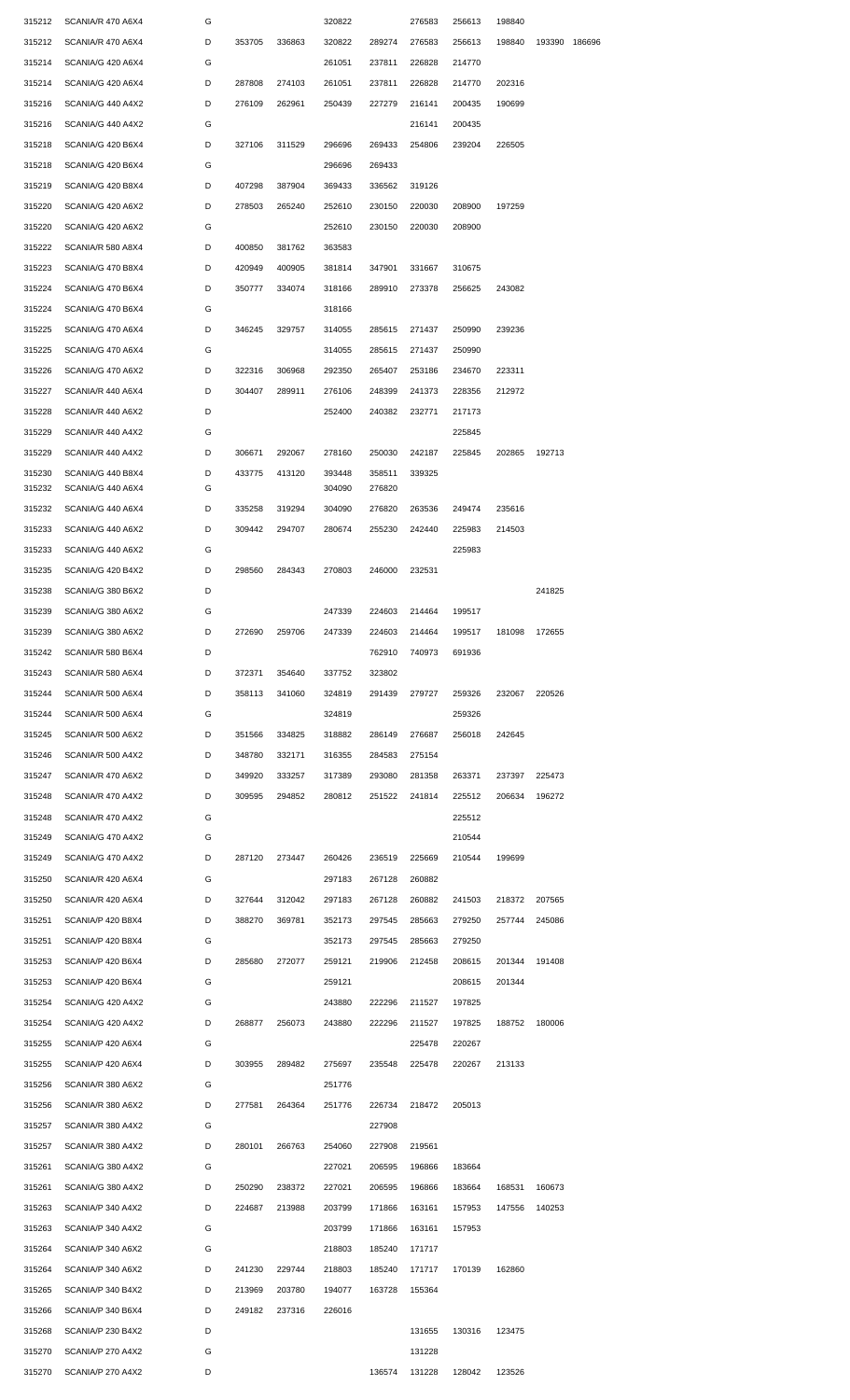| 315271 | SCANIA/P 270 B4X2        | D | 173170 | 164924 | 157071 | 149688 | 143541 | 142395 |        |               |       |       |       |             |  |
|--------|--------------------------|---|--------|--------|--------|--------|--------|--------|--------|---------------|-------|-------|-------|-------------|--|
| 315272 | SCANIA/P 270 B6X2        | D | 175695 | 167330 | 159362 | 152521 | 149415 | 148873 |        |               |       |       |       |             |  |
| 315272 | SCANIA/P 270 B6X2        | G |        |        | 159362 |        |        |        |        |               |       |       |       |             |  |
| 315273 | SCANIA/P 270 B6X4        | D | 224799 | 214095 | 203900 | 172165 | 164385 |        |        |               |       |       |       |             |  |
| 315274 | SCANIA/P 310 A4X2        | G |        |        |        |        | 143194 | 139805 |        |               |       |       |       |             |  |
|        |                          |   |        |        |        |        |        |        |        |               |       |       |       |             |  |
| 315274 | SCANIA/P 310 A4X2        | D |        |        | 155904 | 148480 | 143194 | 139805 | 134980 |               |       |       |       |             |  |
| 315279 | SCANIA/P 310 B6X4        | G |        |        | 195045 | 169653 |        |        |        |               |       |       |       |             |  |
| 315279 | SCANIA/P 310 B6X4        | D | 215036 | 204797 | 195045 | 169653 | 163366 | 158944 | 152553 |               |       |       |       |             |  |
| 315280 | SCANIA/P 310 B8X4        | D | 243960 | 232343 | 221280 | 188268 | 182681 | 180570 |        |               |       |       |       |             |  |
| 315281 | SCANIA/G 340 A4X2        | D |        |        |        |        | 217959 |        |        |               |       |       |       |             |  |
| 315283 | SCANIA/R 580 B4X2        | D |        |        |        |        |        | 328024 |        |               |       |       |       |             |  |
| 315284 | SCANIA/P 420 A6X2        | D |        |        | 263935 |        |        |        |        |               |       |       |       |             |  |
| 315285 | SCANIA/P 380 A6X2        | D | 251974 | 239975 | 228548 |        |        |        |        |               |       |       |       |             |  |
| 315287 | SCANIA/R 420 TRUKAMCA    | D |        |        |        |        | 235846 | 224243 | 209096 |               |       |       |       |             |  |
| 315288 | SCANIA/G 420 TRUKAM CA   | D |        |        |        | 234261 | 223107 | 208679 | 198752 |               |       |       |       |             |  |
|        |                          |   |        |        |        |        |        |        |        |               |       |       |       |             |  |
| 315289 | SCANIA/P 420 ROSSETTI CB | D |        |        |        |        | 226497 | 221148 | 213309 |               |       |       |       |             |  |
| 315290 | I/SCANIA R 440 LA4X2HSZ  | D |        |        |        | 272684 | 261766 | 245429 |        |               |       |       |       |             |  |
| 315291 | SCANIA/P340 BAULER CAM   | D |        |        |        | 197021 |        |        |        |               |       |       |       |             |  |
| 315292 | SCANIA/LOC G420 A6X4 TRA | D |        |        |        |        |        | 274407 | 269336 | 260684 255228 |       |       |       |             |  |
| 315294 | SCANIA/R 580 A6X2        | D | 388642 | 370135 | 352510 | 337278 |        |        |        |               |       |       |       |             |  |
| 315295 | SCANIA/G 470 TRUKAM CA   | D |        |        |        | 261997 |        |        |        |               |       |       |       |             |  |
| 315296 | SCANIA/R 470 DALBOZA CA  | D |        |        |        | 291043 |        |        |        |               |       |       |       |             |  |
| 315297 | SCANIA/P 310 B8X2        | D | 252599 | 240571 | 229115 |        |        |        |        |               |       |       |       |             |  |
|        |                          |   |        |        |        |        |        |        |        |               |       |       |       |             |  |
| 315299 | <b>SCANIA</b>            | D |        |        |        |        |        |        |        |               | 67545 | 62827 | 61175 | 58508 55588 |  |
| 315403 | SCANIA/G 400 A6X2 CS     | D | 328857 |        |        |        |        |        |        |               |       |       |       |             |  |
| 315409 | SCANIA/G 440 B6X4 CS     | G | 306916 | 292302 |        |        |        |        |        |               |       |       |       |             |  |
| 315409 | SCANIA/G 440 B6X4 CS     | D | 306916 | 292301 |        |        |        |        |        |               |       |       |       |             |  |
| 315417 | SCANIA/G 480 A6X4 CS     | D | 362201 | 347854 | 332874 |        |        |        |        |               |       |       |       |             |  |
| 315417 | SCANIA/G 480 A6X4 CS     | G | 362201 | 347854 | 332874 |        |        |        |        |               |       |       |       |             |  |
| 315425 | SCANIA/P 250 B8X4 CS     | D | 217144 | 210295 |        |        |        |        |        |               |       |       |       |             |  |
| 315426 | SCANIA/P 250 B6X2 CS     | D | 180635 | 173481 |        |        |        |        |        |               |       |       |       |             |  |
|        |                          |   |        |        |        |        |        |        |        |               |       |       |       |             |  |
| 315427 | SCANIA/P 250 B8X2 CS     | G | 209320 | 201029 |        |        |        |        |        |               |       |       |       |             |  |
| 315427 | SCANIA/P 250 B8X2 CS     | D | 209320 | 201029 |        |        |        |        |        |               |       |       |       |             |  |
| 315430 | SCANIA/P 250 B6X4 CS     | D | 197551 | 191319 |        |        |        |        |        |               |       |       |       |             |  |
| 315432 | SCANIA/P 250 B4X2 CS     | G | 171718 | 164917 |        |        |        |        |        |               |       |       |       |             |  |
| 315432 | SCANIA/P 250 B4X2 CS     | D | 171718 | 130473 |        |        |        |        |        |               |       |       |       |             |  |
| 315449 | SCANIA/P 310 B6X2 CS     | G | 195929 | 188169 |        |        |        |        |        |               |       |       |       |             |  |
| 315449 | SCANIA/P 310 B6X2 CS     | D |        | 188169 |        |        |        |        |        |               |       |       |       |             |  |
| 315451 | SCANIA/P 310 B6X4 CS     | D | 223714 | 216658 | 207424 |        |        |        |        |               |       |       |       |             |  |
|        | SCANIA/P 310 B8X2 CS     | D | 233735 | 226362 |        |        |        |        |        |               |       |       |       |             |  |
| 315452 |                          |   |        |        |        |        |        |        |        |               |       |       |       |             |  |
| 315454 | SCANIA/P 310 A4X2 CS     | D | 207764 | 201209 |        |        |        |        |        |               |       |       |       |             |  |
| 315455 | SCANIA/P 310 B8X4 CS     | D | 249129 | 241270 |        |        |        |        |        |               |       |       |       |             |  |
| 315463 | SCANIA/P 360 B6X4 CS     | G |        | 253780 |        |        |        |        |        |               |       |       |       |             |  |
| 315463 | SCANIA/P 360 B6X4 CS     | D | 264246 | 253780 | 242963 |        |        |        |        |               |       |       |       |             |  |
| 315469 | SCANIA/P 360 A6X2 CS     | D | 246796 | 233708 |        |        |        |        |        |               |       |       |       |             |  |
| 315474 | SCANIA/P 400 B8X4 CS     | D |        | 363350 |        |        |        |        |        |               |       |       |       |             |  |
| 315480 | SCANIA/P 400 B6X4 CS     | D |        | 298698 |        |        |        |        |        |               |       |       |       |             |  |
| 315480 | SCANIA/P 400 B6X4 CS     | G | 315166 | 298698 |        |        |        |        |        |               |       |       |       |             |  |
| 315485 | SCANIA/G 380 RODOVALE CA | D |        |        |        |        |        | 198469 |        |               |       |       |       |             |  |
|        |                          |   |        |        |        |        |        |        |        |               |       |       |       |             |  |
| 315492 | SCANIA/G 360 A6X2        | G | 262518 | 252120 |        |        |        |        |        |               |       |       |       |             |  |
| 315492 | SCANIA/G 360 A6X2        | D | 262518 | 252120 | 240879 |        |        |        |        |               |       |       |       |             |  |
| 315494 | SCANIA/G 360 A4X2        | D | 232606 | 223393 | 213340 |        |        |        |        |               |       |       |       |             |  |
| 315503 | SCANIA/G 400 A6X2 4      | D | 328857 |        |        |        |        |        |        |               |       |       |       |             |  |
| 315505 | SCANIA/G 400 A6X2        | D | 295600 | 283891 |        |        |        |        |        |               |       |       |       |             |  |
| 315505 | SCANIA/G 400 A6X2        | G | 295600 | 283891 |        |        |        |        |        |               |       |       |       |             |  |
| 315510 | SCANIA/G 400 A4X2        | D | 268138 | 257517 |        |        |        |        |        |               |       |       |       |             |  |
| 315510 | SCANIA/G 400 A4X2        | G | 268138 | 257517 |        |        |        |        |        |               |       |       |       |             |  |
|        |                          |   |        |        |        |        |        |        |        |               |       |       |       |             |  |
| 315511 | SCANIA/G 400 A6X4        | D |        | 252940 |        |        |        |        |        |               |       |       |       |             |  |
| 315511 | SCANIA/G 400 A6X4        | G | 263372 | 252940 |        |        |        |        |        |               |       |       |       |             |  |
| 315516 | SCANIA/G 400 B6X4        | D | 311717 | 299788 |        |        |        |        |        |               |       |       |       |             |  |
| 315516 | SCANIA/G 400 B6X4        | G | 312152 | 299788 |        |        |        |        |        |               |       |       |       |             |  |
| 315520 | SCANIA/G 440 A4X2        | D | 298392 | 282836 |        |        |        |        |        |               |       |       |       |             |  |
| 315522 | SCANIA/G 440 A6X2        | G |        | 284071 |        |        |        |        |        |               |       |       |       |             |  |
| 315522 | SCANIA/G 440 A6X2        | D | 295786 | 284071 |        |        |        |        |        |               |       |       |       |             |  |
| 315528 | SCANIA/G 440 A6X4        | D | 349786 | 327191 |        |        |        |        |        |               |       |       |       |             |  |
| 315528 | SCANIA/G 440 A6X4        | G | 349786 | 335931 |        |        |        |        |        |               |       |       |       |             |  |
|        |                          |   |        |        |        |        |        |        |        |               |       |       |       |             |  |
| 315530 | SCANIA/G 440 B6X4        | G | 365900 | 351407 |        |        |        |        |        |               |       |       |       |             |  |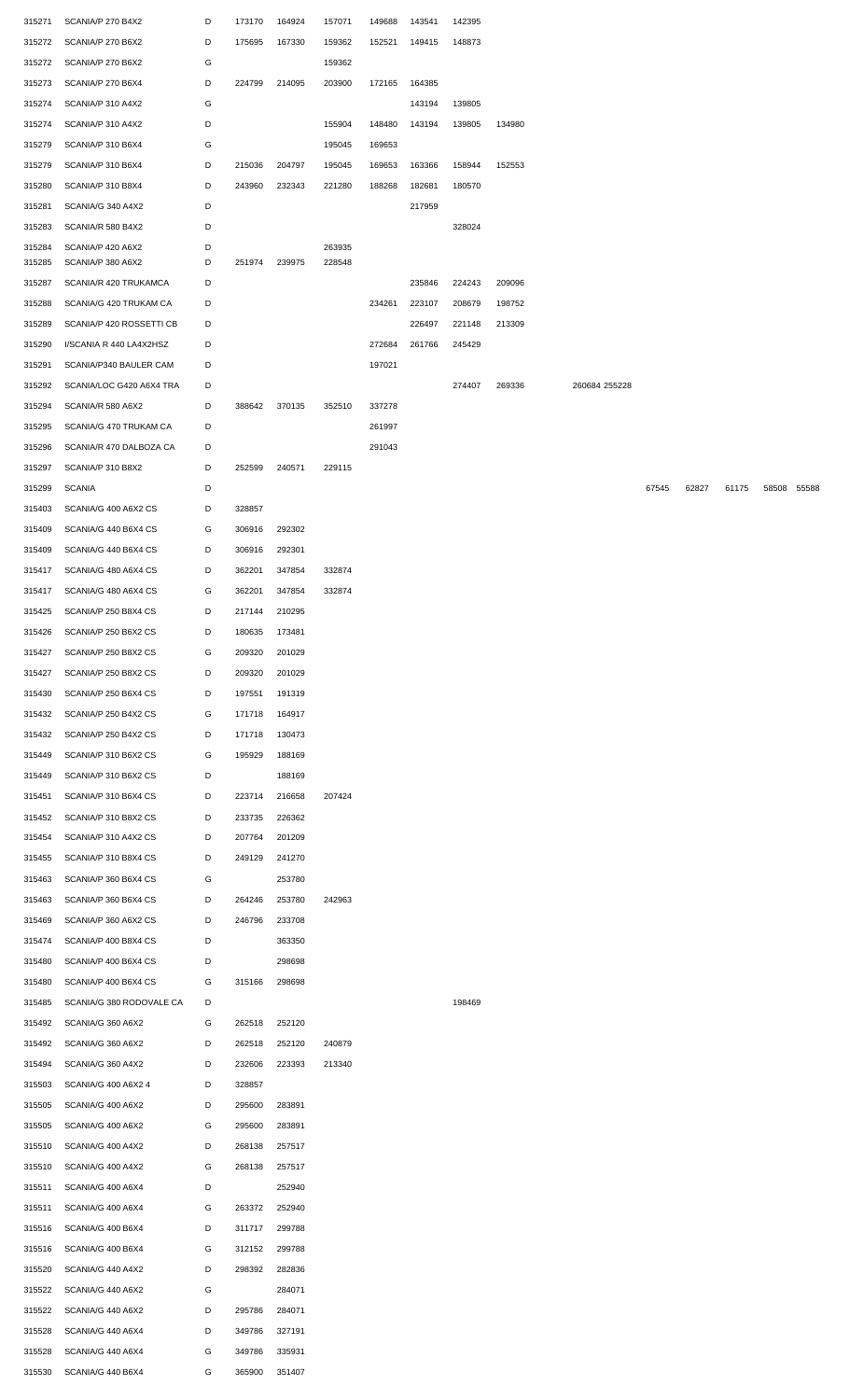| 315530 | SCANIA/G 440 B6X4        | D | 365900 | 351407 |        |               |        |        |        |        |               |       |        |       |             |        |
|--------|--------------------------|---|--------|--------|--------|---------------|--------|--------|--------|--------|---------------|-------|--------|-------|-------------|--------|
| 315535 | SCANIA/G 480 A6X4        | D | 387113 | 371779 |        |               |        |        |        |        |               |       |        |       |             |        |
| 315535 | SCANIA/G 480 A6X4        | G | 387113 | 371779 |        |               |        |        |        |        |               |       |        |       |             |        |
| 315550 | SCANIA/R 620 B6X4        | D |        | 354186 |        |               |        |        |        |        |               |       |        |       |             |        |
| 315552 | SCANIA/R 620 A6X2        | G |        | 335921 |        |               |        |        |        |        |               |       |        |       |             |        |
|        |                          |   |        |        |        |               |        |        |        |        |               |       |        |       |             |        |
| 315554 | SCANIA/R 620 A6X4        | D | 409681 | 393454 | 376684 |               |        |        |        |        |               |       |        |       |             |        |
| 315561 | SCANIA/R 560 A6X2        | D |        | 371748 |        |               |        |        |        |        |               |       |        |       |             |        |
| 315566 | SCANIA/R 560 A6X4        | G | 414043 | 400980 |        |               |        |        |        |        |               |       |        |       |             |        |
| 315566 | SCANIA/R 560 A6X4        | D | 413659 | 400980 | 380077 |               |        |        |        |        |               |       |        |       |             |        |
| 315580 | SCANIA/R 400 A4X2        | D | 268138 | 257517 | 245928 |               |        |        |        |        |               |       |        |       |             |        |
|        |                          |   |        |        |        |               |        |        |        |        |               |       |        |       |             |        |
| 315581 | SCANIA/R 400 A6X2        | D | 282772 | 271571 | 259350 |               |        |        |        |        |               |       |        |       |             |        |
| 315583 | SCANIA/R 440 A6X2        | G | 311742 | 299394 |        |               |        |        |        |        |               |       |        |       |             |        |
| 315583 | SCANIA/R 440 A6X2        | D | 311742 | 299394 | 285922 |               |        |        |        |        |               |       |        |       |             |        |
| 315586 | SCANIA/R 440 A4X2        | D | 268013 | 257397 | 246427 |               |        |        |        |        |               |       |        |       |             |        |
|        |                          |   |        |        |        |               |        |        |        |        |               |       |        |       |             |        |
| 315586 | SCANIA/R 440 A4X2        | G | 268013 | 257397 |        |               |        |        |        |        |               |       |        |       |             |        |
| 315591 | SCANIA/R 440 A6X4        | G | 328149 | 315151 |        |               |        |        |        |        |               |       |        |       |             |        |
| 315591 | SCANIA/R 440 A6X4        | D | 328149 | 315151 | 300969 |               |        |        |        |        |               |       |        |       |             |        |
| 315596 | SCANIA/R 440 A6X2 4      | D | 313992 | 297623 |        |               |        |        |        |        |               |       |        |       |             |        |
|        |                          |   |        |        |        |               |        |        |        |        |               |       |        |       |             |        |
| 315597 | SCANIA/R 480 A6X2        | D | 309251 | 297002 |        |               |        |        |        |        |               |       |        |       |             |        |
| 315598 | SCANIA/R 480 A6X4        | G | 365611 | 351129 | 335329 |               |        |        |        |        |               |       |        |       |             |        |
| 315598 | SCANIA/R 480 A6X4        | D | 365611 | 351129 | 335329 |               |        |        |        |        |               |       |        |       |             |        |
| 315611 | SCANIA/R 480 A4X2        | D | 247400 | 237601 |        |               |        |        |        |        |               |       |        |       |             |        |
| 315625 | SCANIA/P 250 B8X2        | D | 209320 | 201029 |        |               |        |        |        |        |               |       |        |       |             |        |
|        |                          |   |        |        |        |               |        |        |        |        |               |       |        |       |             |        |
| 315625 | SCANIA/P 250 B8X2        | G | 209320 | 201029 |        |               |        |        |        |        |               |       |        |       |             |        |
| 315628 | SCANIA/P 250 B6X2        | G | 180635 | 173481 |        |               |        |        |        |        |               |       |        |       |             |        |
| 315628 | SCANIA/P 250 B6X2        | D | 180635 | 173481 | 166087 |               |        |        |        |        |               |       |        |       |             |        |
| 315630 | SCANIA/P 250 B4X2        | D | 171718 | 164917 |        |               |        |        |        |        |               |       |        |       |             |        |
|        |                          |   |        |        |        |               |        |        |        |        |               |       |        |       |             |        |
| 315633 | SCANIA/P 250 B6X4        | D | 200495 | 194170 |        |               |        |        |        |        |               |       |        |       |             |        |
| 315636 | SCANIA/P 250 A4X2        | G |        | 178912 |        |               |        |        |        |        |               |       |        |       |             |        |
| 315647 | SCANIA/P 270 A4X2        | G |        |        | 162562 |               |        |        |        |        |               |       |        |       |             |        |
|        | 315649 SCANIA/P 310 B4X2 | D | 220871 |        |        |               |        |        |        |        |               |       |        |       |             |        |
|        |                          |   |        |        |        |               |        |        |        |        |               |       |        |       |             |        |
| 315651 | SCANIA/P 310 B8X4        | D | 270570 | 262033 |        |               |        |        |        |        |               |       |        |       |             |        |
| 315652 | SCANIA/P 310 A4X2        | G | 218475 | 211583 |        |               |        |        |        |        |               |       |        |       |             |        |
| 315652 | SCANIA/P 310 A4X2        | D | 218475 | 211583 | 208788 |               |        |        |        |        |               |       |        |       |             |        |
| 315655 | SCANIA/P 310 B8X2        | G | 225604 | 216668 |        |               |        |        |        |        |               |       |        |       |             |        |
|        |                          |   |        |        |        |               |        |        |        |        |               |       |        |       |             |        |
| 315655 | SCANIA/P 310 B8X2        | D | 225604 | 216668 | 207433 |               |        |        |        |        |               |       |        |       |             |        |
| 315658 | SCANIA/P 310 B6X4        | D | 212705 | 205994 |        |               |        |        |        |        |               |       |        |       |             |        |
| 315660 | SCANIA/P 310 B6X2        | D | 195929 | 188169 |        |               |        |        |        |        |               |       |        |       |             |        |
| 315661 | SCANIA/P 360 B6X2        | D |        | 235531 |        |               |        |        |        |        |               |       |        |       |             |        |
|        | SCANIA/P 360 B6X4        |   |        |        |        |               |        |        |        |        |               |       |        |       |             |        |
| 315663 |                          | D | 267767 | 259320 |        |               |        |        |        |        |               |       |        |       |             |        |
| 315663 | SCANIA/P 360 B6X4        | G | 267767 | 259320 |        |               |        |        |        |        |               |       |        |       |             |        |
| 315666 | SCANIA/P 360 B4X4        | D | 241427 |        |        |               |        |        |        |        |               |       |        |       |             |        |
| 315667 | SCANIA/P 360 B4X2        | D | 233708 | 222579 |        |               |        |        |        |        |               |       |        |       |             |        |
| 315669 | SCANIA/P 360 A6X2 4      | D | 248575 | 238730 |        |               |        |        |        |        |               |       |        |       |             |        |
|        |                          |   |        |        |        |               |        |        |        |        |               |       |        |       |             |        |
| 315672 | SCANIA/P 360 A6X2        | D | 248575 | 238730 |        |               |        |        |        |        |               |       |        |       |             |        |
| 315672 | SCANIA/P 360 A6X2        | G | 248575 | 238730 |        |               |        |        |        |        |               |       |        |       |             |        |
| 315674 | SCANIA/P 360 A4X2        | G | 203332 | 193650 |        |               |        |        |        |        |               |       |        |       |             |        |
| 315674 | SCANIA/P 360 A4X2        | D | 203332 | 193650 |        |               |        |        |        |        |               |       |        |       |             |        |
|        |                          |   |        |        |        |               |        |        |        |        |               |       |        |       |             |        |
| 315679 | SCANIA/P 400 A6X4        | D | 305673 |        |        |               |        |        |        |        |               |       |        |       |             |        |
| 315693 | SCANIA/P440 B4X4 FF      | D |        | 304736 |        |               |        |        |        |        |               |       |        |       |             |        |
| 316399 | SCANIA/LKS 140           | D | 145701 | 138764 | 132156 | 117354 112463 |        | 109688 | 98687  | 93038  | 88427 73464   | 68494 | 63673  | 62011 | 59293       | 56349  |
| 316499 | SCANIA/LKS 141           | G |        |        |        |               |        |        |        |        |               |       |        |       |             | 69778  |
|        |                          |   |        |        |        |               |        |        |        |        |               |       |        |       |             |        |
| 316599 | SCANIA/LKT 140           | D | 145674 | 138739 | 132132 | 117360        | 112485 | 109673 | 98730  | 93042  | 88402 73475   | 68463 | 63683  | 62012 | 59291       | 56360  |
| 317199 | SCANIA/LS 75             | G |        |        |        |               |        |        |        |        |               |       |        |       |             | 76187  |
| 336101 | SCANIA/T112 HW 4X2       | D |        |        |        |               |        |        |        |        |               |       |        |       |             | 137182 |
| 336212 | SCANIA/R 420 A6X2        | G |        |        | 246086 | 227226        | 218075 | 209572 |        |        |               |       |        |       |             |        |
| 336212 | SCANIA/R 420 A6X2        | D | 271309 | 258389 | 246086 | 227226        | 218075 | 209572 | 188985 | 181524 |               |       |        |       |             |        |
| 336213 | SCANIA/R 420 A6X2 4      | D |        |        | 272114 | 263529        |        |        |        |        |               |       |        |       |             |        |
|        |                          |   |        |        |        |               |        |        |        |        |               |       |        |       |             |        |
| 340401 | SCANIA/T113 H            | D |        |        |        |               |        |        |        |        |               |       |        |       |             | 65490  |
| 340404 | SCANIA/T113 H 4X2 320    | D |        |        |        |               |        |        |        |        |               |       |        |       |             | 128750 |
| 340405 | SCANIA/T113 H 4X2 360    | D |        |        |        |               |        |        |        |        |               |       |        |       |             | 159109 |
| 340408 | SCANIA/T113 E 6X4 360    | D |        |        |        |               |        |        |        |        |               |       |        |       |             | 136210 |
| 340505 | SCANIA/R113 H 4X2 320    | D |        |        |        |               |        |        |        |        |               |       |        |       |             | 134101 |
|        |                          |   |        |        |        |               |        |        |        |        |               |       |        |       |             |        |
| 340506 | SCANIA/R113 H 4X2 360    | D |        |        |        |               |        |        |        |        |               |       |        |       |             | 192866 |
| 340509 | SCANIA/R113 E 6X4 360    | D |        |        |        |               |        |        |        |        |               |       |        |       |             | 124350 |
| 344601 | SCANIA/P94 GA4X2NZ 260   | D |        |        |        |               |        |        |        |        | 116026 108788 |       | 103036 | 96981 | 93269       | 87825  |
| 344602 | SCANIA/P94 GB4X2NZ 260   | D |        |        |        |               |        |        |        |        | 100062        | 93643 | 87430  | 81058 | 77860 75255 |        |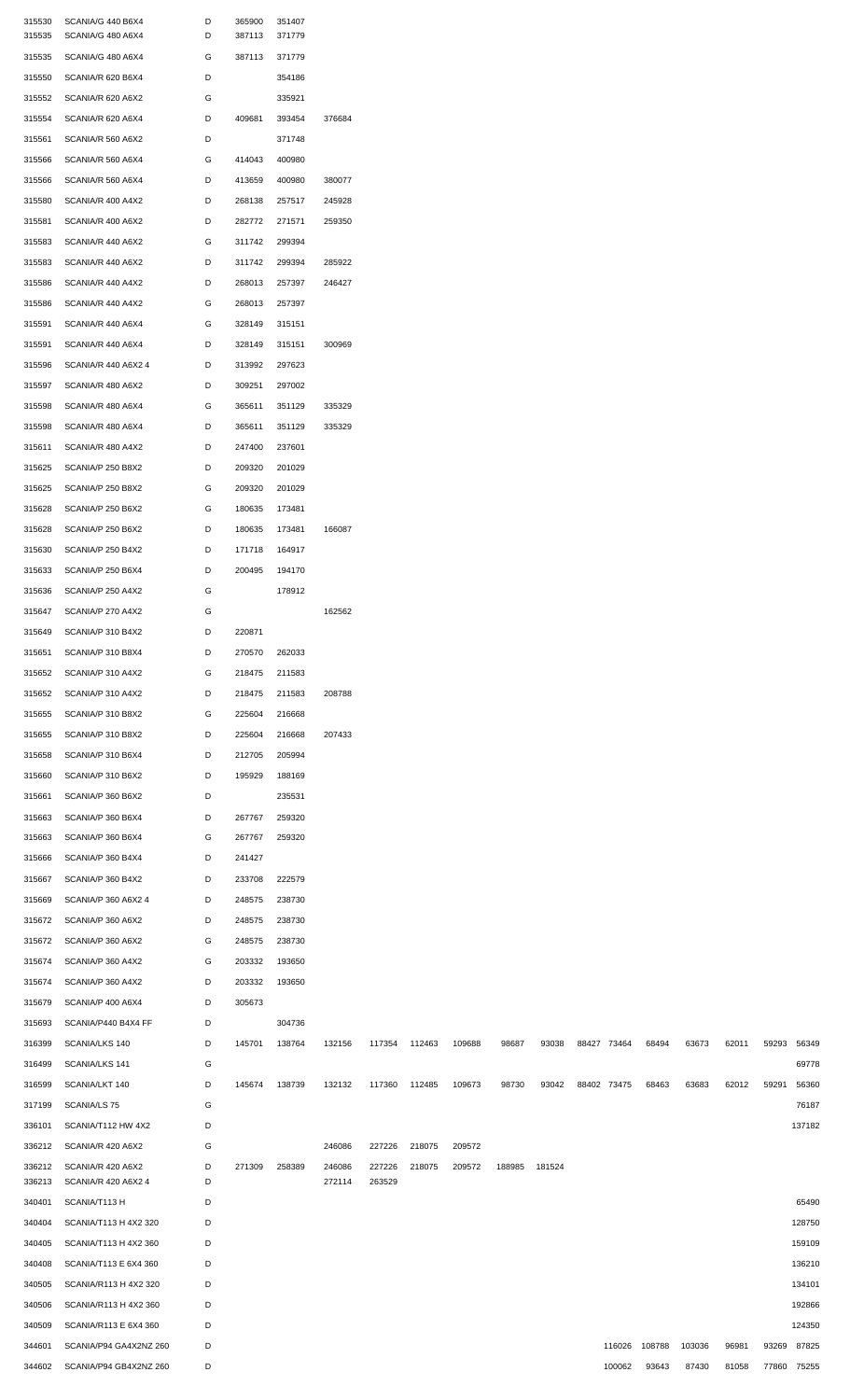| 344603 | SCANIA/P94 CB6X4NZ 260   | D |        |        |        |        |        |               |                                                  | 97769  | 92548                       | 89116  | 85394         | 82481 |
|--------|--------------------------|---|--------|--------|--------|--------|--------|---------------|--------------------------------------------------|--------|-----------------------------|--------|---------------|-------|
| 344604 | SCANIA/P94 DB4X2NZ 260   | G |        |        |        |        |        |               | 98712                                            | 92405  |                             | 79971  | 76827         | 74259 |
| 344604 | SCANIA/P94 DB4X2NZ 260   | D |        |        |        |        |        |               | 104022 98712                                     | 92405  | 86265                       | 79971  | 76827         | 74259 |
| 344605 | SCANIA/P94 DB6X2NA 260   | G |        |        |        |        |        |               |                                                  |        |                             |        |               | 69711 |
| 344605 | SCANIA/P94 DB6X2NA 260   | D |        |        |        |        |        |               | 121301 111494                                    | 107864 | 104300                      | 101094 | 97108 69711   |       |
| 344606 | SCANIA/P94GA4X2NZ40 260  | D |        |        |        |        |        |               | 117602 110287                                    |        | 104488                      | 98286  | 94493 89019   |       |
| 344607 | SCANIA/P94 GA4X2NZ 220   | D |        |        |        |        |        |               |                                                  |        | 105992                      | 99718  | 95910         |       |
| 344608 | SCANIA/P94CB6X4NZ 310    | G |        |        |        |        |        | 133889        |                                                  |        |                             |        |               |       |
| 344608 | SCANIA/P94CB6X4NZ 310    | D |        |        |        | 152417 | 144736 | 133889        | 127570 108196                                    | 101873 | 96126                       | 91893  | 87658 84257   |       |
| 344609 | SCANIA/P94GA4X2NZ 310    | G |        |        |        |        |        | 120089        | 109523 102832                                    |        |                             |        |               |       |
| 344609 | SCANIA/P94GA4X2NZ 310    | D |        |        |        | 135544 | 126322 | 120089        | 109523 102832                                    | 97342  | 91722                       | 86691  | 82530         | 77230 |
| 344610 | SCANIA/P94DB4X2NZ 270    | D |        |        |        | 114897 | 110799 | 102834        | 96527<br>84366                                   | 79034  | 74739                       | 70092  | 66882 64268   |       |
|        |                          |   |        |        |        |        |        |               |                                                  |        |                             |        |               |       |
| 344611 | SCANIA/P94GA4X2NZ 270    | G |        |        |        |        |        | 115672        | 102623                                           |        |                             |        |               |       |
| 344611 | SCANIA/P94GA4X2NZ 270    | D |        |        |        | 129642 | 122702 | 115672        | 102623<br>98483                                  | 92306  | 87464                       | 82306  | 79152 74543   |       |
| 344612 | SCANIA/P94DB4X2NZ 220    | D |        |        |        |        |        |               | 95905                                            | 89365  | 83139                       | 78229  | 76351         |       |
| 344613 | SCANIA/P94GA4X2NZ 300    | D |        |        |        |        |        |               | 128511 120901 115100                             | 107660 | 102876                      |        |               |       |
| 344614 | SCANIA/P94DB6X2NA 270    | G |        |        |        |        |        |               | 97205                                            |        |                             |        |               |       |
| 344614 | SCANIA/P94DB6X2NA 270    | D |        |        |        | 122971 | 118279 | 109838        | 103540<br>97205                                  | 94476  |                             |        |               |       |
| 344615 | SCANIA/P94DB4X2NZ 230    | D |        |        |        | 109539 | 104700 | 98650         | 93280<br>87505                                   | 84482  |                             |        |               |       |
| 344616 | SCANIA/P94CB6X4NZ 270    | D |        |        |        |        | 159269 | 147400        | 120435                                           |        |                             |        |               |       |
| 344618 | SCANIA/P94GB4X2NZ 230    | D |        |        |        |        |        | 102430        | 92365 89961                                      |        |                             |        |               |       |
| 344622 | SCANIA/P94 ZAMBONI 6X2   | D |        |        |        |        |        | 135199        |                                                  |        |                             |        |               |       |
| 344701 | SCANIA/P124 GA6X4NZ 360  | D |        |        |        |        |        | 142113        | 135445 131284                                    | 126879 | 123085                      | 118204 | 114570 110244 |       |
| 344702 | SCANIA/P124 GB6X4NZ 360  | D |        |        |        |        |        | 151280        | 142191 135661                                    | 127019 | 122379                      | 118231 | 113563 109705 |       |
| 344703 | SCANIA/P124 CA6X4NZ 360  | G |        |        |        |        |        |               |                                                  | 125433 | 120887                      | 116699 | 112120 108321 |       |
| 344703 | SCANIA/P124 CA6X4NZ 360  | D |        |        |        |        |        | 149716        | 140383 133871 125433                             |        | 120887                      | 116699 | 112120 108321 |       |
| 344704 | SCANIA/P124 CB6X4NZ 360  | G |        |        |        |        |        |               | 142593 135952                                    | 129386 | 124523                      | 120006 | 113353 109929 |       |
| 344704 | SCANIA/P124 CB6X4NZ 360  | D |        |        |        |        | 159898 | 154555        | 142593 135952                                    | 129386 | 124523                      | 120006 | 113353 109929 |       |
| 344705 | SCANIA/P124GA4X2NZ 360   | G |        |        |        |        |        |               | 133639 129582                                    | 125140 | 121433                      |        | 113016 108723 |       |
| 344705 | SCANIA/P124GA4X2NZ 360   | D |        |        |        |        |        |               | 140531 133639 129582 125140                      |        | 121433                      | 116607 | 113016 108723 |       |
| 344706 | SCANIA/P124GA4X2NZ 420   |   |        |        |        |        |        |               |                                                  |        | 127725 123868 119017 115286 |        |               |       |
| 344707 | SCANIA/P114GA6X2NA 320   | D |        |        |        |        |        |               |                                                  |        |                             |        |               | 92231 |
|        |                          |   |        |        |        |        |        |               |                                                  |        |                             |        |               |       |
| 344708 | SCANIA/P124CB8X4NZ 360   | G |        |        |        |        |        |               |                                                  | 222154 | 213641                      | 208300 | 177134        |       |
| 344708 | SCANIA/P124CB8X4NZ 360   | D |        |        |        |        |        | 257801        | 248128 228706                                    | 222154 | 213641                      | 208300 | 177134 168896 |       |
| 344709 | SCANIA/P124CB8X4TRAN 360 | D |        |        |        |        |        | 230005        | 216809 202626                                    | 196978 | 190829                      | 183095 | 174250 164571 |       |
| 344710 | SCANIA/P124CB6X4NZ 420   | D |        |        |        | 217041 | 200461 | 193270        | 179557 171586                                    | 162907 | 156413                      | 150301 | 140185 109717 |       |
| 344710 | SCANIA/P124CB6X4NZ 420   | G |        |        |        |        | 200461 | 193270        | 179557                                           |        | 156413                      | 150301 | 140185        |       |
| 344711 | SCANIA/P124LA6X2NA 420   | D |        |        |        |        | 218352 |               | 178517 169787 164587                             | 159050 | 154283                      | 148171 | 143612 138177 |       |
| 344711 | SCANIA/P124LA6X2NA 420   | G |        |        |        |        |        | 178517        |                                                  |        |                             |        |               |       |
| 344712 | SCANIA/P124CA6X4NZ 420   | D |        |        |        | 204235 | 191638 | 182172        | 169168 159943 152696                             |        | 147241                      | 141610 | 137788 111978 |       |
| 344712 | SCANIA/P124CA6X4NZ 420   | G |        |        |        |        | 191638 |               | 169168                                           |        |                             |        |               |       |
| 344713 | SCANIA/P124CB6X4NZ 400   | D |        |        |        |        |        | 180701        | 168028 160531                                    | 152393 | 146837                      | 140410 |               |       |
| 344713 | SCANIA/P124CB6X4NZ 400   | G |        |        |        |        |        |               | 168028 160531                                    |        |                             |        |               |       |
| 344714 | SCANIA/P124CA6X4NZ 400   | D |        |        |        |        |        | 171720        | 161030 153581                                    | 143865 | 138680                      | 133869 |               |       |
| 344714 | SCANIA/P124CA6X4NZ 400   | G |        |        |        |        |        |               | 153581                                           |        |                             |        |               |       |
| 344715 | SCANIA/P124 6X4 TCT MIBG | D |        |        |        |        |        |               |                                                  | 128191 | 123527                      | 119276 | 114601        |       |
| 344715 | SCANIA/P124 6X4 TCT MIBG | G |        |        |        |        |        |               |                                                  |        |                             | 119276 |               |       |
| 344716 | SCANIA/P124 6X4 TCT MIHD | D |        |        |        |        |        |               |                                                  | 135222 | 130095                      | 125400 |               |       |
| 344717 | SCANIA/P124CB8X4NZ 400   | D |        |        |        |        |        |               | 169192 157260 150354                             | 142615 | 137501                      | 131478 |               |       |
| 344717 | SCANIA/P124CB8X4NZ 400   | G |        |        |        |        |        |               | 157260 150354 142615                             |        |                             |        |               |       |
| 344718 | SCANIA/P124CB 8X4 NZ 420 | G |        |        |        |        | 179456 | 171060        | 161416 154408                                    | 147508 |                             |        |               |       |
| 344718 | SCANIA/P124CB 8X4 NZ 420 | D |        |        |        | 189954 | 179456 | 171060        | 161416 154408 147508                             |        | 137416                      | 131868 |               |       |
| 344719 | SCANIA/P124GA6X4NZ 420   | G |        |        |        |        | 157189 |               |                                                  |        |                             |        |               |       |
| 344719 | SCANIA/P124GA6X4NZ 420   | D | 209531 |        |        | 166776 | 157189 | 151961        | 139526 132895 127167                             |        | 122443                      | 118684 |               |       |
| 344720 | SCANIA/P124LA6X2NA 360   | D |        |        |        |        |        | 150806        | 143498 139111 134382                             |        |                             |        |               |       |
| 344721 | SCANIA/R124CA6X4NZ 400   | D |        |        |        |        |        |               | 167258                                           | 153237 | 147981                      |        |               |       |
| 344722 | SCANIA/P124GA6X2NZ 360   | D |        |        |        |        |        |               |                                                  |        |                             | 123180 |               |       |
| 344726 | I/SCANIA P124CB 4X4HZ    | D |        |        |        |        |        |               |                                                  |        |                             | 132029 | 126752 122473 |       |
| 344727 | SCANIA/P124GA4X2NZ 400   | D |        |        |        |        |        | 158138        | 146006 139246                                    |        |                             |        |               |       |
| 344728 | SCANIA/P124LA4X2NA 400   | D |        |        |        |        |        | 186225        | 172026 164013                                    |        |                             |        |               |       |
|        | SCANIA/P124GA6X4NA 420   | D |        |        |        |        |        | 207492        | 192597 182111                                    |        |                             |        |               |       |
| 344729 |                          |   |        |        |        |        | 218257 |               |                                                  |        |                             |        |               |       |
| 344729 | SCANIA/P124GA6X4NA 420   | G |        |        |        |        |        | 207492 192597 |                                                  |        |                             |        |               |       |
| 344731 | SCANIA/P124CB6X6HZ 420   | D |        |        |        |        | 173134 | 166929 155035 |                                                  |        |                             |        |               |       |
| 344733 | SCANIA/R124CB BJS TUCANO | D |        |        |        | 191364 | 180433 | 172236 158350 |                                                  |        |                             |        |               |       |
| 344734 | SCANIA/P124 RODOCAP 420  | D |        |        | 194959 | 186963 | 163687 |               | 150736 137006 132001 126707 121970 117748 113148 |        |                             |        |               |       |
| 344736 |                          | D |        |        |        |        |        |               |                                                  |        | 135128 130197 125734        |        |               |       |
| 344739 | SCANIA/VIR P124 360 6X4  | D |        | 256799 |        |        |        |               |                                                  |        |                             |        |               |       |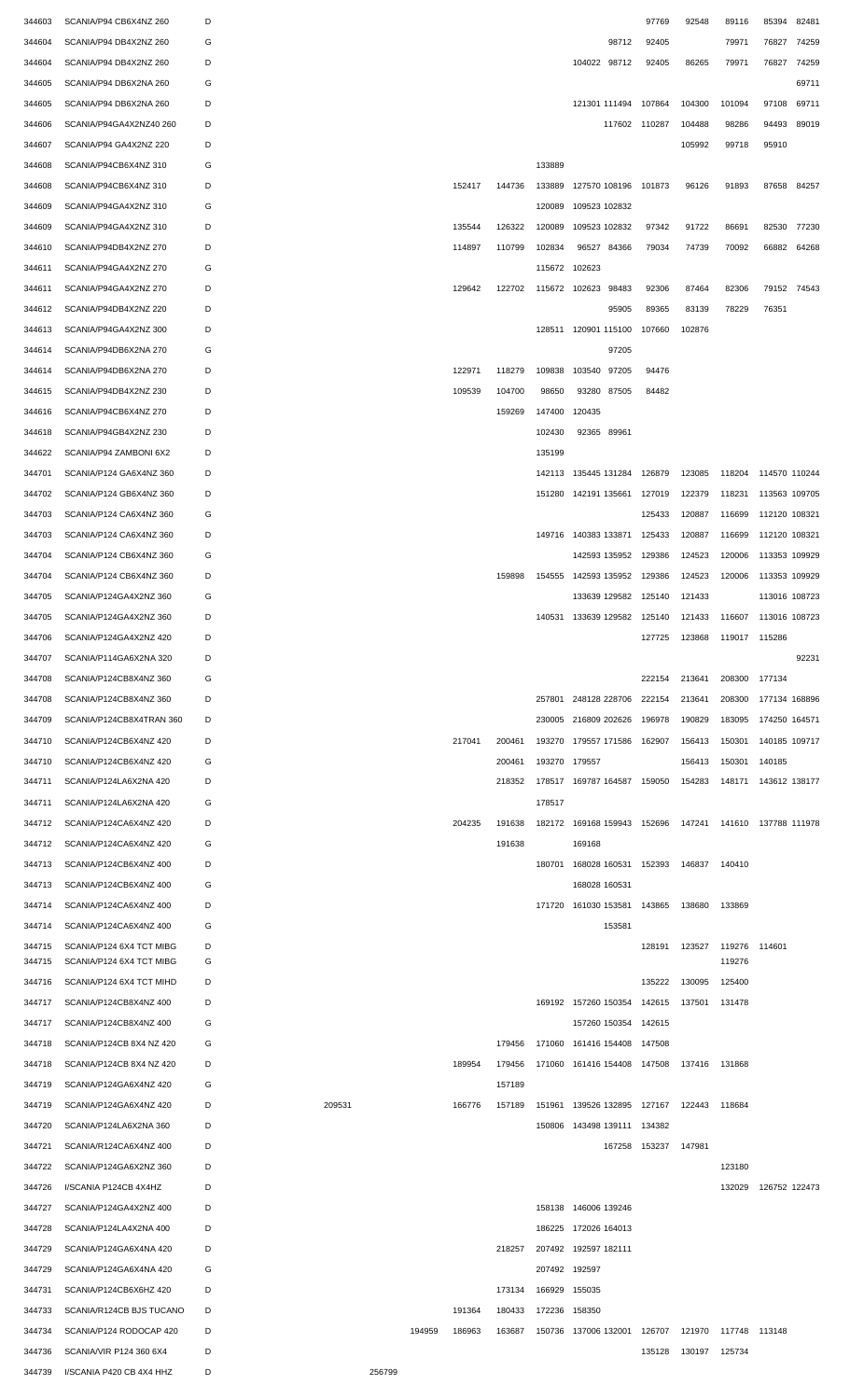| 344741           | SCANIA/P124CB RODOCAP CM                           | G      |        |        |        |        |        |        |               | 155378                      |        |        |        |               |        |
|------------------|----------------------------------------------------|--------|--------|--------|--------|--------|--------|--------|---------------|-----------------------------|--------|--------|--------|---------------|--------|
| 344742           | SCANIA/P124 MT 8X4                                 | D      |        |        |        |        |        |        |               |                             |        |        | 182377 |               |        |
| 344743           | SCANIA/P420 VERTRUCKS                              | D      |        |        |        |        | 225276 |        |               |                             |        |        |        |               |        |
| 344744           | I/SCANIA P420 4X4 EBCO                             | D      |        | 303301 |        |        |        |        |               |                             |        |        |        |               |        |
| 344745           | I/SCANIA P320 GIMAEX EPC                           | D      |        |        | 190966 |        |        |        |               |                             |        |        |        |               |        |
| 344801           | SCANIA/R114 GA4X2NZ 320                            | D      |        |        |        |        |        |        |               | 158655                      | 147994 | 136942 | 126488 | 116292 105335 |        |
| 344801           | SCANIA/R114 GA4X2NZ 320                            | G      |        |        |        |        |        |        |               |                             |        |        |        |               | 105335 |
| 344802           | SCANIA/R114 GA4X2NZ 360                            | D      |        |        |        |        |        |        |               |                             |        |        |        | 132601 115205 |        |
| 344802           | SCANIA/R114 GA4X2NZ 360                            | G      |        |        |        |        |        |        |               |                             |        |        |        |               | 115205 |
| 344803           | SCANIA/R114 GB4X2NZ 320                            | D      |        |        |        |        |        |        |               |                             |        |        |        | 118671 109174 |        |
| 344804           | SCANIA/R114 GB4X2NZ 360                            | D      |        |        |        |        |        |        |               |                             |        |        |        |               | 129703 |
| 344805           | SCANIA/R114GB4X2NZ 330                             | D      |        |        |        |        |        | 166617 | 158905        | 146358 141246               | 135420 | 130619 | 125343 | 120904 110345 |        |
| 344806           | SCANIA/R114GA4X2NZ 330                             | D      |        |        |        |        |        |        | 169522        | 155110 147615               | 140204 | 133069 | 127244 | 121698 117471 |        |
| 344809           | SCANIA/R114GA4X2NZ 380                             | D      |        |        |        |        | 183641 | 165462 | 159210        | 150222 146568               |        |        |        |               |        |
| 344809           | SCANIA/R114GA4X2NZ 380                             | G      |        |        |        |        |        | 165462 | 159210        | 150222                      |        |        |        |               |        |
| 344813           | SCANIA/R114LA4X2NA 380                             | D      |        |        |        |        | 171033 | 162604 | 148164 141004 |                             |        |        |        |               |        |
| 344814           | SCANIA/R114LA6X2NA 380                             | G      |        |        |        |        |        | 190844 |               |                             |        |        |        |               |        |
| 344814           | SCANIA/R114LA6X2NA 380                             | D      |        |        |        |        | 203291 | 190844 | 183982        | 169788 159214               | 153682 |        |        |               |        |
| 344901           | SCANIA/R124 GA4X2NZ 400                            | D      |        |        |        |        | 206859 |        | 176348        | 162254 156659               | 149674 | 143949 | 139218 | 132164 106514 |        |
| 344901           | SCANIA/R124 GA4X2NZ 400                            | G      |        |        |        |        |        |        |               | 162254 156659               | 149674 | 143949 | 139218 |               |        |
| 344902           | SCANIA/R124 GB4X2NZ 400                            | D      |        |        |        |        |        | 188233 | 179028        | 166513 161736               | 154073 | 146526 | 142572 |               |        |
| 344903           | SCANIA/R124 GA6X4NZ 400                            | D      |        |        |        |        |        |        |               | 143158 131711 127142        | 121523 | 116825 | 112974 | 109148        |        |
| 344903           | SCANIA/R124 GA6X4NZ 400                            | G      |        |        |        |        |        |        |               | 131711 127142               | 121523 | 116825 | 112974 |               |        |
| 344904           | SCANIA/R124 LA4X2NA 400                            | D      |        |        |        |        |        |        | 192198        | 172872 165011               | 158378 | 153065 | 144143 | 140507        |        |
| 344905           | SCANIA/R124 LA6X2NA 400                            | D      |        |        |        |        |        |        |               | 202001 179117 170977        | 162167 | 156136 | 150261 | 143367 139530 |        |
| 344905           | SCANIA/R124 LA6X2NA 400                            | G      |        |        |        |        |        |        |               | 179117 170977               | 162167 | 156136 | 150261 |               |        |
| 344906           | SCANIA/R124 GA4X2NZ 360                            | G      |        |        |        |        |        |        |               | 147863 141986               | 137089 | 132446 | 127974 | 123188 118982 |        |
| 344906           | SCANIA/R124 GA4X2NZ 360                            | D      |        |        |        | 188994 | 181166 | 170751 | 162416        | 147863 141986               | 137089 | 132446 | 127974 | 123188 118982 |        |
| 344907           | SCANIA/R124 GA6X4NZ 360                            | D      |        |        |        |        |        |        |               | 172263 155862 149302        | 141207 | 133060 | 127945 | 123355 118962 |        |
| 344907           | SCANIA/R124 GA6X4NZ 360                            | G      |        |        |        |        |        |        |               | 155862 149302               | 141207 | 133060 | 127945 | 123355 118962 |        |
| 344908           | SCANIA/R124 GB4X2NZ 360                            | D      |        |        |        |        |        |        |               | 154765 147945 142597        |        | 137558 | 132670 | 127074 122891 |        |
| 344909           | SCANIA/R124 LA4X2NA 360                            | D      |        |        |        |        |        |        |               |                             | 152060 | 146964 | 141181 | 135252 131609 |        |
| 344910           | SCANIA/R124 LA6X2NA 360                            | G      |        |        |        |        |        |        |               | 170235                      | 161919 | 155862 | 150509 | 144692        |        |
| 344910           | SCANIA/R124 LA6X2NA 360                            | D      |        |        |        |        |        |        | 192159        | 176343 170235               | 161919 | 155862 | 150509 | 144692 139787 |        |
| 344911<br>344911 | SCANIA/R124 GA6X4NA 420<br>SCANIA/R124 GA6X4NA 420 | G<br>D |        |        |        |        | 270566 | 256879 | 245911        | 245911 215262 204360        | 197538 | 189650 |        |               |        |
| 344912           | SCANIA/R124GB6X4NZ 400                             | D      |        |        |        |        |        |        |               | 232380 212630 197508        | 187340 |        |        |               |        |
| 344913           | SCANIA/R124CB8X4NZ 420                             | D      |        |        |        |        |        | 249280 |               | 238642 208951 198357 191682 |        |        |        |               |        |
| 344914           | SCANIA/R124CB6X4NZ 420                             | D      |        |        |        |        | 219287 | 208201 | 199302        |                             |        |        |        |               |        |
| 344915           | SCANIA/R124LA6X4NA 420                             | D      |        |        |        | 247978 | 237799 | 224726 |               |                             |        |        |        |               |        |
| 344918           | SCANIA/R124GB6X4NZ 420                             | D      |        |        |        |        |        | 270410 |               | 258868 226642 215159        |        |        |        |               |        |
| 344921           | SCANIA/R124CB8X4NZ 470                             | D      |        |        |        |        | 283250 | 267727 |               |                             |        |        |        |               |        |
| 344924           | SCANIA/R124LA6X2NA 470                             | D      |        |        |        | 260122 | 249478 | 235145 | 224186 211509 |                             |        |        |        |               |        |
| 344927           | SCANIA/R124 RODOEIXO CA                            | D      |        |        |        |        |        |        |               |                             |        | 164574 |        |               |        |
| 344928           | SCANIA/R124 NSLOURDES JA                           | D      |        |        |        |        |        |        |               |                             |        |        | 169321 |               |        |
| 344930           | SCANIA/R 440 RODOEIXO CA                           | D      | 318571 |        |        |        |        |        |               |                             |        |        |        |               |        |
| 345001           | SCANIA/T114 GA4X2NZ 320                            | G      |        |        |        |        |        |        |               |                             |        |        |        |               | 92965  |
| 345001           | SCANIA/T114 GA4X2NZ 320                            | D      |        |        |        |        |        |        |               |                             |        | 122233 | 112969 | 96535         | 92965  |
| 345002           | SCANIA/T114 GA4X2NZ 360                            | D      |        |        |        |        |        |        |               |                             |        | 131331 | 126322 | 121395 117664 |        |
| 345002           | SCANIA/T114 GA4X2NZ 360                            | G      |        |        |        |        |        |        |               |                             |        |        |        |               | 117664 |
| 345003           | SCANIA/T114 GB4X2NZ 320                            | D      |        |        |        |        |        |        |               |                             |        |        |        | 114976 109503 |        |
| 345004           | SCANIA/T114 GB4X2NZ 360                            | D      |        |        |        |        |        |        |               |                             |        |        |        |               | 114047 |
| 345005           | SCANIA/T114GB4X2NZ 330                             | D      |        |        |        |        |        |        |               | 162035 146871 141261 135599 |        | 130195 | 125030 | 120066        |        |
| 345006           | SCANIA/T114GA4X2NZ 330                             | G      |        |        |        |        |        |        |               |                             |        |        |        |               | 110336 |
| 345006           | SCANIA/T114GA4X2NZ 330                             | D      |        |        |        |        |        |        |               | 157424 143406 136491        | 130887 | 124845 | 119147 | 114206 110336 |        |
| 345101           | SCANIA/T124 GA4X2NZ 400                            | G      |        |        |        |        |        |        |               | 157748 152157               | 146029 | 139923 | 134683 |               |        |
| 345101           | SCANIA/T124 GA4X2NZ 400                            | D      |        |        |        |        |        |        |               | 175832 157748 152157        | 146029 | 139923 | 134683 | 127353 106851 |        |
| 345102           | SCANIA/T124 GA6X4NZ 400                            | D      |        |        |        |        |        |        |               | 133960                      | 128579 | 123194 | 118569 | 113590 110487 |        |
| 345103           | SCANIA/T124 LA4X2NA 400                            | D      |        |        |        |        |        |        |               |                             | 158493 | 151694 | 146240 | 141739        |        |
| 345104           | SCANIA/T124 GA4X2NZ 360                            | D      |        |        |        |        |        |        |               | 158570 143229 137522        | 132880 | 127877 | 123119 | 118301 114707 |        |
| 345104           | SCANIA/T124 GA4X2NZ 360                            | G      |        |        |        |        |        |        |               | 143229 137522               | 132880 | 127877 | 123119 | 118301 114707 |        |
| 345105           | SCANIA/T124 GA6X4NZ 360                            | G      |        |        |        |        |        |        |               |                             |        | 127546 | 122978 | 118071        |        |
| 345105           | SCANIA/T124 GA6X4NZ 360                            | D      |        |        |        |        |        |        |               | 145765 138100 132331        |        | 127546 | 122978 | 118071 113789 |        |
| 345106           | SCANIA/T124 LA4X2NA 360                            | D      |        |        |        |        |        |        |               |                             |        |        |        | 130782 126787 |        |
| 345107           | SCANIA/T124LA6X2NA 360                             | G      |        |        |        |        |        |        |               |                             | 155540 | 149823 |        |               |        |
| 345107           | SCANIA/T124LA6X2NA 360                             | D      |        |        |        |        |        |        |               | 171012 162245 155540        |        | 149823 | 144072 | 138898        |        |
| 345108           | SCANIA/T124LA6X2NA 420                             | G      |        |        |        |        |        |        |               |                             |        |        |        | 138108        |        |
|                  |                                                    |        |        |        |        |        |        |        |               |                             |        |        |        |               |        |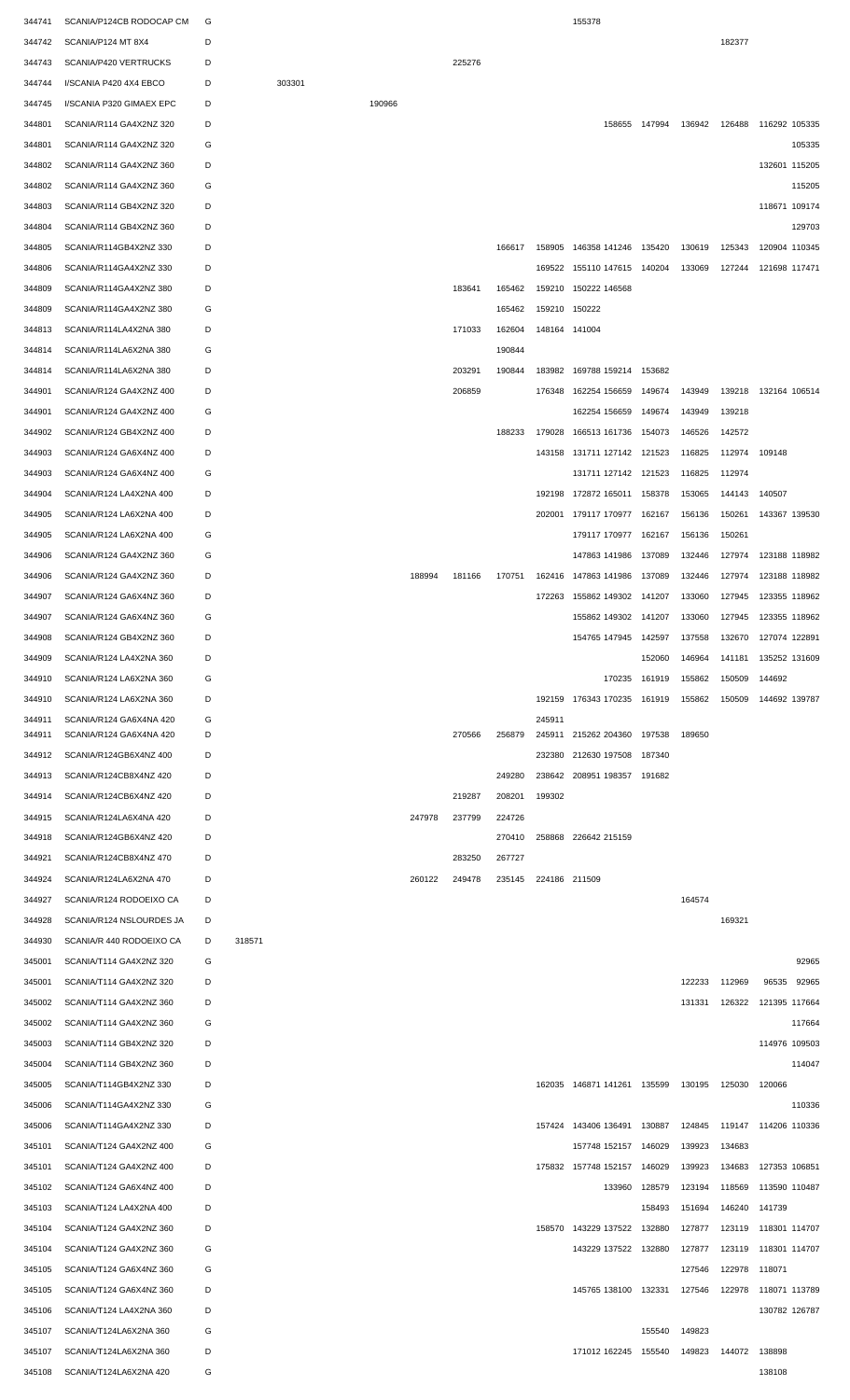| 345108           | SCANIA/T124LA6X2NA 420                           | D      |        |        |                  |               |                                           | 161427 155148 | 148461 | 143052 | 138108 133698 |             |
|------------------|--------------------------------------------------|--------|--------|--------|------------------|---------------|-------------------------------------------|---------------|--------|--------|---------------|-------------|
| 345109           | SCANIA/T124CA6X4NZ 420                           | D      |        |        |                  |               |                                           | 153318        | 147555 | 142999 | 136724        |             |
| 345110           | SCANIA/T124LA6X2NA 400                           | G      |        |        |                  |               | 166131                                    |               |        |        |               |             |
|                  |                                                  |        |        |        |                  |               |                                           |               |        |        |               |             |
| 345110           | SCANIA/T124LA6X2NA 400                           | D      |        |        |                  |               | 192703 171820 166131 158017               |               | 151888 | 146023 | 140592        |             |
| 345111           | SCANIA/T124GB4X2NZ 360                           | D      |        |        |                  |               |                                           |               | 120004 | 115520 | 111019 107599 |             |
| 345112           | SCANIA/T124GB4X2NZ 420                           | D      |        |        |                  |               | 189169 171507 165642                      | 157857        | 151132 | 145551 | 140336 135799 |             |
| 345113           | SCANIA/T124GB4X2NZ 400                           | D      |        |        |                  |               | 183398 164878 158935                      | 152582        | 146234 | 140731 |               |             |
| 345117           | SCANIA/T124GA6X2NZ 360                           | G      |        |        |                  |               |                                           |               | 125973 |        |               |             |
|                  |                                                  |        |        |        |                  |               |                                           |               |        |        |               |             |
| 345117           | SCANIA/T124GA6X2NZ 360                           | D      |        |        |                  |               |                                           |               | 125973 |        | 115656 111469 |             |
| 345201           | SCANIA/P114 CA6X4NZ 360                          | D      |        |        |                  |               |                                           |               | 135161 | 124820 | 114863 100809 |             |
| 345202           | SCANIA/P114 CB6X4NZ 360                          | D      |        |        |                  |               |                                           |               |        | 104905 | 99216         | 87910       |
| 345203           | SCANIA/P114GA4X2NZ 320                           | D      |        |        |                  |               |                                           |               |        |        | 99375         | 91003       |
| 345204           | SCANIA/P114GA4X2NZ 360                           | D      |        |        |                  |               | 110498                                    | 106615        | 102613 | 98675  | 94891         | 92120       |
|                  |                                                  |        |        |        |                  |               |                                           |               |        |        |               |             |
| 345205           | SCANIA/P114GA6X2NA 330                           | D      |        |        |                  |               | 128161 122345 118743 114525               |               | 110267 | 106059 | 102006        | 99014       |
| 345206           | SCANIA/P114GA4X2NZ 330                           | G      |        |        |                  |               | 120716 117153 112980                      |               | 108766 | 104632 | 100625        | 97657       |
| 345206           | SCANIA/P114GA4X2NZ 330                           | D      |        |        |                  |               | 126723 120716 117153 112980               |               | 108766 | 104632 | 100625        | 97657       |
| 345207           | SCANIA/P114CB8X4NZ 330                           | D      |        |        |                  |               |                                           |               |        | 98030  | 92477         | 85312       |
| 345208           | SCANIA/P114CB6X4NZ 330                           | D      |        |        |                  |               | 135448                                    | 124887        | 114167 | 107982 |               |             |
|                  |                                                  |        |        |        |                  |               |                                           |               |        |        |               |             |
| 345209           | SCANIA/P114GB4X2NZ 330                           | D      |        |        |                  |               | 104663 101602                             | 98008         | 94352  | 90710  |               | 87259 84712 |
| 345214           | SCANIA/P114CB8X4NZ 340                           | D      |        |        | 224052           | 207165 202689 |                                           |               |        |        |               |             |
| 345217           | SCANIA/P114GA4X2NZ 380                           | D      |        |        |                  | 141836        | 135139 131160                             |               |        |        |               |             |
| 345221           | SCANIA/P114GA4X2NZ 340                           | G      |        |        | 133541           | 124348        |                                           |               |        |        |               |             |
| 345221           | SCANIA/P114GA4X2NZ 340                           | D      |        | 142681 | 133541           |               | 124348 116128 112912 108168               |               |        |        |               |             |
|                  |                                                  |        |        |        |                  |               |                                           |               |        |        |               |             |
| 345222<br>345223 | SCANIA/P114GA6X2NA 340<br>SCANIA/P114GB4X2NZ 340 | G<br>D |        |        | 137625<br>147419 | 137254 123356 |                                           |               |        |        |               |             |
|                  |                                                  |        |        |        |                  |               |                                           |               |        |        |               |             |
| 345224           | SCANIA/P114LA6X2NA 340                           | D      |        |        | 141428           | 135655 131475 |                                           |               |        |        |               |             |
| 347700           | SCANIA/P114 LIEBHERR HTM                         | D      |        |        |                  |               | 128095 122325 118715 114535 110268 104299 |               |        |        | 100151        | 96762       |
| 350700           | I/SCANIA P380 BSKYLIFT F                         | D      | 252825 |        |                  |               |                                           |               |        |        |               |             |
| 350701           | I/SCANIA P420 BSKYLIFT F                         | D      | 258334 |        |                  |               |                                           |               |        |        |               |             |
| 903301           | SCANIA/F94 HB4X2NZ 220                           | D      |        |        |                  |               |                                           |               |        | 73946  |               | 67595 62055 |
|                  | SCANIA/F94 HB4X2NZ 310                           | D      |        |        |                  |               |                                           |               |        |        |               |             |
| 903302           |                                                  |        |        |        |                  |               |                                           |               |        |        |               | 62563       |
| 903303           | SCANIA/L94 IB4X2NB 220                           | D      |        |        |                  |               |                                           |               |        |        |               | 59297       |
| 903304           | SCANIA/L94 IB4X2NB 310                           | D      |        |        |                  |               |                                           |               |        | 80459  | 70635         | 58492       |
| 903305           | SCANIA/L94 UB4X2LB 220                           | D      |        |        |                  |               |                                           |               |        |        |               | 60632       |
| 903306           | SCANIA/L94 UB4X2LB 310                           | D      |        |        |                  |               |                                           |               |        | 72266  | 64959         | 59186       |
| 903308           | SCANIA/K124EB4X2NI 420                           | D      |        |        |                  |               |                                           |               |        |        |               | 96941       |
| 903311           | SCANIA/K124IB4X2NB 360                           | D      |        |        |                  |               |                                           |               |        |        | 90374         | 85949       |
|                  |                                                  |        |        |        |                  |               |                                           |               |        |        |               |             |
| 903312           | SCANIA/K124IB4X2NB 420                           | D      |        |        |                  |               |                                           |               |        | 112888 | 104115        | 99270       |
| 903313           | SCANIA/K124EB6X2NI 360                           | D      |        |        |                  |               |                                           |               |        | 124857 | 118469 110648 |             |
| 903314           | SCANIA/K124EB6X2NI 420                           | D      |        |        |                  |               |                                           |               |        | 140102 | 129962 122743 |             |
| 903315           | SCANIA/K124EB6X2LI 360                           | D      |        |        |                  |               |                                           |               |        | 125487 | 118112 110923 |             |
| 903316           | SCANIA/K124EB6X2LI 420                           | D      |        |        |                  |               |                                           |               |        | 133329 | 123749 117554 |             |
| 903317           | SCANIA/K124IB6X2NB 360                           | D      |        |        |                  |               |                                           | 142343 135403 | 129173 | 98302  | 88399         | 82133       |
|                  |                                                  |        |        |        |                  |               |                                           |               |        |        |               |             |
| 903318           | SCANIA/K124IB6X2NB 420                           | D      |        |        |                  |               |                                           |               |        | 130963 | 119578 114466 |             |
| 903319           | SCANIA/K124IB8X2NB 360                           | D      |        |        |                  |               |                                           |               |        |        | 113623 103428 |             |
| 903320           | SCANIA/K124IB8X2NB 420                           | D      |        |        |                  |               |                                           |               |        | 108723 | 99520         | 93403       |
| 903321           | SCANIA/F94HB4X2HZ 220                            | D      |        |        |                  |               |                                           |               |        | 73322  | 67451         | 62145       |
| 903322           | SCANIA/F94HB4X2HZ 310                            | D      |        |        |                  |               |                                           |               | 104439 | 80064  | 73680         | 67828       |
|                  |                                                  |        |        |        |                  |               |                                           |               |        |        |               |             |
| 903323           | SCANIA/K94IB4X2NB 310                            | D      |        |        |                  |               |                                           |               | 156308 | 108930 | 99398         |             |
| 903324           | SCANIA/L94UB6X2LB 260                            | D      |        |        |                  |               |                                           |               |        | 66051  | 59517         | 53670       |
| 903325           | SCANIA/L94UB4X2LB 230                            | D      |        |        |                  |               |                                           |               |        | 80356  | 72712         | 65582       |
| 903326           | SCANIA/L94IB4X2NB 230                            | D      |        |        |                  |               |                                           |               | 124812 | 96289  | 85308         | 70400       |
| 903327           | SCANIA/L94IB6X2*4LB 260                          | D      |        |        |                  |               |                                           |               | 94563  | 73580  | 64416         | 53115       |
| 903329           | SCANIA/L94UB6X2 4LB 260                          | D      |        |        |                  |               |                                           |               |        | 66284  | 59927         | 53816       |
|                  |                                                  |        |        |        |                  |               |                                           |               |        |        |               |             |
| 903330           | SCANIA/F94HB4X2NZ 260                            | D      |        |        |                  |               |                                           |               | 104338 | 80125  | 73322         | 67792       |
| 903603           | IMP/SCANIA K124IB4X2 360                         | D      |        |        |                  |               |                                           |               |        | 103911 |               | 97124 91892 |
| 903604           | IMP/SCANIA K124IB4X2 420                         | D      |        |        |                  |               |                                           |               |        | 118539 | 108882 104422 |             |
| 903605           | IMP/SCANIA K124EB6X2N360                         | D      |        |        |                  |               |                                           |               |        | 131966 | 124201 115974 |             |
| 903606           | IMP/SCANIA K124EB6X2N420                         | D      |        |        |                  |               |                                           |               |        | 145644 | 136258 128502 |             |
|                  |                                                  |        |        |        |                  |               |                                           |               |        |        |               |             |
| 903607           | IMP/SCANIA K124IB6X2 360                         | D      |        |        |                  |               |                                           |               |        | 100544 | 89858         | 82420       |
| 903608           | IMP/SCANIA K124IB6X2 420                         | D      |        |        |                  |               |                                           |               |        | 136603 | 125820 119917 |             |
| 903609           | IMP/SCANIA L94IB4X2 220                          | D      |        |        |                  |               |                                           |               |        | 92224  |               | 81896 67263 |
| 903610           | IMP/SCANIA L94IB4X2 310                          | D      |        |        |                  |               |                                           |               |        | 69300  | 62089         | 51032       |
| 903611           | IMP/SCANIA L94UB4X2 220                          | D      |        |        |                  |               |                                           |               |        | 76110  | 67733         | 62033       |
| 903612           | IMP/SCANIA L94UB4X2 310                          | D      |        |        |                  |               |                                           |               |        | 76403  |               | 68515 61446 |
| 903615           | IMP/SCANIA K124EB6X2L360                         | D      |        |        |                  |               |                                           |               |        | 132630 | 124695 115413 |             |
|                  |                                                  |        |        |        |                  |               |                                           |               |        |        |               |             |
| 903616           | IMP/SCANIA K124EB6X2L420                         | D      |        |        |                  |               |                                           |               |        | 139256 | 129847 122249 |             |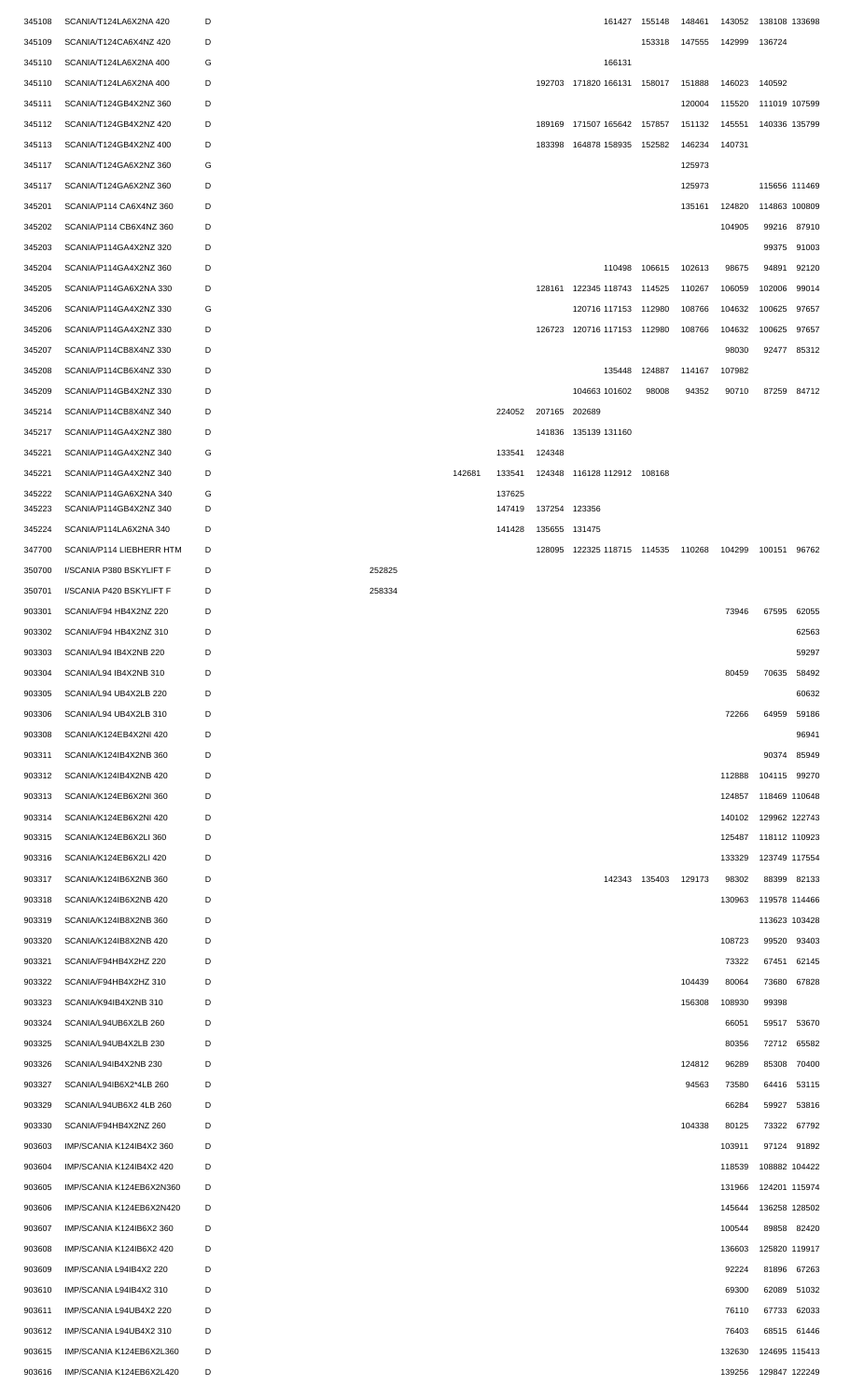| 903617<br>903618 | I/SCANIA L94UB4X2LB 230<br>I/SCANIA L94IB4X2NB 230     | D<br>D |                  |                  |                  |                  |                  |        |        |        |                      |       |        | 85863<br>84329 | 77286 70426<br>74699 61341 |       |
|------------------|--------------------------------------------------------|--------|------------------|------------------|------------------|------------------|------------------|--------|--------|--------|----------------------|-------|--------|----------------|----------------------------|-------|
|                  |                                                        |        |                  |                  |                  |                  |                  |        |        |        |                      |       |        |                |                            |       |
| 349418           | <b>Fabricante: SEAT</b><br>I/SINOTRUK HOWO MASTER      | D      |                  |                  |                  | 175342           |                  |        |        |        |                      |       |        |                |                            |       |
| 311300           | Fabricante: SHAANXI SMAN<br>I/SHAANXI SMAN TT420 6X4   | G      |                  | 216856           | 213836           |                  |                  |        |        |        |                      |       |        |                |                            |       |
| 311302           | I/SHAANXI SMAN TT385 6X4                               | G      |                  | 195244           | 187508           |                  |                  |        |        |        |                      |       |        |                |                            |       |
| 311303           | I/SHAANXI SMAN TT385 4X2                               | D      |                  | 185475           | 177570           |                  |                  |        |        |        |                      |       |        |                |                            |       |
| 311304           | I/SHAANXI SMAN DT385 6X4                               | G      |                  |                  | 187007           |                  |                  |        |        |        |                      |       |        |                |                            |       |
| 311307           | I/SHAANXI SHAC T 385 6X4                               | D      |                  |                  | 186305           |                  |                  |        |        |        |                      |       |        |                |                            |       |
| 349400           | <b>Fabricante: SINOTRUK</b><br>I/SINOTRUK HOWO 6X2 380 | G      |                  |                  | 178725           | 163667           | 145552           |        |        |        |                      |       |        |                |                            |       |
| 349400<br>349401 | I/SINOTRUK HOWO 6X2 380<br>I/SINOTRUK HOWO 6X4 380     | D<br>G | 197043           | 187660           | 178725<br>223155 | 163667<br>200744 | 145552<br>179839 | 138120 | 129901 |        |                      |       |        |                |                            |       |
| 349401           | I/SINOTRUK HOWO 6X4 380                                | D      | 246028           | 234312           | 223155           | 200744           | 179839           | 178105 |        |        |                      |       |        |                |                            |       |
| 349402           | I/SINOTRUK HOWO 8X4 380                                | G      |                  |                  | 233859           | 209794           |                  |        |        |        |                      |       |        |                |                            |       |
| 349403           | I/SINOTRUK HOWO 8X4 BETO                               | G      |                  |                  |                  | 208926           |                  |        |        |        |                      |       |        |                |                            |       |
| 349404           | I/CNHTC HOWO SINOTRUK 64                               | D      |                  |                  | 221651           |                  |                  |        |        |        |                      |       |        |                |                            |       |
| 349404           | I/CNHTC HOWO SINOTRUK 64                               | G      |                  |                  | 221651           |                  |                  |        |        |        |                      |       |        |                |                            |       |
| 349406           | I/CNHTC HOWO A7 6X4                                    | G      |                  |                  |                  | 180835           |                  |        |        |        |                      |       |        |                |                            |       |
| 349406           | I/CNHTC HOWO A7 6X4                                    | D      |                  |                  |                  | 180835           |                  |        |        |        |                      |       |        |                |                            |       |
| 349407           | I/SINOTRUK HOWO A7-A                                   | D      |                  |                  | 114796           |                  |                  |        |        |        |                      |       |        |                |                            |       |
| 349408           | I/SINOTRUK HOWO GNG 380                                | D      |                  |                  | 189258           |                  |                  |        |        |        |                      |       |        |                |                            |       |
| 349409           | I/SINOTRUK A7 H6X2 420A                                | D      |                  |                  | 238897           |                  |                  |        |        |        |                      |       |        |                |                            |       |
| 349411           | I/SINOTRUK A7 H6X4 460A                                | D      |                  |                  | 240817           |                  |                  |        |        |        |                      |       |        |                |                            |       |
| 349413<br>349416 | I/SINOTRUK A7 H4X2 380M<br>I/SINOTRUK A7 H6X4 460M     | D<br>D |                  |                  | 218978<br>240817 |                  |                  |        |        |        |                      |       |        |                |                            |       |
| 349420           | I/SINOTRUK A7 L6X4 460A                                | D      |                  |                  | 240817           |                  |                  |        |        |        |                      |       |        |                |                            |       |
|                  |                                                        |        |                  |                  |                  |                  |                  |        |        |        |                      |       |        |                |                            |       |
|                  | <b>Fabricante: TOR</b><br>349200 I/TOR TRUCK TB130     | D      |                  |                  |                  |                  |                  | 307665 | 292080 | 277518 |                      |       |        |                |                            |       |
|                  | Fabricante: TRAMONTINI                                 |        |                  |                  |                  |                  |                  |        |        |        |                      |       |        |                |                            |       |
| 342101           | TRAMONTINI/CTT 1600B                                   | D      |                  |                  |                  |                  |                  |        |        |        |                      |       |        |                |                            | 29628 |
| 342102           | TRAMONTINI/CTT 1600N                                   | D      |                  |                  |                  |                  |                  |        |        |        |                      |       |        |                | 32043                      | 29624 |
| 348902           | <b>Fabricante: TROLLER</b><br>TROLLER/PANTANAL HD S4CH | D      |                  |                  |                  |                  |                  |        | 34105  | 30790  | 28843                |       |        |                |                            |       |
|                  | <b>Fabricante: TUTTO</b><br>911801 TUTTO/RD 70         | G      |                  |                  |                  |                  |                  |        |        |        |                      |       |        |                |                            | 26225 |
|                  | Fabricante: VOLKSWAGEN                                 |        |                  |                  |                  |                  |                  |        |        |        |                      |       |        |                |                            |       |
| 304201           | VW/31310 VERTRUCKS 6X4                                 | D      |                  |                  |                  |                  |                  |        |        |        | 131044 123312        |       |        |                |                            |       |
| 310400           | VW/35.300 PARTHENON                                    | D      |                  |                  |                  | 164297           | 154107           | 143536 | 139193 | 132091 | 123938 117352 112073 |       | 107399 | 97644          | 92993 79698                |       |
| 310601           | VW/31.320 TRUCK GALEGO                                 | D      |                  |                  | 192023           | 182880           |                  |        |        |        |                      |       |        |                |                            |       |
| 314300           | VW/24.250 CNC BIASI 6X2                                | D      |                  |                  | 138519           |                  |                  |        |        |        |                      |       |        |                |                            |       |
| 314302           | VW/18.310 TITAN BIASI                                  | D      |                  |                  |                  |                  |                  |        |        |        | 89978                |       |        |                |                            |       |
| 319602           | VW/PUMA 4.T                                            | D      |                  |                  |                  |                  |                  |        |        |        |                      |       | 42701  | 41714          | 40291 38374                |       |
| 319800           | VW/31.260CN PMERECHIM 84                               | D      |                  |                  |                  |                  | 148062           | 139829 | 134075 |        |                      |       |        |                |                            |       |
| 319801<br>319802 | VW/31.260 E SETEC TCT<br><b>VW/26.260 E SETEC TCT</b>  | D<br>D |                  |                  |                  | 153570<br>180997 | 147553           | 139888 |        |        |                      |       |        |                |                            |       |
| 319803           | VW/40.300 SETEC CM                                     | D      |                  |                  |                  |                  |                  |        |        |        |                      |       |        | 75775          | 73663                      |       |
| 319804           | <b>VW/18.310 T SETEC CM</b>                            | D      |                  |                  |                  |                  |                  |        |        |        | 89936 85650          | 81953 | 79228  |                |                            |       |
| 319805           | VW/17.250 CLC SETEC CM                                 | D      |                  |                  |                  |                  |                  |        | 112192 | 105853 |                      |       |        |                |                            |       |
| 319806           | VW/19.320 SETEC CM                                     | D      |                  |                  |                  |                  |                  | 125295 |        | 114497 |                      |       |        |                |                            |       |
| 320099           | VW/6.90                                                | D      |                  |                  |                  |                  |                  |        |        |        |                      |       |        | 39828          | 38467 36608                |       |
| 320281           | <b>VW/23.220 MOURA</b>                                 | D      |                  |                  |                  |                  |                  |        |        |        | 98004 94119          | 91437 | 87522  | 84648          |                            |       |
| 320503           | VW/24.330 CRC 6X2                                      | D      | 199873           | 191956           | 181630           |                  |                  |        |        |        |                      |       |        |                |                            |       |
| 320503           | VW/24.330 CRC 6X2                                      | G      | 199873           |                  |                  |                  |                  |        |        |        |                      |       |        |                |                            |       |
| 320504           | VW/25.390 CTC 6X2                                      | D      | 231290           | 222129           | 218205           |                  |                  |        |        |        |                      |       |        |                |                            |       |
| 320504           | VW/25.390 CTC 6X2                                      | G      | 231290           | 222129           |                  |                  |                  |        |        |        |                      |       |        |                |                            |       |
| 320505           | VW/26.390 CTC 6X4                                      | D      | 247747           | 237934           | 223335           |                  |                  |        |        |        |                      |       |        |                |                            |       |
| 320505           | VW/26.390 CTC 6X4                                      | G      | 247747           | 237934           |                  |                  |                  |        |        |        |                      |       |        |                |                            |       |
| 320506           | VW/26.280 CRM 6X4                                      | D      | 172488           | 164274           | 157272           |                  |                  |        |        |        |                      |       |        |                |                            |       |
| 320506<br>320507 | VW/26.280 CRM 6X4<br>VW/24.280 CRM 6X2                 | G<br>G | 172488<br>173333 | 164274<br>165079 |                  |                  |                  |        |        |        |                      |       |        |                |                            |       |
| 320507           | VW/24.280 CRM 6X2                                      | D      | 173333           | 165079           | 132436           |                  |                  |        |        |        |                      |       |        |                |                            |       |
| 320508           | VW/19.390 CTC 4X2                                      | D      | 167197           | 159237           | 151654           |                  |                  |        |        |        |                      |       |        |                |                            |       |
| 320509           | VW/19.330 CTC 4X2                                      | D      | 160407           | 152769           | 145495           |                  |                  |        |        |        |                      |       |        |                |                            |       |
|                  |                                                        |        |                  |                  |                  |                  |                  |        |        |        |                      |       |        |                |                            |       |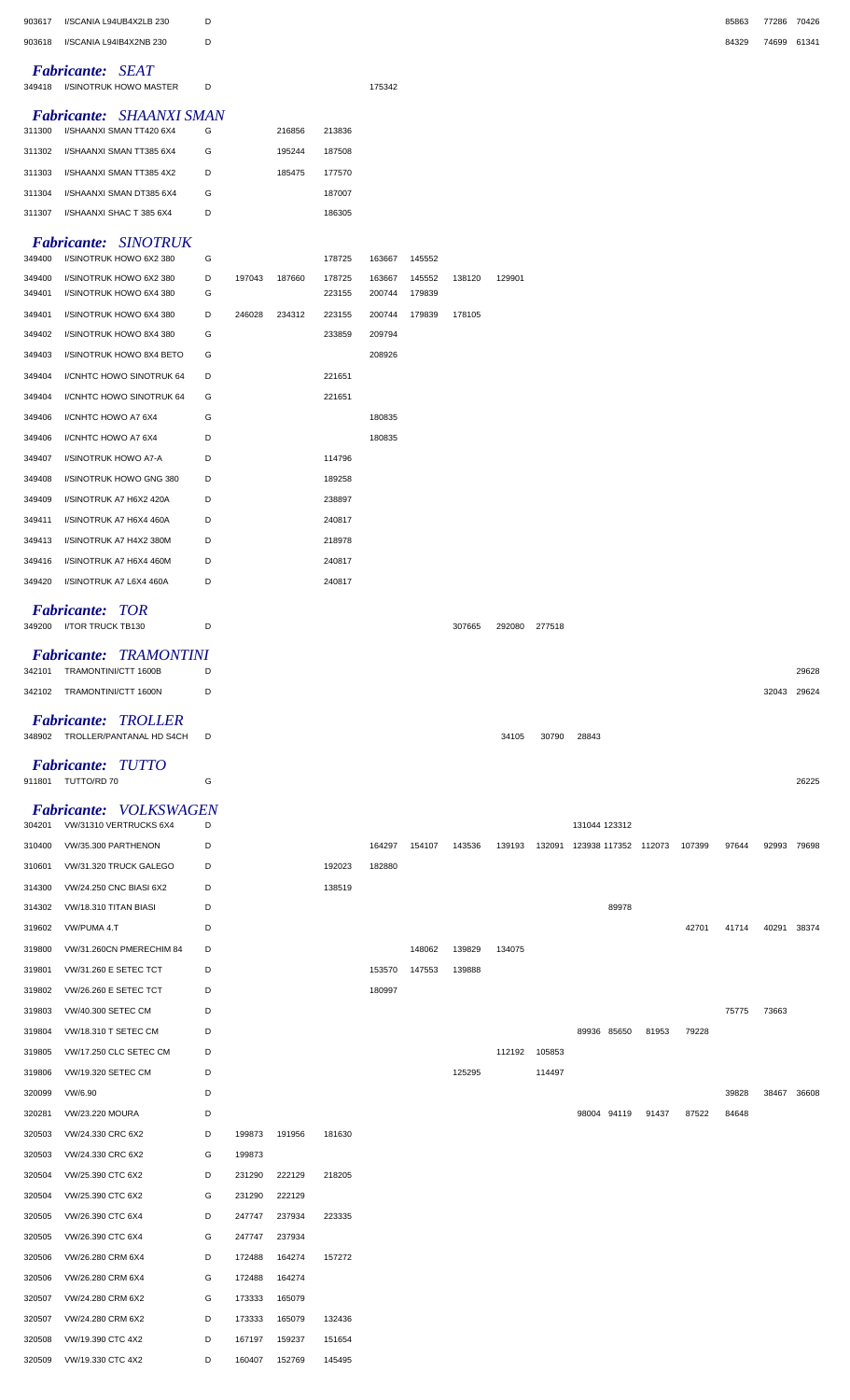| 320509           | VW/19.330 CTC 4X2                                         | G      | 160407           | 152769           |                 |       |        |       |       |       |       |       |       |       |             |       |
|------------------|-----------------------------------------------------------|--------|------------------|------------------|-----------------|-------|--------|-------|-------|-------|-------|-------|-------|-------|-------------|-------|
| 320510           | VW/8.160 DRC 4X2                                          | D      | 84729            | 80695            | 78959           |       |        |       |       |       |       |       |       |       |             |       |
| 320510<br>320511 | VW/8.160 DRC 4X2<br>VW/15.190 CRM 4X2                     | G<br>D | 84729<br>143749  | 80695<br>138055  | 78959<br>128512 |       |        |       |       |       |       |       |       |       |             |       |
| 320511           | VW/15.190 CRM 4X2                                         | G      | 143749           | 138055           |                 |       |        |       |       |       |       |       |       |       |             |       |
| 320512           | VW/5.150 DRC 4X2                                          | G      | 72534            | 69661            |                 |       |        |       |       |       |       |       |       |       |             |       |
| 320512           | VW/5.150 DRC 4X2                                          | D      | 72534            | 69661            | 67664           |       |        |       |       |       |       |       |       |       |             |       |
| 320513           | VW/31.330 CRC 6X4                                         | D      | 223670           | 214810           | 211266          |       |        |       |       |       |       |       |       |       |             |       |
| 320513           | VW/31.330 CRC 6X4                                         | G      | 223670           | 214810           |                 |       |        |       |       |       |       |       |       |       |             |       |
| 320514           | VW/9.160 DRC 4X2                                          | D      | 92001            | 87619            | 83447           |       |        |       |       |       |       |       |       |       |             |       |
| 320514           | VW/9.160 DRC 4X2                                          | G      | 92001            | 87619            |                 |       |        |       |       |       |       |       |       |       |             |       |
| 320515           | VW/17.330 CRC 4X2                                         | D      | 183881           | 178079           | 170490          |       |        |       |       |       |       |       |       |       |             |       |
| 320516           | VW/10.160 DRC 4X2                                         | D      | 103024           | 99776            |                 |       |        |       |       |       |       |       |       |       |             |       |
| 320516           | VW/10.160 DRC 4X2                                         | G      | 103024           | 99776            |                 |       |        |       |       |       |       |       |       |       |             |       |
| 320517           | VW/17.190 CRM 4X2                                         | D      | 144967           | 139224           | 135873          |       |        |       |       |       |       |       |       |       |             |       |
| 320517           | VW/17.190 CRM 4X2                                         | G      | 144967           | 139224           |                 |       |        |       |       |       |       |       |       |       |             |       |
| 320518<br>320518 | VW/13.190 CRM 4X2<br>VW/13.190 CRM 4X2                    | G<br>D | 117409<br>117409 | 111818<br>111818 |                 |       |        |       |       |       |       |       |       |       |             |       |
| 320520           | VW/24.280 CRM 6X2 4P                                      | D      | 180871           | 173707           |                 |       |        |       |       |       |       |       |       |       |             |       |
| 320520           | VW/24.280 CRM 6X2 4P                                      | G      |                  | 173707           |                 |       |        |       |       |       |       |       |       |       |             |       |
| 320521           | VW/13.190 CRM 4X2 4P                                      | G      |                  | 111818           |                 |       |        |       |       |       |       |       |       |       |             |       |
| 320521           | VW/13.190 CRM 4X2 4P                                      | D      | 117409           | 111818           | 106762          |       |        |       |       |       |       |       |       |       |             |       |
| 320522           | VW/17.280 CRM 4X2 4P                                      | D      | 162623           | 156182           | 148700          |       |        |       |       |       |       |       |       |       |             |       |
| 320522           | VW/17.280 CRM 4X2 4P                                      | G      |                  | 156182           |                 |       |        |       |       |       |       |       |       |       |             |       |
| 320525           | VW/25.390 CTC 6X2                                         | G      |                  | 222129           |                 |       |        |       |       |       |       |       |       |       |             |       |
| 320525           | VW/25.390 CTC 6X2                                         | D      | 231290           | 222129           |                 |       |        |       |       |       |       |       |       |       |             |       |
| 320526           | VW/19.390 CTC 4X2                                         | D      | 208476           | 200219           |                 |       |        |       |       |       |       |       |       |       |             |       |
| 320526           | VW/19.390 CTC 4X2                                         | G      | 208476           |                  |                 |       |        |       |       |       |       |       |       |       |             |       |
| 320527           | VW/31.390 CRC 6X4                                         | D      | 233740           | 224482           | 214306          |       |        |       |       |       |       |       |       |       |             |       |
|                  | 320527 VW/31.390 CRC 6X4                                  | G      |                  | 224482           |                 |       |        |       |       |       |       |       |       |       |             |       |
| 320528           | <b>VW/17.190 WORKER</b>                                   | D      | 122244           | 118388           |                 |       |        |       |       |       |       |       |       |       |             |       |
| 320528           | <b>VW/17.190 WORKER</b>                                   | G      | 122244           | 118388           |                 |       |        |       |       |       |       |       |       |       |             |       |
| 320529<br>320529 | <b>VW/13.190 WORKER</b><br><b>VW/13.190 WORKER</b>        | D<br>G | 108149<br>108149 | 104738<br>104738 |                 |       |        |       |       |       |       |       |       |       |             |       |
| 320530           | <b>VW/15.190 WORKER</b>                                   | D      | 118827           | 115079           |                 |       |        |       |       |       |       |       |       |       |             |       |
| 320530           | <b>VW/15.190 WORKER</b>                                   | G      | 118827           | 115079           |                 |       |        |       |       |       |       |       |       |       |             |       |
| 320531           | VW/15.190 CRM 4X2 4P                                      | G      | 131925           | 125643           |                 |       |        |       |       |       |       |       |       |       |             |       |
| 320531           | VW/15.190 CRM 4X2 4P                                      | D      | 131925           | 125643           | 118884          |       |        |       |       |       |       |       |       |       |             |       |
| 320532           | VW/17.280 CRM 4X2                                         | D      | 159133           | 144486           | 138327          |       |        |       |       |       |       |       |       |       |             |       |
| 320532           | VW/17.280 CRM 4X2                                         | G      | 159133           | 152830           |                 |       |        |       |       |       |       |       |       |       |             |       |
| 320533           | VW/31.280 CRM 6X4                                         | D      | 211685           | 198011           | 189571          |       |        |       |       |       |       |       |       |       |             |       |
| 320533           | VW/31.280 CRM 6X4                                         | G      | 211685           | 203301           |                 |       |        |       |       |       |       |       |       |       |             |       |
| 320534           | <b>VW/24.330 WORKER</b>                                   | D      |                  |                  | 194617          |       |        |       |       |       |       |       |       |       |             |       |
| 320535           | VW/31.280 BMB CRM CM                                      | G      |                  | 199929           |                 |       |        |       |       |       |       |       |       |       |             |       |
| 320535           | VW/31.280 BMB CRM CM                                      | D      |                  | 199929           |                 |       |        |       |       |       |       |       |       |       |             |       |
| 320536           | VW/8.160 RODOMOURA                                        | D      | 103058           | 99807            |                 |       |        | 91665 |       |       |       |       |       |       |             |       |
| 320536           | VW/8.160 RODOMOURA                                        | G      |                  | 99807            |                 |       |        |       |       |       |       |       |       |       |             |       |
| 320537           | VW/DEL 8.150 RODOMOURA                                    | D      |                  |                  |                 | 78321 |        | 72522 | 69736 |       |       |       |       |       |             |       |
| 320537<br>320538 | VW/DEL 8.150 RODOMOURA<br>VW/17.190 CRM 4X2 4P            | G<br>D | 158863           |                  |                 |       |        |       |       | 66684 |       |       |       |       |             |       |
| 320540           | VW/25.320 CNC 6X2 SETEC                                   | D      |                  |                  |                 |       | 164557 |       |       |       |       |       |       |       |             |       |
| 320541           | VW/8.160 BLINFORT BD                                      | D      |                  | 95387            |                 |       |        |       |       |       |       |       |       |       |             |       |
| 320542           | VW/19.330 GNG                                             | D      |                  | 175309           |                 |       |        |       |       |       |       |       |       |       |             |       |
| 326002           | VW/7.90 S                                                 | D      |                  |                  |                 |       |        |       |       |       |       |       |       | 51979 | 49390       | 46742 |
| 326004           | VW/8.140                                                  | D      |                  |                  |                 |       |        |       |       |       |       |       |       | 51734 | 46463       | 44663 |
| 326004           | VW/8.140                                                  | G      |                  |                  |                 |       |        |       |       |       |       |       |       |       | 46463       | 44663 |
| 326007           | VW/8.100                                                  | G      |                  |                  |                 |       |        |       |       |       |       |       |       |       |             | 43222 |
| 326007           | VW/8.100                                                  | D      |                  |                  |                 |       |        |       |       |       |       |       |       | 50317 | 45145       | 43222 |
| 326010           | VW/8.150E INBRA BD                                        | D<br>D | 93039            | 88609            | 84390           | 77043 | 73336  |       |       |       | 99279 |       |       |       |             |       |
| 326012           | VW/17.210 TRAT MOURA CE<br>326013 VW/9.150 E DLV DINGO CD | D      |                  |                  | 80501           |       |        |       |       |       |       |       |       |       |             |       |
| 326099           | VW/7.90                                                   | D      |                  |                  |                 |       |        |       |       |       |       |       |       |       | 57149 52634 |       |
| 329301           | VW/12.140 H                                               | D      |                  |                  |                 |       |        |       |       |       |       |       |       |       |             | 57517 |
| 329302           | VW/12.140 T                                               | D      |                  |                  |                 |       |        |       |       |       |       |       |       | 48651 | 45837 41678 |       |
| 329302           | VW/12.140 T                                               | G      |                  |                  |                 |       |        |       |       |       |       |       |       |       | 45837 41678 |       |
| 329303           | VW/12.170 BT                                              | G      |                  |                  |                 |       |        |       |       |       |       |       |       |       | 51860 48354 |       |
| 329303           | VW/12.170 BT                                              | D      |                  |                  |                 |       |        |       |       |       |       | 63054 | 60050 | 57475 | 51860 48354 |       |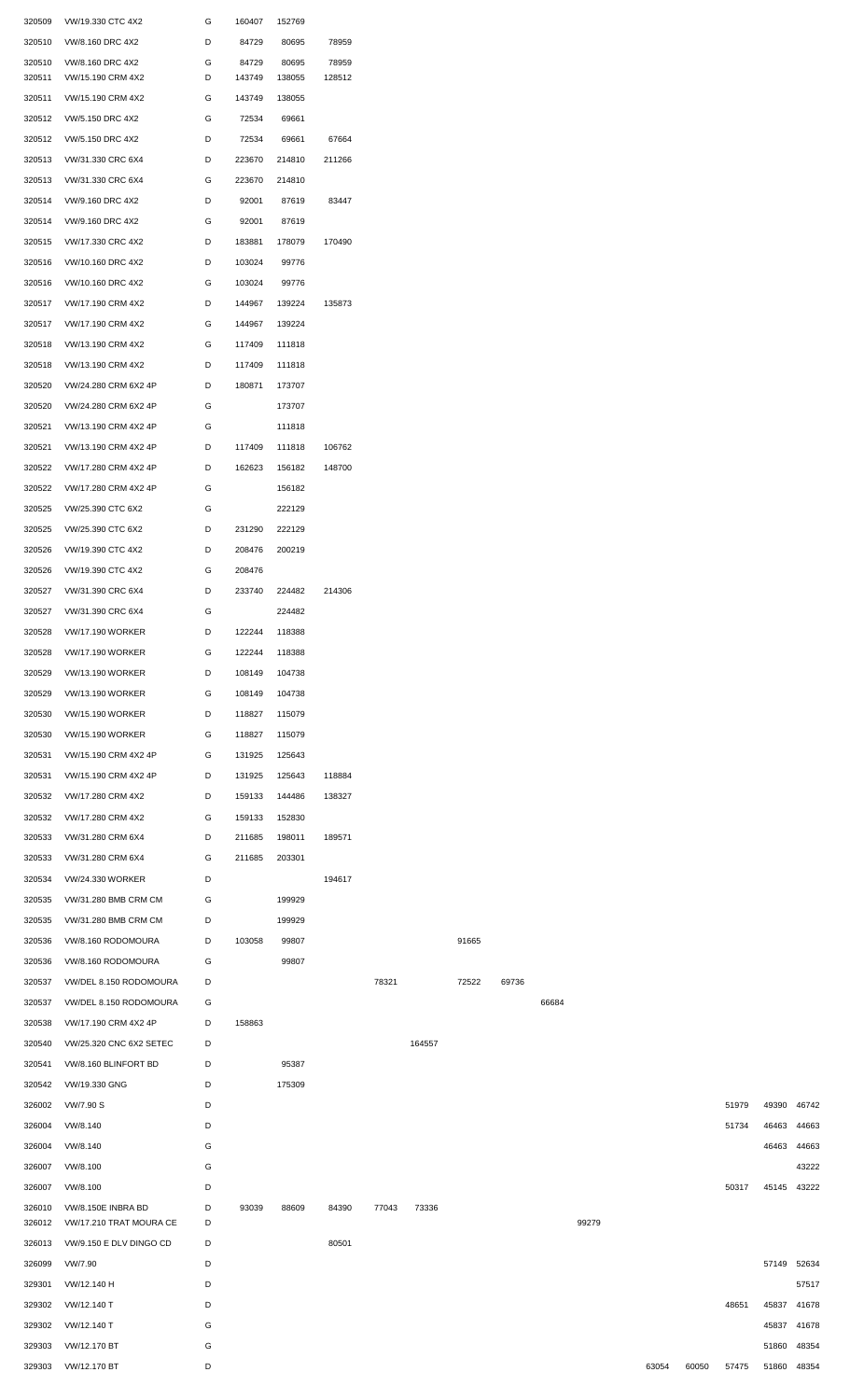| 329399 | VW/12.140                 | D |        |        |        |        |        |        |       |       |             |             |        |        | 68731 | 63533       | 58477 |
|--------|---------------------------|---|--------|--------|--------|--------|--------|--------|-------|-------|-------------|-------------|--------|--------|-------|-------------|-------|
| 329401 | VW/14.150                 | D |        |        |        |        |        |        |       |       |             |             |        |        | 69404 | 65972       | 53790 |
| 329402 | VW/14.200                 | D |        |        |        |        |        |        |       |       |             |             |        |        |       |             | 60374 |
| 329403 | VW/14.220                 | D |        |        |        |        |        |        |       |       |             |             |        |        | 62650 | 57405       | 54446 |
| 329404 | VW/14.170 BT              | D |        |        |        |        |        |        |       |       |             |             |        |        | 43993 | 42472       | 40430 |
| 329404 | VW/14.170 BT              | G |        |        |        |        |        |        |       |       |             |             |        |        |       |             | 40430 |
| 329499 | VW/14.140                 | D |        |        |        |        |        |        |       |       |             |             |        |        |       | 71702       | 58162 |
| 329500 | VW/18.310 GNG CR          | D |        |        |        |        |        |        |       |       |             |             | 92276  |        |       |             |       |
| 331403 | VW/16.200                 | G |        |        |        |        |        |        |       |       |             |             |        |        |       | 69855       | 66939 |
| 331403 | VW/16.200                 | D |        |        |        |        |        |        |       |       |             | 90400       | 85800  | 81730  | 78211 | 69855       | 66939 |
| 331404 | VW/8.150                  | G |        |        |        |        |        |        |       |       | 55761       | 53679       | 51402  | 49665  | 47974 | 45731       |       |
| 331404 | VW/8.150                  | D | 88168  | 83970  | 79972  | 71032  | 68371  | 64055  | 61387 | 58150 | 55761       | 53679       | 51402  | 49665  | 47974 | 45731       | 43936 |
| 331405 | VW/12.180                 | D |        |        |        |        |        |        |       |       |             | 68935       | 64055  | 60012  | 56496 | 54443       | 50989 |
| 331405 | VW/12.180                 | G |        |        |        |        |        |        |       |       |             |             |        |        |       | 54443       | 50989 |
| 331406 | VW/14.180                 | D |        |        |        |        |        |        |       |       |             |             |        |        | 65321 | 60359       | 56952 |
| 331406 | VW/14.180                 | G |        |        |        |        |        |        |       |       |             |             |        |        |       | 60359       | 56952 |
| 331407 | VW/8.120                  | D |        |        |        |        |        |        |       | 56088 | 53436 51087 |             | 48643  | 46952  | 45675 | 44133       | 39442 |
| 331407 | VW/8.120                  | G |        |        |        |        |        |        |       |       |             | 53436 51087 | 48643  | 46952  | 45675 | 44133       |       |
| 331408 | VW/13.150                 | G |        |        |        |        |        |        |       |       | 64136 60921 |             | 56614  | 54650  | 53069 | 50777       |       |
| 331408 | VW/13.150                 | D |        |        |        |        |        |        | 72725 | 68257 | 64136 60921 |             | 56614  | 54650  | 53069 | 50777 43498 |       |
| 331409 | VW/15.180                 | G |        |        |        |        |        |        |       |       |             | 73992 71035 | 68017  | 65343  | 63443 | 60513       |       |
| 331409 | VW/15.180                 | D |        |        |        |        |        |        | 82103 | 77960 |             | 73992 71035 | 68017  | 65343  | 63443 | 60513       | 52674 |
| 331410 | VW/17.300                 | G |        |        |        |        |        |        |       |       |             |             |        |        | 59781 | 57423       |       |
| 331410 | VW/17.300                 | D |        |        |        |        |        |        |       |       |             | 71559       | 66485  | 61667  | 59781 | 57423       | 51310 |
| 331411 | VW/15.170                 | G |        |        |        |        |        |        |       |       |             |             |        |        | 59527 | 54554       |       |
| 331411 | VW/15.170                 | D |        |        |        |        |        |        |       |       |             |             |        | 64844  | 59527 | 54554       | 52868 |
|        |                           | D |        |        |        |        |        |        |       |       |             |             |        | 60319  | 58638 | 53771       | 48074 |
| 331412 | VW/13.170                 | G |        |        |        |        |        |        |       |       |             |             |        |        |       |             |       |
| 331412 | VW/13.170                 |   |        |        |        |        |        |        |       |       |             |             |        |        | 58638 | 53771       |       |
| 331413 | VW/17.210 MOTOR MWM       | D |        |        |        |        |        |        |       | 90051 | 83122 79594 |             | 76758  | 72257  | 66785 | 63500       | 58899 |
| 331413 | VW/17.210 MOTOR MWM       | G |        |        |        |        |        |        |       |       | 83122       |             | 76758  | 72257  | 66785 | 63500       |       |
| 331414 | VW/17.210 MOTOR CUMMINS   | G |        |        |        |        |        |        |       |       |             | 83125 79627 | 76744  | 72243  | 66765 | 63506       |       |
| 331414 | VW/17.210 MOTOR CUMMINS   | D |        |        |        |        |        |        | 96783 | 90076 | 83125       | 79627       | 76744  | 72243  | 66765 | 63506       | 59088 |
| 331415 | VW/13.180                 | D |        |        |        |        |        |        | 74722 | 69683 | 66691       | 63190       | 61010  | 58732  | 57040 | 54007       | 45332 |
| 331415 | VW/13.180                 | G |        |        |        |        |        |        |       |       | 66691       | 63190       | 61010  | 58732  | 57040 | 54007       |       |
| 331416 | VW/40.300SC               | D |        |        |        |        |        |        |       |       |             |             |        |        | 73756 | 71221       | 68041 |
| 331417 | VW/17.220                 | D |        |        |        |        |        |        | 94133 | 88713 | 84786       | 78957       | 75264  | 69965  | 67744 | 65523       | 58009 |
| 331417 | VW/17.220                 | G |        |        |        |        |        |        |       |       | 84786 78957 |             | 75264  | 69965  | 67744 | 65523       |       |
| 331418 | VW/26.300                 | G |        |        |        |        |        |        |       |       |             |             |        |        | 91632 |             |       |
| 331418 | VW/26.300                 | D |        |        |        |        |        |        |       |       |             |             | 109571 | 105490 | 91632 | 87242       | 85234 |
| 331419 | VW/8.120 TECAR PAS 3500   | D |        |        |        |        |        |        |       |       |             | 51474       | 48963  | 47284  | 45981 | 44433       | 39908 |
| 331419 | VW/8.120 TECAR PAS 3500   | G |        |        |        |        |        |        |       |       |             |             |        |        | 45981 |             |       |
| 331420 | VW/8.150 TECAR PAS 3500   | D |        |        |        |        |        |        |       | 59366 |             | 56953 54818 | 52513  | 50702  | 48990 | 46921       | 42681 |
| 331421 | VW/15.170 4X4             | D |        |        |        |        |        |        |       |       |             |             |        |        |       | 54694       | 52040 |
| 331422 | VW/15.180 4X4             | D |        |        |        |        | 92425  | 87815  | 82253 | 78088 |             | 74148 71199 | 68164  | 65466  | 63560 |             |       |
| 331423 | <b>VW/8.150VUC</b>        | D | 90639  | 86324  | 82214  | 73169  | 70614  | 66269  | 63670 | 60276 | 57972 55801 |             | 53444  | 51622  | 49880 | 47741       |       |
| 331424 | VW/17.210 EQUITRAN CH15   | D |        |        |        |        |        |        |       |       |             |             | 76801  | 72327  | 66817 | 63540       |       |
| 331425 | VW/17.210 EQUITRAN CH20   | D |        |        |        |        |        |        |       |       |             |             | 76798  | 72300  | 66821 | 63540       |       |
| 331426 | VW/7.120                  | D |        |        |        |        |        |        |       |       |             |             | 48565  | 44012  | 40937 |             |       |
| 331427 | <b>VW/17.220 TRATOR</b>   | G |        |        |        |        |        |        |       |       |             | 85702 79793 |        |        |       |             |       |
| 331427 | <b>VW/17.220 TRATOR</b>   | D |        |        |        |        |        |        |       | 89597 |             | 85702 79793 | 76019  | 70665  |       |             |       |
| 331428 | VW/8.150E-CUMMINS         | D |        |        |        |        |        | 63707  | 61084 | 57849 | 55476       | 53384       | 51163  | 49422  | 47732 |             |       |
| 331428 | VW/8.150E-CUMMINS         | G |        |        |        |        |        |        | 61084 | 57849 | 55476       | 53384       | 51163  |        |       |             |       |
| 331429 | VW/17.250 E               | G |        |        |        | 112244 |        |        |       | 89895 |             | 79337       |        |        |       |             |       |
| 331429 | VW/17.250 E               | D | 139447 | 132806 | 126483 | 112244 | 108091 | 100326 | 96163 | 89895 | 85740       | 79337       | 75562  | 64839  | 58576 |             |       |
| 331430 | VW/15.170 E               | D |        |        |        | 90771  | 86174  | 81472  | 77973 | 74065 | 70228       | 67373       | 60064  | 58342  | 56668 | 53845       |       |
| 331430 | VW/15.170 E               | G |        |        |        |        |        |        |       |       |             | 70228 67373 |        |        |       |             |       |
| 331431 | <b>VW/17.250 E-TRATOR</b> | D |        |        |        |        |        |        | 97043 | 90681 | 86510       | 80090       | 76232  | 71197  |       |             |       |
| 331432 | VW/17.210 TRATOR MWM      | D |        |        |        |        |        |        |       | 90433 | 83487       | 79940       | 77049  |        |       |             |       |
| 331434 | VW/13.170 E               | G |        |        |        |        |        |        |       |       | 67834       | 63659       | 62390  |        |       |             |       |
| 331434 | VW/13.170 E               | D |        |        |        |        |        |        | 79105 | 72622 |             | 67834 63659 | 62390  | 60867  |       |             |       |
| 331436 | <b>VW/8.150E MWM</b>      | G |        |        |        |        | 75248  |        |       |       |             |             |        |        |       |             |       |
| 331440 | VW/9.150E CUMMINS         | D | 98019  | 93353  | 88907  | 78962  | 76028  | 71210  | 68228 | 64629 |             | 62013 59667 | 57174  |        |       |             |       |
| 331440 | VW/9.150E CUMMINS         | G |        |        |        | 78962  | 76028  | 71210  | 68228 | 64629 |             | 59667       |        |        |       |             |       |
| 331441 | VW/8.120 EURO3            | D | 78387  | 74654  | 71100  | 65530  | 62848  | 60028  | 58056 | 54836 |             | 52244 49956 |        |        |       |             |       |
| 331441 | VW/8.120 EURO3            | G |        |        | 71100  | 65530  | 62848  | 60028  | 58056 | 54836 | 52244       |             |        |        |       |             |       |
| 331442 | VW/8.150E DELIVERY        | G |        |        | 76836  | 68074  | 64272  | 61610  | 59760 | 56745 | 53341       |             |        |        |       |             |       |
|        | 331442 VW/8.150E DELIVERY | D | 84711  | 80678  | 76836  | 68074  | 64272  | 61610  | 59760 | 56745 |             | 53341 50014 | 47605  |        |       |             |       |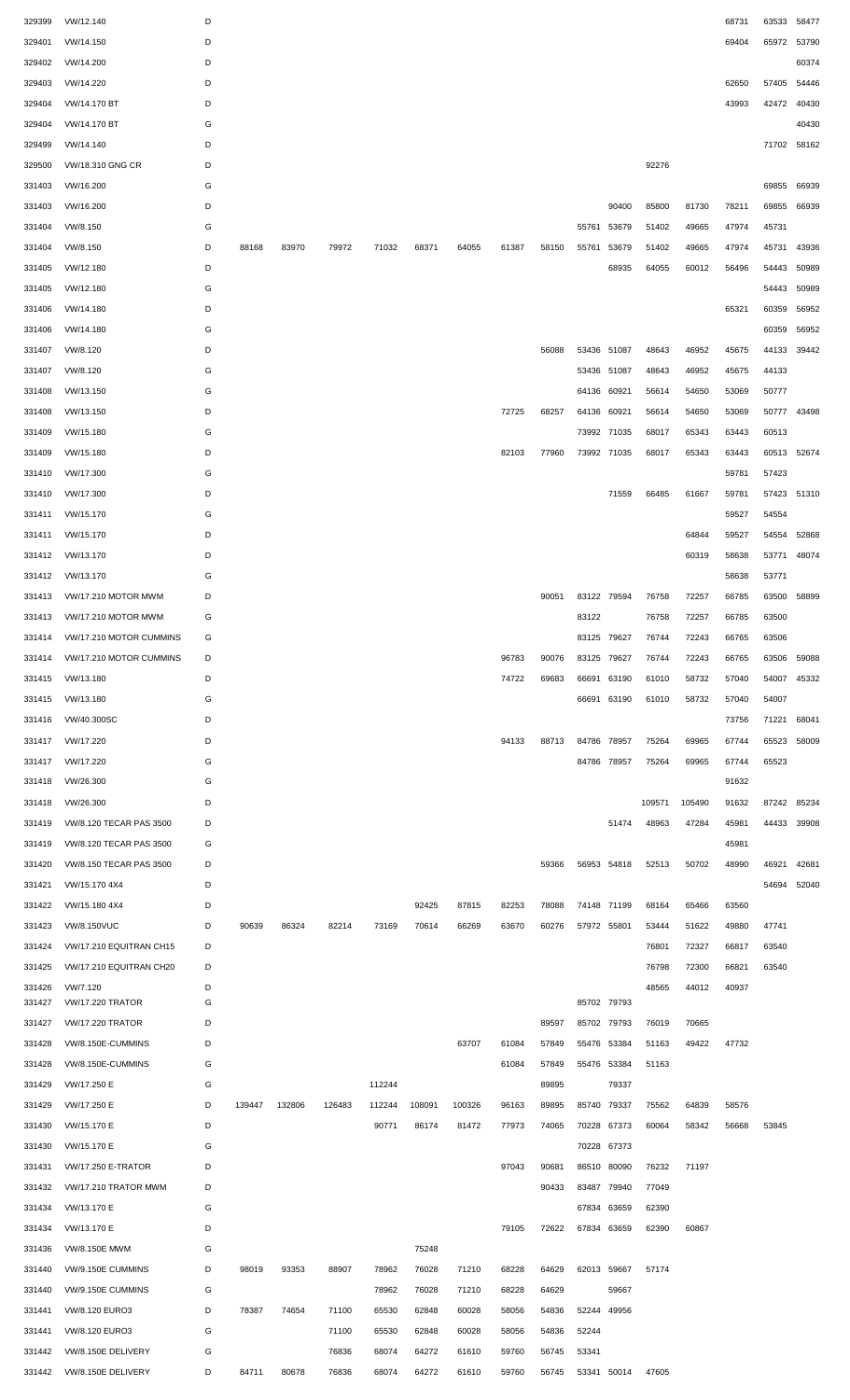| 331443 | VW/5.140E DELIVERY          | G |        |        | 60614  | 54002  | 51697  | 48794  | 47235  | 44926  | 42657             |       |       |       |       |             |       |
|--------|-----------------------------|---|--------|--------|--------|--------|--------|--------|--------|--------|-------------------|-------|-------|-------|-------|-------------|-------|
| 331443 | VW/5.140E DELIVERY          | D | 66826  | 63643  | 60614  | 54002  | 51697  | 48794  | 47235  | 44926  | 42657 38773       |       | 36892 |       |       |             |       |
| 331444 | VW/17.220 T.EURO3 WORKER    | D |        |        |        |        | 102151 | 96431  | 90585  | 85361  | 81595 75976       |       |       |       |       |             |       |
| 331446 | VW/26.220 EURO3 WORKER      | G |        |        | 147661 | 132274 | 126082 | 118933 | 112626 | 105161 |                   |       |       |       |       |             |       |
| 331446 | VW/26.220 EURO3 WORKER      | D | 162796 | 155044 | 147661 | 132274 | 126082 | 118933 | 112626 | 105161 | 96641             |       |       |       |       |             |       |
| 331447 | VW/17.220 EURO3 WORKER      | D | 131804 | 125528 | 119550 | 106670 | 100656 | 95029  | 89265  | 84090  | 80411             |       |       |       |       |             |       |
| 331447 | VW/17.220 EURO3 WORKER      | G |        |        | 119550 | 106670 | 100656 | 95029  |        |        |                   |       |       |       |       |             |       |
| 331448 | VW/24.220 EURO3 WORKER      | D | 148678 | 141598 | 134856 | 120037 | 112474 | 107927 | 100173 | 94033  | 88978             |       |       |       |       |             |       |
| 331448 | VW/24.220 EURO3 WORKER      | G |        |        | 134856 | 120037 | 112474 | 107927 | 100173 | 94033  |                   |       |       |       |       |             |       |
| 331449 | VW/17.180 EURO3 WORKER      | D | 121366 | 115587 | 110083 | 97698  | 92752  | 88324  | 83128  | 73933  | 69967             |       |       |       |       |             |       |
| 331449 | VW/17.180 EURO3 WORKER      | G |        |        | 110083 | 97698  | 92752  | 88324  | 83128  | 73933  |                   |       |       |       |       |             |       |
| 331450 | VW/13.180 EURO3 WORKER      | G |        |        | 99743  | 88787  | 83527  | 78299  | 74762  | 69667  |                   |       |       |       |       |             |       |
| 331450 | VW/13.180 EURO3 WORKER      | D | 109964 | 104729 | 99743  | 88787  | 83527  | 78299  | 74762  | 69667  | 66733 63226       |       |       |       |       |             |       |
| 331451 | VW/15.180 EURO3 WORKER      | G |        |        | 109190 | 96930  | 92277  | 87623  | 82097  | 77964  |                   |       |       |       |       |             |       |
| 331451 | VW/15.180 EURO3 WORKER      | D | 120381 | 114649 | 109190 | 96930  | 92277  | 87623  | 82097  | 77964  | 74021 71074       |       | 66810 | 62670 | 58977 |             |       |
| 331452 | VW/31.320 CNC T 6X4         | D | 182413 | 173727 | 165455 |        |        | 146684 | 140012 | 128711 | 123759 117493     |       |       |       |       |             |       |
| 331453 | VW/9.150ODM EL SCHEID DE    | D |        |        |        |        |        |        |        | 69084  | 64213 60958       |       |       |       |       |             |       |
| 331454 | VW/8.150E CIOATO STEEL      | D | 95312  | 90774  | 86452  | 76795  | 73953  | 69267  | 66365  | 62849  | 60310 58039       |       | 55575 |       |       |             |       |
| 331455 | VW/17.250 CLC TRATOR        | G |        |        |        | 118223 | 112237 | 106089 |        |        |                   |       |       |       |       |             |       |
| 331455 | VW/17.250 CLC TRATOR        | D | 141864 | 135108 | 128675 | 118223 | 112237 | 106089 | 101636 | 95834  |                   |       |       |       |       |             |       |
| 331456 | VW/17.250 CNC TRATOR        | D | 143492 | 136659 | 130152 | 119560 | 113523 | 107285 |        |        |                   |       |       |       |       |             |       |
| 331457 | VW/31.370 CLM T 6X4         | D | 209153 | 199193 | 189708 | 168651 | 159842 | 147269 | 143520 | 131086 |                   |       |       |       |       |             |       |
| 331458 | VW/31.370 CNM T 6X4         | D |        |        |        |        |        | 114945 | 110220 | 103474 |                   |       |       |       |       |             |       |
| 331459 | VW/19.370 CLM T 4X2         | G |        |        | 159340 | 142287 | 131174 | 119263 |        |        |                   |       |       |       |       |             |       |
| 331459 | VW/19.370 CLM T 4X2         | D | 175672 | 167306 | 159340 | 142287 | 131174 | 119263 | 109290 | 105016 |                   |       |       |       |       |             |       |
| 331460 | VW/19.370 CNM T 4X2         | D |        |        |        |        | 109705 | 104422 | 97333  | 88111  |                   |       |       |       |       |             |       |
| 331461 | VW/9.150 BLINFORT           | D |        |        |        |        |        |        |        | 104548 | 99955 95769       |       |       |       |       |             |       |
| 331462 | VW/8.120 DUTRA CD           | D | 98475  | 93786  | 89320  | 82302  | 78911  | 75407  | 72945  | 68911  |                   |       |       |       |       |             |       |
| 331463 | VW/MULTIEIXO 19320 PLAT     | D |        |        |        |        | 136842 | 130253 | 121395 | 109906 | 105572            |       |       |       |       |             |       |
| 331464 | VW/PM1000TAO CAM 3E         | D |        |        | 122720 |        | 100179 | 91334  | 88800  | 83957  | 76028 72854       |       | 69989 | 67454 | 64933 | 62506       | 57244 |
| 331464 | VW/PM1000TAO CAM 3E         | G |        |        |        |        |        | 91334  | 88800  | 83957  |                   |       | 69989 |       |       |             |       |
| 331465 | VW/17.250 CL RODOEIXO CA    | D |        |        |        |        |        | 113368 | 108509 | 102365 | 97296             |       |       |       |       |             |       |
| 331466 | VW/31370 ROSSETTI TR6X4     | D |        |        |        |        | 168470 | 154967 | 150358 |        |                   |       |       |       |       |             |       |
| 331467 | VW/19370CNMT SAOJOAO CP     | D |        |        |        |        | 136227 | 123853 | 120117 |        |                   |       |       |       |       |             |       |
| 331468 | VW/19320CNCTT SAOJOAO CP    | D |        |        |        |        | 124600 | 118655 | 110529 | 100067 | 94736             |       |       |       |       |             |       |
| 331470 | VW/17.300 TOPLINE CE        | D | 133223 | 126879 | 120839 | 110324 | 104724 | 99040  | 94819  | 88941  | 84186 79958       |       | 76078 | 72835 | 70130 |             |       |
| 331471 | VW/17250 PM1000TAO CT 2E    | G |        |        |        |        |        | 114088 |        |        |                   |       |       |       |       |             |       |
| 331471 | VW/17250 PM1000TAO CT 2E    | D | 152550 | 145286 | 138368 | 127147 | 120695 | 114088 | 109211 | 103098 | 97567             | 92643 | 88205 | 84173 | 80780 | 76948       | 73005 |
| 331472 | VW/31.320 MASTER            | D | 214730 | 204505 | 194767 | 172969 | 166531 | 158796 |        |        |                   |       |       |       |       |             |       |
| 331473 | VW/18.310 ROSSETTI CB       | D |        |        |        |        |        |        |        |        | 91741 87831       |       |       |       |       |             |       |
| 331474 | VW/17.300 TOPLINE CE        | D |        |        |        |        |        |        |        |        |                   |       |       |       | 76143 | 73135 69199 |       |
| 331475 | <b>VW/VIR 17250 CLC 6X2</b> | D |        |        |        | 122186 | 115269 | 109156 | 103958 | 98090  | 93233             |       |       |       |       |             |       |
| 331475 | <b>VW/VIR 17250 CLC 6X2</b> | G |        |        |        |        | 115269 | 109156 |        |        |                   |       |       |       |       |             |       |
| 331476 | VW/15.180CNM SAOJOAO CM     | D | 133241 | 126897 | 120854 | 107291 | 102132 | 97014  |        |        |                   |       |       |       |       |             |       |
| 331478 | VW/18310 TITAN VIR 4X2      | D |        |        |        |        |        |        |        | 95115  | 88164 83890       |       | 79600 | 76432 | 73343 |             |       |
| 331479 | VW/VIR 19320 CLC TT 6X2     | D |        |        |        |        | 123854 | 117817 | 109785 | 99468  |                   |       |       |       |       |             |       |
| 331482 | VW/5.140 MIB METROPOL BD    | D |        |        |        |        |        | 51423  | 49801  | 47367  | 44977             | 42723 |       |       |       |             |       |
| 331484 | VW/HIDRAULASER 17.250CLC    | D |        |        |        |        |        |        | 104501 | 98568  | 93309             |       |       |       |       |             |       |
| 331485 | VW/8.150 E DELIVERY PLUS    | D | 93469  | 89018  | 84780  | 75318  | 71967  |        |        |        |                   |       |       |       |       |             |       |
| 331485 | VW/8.150 E DELIVERY PLUS    | G |        |        | 84780  | 75318  |        |        |        |        |                   |       |       |       |       |             |       |
| 331486 | VW/9.150 E DELIVERY         | D | 81892  | 77993  | 74279  | 68225  | 66660  |        |        |        |                   |       |       |       |       |             |       |
| 331486 | VW/9.150 E DELIVERY         | G |        |        | 74279  | 67301  |        |        |        |        |                   |       |       |       |       |             |       |
| 331487 | VW/13.180 LM TRATOR         | D |        |        |        |        | 94886  | 88939  | 84926  |        |                   |       |       |       |       |             |       |
| 331489 | VW/15.180E CUM. WORKER      | D |        |        |        |        | 107557 |        |        |        |                   |       |       |       |       |             |       |
| 331490 | VW/18.310 CARMETAL CA       | D |        |        |        |        |        |        |        |        |                   | 84571 | 80243 | 77102 |       |             |       |
| 331491 | VW/8.150E RANGEL CAM CD     | D |        |        | 77493  | 75050  | 70870  | 67924  | 65902  |        |                   |       |       |       |       |             |       |
| 331492 | VW/18.310 TRUKAM CA         | D |        |        |        |        |        |        |        | 94275  | 87423 83144       |       | 78910 | 75802 | 72744 |             |       |
| 331495 | VW/19.320 CN RODOEIXO CA    | D |        |        |        | 140471 | 128183 | 122008 | 113694 | 102963 |                   |       |       |       |       |             |       |
| 331496 | VW/19.320 CL RODOEIXO CA    | D |        |        |        | 195489 | 186566 | 180337 |        | 161827 |                   |       |       |       |       |             |       |
| 331496 | VW/19.320 CL RODOEIXO CA    | G |        |        |        |        |        |        |        | 161827 |                   |       |       |       |       |             |       |
| 331497 | VW/8.150 MORUMBICT          | D |        |        | 92699  | 88646  |        |        | 70275  |        |                   |       |       |       |       |             |       |
| 331498 | VW/13.180CNM MORUMBICT      | D | 126435 | 120414 | 114681 | 105029 | 99773  |        |        |        |                   |       |       |       |       |             |       |
| 331499 | VW/E                        | D |        | 79394  |        |        |        |        |        | 58543  |                   |       |       |       |       |             |       |
| 331703 | VW/7.100                    | D |        |        |        |        |        |        |        |        |                   |       |       | 56730 | 45738 | 43947 42204 |       |
| 331703 | VW/7.100                    | G |        |        |        |        |        |        |        |        |                   |       |       |       | 45738 | 43947 42204 |       |
| 331704 | VW/7.100 TECAR PAS 3500     | D |        |        |        |        |        |        |        |        |                   |       |       | 49099 | 45591 | 43797 42074 |       |
| 331705 | <b>VW/KM BETA JUNIOR</b>    | D |        |        |        |        |        | 49093  | 44181  |        | 42912 40920 39814 |       | 39646 | 39277 | 38270 | 37062       |       |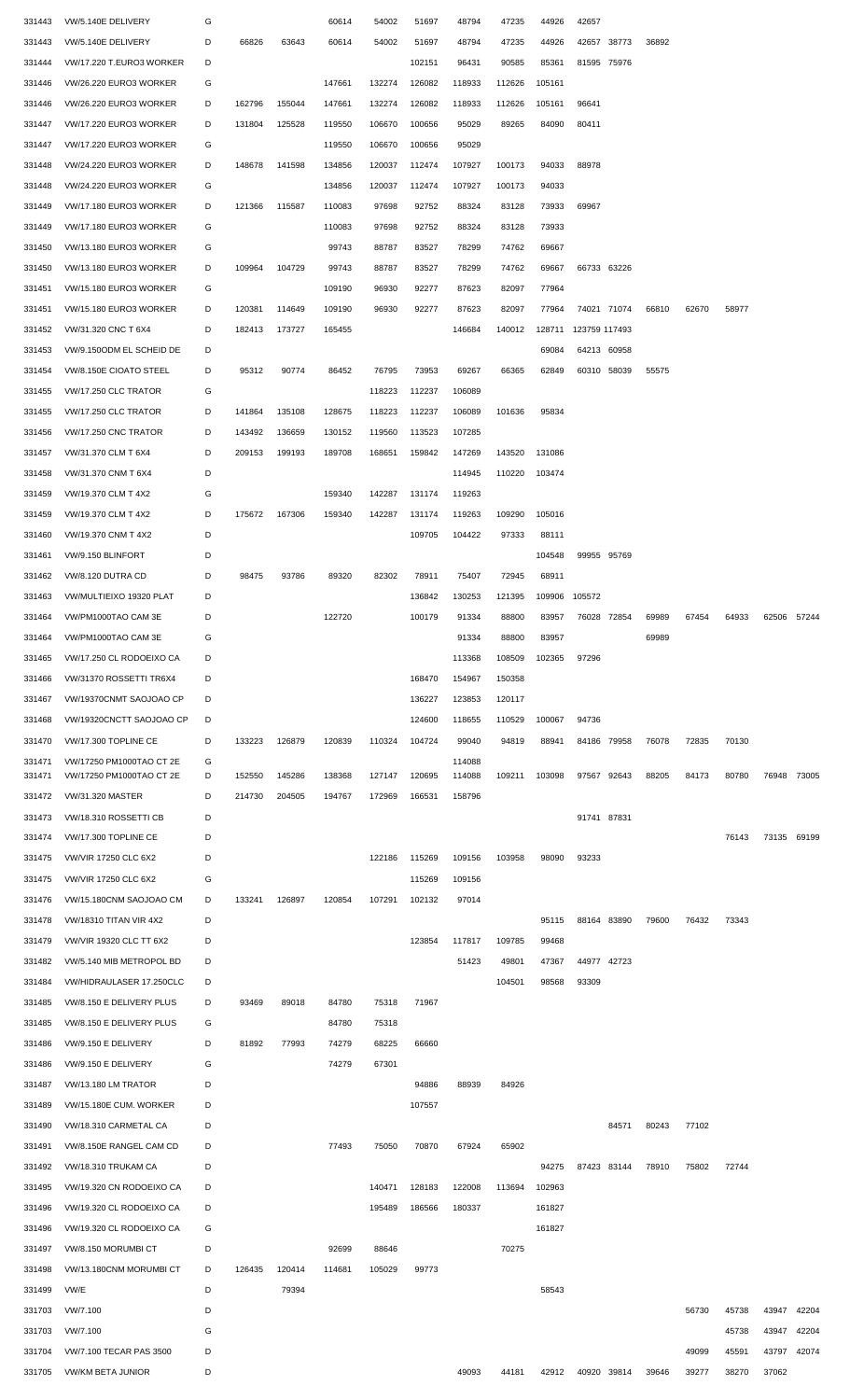| 331706 | VW/7.110                     | G |               |               |        |               |               |        |        |                            |                      | 53872 51633 | 49488  | 47871  |       |             |       |
|--------|------------------------------|---|---------------|---------------|--------|---------------|---------------|--------|--------|----------------------------|----------------------|-------------|--------|--------|-------|-------------|-------|
| 331706 | VW/7.110                     | D |               |               |        |               |               |        |        | 65375                      |                      | 53872 51633 | 49488  | 47871  | 46944 | 45326 43769 |       |
| 331799 | VW/7.110                     | D |               |               |        |               |               |        |        |                            |                      | 68310       | 63463  | 58767  | 46398 | 44602       | 42838 |
|        |                              |   |               |               |        |               |               |        |        |                            |                      |             |        |        |       |             |       |
| 333099 | VW/11.140                    | D |               |               |        |               |               |        |        |                            |                      |             | 57174  | 54453  | 52103 | 49523       | 46849 |
| 333599 | VW/14.210                    | D |               |               |        |               |               |        |        |                            |                      |             |        |        |       | 91864 77126 |       |
| 334101 | VW/16.210                    | D |               |               |        |               |               |        |        |                            |                      |             |        |        |       |             | 57047 |
| 334102 | VW/16.210 H                  | D |               |               |        |               |               |        |        |                            |                      |             |        |        |       |             | 63334 |
| 334103 | VW/16.220                    | D |               |               |        |               |               |        |        |                            |                      |             |        |        | 86449 | 79300       | 74418 |
| 334103 | VW/16.220                    | G |               |               |        |               |               |        |        |                            |                      |             |        |        |       |             | 74418 |
| 334104 | VW/16.170 BT                 | G |               |               |        |               |               |        |        |                            |                      |             |        |        |       | 66393       | 61365 |
| 334104 | VW/16.170 BT                 | D |               |               |        |               |               |        |        |                            |                      |             |        | 85052  | 81429 | 66393       | 61365 |
|        |                              |   |               |               |        |               |               |        |        |                            |                      |             |        |        |       |             |       |
| 334106 | VW/16.300                    | G |               |               |        |               |               |        |        |                            |                      |             |        |        |       | 79841       | 75502 |
| 334106 | VW/16.300                    | D |               |               |        |               |               |        |        |                            |                      |             |        |        | 90974 | 79841       | 75502 |
| 334199 | VW/16.170                    | D |               |               |        |               |               |        |        |                            |                      |             |        |        |       | 78213 55623 |       |
| 339001 | <b>VW/L80</b>                | D |               |               |        |               |               |        |        |                            |                      |             |        |        |       |             | 40297 |
| 339002 | VW/40.300                    | G |               |               |        |               |               |        |        |                            |                      |             |        |        | 72746 | 70261       | 67137 |
| 339002 | VW/40.300                    | D |               |               |        |               |               |        |        |                            |                      |             | 85561  | 79244  | 72746 | 70261 67137 |       |
| 339003 | VW/18.310                    | G |               |               |        |               |               |        |        |                            |                      |             | 73962  | 71040  |       |             |       |
| 339003 | VW/18.310                    | D |               |               |        |               |               |        |        | 88383                      |                      | 81956 77950 | 73962  | 71040  | 64471 | 56867       |       |
| 339005 | VW/15.190                    | G |               |               |        |               |               |        |        |                            |                      | 78170 75303 | 71761  | 69040  |       |             |       |
|        |                              |   |               |               |        |               |               |        |        |                            |                      |             |        |        |       |             |       |
| 339005 | VW/15.190                    | D |               |               |        |               |               |        |        | 84198                      |                      | 78170 75303 | 71761  | 69040  | 55829 | 53795       |       |
| 339006 | VW/13.190                    | D |               |               |        |               |               |        |        | 59654                      |                      | 57108 54108 | 52232  | 50272  | 48845 | 46250       |       |
| 339006 | VW/13.190                    | G |               |               |        |               |               |        |        |                            |                      | 57108 54108 | 52232  | 50272  |       |             |       |
| 339007 | VW/26.310                    | D |               |               |        |               |               |        |        | 99240                      |                      | 92440 86170 | 82980  | 79888  | 72581 | 61543       |       |
| 339007 | VW/26.310                    | G |               |               |        |               |               |        |        |                            |                      | 86170       | 82980  | 79888  |       |             |       |
| 339008 | VW/23.310                    | G |               |               |        |               |               |        |        |                            | 100725 94345         |             | 89134  | 84590  |       |             |       |
| 339008 | VW/23.310                    | D |               |               |        |               |               |        |        | 110786                     | 100725 94345         |             | 89134  | 84590  | 81671 |             |       |
| 339009 | VW/17.310                    | D |               |               |        |               |               |        |        | 84161                      | 78096 74281          |             | 70500  | 67278  | 62944 | 59946       |       |
| 339009 | VW/17.310                    | G |               |               |        |               |               |        |        |                            |                      | 78096 74281 | 70500  | 67278  | 62944 |             |       |
| 339010 | VW/23.220                    | D |               |               |        |               |               |        |        | 119203 111535 104705 97381 |                      |             | 92683  | 88202  | 80945 | 71922       |       |
| 339010 | VW/23.220                    | G |               |               |        |               |               |        |        |                            | 104705 97381         |             | 92683  | 88202  |       |             |       |
| 339011 | VW/26.220                    | D |               |               |        |               |               |        | 113650 | 106151                     |                      | 97569 93709 | 90288  | 87177  | 81290 | 69429       |       |
|        |                              |   |               |               |        |               |               |        |        |                            |                      |             |        |        |       |             |       |
| 339011 | VW/26.220                    | G |               |               |        |               |               |        |        |                            |                      | 97569 93709 | 90288  | 87177  |       |             |       |
| 339012 | VW/23.210 MOTOR CUMMINS      | G |               |               |        |               |               |        |        |                            |                      | 89263 85565 | 78595  | 75611  |       |             |       |
| 339012 | VW/23.210 MOTOR CUMMINS      | D |               |               |        |               |               |        |        | 98674                      |                      | 89263 85565 | 78595  | 75611  | 72986 | 69543       |       |
| 339013 | VW/23.210 MOTOR MWM          | D |               |               |        |               |               |        |        | 98663                      |                      | 89283 85525 | 78600  | 75617  | 71912 | 69767       |       |
| 339013 | VW/23.210 MOTOR MWM          | G |               |               |        |               |               |        |        |                            |                      | 89283 85525 | 78600  | 75617  |       |             |       |
| 339015 | VW/26.260                    | G |               |               |        |               |               |        |        |                            | 109425 103611        |             | 99000  | 94869  |       |             |       |
| 339015 | VW/26.260                    | D |               |               |        |               |               |        |        | 116660                     | 109425 103611        |             | 99000  | 94869  | 91419 |             |       |
| 339016 | VW/TUTTO 17.310 4E           | D |               |               |        |               |               |        |        |                            |                      |             | 75114  | 71675  | 67979 |             |       |
| 339017 | VW/23.250 E                  | G |               |               |        |               |               |        |        |                            | 102460 96689         |             | 88479  |        |       |             |       |
|        |                              |   |               |               |        |               |               |        |        |                            |                      |             |        |        |       |             |       |
| 339017 | VW/23.250 E                  | D |               |               |        |               |               |        |        | 117835 110231 102460 96689 |                      |             | 88479  | 85536  |       |             |       |
| 339019 | <b>VW/26.310 TRATOR</b>      | D |               |               |        |               |               |        |        |                            |                      |             | 91666  | 83992  | 80466 |             |       |
| 339030 | VW/MULTIEIXO 26260 8X4       | D |               |               | 187705 | 181784        |               | 165157 | 158074 |                            | 147987 138509 127248 |             | 116910 | 113284 |       |             |       |
| 339031 | <b>VW/18.310 TITAN</b>       | G |               |               |        |               |               |        |        |                            |                      | 81963 77940 | 73959  |        |       |             |       |
| 339031 | <b>VW/18.310 TITAN</b>       | D |               |               |        |               |               |        | 96865  | 88406                      |                      | 81963 77940 | 73959  | 71052  |       |             |       |
| 339034 | VW/31.310                    | D |               |               |        |               |               | 134898 | 129140 |                            | 121475 114520 105073 |             | 101485 |        |       |             |       |
| 339034 | VW/31.310                    | G |               |               |        |               |               |        |        |                            | 114520 105073        |             |        |        |       |             |       |
| 339035 | VW/31.260                    | D |               |               |        |               |               |        |        |                            | 112577 107398 99153  |             | 95052  |        |       |             |       |
| 339035 | VW/31.260                    | G |               |               |        |               |               |        |        |                            | 107398               |             |        |        |       |             |       |
| 339036 | VW/13.180 E                  | G |               |               |        |               |               |        | 74760  | 69718                      | 66733                |             |        |        |       |             |       |
|        |                              |   |               |               |        |               |               |        |        |                            |                      |             |        |        |       |             |       |
| 339036 | VW/13.180 E                  | D |               |               |        |               |               | 78289  | 74760  | 69718                      |                      | 66733 63254 | 61019  | 58760  | 57057 | 54035       |       |
| 339037 | VW/15.180 E                  | D |               |               |        | 97139         | 92433         | 87839  | 82273  | 78109                      |                      | 74161 71193 | 68176  |        |       |             |       |
| 339037 | VW/15.180 E                  | G |               |               |        |               |               |        | 82273  | 78109                      | 74161                |             |        |        |       |             |       |
| 339038 | VW/26.260 E                  | G |               |               | 161737 | 141960        | 133162        | 124020 | 120291 | 114076                     |                      |             |        |        |       |             |       |
| 339038 | VW/26.260 E                  | D | 178315        | 169824        | 161737 | 141960        | 133162        | 124020 | 120291 |                            | 114076 107086 101386 |             |        |        |       |             |       |
| 339039 | VW/31.260 E                  | D | 170516        | 162397        | 154665 | 137530        | 131661        | 124333 | 119248 |                            | 111971 106757 99061  |             |        |        |       |             |       |
| 339039 | VW/31.260 E                  | G |               |               |        |               |               | 124333 | 119248 | 111971                     |                      |             |        |        |       |             |       |
| 339040 | VW/24.250 CNC 6X2            | G |               |               | 148879 | 132521        | 126399        | 118633 | 115089 | 108433                     |                      |             |        |        |       |             |       |
| 339040 | VW/24.250 CNC 6X2            | D | 164140        | 156323        | 148879 | 132521        | 126399        | 118633 | 115089 | 108433                     | 100933               |             |        |        |       |             |       |
|        |                              |   |               |               |        | 132550        | 126380        |        | 115118 |                            |                      |             |        |        |       |             |       |
| 339041 | VW/24.250 CLC 6X2            | D | 164108        | 156294        | 148852 |               |               | 118636 |        | 108438                     |                      | 95696 92117 |        |        |       |             |       |
| 339041 | VW/24.250 CLC 6X2            | G |               |               | 148852 | 132550        | 126380        | 118636 | 115118 | 108438                     |                      |             |        |        |       |             |       |
| 339042 | VW/17.250 CLC                | D | 141885 135128 |               | 128694 |               | 118194 112193 | 106076 | 101569 | 95862                      | 89325                |             |        |        |       |             |       |
| 339042 | VW/17.250 CLC                | G |               |               |        |               |               | 106076 | 101569 | 95862                      |                      |             |        |        |       |             |       |
| 339043 | VW/17.250 CNC                | G |               |               | 128673 | 118187 112251 |               | 106135 | 101589 |                            |                      |             |        |        |       |             |       |
| 339043 | VW/17.250 CNC                | D | 141862        | 135106        | 128673 | 118187 112251 |               | 106135 | 101589 | 95843                      | 89315                |             |        |        |       |             |       |
|        | 339044 VW/24.250E WORKER 6X2 | D |               | 141439 134704 | 128290 |               | 127704 119647 | 113185 | 109566 | 102980                     |                      | 94192 90912 |        |        |       |             |       |
|        |                              |   |               |               |        |               |               |        |        |                            |                      |             |        |        |       |             |       |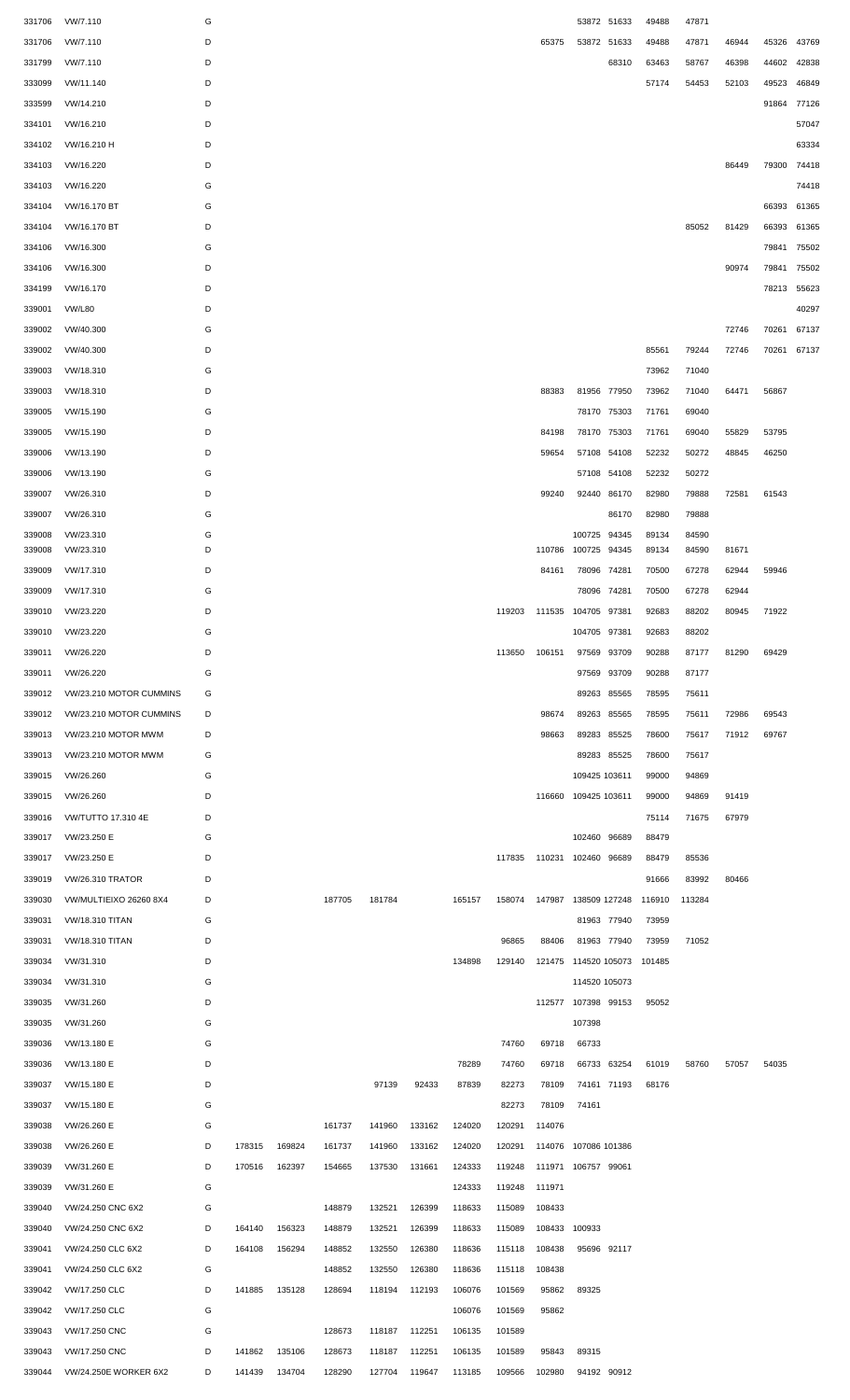| 339044           | VW/24.250E WORKER 6X2              | G      |        |        | 128290 |        |                 |        |        | 102980               | 94192                              |       |       |               |             |  |
|------------------|------------------------------------|--------|--------|--------|--------|--------|-----------------|--------|--------|----------------------|------------------------------------|-------|-------|---------------|-------------|--|
| 339046           | <b>VW/BMB 31310 CM</b>             | D      |        |        |        |        |                 |        |        |                      | 140111                             |       |       |               |             |  |
| 339046           | <b>VW/BMB 31310 CM</b>             | G      |        |        |        |        |                 |        |        |                      | 140111                             |       |       |               |             |  |
| 339047           | VW/19.320 CLC TT                   | D      | 161888 | 154179 | 146838 | 130599 | 119184          | 113437 | 105713 | 95699                | 91392 88143                        |       |       |               |             |  |
| 339047           | VW/19.320 CLC TT                   | G      |        |        | 146838 | 130599 | 119184          | 113437 | 105713 | 95699                |                                    |       |       |               |             |  |
| 339048           | VW/19.320 CNC TT                   | D      | 161882 | 154174 | 146833 | 130609 | 119130          | 113445 | 105651 | 95676                | 91916                              |       |       |               |             |  |
| 339048           | VW/19.320 CNC TT                   | G      |        |        |        | 130609 |                 | 113445 | 105651 | 95676                |                                    |       |       |               |             |  |
| 339049           | VW/15180E TOPLINE                  | D      |        |        |        |        |                 |        | 85727  | 79953                | 73963                              |       |       |               |             |  |
| 339050           | VW/15.180 CLM                      | D      | 131943 | 125661 | 119678 | 106724 | 102597          | 95020  | 91806  |                      |                                    |       |       |               |             |  |
| 339050           | VW/15.180 CLM                      | G      |        |        | 119678 | 106724 |                 | 95020  |        |                      |                                    |       |       |               |             |  |
| 339051           | VW/15.180 CNM                      | D      | 125192 | 119231 | 113554 | 100781 | 95966           | 91121  | 85420  | 81096                | 76975 73906                        | 70745 | 67958 | 65973         | 62919 60931 |  |
| 339051           | VW/15.180 CNM                      | G      |        |        | 113554 | 100781 | 95966           | 91121  | 85420  | 81096                |                                    |       |       |               |             |  |
| 339052           | VW/13.180 CLM                      | D      | 115887 | 110369 | 105114 | 96303  | 91457           | 86697  | 80628  | 76476                |                                    |       |       |               |             |  |
|                  |                                    |        |        |        |        |        | 91442           | 86724  | 80600  | 76465                |                                    |       |       |               |             |  |
| 339053           | VW/13.180 CNM                      | G      |        | 110369 | 105114 | 96251  |                 |        |        |                      |                                    |       |       |               |             |  |
| 339053<br>339054 | VW/13.180 CNM<br>VW/31.320 CLC 6X4 | D<br>G | 115887 |        | 105114 | 96251  | 91442<br>160238 | 86724  | 80600  | 76465                | 67999                              |       |       |               |             |  |
| 339054           | VW/31.320 CLC 6X4                  | D      | 206572 | 196736 | 187368 | 166455 | 160238          | 152741 | 145871 | 136746               |                                    |       |       |               |             |  |
| 339055           | VW/31.320 CNC 6X4                  | G      |        |        | 181733 | 161397 | 155419          | 148213 | 141421 |                      |                                    |       |       |               |             |  |
| 339055           | VW/31.320 CNC 6X4                  | D      | 200361 | 190820 | 181733 | 161397 | 155419          | 148213 | 141421 | 127484 123003        |                                    |       |       |               |             |  |
| 339056           | <b>VW/BMB 17.250 CLC CM</b>        | D      |        |        | 136964 |        | 109604          | 103668 | 99229  | 93649                | 86755                              |       |       |               |             |  |
| 339056           | VW/BMB 17.250 CLC CM               | G      |        |        |        |        |                 | 103668 | 99229  |                      |                                    |       |       |               |             |  |
| 339058           | VW/25.360 CLM T 6X2                | D      |        |        |        |        | 161154          | 143135 | 137157 | 128739 121823        |                                    |       |       |               |             |  |
| 339059           | VW/26.260 PMERECHIM 8X4            | D      | 215023 | 204784 | 195032 | 178109 | 169014          | 159806 | 153032 |                      | 143221 135131 128043 121821        |       |       |               |             |  |
| 339060           | VW/26.260E PMERECHIM 8X4           | D      | 239130 | 223486 | 206932 | 179132 | 166392          | 156041 | 151554 | 143654 135060        |                                    |       |       |               |             |  |
| 339061           | VW/24.250C PMERECHIM 8X2           | D      | 164081 | 156269 | 148827 | 132430 | 125607          | 118873 | 115020 | 108102 103853        |                                    |       |       |               |             |  |
| 339061           | VW/24.250C PMERECHIM 8X2           | G      |        |        | 148827 | 132430 | 125607          | 118873 | 115020 |                      |                                    |       |       |               |             |  |
| 339063           | VW/MULTIEIXO 24250 8X4             | D      | 179722 | 171164 | 163013 | 144987 | 137527          | 130152 | 125988 | 118419 113760        |                                    |       |       |               |             |  |
| 339064           | VW/23.310 PMERECHIM 8X2            | D      |        |        |        |        |                 |        |        |                      | 110882 103818                      | 98088 | 93081 |               |             |  |
| 339065           | VW/23.220 PMERECHIM 8X2            | D      |        |        |        |        |                 |        |        |                      | 122977 116122 108055 102778        |       |       |               |             |  |
| 339066           | VW/25.370 CLM T 6X2                | G      |        |        | 184272 | 163765 | 157730          | 140082 | 134161 |                      |                                    |       |       |               |             |  |
| 339066           | VW/25.370 CLM T 6X2                | D      | 203160 | 193486 | 184272 |        | 163765 157730   | 140082 | 134161 | 125887 119110        |                                    |       |       |               |             |  |
| 339067           | VW/25.370 CNM T 6X2                | G      |        |        |        |        | 157045          |        |        |                      |                                    |       |       |               |             |  |
| 339067           | VW/25.370 CNM T 6X2                | D      |        |        |        | 163040 | 157045          | 139524 | 137690 |                      |                                    |       |       |               |             |  |
| 339068           | VW/24.250E PMERECHIM 8X2           | D      |        |        |        |        |                 |        |        |                      | 109394 105727 102286               |       |       |               |             |  |
| 339069           | VW/31.370 CLM 6X4                  | D      |        |        |        |        |                 |        | 158201 |                      |                                    |       |       |               |             |  |
| 339070           | VW/31.370 CNM 6X4                  | G      |        |        |        |        |                 | 145982 |        |                      |                                    |       |       |               |             |  |
| 339070           | VW/31.370 CNM 6X4                  | D      | 208601 | 198667 | 189207 | 167929 | 158738          | 145982 | 134464 | 126118               |                                    |       |       |               |             |  |
| 339075           | VW/26.260 CLM 6X4                  | D      |        |        | 159003 | 148890 | 141282          | 133626 | 129911 | 121888               |                                    |       |       |               |             |  |
|                  |                                    |        |        |        |        |        |                 |        |        |                      |                                    |       |       |               |             |  |
| 339076           | VW/31.260 CLM 6X4                  | D      |        |        |        |        | 154239          | 148793 | 145371 |                      | 136408 129083 122639 116713 111451 |       |       | 106927 101874 |             |  |
| 339077           | VW/31.260 CNM 6X4                  | D      | 183746 | 174996 | 166663 | 148148 | 141847          | 133947 | 128438 |                      |                                    |       |       |               |             |  |
| 339077           | VW/31.260 CNM 6X4                  | G      |        |        |        | 148148 | 141847          | 133947 |        |                      |                                    |       |       |               |             |  |
| 339078           | VW/31.320CN PMERECHIM 84           | D      | 234833 | 223651 | 213001 | 189176 | 182198          | 173720 | 165742 | 155447               |                                    |       |       |               |             |  |
| 339078           | VW/31.320CN PMERECHIM 84           | G      |        |        | 213001 |        |                 |        |        |                      |                                    |       |       |               |             |  |
| 339079           | VW/26.260 CNM 6X4                  | G      |        |        | 165565 | 145275 | 136309          | 126939 |        |                      |                                    |       |       |               |             |  |
| 339079           | VW/26.260 CNM 6X4                  | D      | 182536 | 173844 | 165565 | 145275 | 136309          | 126939 | 123113 |                      |                                    |       |       |               |             |  |
| 339080           | VW/24.250CN PMERECHIM 82           | G      |        |        | 174085 | 154848 | 146934          | 139009 |        |                      |                                    |       |       |               |             |  |
| 339080           | VW/24.250CN PMERECHIM 82           | D      | 191929 | 182789 | 174085 | 154848 | 146934          | 139009 | 134557 | 126443 119697        |                                    |       |       |               |             |  |
| 339081           | VW/19.320CN PMERECHIM 82           | D      |        |        |        |        |                 |        | 125069 |                      |                                    |       |       |               |             |  |
| 339082           | <b>VW/23.310 TRIEL ED</b>          | D      |        |        |        |        |                 |        |        | 108965               | 105549 98839                       |       |       |               |             |  |
| 339083           | VW/MULTIEIXO 31320 8X4             | D      |        |        | 198234 | 191981 | 184889          | 176338 | 168314 | 159179               |                                    |       |       |               |             |  |
| 339084           | VW/18.310 PONTO15                  | D      |        |        |        |        |                 |        |        |                      | 84052<br>88391                     | 79813 | 76647 |               |             |  |
| 339085           | VW/18.310 TOPLINE                  | D      |        |        |        |        |                 |        |        | 93356                | 82366<br>86561                     | 78149 | 75069 | 72017         |             |  |
| 339086           | VW/25.320 CNC T 6X2                | D      | 186806 | 177912 | 169440 | 155512 | 148994          | 142071 | 136430 | 128022               |                                    |       |       |               |             |  |
| 339086           | VW/25.320 CNC T 6X2                | G      |        |        |        | 155512 |                 | 142071 |        |                      |                                    |       |       |               |             |  |
| 339087           | <b>VW/CHAPEMEC TRATOR</b>          | D      |        |        |        |        |                 |        |        |                      | 64034 60809                        | 56521 | 54551 | 52992         | 50697       |  |
| 339088           | VW/25.320 CLC T 6X2                | G      |        |        | 169475 | 155506 | 148973          | 142097 |        |                      |                                    |       |       |               |             |  |
| 339088           | VW/25.320 CLC T 6X2                | D      | 186846 | 177949 | 169475 | 155506 | 148973          | 142097 | 135177 | 126808               |                                    |       |       |               |             |  |
| 339089           | <b>VW/24.250 MASTER</b>            | G      |        |        | 176016 | 156663 |                 |        |        |                      |                                    |       |       |               |             |  |
| 339089           | <b>VW/24.250 MASTER</b>            | D      | 194057 | 184817 | 176016 | 156663 | 149484          | 140278 | 136111 | 128200               |                                    |       |       |               |             |  |
| 339090           | VW/17.310 PONTO15                  | D      |        |        |        |        |                 |        |        |                      | 79116                              | 75101 | 71648 |               |             |  |
| 339091           | <b>VW/9.150ECE SBB CF</b>          | D      |        |        |        | 81627  | 77260           | 73937  | 68801  | 65115                | 60523                              |       |       |               |             |  |
| 339092           | VW/24.220E3 PMERECHIM 82           | D      |        |        |        | 146031 | 136805          | 131268 |        | 121855 114396 110255 |                                    |       |       |               |             |  |
| 339093           | VW/BMB 31.320 CNC CM               | D      | 192679 | 183505 | 174767 | 154972 | 148885          | 135424 | 130006 |                      |                                    |       |       |               |             |  |
| 339093           | VW/BMB 31.320 CNC CM               | G      |        |        | 174767 | 154972 | 148885          | 135424 |        |                      |                                    |       |       |               |             |  |
| 339094           | VW/BMB 19.320 CNC 6X2              | D      |        |        |        | 141658 | 129253          | 123100 |        |                      | 114693 107812 101284 95257         |       |       |               |             |  |
| 339095           | VW/BMB 19.320 CLC 6X2              | D      |        |        |        |        | 133801          |        |        |                      |                                    |       |       |               |             |  |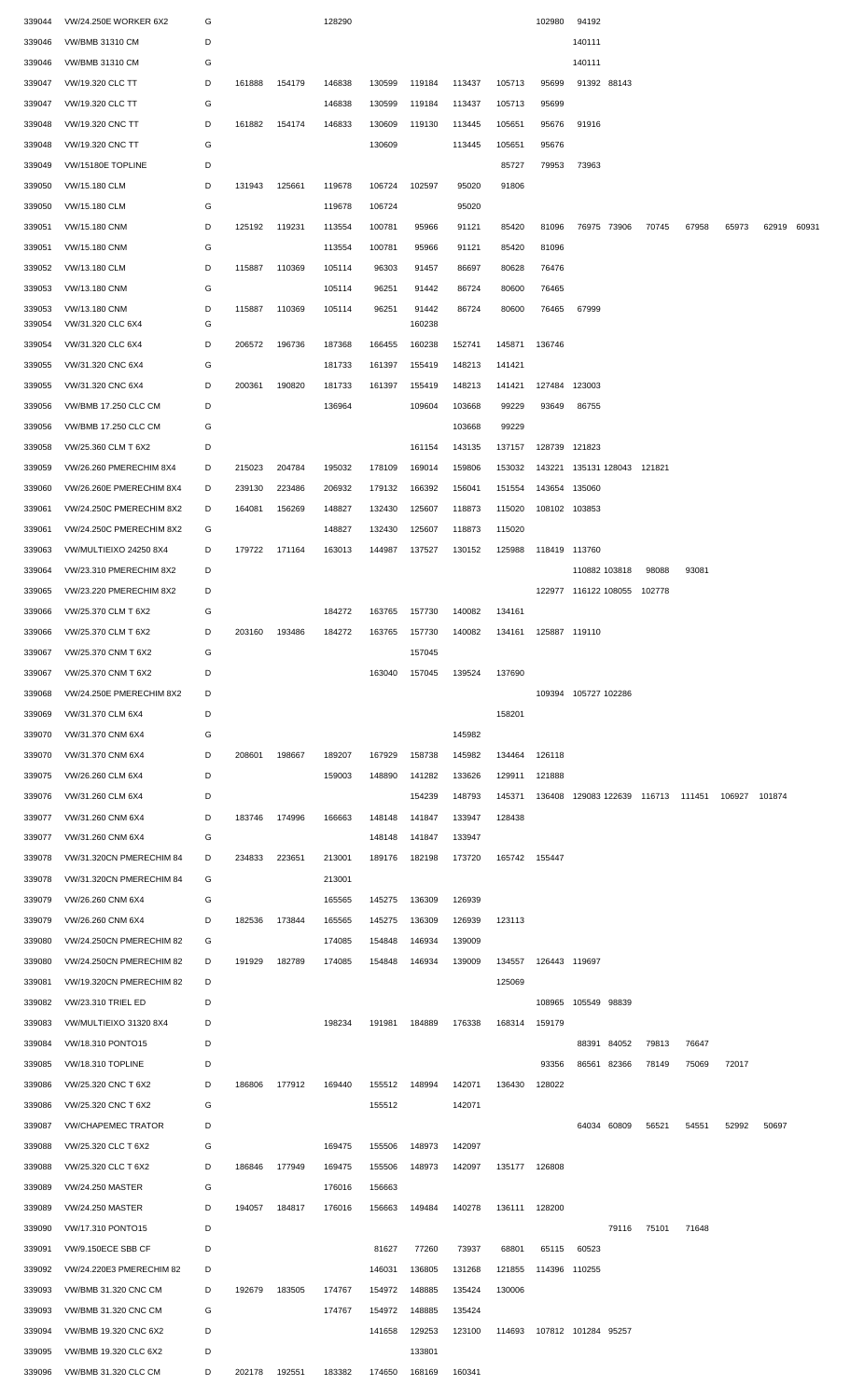| 339097           | VW/23.250E PMERECHIM 8X2               | D      |               |               |        |        |                      |        |        |        | 118831 112469 106103 |             |               |        |       |       |       |
|------------------|----------------------------------------|--------|---------------|---------------|--------|--------|----------------------|--------|--------|--------|----------------------|-------------|---------------|--------|-------|-------|-------|
| 339098           | VW/31.370CN PMERECHIM 84               | D      |               |               |        | 185051 | 174878               | 160843 | 156005 |        |                      |             |               |        |       |       |       |
| 339099           | <b>VW/VOLKSWAGEN</b>                   | D      |               |               |        |        | 51928                | 49041  | 47464  | 45121  |                      | 42862 41640 | 39585         | 38664  | 37737 | 37458 | 35668 |
| 339201           | VW/24.220                              | D      |               |               |        |        |                      | 111489 | 103514 | 97136  |                      | 91905 87319 | 83071         | 79334  | 76105 | 72521 | 68826 |
| 339201           | VW/24.220                              | G      |               |               |        |        |                      |        |        |        |                      |             |               |        | 76105 | 72521 | 68826 |
| 339202           | VW/24.250                              | D      | 155716        | 148302        | 141240 | 128950 | 122396               | 115707 | 111977 | 105261 |                      | 99637 94611 | 90093         | 85959  | 82504 | 78606 | 74583 |
| 339202           | VW/24.250                              | G      |               |               |        | 128950 |                      |        |        |        |                      |             |               |        | 82504 | 78606 |       |
| 339203           | <b>VW/TUTTO 24250 4E</b>               | D      |               |               |        |        |                      |        |        |        |                      |             | 113124 105152 | 98495  | 94486 | 89980 |       |
| 339210           | VW/TRUCKSREIS 18310                    | D      |               |               |        |        |                      |        |        | 93842  |                      | 86984 82749 |               |        |       |       |       |
|                  | VW/23.250 SPAZIO                       | D      |               |               |        |        |                      |        |        |        | 127091               |             |               |        |       |       |       |
| 339211           |                                        |        |               |               |        |        |                      |        |        |        |                      |             |               |        |       |       |       |
| 339212           | <b>VW/18.310 MOURA</b>                 | D      |               |               |        |        |                      |        |        |        |                      |             | 85319         |        |       |       |       |
| 339213           | <b>VW/24.220 MASTER</b>                | D      | 158224        | 150690        | 143515 | 127758 | 119714               |        |        |        |                      |             |               |        |       |       |       |
| 339214           | <b>VW/24.250 MOURA</b>                 | D      |               |               | 131391 |        |                      |        |        |        |                      | 89234       | 86010         | 83020  |       |       |       |
| 339215           | VW/19.320 CNC PPL EXTEND               | D      |               |               |        |        | 125323               | 119293 | 111174 |        |                      |             |               |        |       |       |       |
| 339216           | VW/31.320 CN RODOEIXO CT               | D      |               |               |        |        | 193067               |        |        |        |                      |             |               |        |       |       |       |
| 339217           | VW/18.310 DALBOZA CA                   | D      |               |               |        |        |                      |        |        |        |                      | 82353 78765 |               |        |       |       |       |
| 339218           | <b>VW/17220 VIR</b>                    | G      |               |               |        |        |                      |        |        |        |                      | 94508       |               |        |       |       |       |
| 339219           | VW/26.250 E 6X4                        | D      | 165926        | 159354        | 152493 | 141784 |                      |        |        |        |                      |             |               |        |       |       |       |
| 339220           | VW/23.250 E TOPLINE CE                 | D      |               |               |        |        |                      |        |        |        | 107269               |             |               |        |       |       |       |
| 339222           | VW/25.320 MJ 6X2                       | D      |               |               |        |        |                      | 151666 |        |        |                      |             |               |        |       |       |       |
| 339224           | VW/25.370 CLM 6X2 SETEC                | D      |               |               |        |        |                      |        | 151888 |        |                      |             |               |        |       |       |       |
|                  |                                        |        |               |               |        |        |                      |        |        |        |                      |             |               |        |       |       |       |
| 339225           | VW/19.320 CNC ZAMBONI CA               | D      |               |               |        |        |                      |        |        | 98345  |                      |             |               |        |       |       |       |
| 339339           | VW/BMB 17.250 CLC 4X2                  | D      | 138385        | 131797        | 129970 | 114277 | 109370               | 103402 | 99022  |        |                      |             |               |        |       |       |       |
| 340201           | VW/35.300                              | D      |               |               |        |        |                      |        |        |        |                      |             | 117143 108885 | 100816 | 93871 | 86755 | 73248 |
| 340202           | VW/35.300 H                            | D      |               |               |        |        |                      |        |        |        |                      |             |               |        |       | 86829 | 73255 |
| 340206           | VW/18.310 RODOEIXO CA                  | D      |               |               |        |        |                      |        |        |        |                      | 83711       | 77802         | 75347  |       |       |       |
| 340207           | VW/23.310 TOPLINE CE                   | D      |               |               |        |        |                      |        |        |        |                      |             | 106235        |        |       |       |       |
| 340208           | VW/9.150E DLV TOPLINE CD               | D      | 103305        | 98387         | 93702  |        |                      |        |        |        |                      |             |               |        |       |       |       |
| 347703           | VW/24250 LIEBHERR HTM                  | D      | 156717        | 149254        | 142148 | 126695 | 120429               | 114180 | 110782 | 104138 |                      |             |               |        |       |       |       |
| 347704           | VW/26220 LIEBHERR HTM                  | G      |               |               |        |        |                      |        |        |        |                      | 97554 93632 |               |        | 82267 |       |       |
| 347704           | VW/26220 LIEBHERR HTM                  | D      |               |               |        |        |                      |        |        | 106106 |                      | 97554 93632 | 90274         | 87109  | 82267 | 69464 |       |
| 347705           | VW/26260 LIEBHERR HTM                  | D      |               |               |        |        |                      |        | 122829 |        | 116594 109351 103551 |             | 98923         | 94798  | 90621 |       |       |
|                  | VW/8150E AUTO LIFE TR 10               | D      | 140404        | 133718        | 127351 | 113123 | 108892               | 102019 | 97783  |        |                      |             |               |        |       |       |       |
| 348410           |                                        |        |               |               |        |        |                      |        |        |        |                      |             |               |        |       |       |       |
| 348412           | VW/8.150 MIB METROPOLIS                | D      |               |               | 89453  | 84357  |                      |        |        |        |                      |             |               |        |       |       |       |
| 348413           | VW/9.150 FLAZEC DUPLA                  | G      | 94352         | 90616         | 86714  |        |                      |        |        |        |                      |             |               |        |       |       |       |
| 348414           | VW/8.160 MIB METROPOLIS                | D      | 93127         | 90188         |        |        |                      |        |        |        |                      |             |               |        |       |       |       |
| 348415           | VW/8.160 CE SBB CF                     | D      |               | 94391         |        |        |                      |        |        |        |                      |             |               |        |       |       |       |
| 349300           | VW/BMB 25.320 CLC 8X2                  | D      |               |               |        | 161747 | 154977               | 147855 | 141931 |        |                      |             |               |        |       |       |       |
| 349302           | VW/BMB 19.370 CLM 6X2                  | D      |               |               |        | 154569 | 142409               | 129483 |        |        |                      |             |               |        |       |       |       |
| 349304           | VW/BMB 31.370 CLM CM                   | D      |               |               |        | 185603 | 169588               | 157652 |        |        |                      |             |               |        |       |       |       |
| 349305           | VW/BMB 31.370 CNM CM                   | D      | 218165        | 207777        | 197882 | 175638 | 166030               | 152605 | 148086 | 138939 |                      |             |               |        |       |       |       |
| 349305           | VW/BMB 31.370 CNM CM                   | G      |               |               |        |        |                      | 152605 |        |        |                      |             |               |        |       |       |       |
| 349306           | VW/BMB 25.370 CLM 8X2                  | D      | 221044        | 210518        | 200494 | 178176 | 171644               | 152392 |        |        |                      |             |               |        |       |       |       |
| 349308           | <b>VW/BMB 13.180 CNM CM</b>            | D      | 126413        | 120393        | 114661 | 105023 | 99791                | 94620  | 87914  |        |                      |             |               |        |       |       |       |
| 349309           | VW/BMB 25.320 CNC 6X2                  | D      | 197959        | 188533        | 179555 | 164787 | 157856               | 150536 | 144613 |        |                      |             |               |        |       |       |       |
|                  |                                        | D      |               |               |        |        |                      |        |        |        |                      |             |               |        |       |       |       |
| 349311           | VW/BMB 17.250 CNC CM                   |        |               |               |        | 126392 |                      | 113316 |        |        |                      |             |               |        |       |       |       |
| 349312           | VW/BMB 15.180 CNM CM                   | D      |               |               |        | 107245 | 103044               | 95472  |        |        |                      |             |               |        |       |       |       |
| 349314           | VW/BMB 17.250E CM                      | D      |               |               |        |        | 120363               | 113812 | 108946 |        |                      |             |               |        |       |       |       |
| 349317           | VW/BMB 26.260E 8X4                     | D      | 209514        | 199537        | 190035 | 168832 | 160051               | 151419 |        |        |                      |             |               |        |       |       |       |
| 349318           | VW/BMB 24.250 CLC 8X2                  | D      | 181369        | 172732        | 164507 | 146380 | 139638               | 131085 |        |        |                      |             |               |        |       |       |       |
| 349318           | VW/BMB 24.250 CLC 8X2                  | G      |               |               | 164507 | 146380 |                      |        |        |        |                      |             |               |        |       |       |       |
| 349319           | VW/BMB 24.220 8X2                      | D      |               |               | 130154 | 124861 | 116964               | 112247 |        |        |                      |             |               |        |       |       |       |
| 349320           | VW/BMB 31.230 CNC 8X4                  | G      |               |               | 167883 |        |                      |        |        |        |                      |             |               |        |       |       |       |
| 349320           | VW/BMB 31.230 CNC 8X4                  | D      |               |               | 167883 | 160969 | 154110               | 145511 |        |        |                      |             |               |        |       |       |       |
| 349321           | VW/BMB 24.250 CNC 8X2                  | G      |               |               | 162820 | 144809 |                      |        |        |        |                      |             |               |        |       |       |       |
| 349321           | VW/BMB 24.250 CNC 8X2                  | D      | 179507        | 170960        | 162820 | 144809 | 137388               | 129994 |        |        |                      |             |               |        |       |       |       |
| 349322           | VW/BMB 26.260 CNM 8X4                  | D      | 190477        | 181408        | 172769 | 167158 | 159443               | 150749 |        |        |                      |             |               |        |       |       |       |
|                  |                                        |        |               |               |        |        |                      |        |        |        |                      |             |               |        |       |       |       |
| 349325           | VW/BMB 31.370 CNM 8X4                  | D      |               |               |        | 193770 | 170808               | 157154 | 153018 |        |                      |             |               |        |       |       |       |
| 349329           | VW/24.250 CNC RODOPR 8X2               | D      | 183230        | 174505        | 166196 | 147943 | 141118               |        |        |        |                      |             |               |        |       |       |       |
| 349330<br>349333 | WV 31.320 CNC 6X4 ESP<br>VW/17.320 CNC | D<br>D | 176064        | 167680        | 159696 | 142065 | 135479               | 140723 |        |        |                      |             |               |        |       |       |       |
|                  |                                        |        |               |               |        |        |                      |        |        |        |                      |             |               |        |       |       |       |
|                  | 349335 VW/24.320 CNC 6X2               | G      |               |               | 154330 | 137483 |                      |        |        |        |                      |             |               |        |       |       |       |
|                  | 349335 VW/24.320 CNC 6X2               | D      | 170148 162046 |               | 154330 |        | 137483 131066 124212 |        |        |        |                      |             |               |        |       |       |       |
| 349336           | VW/24.320 CLC 6X2                      | G      |               |               | 154320 | 137501 |                      |        |        |        |                      |             |               |        |       |       |       |
| 349336           | VW/24.320 CLC 6X2                      | D      | 170137 162036 |               | 154320 |        | 137501 131041        | 124193 |        |        |                      |             |               |        |       |       |       |
| 349337           | VW/17.320 CLC                          | D      | 176070        | 167685        | 159701 |        | 142033 135466        |        |        |        |                      |             |               |        |       |       |       |
|                  | 349341 VW/24.250CNC CARMETAL8X2        | D      |               | 187745 178805 | 170291 | 163666 |                      |        |        |        |                      |             |               |        |       |       |       |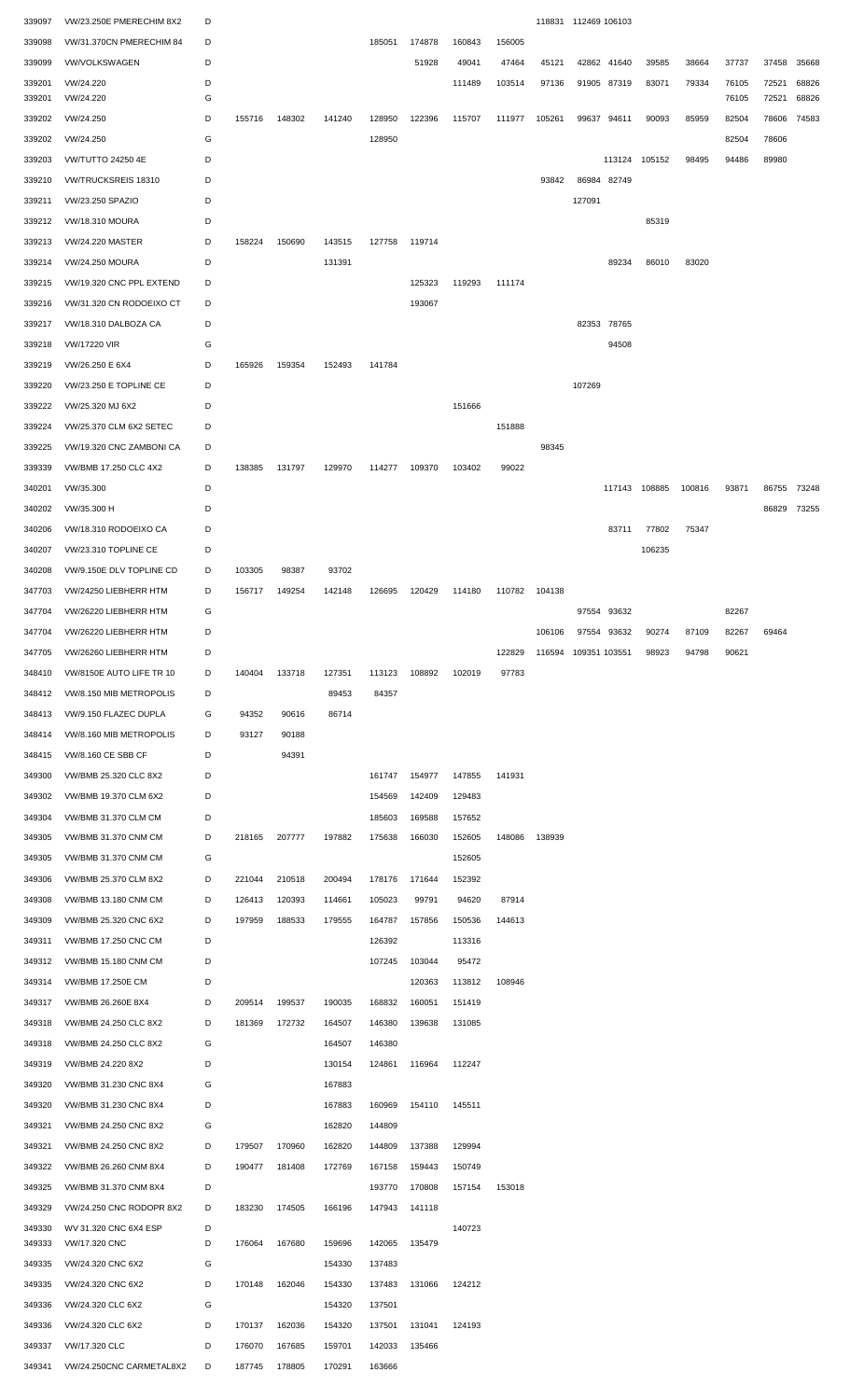| 349342 | VW/BMB 26.260 CNM CM                           | D      | 209895 | 199901 | 190383 | 173841 | 165463 |        |        |        |                             |               |        |               |                                |        |
|--------|------------------------------------------------|--------|--------|--------|--------|--------|--------|--------|--------|--------|-----------------------------|---------------|--------|---------------|--------------------------------|--------|
| 349343 | <b>VW/19.320 MORAL</b>                         | D      |        |        |        |        |        | 114809 | 111188 | 100698 | 95262                       |               |        |               |                                |        |
| 349344 | VW/RANAM 31320 CNC 6X4                         | D      |        |        |        | 176816 |        |        |        |        |                             |               |        |               |                                |        |
| 349345 | VW/17.220 TRUKAM CA                            | D      |        |        |        |        |        |        |        |        |                             | 85139         | 79142  | 76658         |                                |        |
| 349346 | VW/18.310 TRUCK GALEGO                         | D      |        |        |        |        |        |        |        |        | 86188 81133                 | 76701         |        |               |                                |        |
| 349347 | VW/BMB 8.120 EURO III CM                       | G      |        |        |        |        | 65465  |        |        |        |                             |               |        |               |                                |        |
| 349347 | VW/BMB 8.120 EURO III CM                       | D      | 81669  | 77781  | 74078  | 68255  | 65465  | 62032  |        |        |                             |               |        |               |                                |        |
| 349351 | VW/17220 MORAL CP                              | D      |        |        |        |        |        |        |        |        | 103433 100170 94972         |               |        |               |                                |        |
| 349352 | VW/26.370 CLM T 6X4                            | D      | 229474 | 218547 | 208141 | 197733 |        |        |        |        |                             |               |        |               |                                |        |
| 349352 | VW/26.370 CLM T 6X4                            | G      |        |        | 208141 |        |        |        |        |        |                             |               |        |               |                                |        |
| 349353 | VW/26.370 CNM T 6X4                            | D      | 229487 | 218560 | 208153 |        |        |        |        |        |                             |               |        |               |                                |        |
| 349353 | VW/26.370 CNM T 6X4                            | G      |        |        | 208153 |        |        |        |        |        |                             |               |        |               |                                |        |
| 349354 | VW/19320 SUPER TRUCK CP                        | D      |        |        | 151464 |        | 136552 | 127616 |        | 122134 |                             |               |        |               |                                |        |
| 349354 | VW/19320 SUPER TRUCK CP                        | G      | 166987 | 159036 | 151464 |        |        |        |        |        |                             |               |        |               |                                |        |
| 349358 | VW/40.300 CARMETAL CA                          | D      |        |        |        |        |        |        |        |        |                             |               |        |               | 73578                          |        |
| 349359 | VW/24.320 CNC BMB CM                           | D      |        |        |        | 172151 |        |        |        |        |                             |               |        |               |                                |        |
| 349360 | VW/BMB 19.320 SETEC TCT                        | D      |        |        |        |        | 142149 | 135041 |        |        |                             |               |        |               |                                |        |
| 349363 | VW/19.320CLC CARMETAL CA                       | D      |        |        |        |        |        |        | 105165 |        |                             |               |        |               |                                |        |
| 349368 | VW/24.280 BMB CRM CM                           | D      |        | 166049 |        |        |        |        |        |        |                             |               |        |               |                                |        |
| 349370 | VW/17.280 BMB CRM CM                           | D      |        | 168424 |        |        |        |        |        |        |                             |               |        |               |                                |        |
| 349371 | VW/31.330 BMB CRC CM                           | D      | 230860 | 217932 |        |        |        |        |        |        |                             |               |        |               |                                |        |
| 349372 | VW/8.160 BMB DRC CM                            | D      | 101672 |        |        |        |        |        |        |        |                             |               |        |               |                                |        |
| 349376 | VW/31320CNC RODOCAP CM                         | D      |        |        | 182991 | 172743 |        |        |        |        |                             |               |        |               |                                |        |
| 349379 | VW/13.190 BMB CRM CM                           | D      | 124197 | 117986 |        |        |        |        |        |        |                             |               |        |               |                                |        |
| 903201 | VW/16.210 CO                                   | D      |        |        |        |        | 71057  | 67174  | 64279  | 60165  | 53800<br>56807              | 51059         | 48629  | 45853         | 38534                          | 34512  |
| 903202 | VW/8.150OD                                     | D      |        |        |        |        |        |        |        |        | 53895                       | 51630         | 49860  | 48160         | 46116                          | 42996  |
| 903203 | VW/8.140 CO                                    | D      |        |        |        |        |        |        |        |        |                             |               |        | 36584         | 34316                          | 30882  |
| 903204 | VW/17.240OT                                    | D      |        |        |        |        |        |        |        |        |                             |               | 70983  | 68770         | 66466                          |        |
| 903205 | VW/8.150CE                                     | D      | 88394  | 84186  | 80177  | 71360  | 68874  | 64624  | 62095  | 58795  | 56544 54409                 | 52120         | 50342  | 48639         | 46565                          |        |
| 903206 | VW/17.210OD                                    | G      |        |        |        |        |        |        |        |        |                             |               | 72572  |               |                                |        |
| 903206 | VW/17.210OD                                    | D      |        |        |        |        |        |        |        |        | 79933                       | 77053         | 72572  | 67033         | 63779                          |        |
| 903208 | VW/16.210OT                                    | D      |        |        |        |        |        |        |        |        |                             |               |        |               |                                | 76627  |
| 903209 | VW/9.150OD                                     | D      |        |        |        |        |        |        |        |        |                             | 43065         | 40873  | 39924         | 38559                          | 36706  |
| 903222 | VW/17.210EOD                                   | D      |        |        |        |        |        |        | 65784  | 58561  | 55406                       |               |        |               |                                |        |
| 903246 | VW/18.310EOT                                   | D      |        |        |        |        |        |        |        |        | 215466 203365 193647        |               |        |               |                                |        |
| 903248 | VW/15.190 EOD                                  | D      |        |        |        | 107153 | 101755 | 94253  | 91082  |        |                             |               |        |               |                                |        |
| 903249 | VW/17.230 EOD                                  | D      | 159378 | 151789 | 147357 | 134534 | 127747 | 120760 | 114543 | 108486 |                             |               |        |               |                                |        |
| 903253 | VW/17.260 EOD                                  | D      |        |        | 171726 |        |        |        |        |        |                             |               |        |               |                                |        |
| 903260 | VW/9.150 EOD PLUS CUM                          | D      |        |        | 157155 |        |        |        |        |        |                             |               |        |               |                                |        |
|        |                                                |        |        |        |        |        |        |        |        |        |                             |               |        |               |                                |        |
|        | Fabricante: VOLVO                              |        |        |        |        |        |        |        |        |        |                             |               |        |               |                                |        |
| 309701 | IMP/VOLVO FH12 380 4X2                         | D      |        |        |        |        |        |        |        |        |                             |               |        |               |                                | 111857 |
| 309702 | IMP/VOLVO FH12 420 6X4                         | D      |        |        |        |        |        |        |        |        |                             |               |        |               | 145723 137988                  |        |
| 309703 | IMP/VOLVO FH12 420 4X2                         | D      |        |        |        |        |        |        |        |        |                             |               |        |               | 128648 122266                  |        |
| 309704 | IMP/VOLVO FH12 340 6X4                         | D      |        |        |        |        |        |        |        | 150966 | 138288 124448 115747 112180 |               |        | 108560        |                                |        |
| 309706 | IMP/VOLVO FH12 380 6X4                         | D      |        |        |        |        |        |        |        |        |                             |               |        | 133069        | 128449 120703                  |        |
| 309707 | IMP/VOLVO WG64                                 | D      |        |        |        |        |        |        |        |        |                             |               |        |               |                                | 95181  |
| 309708 | I/VOLVO FM12 6X4R                              | D      |        |        |        |        |        |        |        |        |                             |               | 134353 | 125372 115877 |                                |        |
| 309709 | I/VOLVO FH12 4X2T                              | D      |        |        |        |        |        |        |        |        |                             |               |        | 123291        | 114238 111227                  |        |
| 309710 | I/VOLVO FM12 380 4X2T<br>I/VOLVO FM10 320 4X2T | D<br>D |        |        |        |        |        |        |        |        |                             |               |        |               | 108113 105233<br>111472 105741 |        |
| 309711 |                                                | D      |        |        |        |        |        |        |        |        |                             |               | 144713 | 136377        |                                |        |
| 309712 | I/VOLVO FM12 420 6X4R                          |        |        |        |        |        |        |        |        |        | 196619 177673 167686 154859 |               |        |               | 129543                         |        |
| 309713 | I/VOLVO FM12 340 4X2T                          | D      |        |        |        |        |        |        |        |        |                             | 137706 128125 | 124140 |               |                                |        |
| 309715 | I/VOLVO FM12 380 8X4R                          | D      |        |        |        |        |        |        |        |        |                             |               | 148784 | 138879        | 128267                         |        |
| 309716 | I/VOLVO VHD 64B                                | D      |        |        |        |        |        |        |        |        |                             |               | 162905 | 153297        | 144247                         |        |
| 309717 | I/VOLVO FM12 420 8X4R                          | D      |        |        |        |        |        |        |        |        | 191238 180487 166652        |               |        |               |                                |        |
| 309718 | I/VOLVO FM 42 B3 CH-49                         | D      |        |        |        |        |        | 275871 |        |        |                             |               |        |               |                                |        |
| 309799 | <b>IMP/VOLVO</b>                               | D      |        |        |        |        |        |        |        |        |                             |               |        | 96106         | 92454 86771                    |        |
| 310403 | VOLVO/VM310PARTHENON TRA                       | D      |        |        |        |        |        |        | 105290 | 96628  | 90743                       |               |        |               |                                |        |
| 310604 | VOLVO/FM12 TRUCK GALEGO                        | D      |        |        |        |        |        |        |        |        |                             | 136352        | 132081 | 127860        |                                |        |
| 310902 | VOLVO/FM440 FERRARI CT                         | D      |        |        |        |        |        |        | 219164 |        |                             |               |        |               |                                |        |
| 319100 | VOLVO/VM17 210 4X2R                            | G      |        |        |        |        |        |        |        |        |                             | 67266         |        |               |                                |        |
| 319100 | VOLVO/VM17 210 4X2R                            | D      |        |        |        |        |        |        | 82809  | 79706  | 74055 70738                 | 67266         | 64395  |               |                                |        |
| 319101 | VOLVO/VM23 240 6X2R                            | D      |        |        |        |        |        |        | 105701 | 100670 | 95515 87545                 | 80681         | 79090  |               |                                |        |
| 319101 | VOLVO/VM23 240 6X2R                            | G      |        |        |        |        |        |        |        |        | 95515 87545                 | 80681         |        |               |                                |        |
| 319103 | VOLVO/VM17 240 4X2R                            | D      |        |        |        |        |        |        |        | 102457 | 95241 88462                 | 83156         | 81479  |               |                                |        |
| 319104 | VOLVO/VM23 210 6X2R                            | G      |        |        |        |        |        |        |        |        | 79881 75828                 | 72578         |        |               |                                |        |
| 319104 | VOLVO/VM23 210 6X2R                            | D      |        |        |        |        |        |        | 91821  | 85693  | 79881 75828                 | 72578         | 70533  |               |                                |        |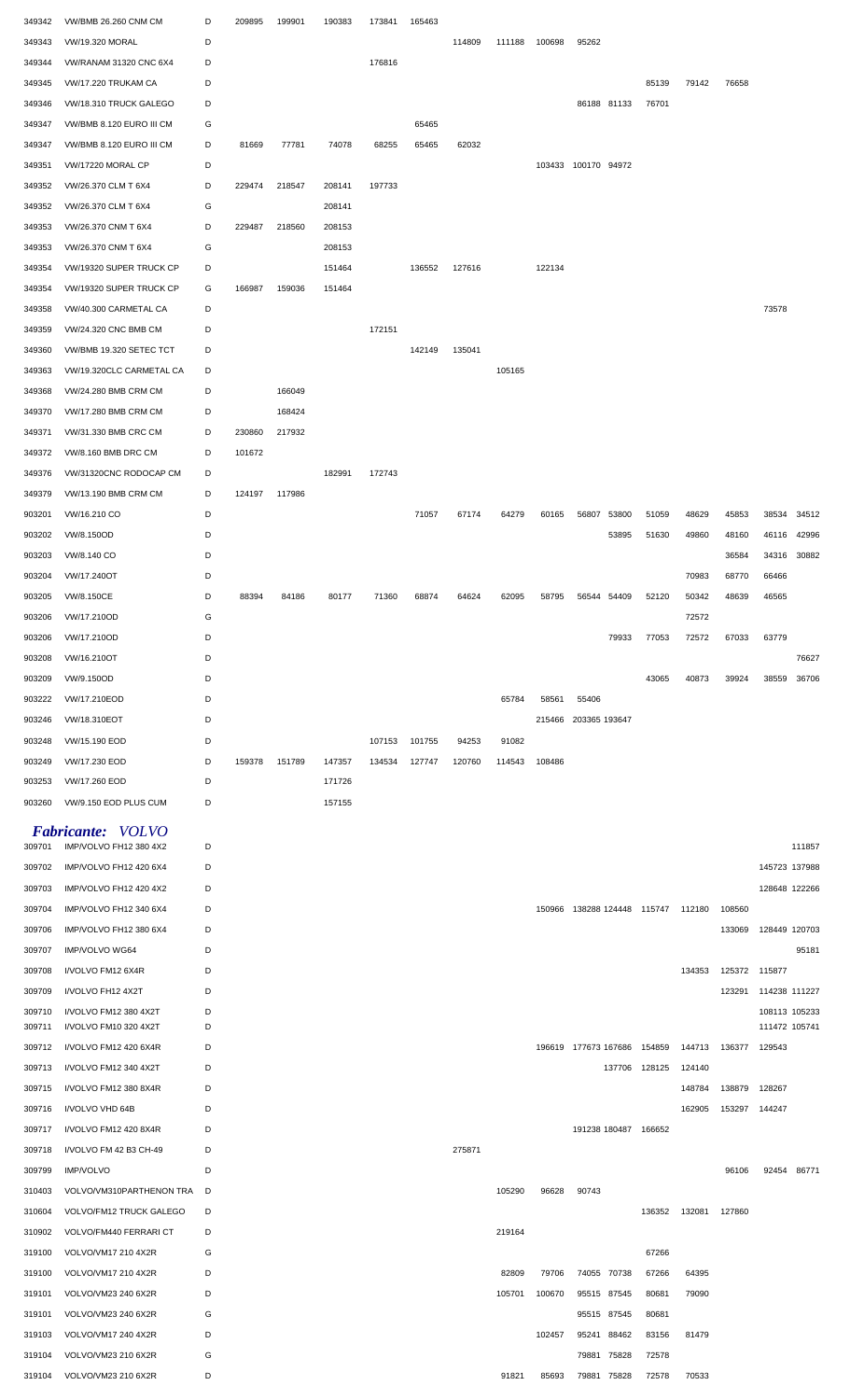| 319108           | VOLVO/VM 4X2                           | D      |                  |        |        |        |        |        |        | 79528               | 73453 70932   |       | 67472 |        |       |             |        |
|------------------|----------------------------------------|--------|------------------|--------|--------|--------|--------|--------|--------|---------------------|---------------|-------|-------|--------|-------|-------------|--------|
| 319109           | VOLVO/VM 6X4                           | D      |                  |        |        |        |        |        |        |                     | 75191 72142   |       | 70063 |        |       |             |        |
| 319110           | VOLVO/VM                               | D      |                  |        |        |        |        |        |        | 79546               | 73451         | 70933 | 67442 | 64623  | 61947 | 59063 57009 |        |
| 319111           | VOLVO/VM 310 4X2T                      | G      |                  |        | 135039 | 119065 | 111520 | 102311 | 96985  | 89503               | 82362         |       |       |        |       |             |        |
| 319111           | VOLVO/VM 310 4X2T                      | D      | 148880           | 141790 | 135039 | 119065 | 111520 | 102311 | 96985  | 89503               | 82362 80722   |       |       |        |       |             |        |
| 319112           | VOLVO/VM 310 6X4R                      | D      | 181254           | 172624 | 164404 | 144857 | 137088 | 128257 | 123958 | 120408              | 104011 101270 |       |       |        |       |             |        |
| 319112           | VOLVO/VM 310 6X4R                      | G      |                  |        | 164404 | 144857 | 137088 | 128257 | 123958 | 120408              |               |       |       |        |       |             |        |
| 319113           | VOLVO/VM 260 6X4R                      | G      |                  |        | 159390 | 140441 | 132483 | 127724 |        | 119937              |               |       |       |        |       |             |        |
| 319113           | VOLVO/VM 260 6X4R                      | D      | 175727           | 167359 | 159390 | 140441 | 132483 | 127724 | 122982 | 119937              | 104334 100226 |       |       |        |       |             |        |
| 319114           | VOLVO/VM 260 6X2R                      | G      |                  |        | 146281 | 128742 | 122290 | 114966 | 107835 | 103335              |               |       |       |        |       |             |        |
| 319114           | VOLVO/VM 260 6X2R                      | D      | 161273           | 153594 | 146281 | 128742 | 122290 | 114966 | 107835 | 103335              | 93695 92484   |       |       |        |       |             |        |
| 319115           | VOLVO/VM 260 4X2R                      | G      |                  |        | 129799 | 113991 | 107799 | 103218 | 97419  | 92438               |               |       |       |        |       |             |        |
| 319115           | VOLVO/VM 260 4X2R                      | D      | 143102           | 136289 | 129799 | 113991 | 107799 | 103218 | 97419  | 92438               |               |       |       |        |       |             |        |
| 319116           | VOLVO/VM 210 6X2R                      | D      |                  |        | 111365 | 100268 | 97106  | 90235  | 86741  | 81387               | 75445         |       |       |        |       |             |        |
| 319117           | VOLVO/VM 210 4X2R                      | D      | 125201           | 119240 | 113562 | 99835  | 94906  | 89589  | 85924  | 83155               | 76800 74163   |       |       |        |       |             |        |
| 319117           | VOLVO/VM 210 4X2R                      | G      |                  |        | 113562 | 99835  | 94906  | 89589  | 85924  | 83155               |               |       |       |        |       |             |        |
| 319118           | VOLVO/VM 260 6X2 MASTER                | G      |                  |        |        |        | 147227 |        |        |                     |               |       |       |        |       |             |        |
| 319118           | VOLVO/VM 260 6X2 MASTER                | D      | 194174           | 184928 | 176122 | 155076 | 147227 | 138372 | 129788 |                     |               |       |       |        |       |             |        |
| 319120           | VOLVO/MULTIEIXO VM260 ED               | D      | 212326           | 202216 | 192586 | 168283 | 159864 | 155466 | 149617 |                     |               |       |       |        |       |             |        |
| 319121           | VOLVO/VM260 PMERECHIM 82               | G      |                  |        | 192853 |        | 160069 |        |        |                     |               |       |       |        |       |             |        |
| 319121           | VOLVO/VM260 PMERECHIM 82               | D      | 212620           | 202495 | 192853 | 168536 | 160069 | 155712 | 149860 |                     |               |       |       |        |       |             |        |
|                  |                                        |        |                  |        |        |        |        |        |        |                     |               |       |       |        |       |             |        |
| 319122           | VOLVO/FM11 4X2T                        | D      | 238557           | 227197 | 216379 | 189222 | 180285 | 172757 | 164080 |                     |               |       |       |        |       |             |        |
| 319122           | VOLVO/FM11 4X2T                        | G      |                  | 227197 | 216379 |        | 180285 | 172757 |        |                     |               |       |       |        |       |             |        |
| 319123           | VOLVO/FM11 6X2T                        | D      | 265012           | 252393 | 240374 | 210443 | 200290 | 196131 | 186330 |                     |               |       |       |        |       |             |        |
| 319123           | VOLVO/FM11 6X2T                        | G      | 265012           | 252393 | 240374 | 210443 | 200290 | 196131 |        |                     |               |       |       |        |       |             |        |
| 319124           | VOLVO/MULTIEIXO VM260 CM               | D      |                  |        |        |        | 137788 | 130636 | 122439 |                     |               |       |       |        |       |             |        |
| 319125           | VOLVO/MULTIEIXO NL 10 CM               | D      |                  |        |        |        |        |        |        |                     |               |       |       |        |       |             | 124622 |
| 319126           | VOLVO/VM 260 RODOPR 8X4                | D      | 194617           | 185351 | 176525 | 155467 | 146719 |        |        |                     |               |       |       |        |       |             |        |
| 319127           | VOLVO/VM 4X2T                          | D      | 142735           | 135938 | 129466 | 113831 | 108146 | 102184 |        |                     |               |       |       |        |       |             |        |
| 319128           | VOLVO/FM370 4X2R                       | D      | 228541           | 217659 | 207294 |        |        |        |        |                     |               |       |       |        |       |             |        |
| 319129           | VOLVO/FM370 6X4R                       | D      | 228561           | 217677 | 207312 | 195993 | 189133 |        |        |                     |               |       |       |        |       |             |        |
| 319130           | VOLVO/VM 6X4R                          | D      | 168685           | 160652 | 153003 | 134819 | 127129 |        |        |                     |               |       |       |        |       |             |        |
| 319131           | VOLVO/VM 6X2R                          | D      | 155317           | 147921 | 140878 | 124005 | 117766 |        |        |                     |               |       |       |        |       |             |        |
|                  |                                        |        |                  |        |        |        |        |        |        |                     |               |       |       |        |       |             |        |
| 319132           | VOLVO/VM 4X2R                          | D      | 137628           | 131074 | 124833 | 109644 | 103655 |        |        |                     |               |       |       |        |       |             |        |
| 319134           | VOLVO/MULTIEIXO FM12 CM                | D      |                  |        |        |        |        |        |        |                     |               |       |       | 184125 |       |             |        |
| 319135           | VOLVO/VM 310 RODOPR PLAT               | D      |                  | 170100 | 162088 | 156975 |        |        |        |                     |               |       |       |        |       |             |        |
| 319135           | VOLVO/VM 310 RODOPR PLAT               | G      |                  |        |        | 142706 | 134144 | 126095 | 118529 | 111417 104732 98449 |               |       | 92541 | 86991  | 81769 | 76863 72251 |        |
| 319136           | VOLVO/VM310 RODOCAP CM                 | G      |                  |        | 137425 |        |        |        |        |                     |               |       |       |        |       |             |        |
| 319137           | VOLVO/VM 270 6X2R                      | G      | 158353           | 150813 |        |        |        |        |        |                     |               |       |       |        |       |             |        |
| 319137           | VOLVO/VM 270 6X2R                      | D      | 158353           | 150813 | 145327 |        |        |        |        |                     |               |       |       |        |       |             |        |
| 319138           | VOLVO/VM 270 6X4R                      | G      | 173242           | 164992 |        |        |        |        |        |                     |               |       |       |        |       |             |        |
| 319138           | VOLVO/VM 270 6X4R                      | D      | 173242           | 164992 | 156741 |        |        |        |        |                     |               |       |       |        |       |             |        |
| 319139           | VOLVO/VM 270 4X2R                      | D      | 157736           | 151488 |        |        |        |        |        |                     |               |       |       |        |       |             |        |
| 319139           | VOLVO/VM 270 4X2R                      | G      | 157736           | 151488 |        |        |        |        |        |                     |               |       |       |        |       |             |        |
| 319140           | VOLVO/VM 220 4X2R                      | G      | 130695           | 124471 |        |        |        |        |        |                     |               |       |       |        |       |             |        |
| 319140           | VOLVO/VM 220 4X2R                      | D      | 130695           | 124471 | 118246 |        |        |        |        |                     |               |       |       |        |       |             |        |
| 319141           | VOLVO/VM 220 6X2R                      | D      | 150605           | 145853 |        |        |        |        |        |                     |               |       |       |        |       |             |        |
|                  |                                        |        |                  |        |        |        |        |        |        |                     |               |       |       |        |       |             |        |
| 319141           | VOLVO/VM 220 6X2R                      | G      | 150605           | 145853 |        |        |        |        |        |                     |               |       |       |        |       |             |        |
| 319142<br>319142 | VOLVO/VM 330 4X2R<br>VOLVO/VM 330 4X2R | G<br>D | 177441<br>187110 | 181209 |        |        |        |        |        |                     |               |       |       |        |       |             |        |
|                  |                                        |        |                  |        |        |        |        |        |        |                     |               |       |       |        |       |             |        |
| 319143           | VOLVO/VM 330 4X2T                      | G      | 171269           | 163114 | 154958 |        |        |        |        |                     |               |       |       |        |       |             |        |
| 319143           | VOLVO/VM 330 4X2T                      | D      | 171269           | 163114 | 154958 |        |        |        |        |                     |               |       |       |        |       |             |        |
| 319144           | VOLVO/VM 330 6X4R                      | D      | 211484           | 203108 |        |        |        |        |        |                     |               |       |       |        |       |             |        |
| 319144           | VOLVO/VM 330 6X4R                      | G      | 211484           | 203108 |        |        |        |        |        |                     |               |       |       |        |       |             |        |
| 319145           | VOLVO/FM370 4X2R                       | D      |                  | 222440 |        |        |        |        |        |                     |               |       |       |        |       |             |        |
| 319146           | VOLVO/FM370 6X4R                       | G      | 301941           | 289980 |        |        |        |        |        |                     |               |       |       |        |       |             |        |
| 319146           | VOLVO/FM370 6X4R                       | D      | 301941           | 289980 |        |        |        |        |        |                     |               |       |       |        |       |             |        |
| 319148           | VOLVO/VM330 6X2R                       | D      | 206134           | 197968 | 189531 |        |        |        |        |                     |               |       |       |        |       |             |        |
| 319148           | VOLVO/VM330 6X2R                       | G      | 206134           | 197968 |        |        |        |        |        |                     |               |       |       |        |       |             |        |
| 319149           | VOLVO/VM 270 8X2R                      | D      |                  | 192816 |        |        |        |        |        |                     |               |       |       |        |       |             |        |
| 319150           | VOLVO/VM 330 8X2R                      | D      |                  | 209443 |        |        |        |        |        |                     |               |       |       |        |       |             |        |
| 319151           | VOLVO/VM 270 8X4R                      | D      |                  | 201998 |        |        |        |        |        |                     |               |       |       |        |       |             |        |
| 319152           | I/VOLVO VNL 670                        | G      |                  |        |        |        |        |        |        | 246775              |               |       |       |        |       |             |        |
| 319152           | I/VOLVO VNL 670                        | D      |                  |        |        |        |        |        |        | 246775              |               |       |       |        |       |             |        |
| 319153           | VOLVO/VM 270 MITREN                    | D      | 188972 176337    |        |        |        |        |        |        |                     |               |       |       |        |       |             |        |
| 319154           | I/VOLVO FM400 62R                      | D      |                  |        |        |        |        | 214371 |        |                     |               |       |       |        |       |             |        |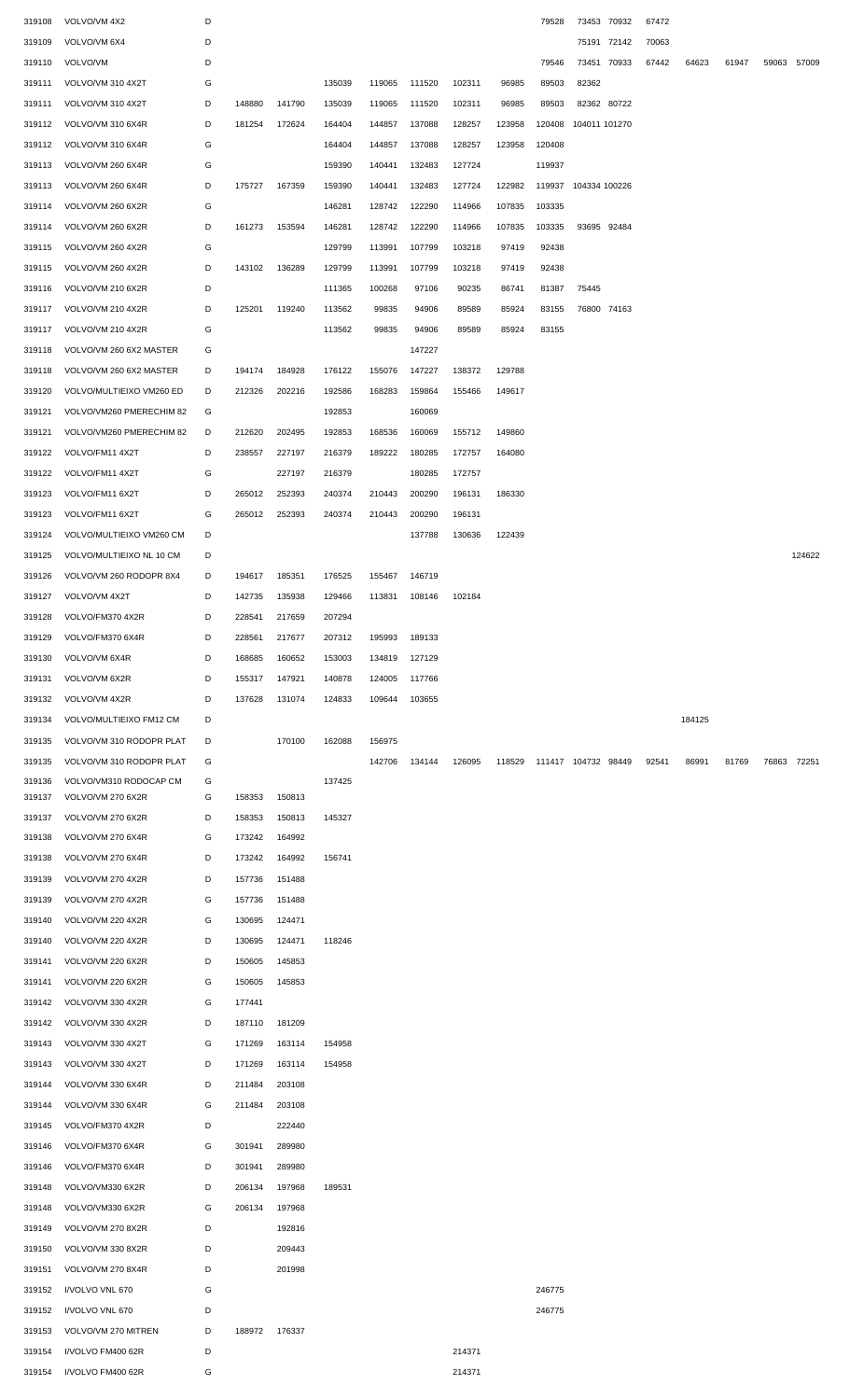| 319155 | VOLVO/VM 330 8X4R        | D |        | 219318 |        |        |        |        |        |                      |                             |        |        |        |                 |
|--------|--------------------------|---|--------|--------|--------|--------|--------|--------|--------|----------------------|-----------------------------|--------|--------|--------|-----------------|
| 319156 | VOLVO/VM310 CAM TRUCKVEL | D |        |        |        |        |        | 118581 |        |                      |                             |        |        |        |                 |
| 319157 | VOLVO/VM 310 4X2T SETEC  | D |        |        |        |        |        | 119546 |        |                      |                             |        |        |        |                 |
| 319158 | VOLVO/VM 330 6X2R        | D | 190986 |        |        |        |        |        |        |                      |                             |        |        |        |                 |
| 319159 | VOLVO/FH520 FERRARI CT   | D |        |        |        | 280683 |        |        |        |                      |                             |        |        |        |                 |
| 319199 | <b>VOLVO</b>             | D |        |        |        |        |        |        |        |                      |                             |        |        | 106215 | 102143<br>95878 |
| 319401 | VOLVO/FH12340 6X4R       | D |        |        |        |        |        |        |        |                      | 164055 150308 135215 125880 |        | 121896 | 118039 |                 |
| 319402 | VOLVO/FH12 380 6X4R      | D |        |        |        |        |        |        |        |                      | 188588 174686 165595        |        |        |        |                 |
| 319403 | VOLVO/FH12420 6X4R       | D |        |        |        |        |        |        | 199077 |                      | 192802 185188 178807        | 165797 | 152630 | 140012 | 132758 125706   |
| 319404 | VOLVO/FH12340 4X2R       | D |        |        |        |        |        |        |        |                      | 164115 150276 135210        | 125895 | 121945 | 118032 |                 |
| 319405 | VOLVO/FH12380 4X2R       | D |        |        |        |        |        |        |        | 153465               | 145566 138287               | 131373 | 124804 | 120167 | 119132          |
| 319406 | VOLVO/FH12420 4X2R       | D |        |        |        |        |        |        |        |                      | 195401 171032 163290        | 154493 | 145703 | 141318 | 131788 125277   |
| 319407 | VOLVO/NH12340 6X4R       | D |        |        |        |        |        |        |        |                      |                             |        |        |        | 88117           |
| 319408 | VOLVO/NH12380 6X4R       | D |        |        |        |        |        |        | 177768 |                      | 171869 163983 159478 147043 |        | 133036 | 125563 | 119642 113009   |
| 319408 | VOLVO/NH12380 6X4R       | G |        |        |        |        |        |        |        |                      |                             |        |        |        | 119642          |
| 319409 | VOLVO/NH12420 6X4R       | D |        |        |        |        |        |        | 191305 |                      | 182725 176158 171279 156140 |        | 144419 | 135931 | 127906 122320   |
| 319410 | VOLVO/FH 6X2T            | G |        |        |        |        |        |        |        |                      | 169415                      |        |        |        |                 |
|        | VOLVO/FH 6X2T            | D |        |        |        | 213433 | 201758 | 193544 | 183718 |                      | 169415 158033               |        |        |        |                 |
| 319410 |                          | D |        |        |        |        |        |        |        | 181097<br>151140     |                             |        |        |        |                 |
| 319411 | VOLVO/FH 4X2T            |   |        |        |        |        |        |        |        |                      | 139019 133788               |        |        |        |                 |
| 319412 | VOLVO/FH 440 6X2T        | G |        |        | 258759 | 226090 | 215823 | 204280 | 196676 | 180485               |                             |        |        |        |                 |
| 319412 | VOLVO/FH 440 6X2T        | D | 285280 | 271696 | 258759 | 226090 | 215823 | 204280 | 196676 |                      | 180485 166712               |        |        |        |                 |
| 319413 | VOLVO/FH 400 4X2R        | D |        |        |        | 190944 | 180591 | 173187 |        |                      |                             |        |        |        |                 |
| 319414 | VOLVO/FH 400 4X2T        | D | 260853 | 248431 | 236602 | 207476 | 197885 | 178835 | 168876 |                      | 157728 145159               |        |        |        |                 |
| 319414 | VOLVO/FH 400 4X2T        | G |        |        |        | 207476 | 197885 | 178835 | 168876 | 157728               |                             |        |        |        |                 |
| 319415 | VOLVO/FH 400 6X2T        | D | 263758 | 251197 | 239237 | 208300 | 199725 | 189485 | 182432 | 166508               | 156001 148179 140926        |        | 135559 | 131376 | 125521          |
| 319415 | VOLVO/FH 400 6X2T        | G |        |        | 239237 | 208300 | 199725 | 189485 | 182432 | 166508               |                             |        |        |        |                 |
| 319416 | VOLVO/FH 400 6X4R        | D |        |        |        |        | 223896 | 213775 | 205558 |                      | 188960 176094               |        |        |        |                 |
| 319417 | VOLVO/FH 400 6X4T        | G |        |        |        |        |        |        | 210043 |                      |                             |        |        |        |                 |
| 319417 | VOLVO/FH 400 6X4T        | D | 301577 | 287216 | 273540 | 239235 | 228749 | 218441 | 210043 |                      | 191627 180851               |        |        |        |                 |
| 319418 | VOLVO/FH 440 4X2R        | D | 245222 | 233545 | 222424 | 199512 | 188532 | 180902 | 171750 |                      |                             |        |        |        |                 |
| 319419 | VOLVO/FH 440 4X2T        | D | 272679 | 259695 | 247329 | 215701 | 206323 | 195997 |        | 188641 171210 157810 |                             |        |        |        |                 |
| 319419 | VOLVO/FH 440 4X2T        | G |        |        | 247329 | 215701 | 206323 | 195997 | 188641 | 171210               |                             |        |        |        |                 |
| 319420 | VOLVO/FM 400 8X4R        | D | 366888 | 349417 | 332779 | 292281 | 280756 | 273217 | 261033 | 230469               |                             |        |        |        |                 |
| 319421 | VOLVO/FH 440 6X4R        | D | 317159 | 302057 | 287673 | 250793 | 240179 | 227845 | 218862 | 199055               | 188703                      |        |        |        |                 |
| 319422 | VOLVO/FH 440 6X4T        | G |        |        | 279814 | 244059 | 233612 | 221602 | 212940 | 195728               |                             |        |        |        |                 |
| 319422 | VOLVO/FH 440 6X4T        | D | 308494 | 293805 | 279814 | 244059 | 233612 | 221602 | 212940 |                      | 195728 187085 177750        | 168980 |        |        |                 |
| 319423 | VOLVO/FH 480 4X2T        | G |        |        |        | 247585 |        | 223944 |        |                      |                             |        |        |        |                 |
| 319423 | VOLVO/FH 480 4X2T        | D | 312844 | 297947 | 283759 | 247585 | 235851 | 223944 | 214931 | 197336               | 182158                      |        |        |        |                 |
| 319424 | VOLVO/FH 480 4X2R        | D |        |        |        |        |        |        | 180749 | 176422               |                             |        |        |        |                 |
| 319425 | VOLVO/FH 480 6X2T        | G |        |        | 297864 | 259073 | 248483 | 237694 | 229320 | 208997               |                             |        |        |        |                 |
| 319425 | VOLVO/FH 480 6X2T        | D | 328394 | 312756 | 297864 | 259073 | 248483 | 237694 | 229320 | 208997               | 194664                      |        |        |        |                 |
| 319426 | VOLVO/FH 480 6X4R        | D |        |        | 269457 | 260956 | 249144 | 237146 | 227572 | 207868 198441        |                             |        |        |        |                 |
| 319427 | VOLVO/FH 480 6X4T        | G |        |        | 295959 | 258039 | 246383 | 234504 | 224956 |                      |                             |        |        |        |                 |
| 319427 | VOLVO/FH 480 6X4T        | D | 326294 | 310757 | 295959 | 258039 | 246383 | 234504 | 224956 |                      | 206487 198116               |        |        |        |                 |
| 319428 | VOLVO/FH 520 4X2R        | D |        |        |        | 214060 |        |        | 194026 | 189156               |                             |        |        |        |                 |
| 319429 | VOLVO/FH 520 4X2T        | D | 322515 | 307159 | 292532 | 254770 | 242805 | 231122 | 222914 |                      | 199831 187423               |        |        |        |                 |
| 319430 | VOLVO/FH 520 6X2T        | G |        |        | 306297 | 266400 | 256160 | 243562 | 234254 |                      |                             |        |        |        |                 |
| 319430 | VOLVO/FH 520 6X2T        | D | 337691 | 321611 | 306297 | 266400 | 256160 | 243562 | 234254 |                      | 211119 198995               |        |        |        |                 |
| 319431 | VOLVO/FH 520 6X4R        | D | 350636 | 333939 | 318039 | 277675 | 264980 | 253379 | 243295 |                      | 220179 207862               |        |        |        |                 |
| 319431 | VOLVO/FH 520 6X4R        | G |        |        |        | 277675 |        | 253379 |        |                      |                             |        |        |        |                 |
| 319432 | VOLVO/FH 520 6X4T        | D | 331917 | 316112 | 301059 | 262965 | 250901 | 239827 | 230253 |                      | 210109 201275 189198 177846 |        | 167176 | 157145 | 147716 138853   |
| 319432 | VOLVO/FH 520 6X4T        | G |        |        | 301059 | 262965 | 250901 | 239827 | 230253 |                      |                             |        |        |        |                 |
| 319434 | VOLVO/FM 440 8X4R        | G |        |        | 346959 |        |        |        |        |                      |                             |        |        |        |                 |
| 319434 | VOLVO/FM 440 8X4R        | D | 382521 | 364306 | 346959 | 304609 | 291576 | 281046 | 267471 |                      | 239733 231970               |        |        |        |                 |
| 319435 | VOLVO/FM 440 6X4R        | G |        |        |        | 255497 | 244887 |        | 226367 |                      |                             |        |        |        |                 |
| 319435 | VOLVO/FM 440 6X4R        | D | 322713 | 307346 | 292711 | 255497 | 244887 | 238241 | 226367 |                      | 200212 195972               |        |        |        |                 |
| 319436 | VOLVO/FM 480 8X4R        | D | 402484 | 383318 | 365064 | 320095 | 304930 | 296015 | 282662 |                      | 250788 238869               |        |        |        |                 |
| 319436 | VOLVO/FM 480 8X4R        | G |        |        |        |        |        | 296015 |        |                      |                             |        |        |        |                 |
| 319437 | VOLVO/FM 480 6X4R        | D | 328881 | 313221 | 298305 | 261182 | 248735 | 243037 | 231771 | 205237               | 200358                      |        |        |        |                 |
| 319437 | VOLVO/FM 480 6X4R        | G |        |        |        |        |        |        | 231771 |                      |                             |        |        |        |                 |
| 319439 | VOLVO/FM 480 6X4T        | D | 319723 | 304500 | 289999 | 254024 | 241821 | 236384 | 225361 |                      | 201933 196930               |        |        |        |                 |
| 319439 | VOLVO/FM 480 6X4T        | G |        |        | 289999 | 254024 | 241821 | 236384 |        |                      |                             |        |        |        |                 |
| 319442 | VOLVO/FM 440 6X4T        | D | 322694 | 307328 | 292694 | 255390 | 244876 | 238217 | 226359 | 201447 193259        |                             |        |        |        |                 |
| 319442 | VOLVO/FM 440 6X4T        | G |        |        | 292694 |        |        | 238217 | 226359 |                      |                             |        |        |        |                 |
| 319444 | VOLVO/FM 400 4X2T        | D |        |        |        |        |        |        |        |                      |                             |        |        |        | 137294          |
| 319445 | VOLVO/FM 400 6X4R        | G |        |        |        |        | 233625 |        | 211675 |                      |                             |        |        |        |                 |
|        |                          |   |        |        |        |        |        |        |        |                      |                             |        |        |        |                 |
| 319445 | VOLVO/FM 400 6X4R        | D | 315908 | 300865 | 286539 | 248635 | 233625 | 225656 |        | 211675 187318 182716 |                             |        |        |        |                 |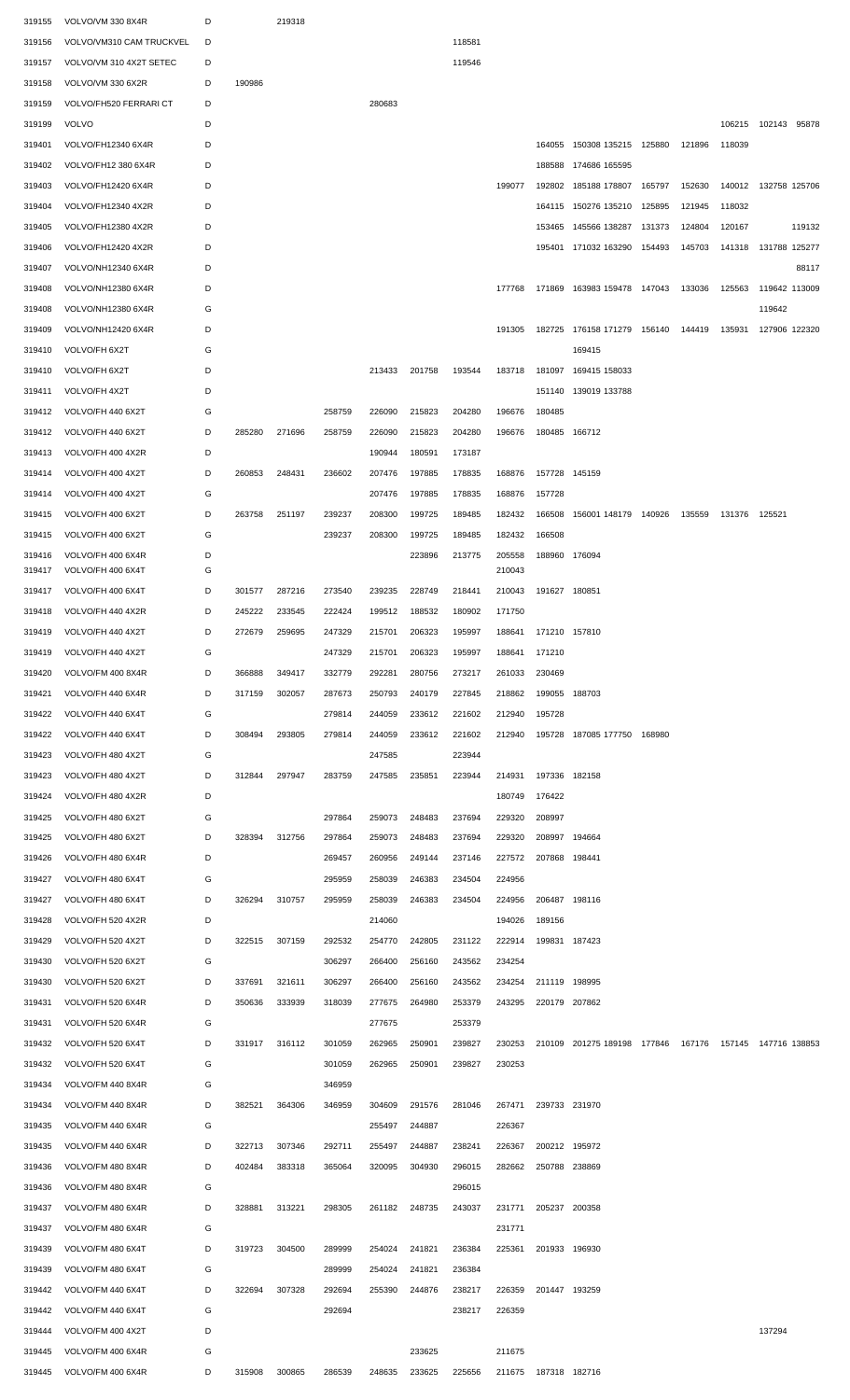| 319446           | VOLVO/FM 400 6X4T                        | D      | 306602 | 292002 | 278098 | 241365 | 226861 | 219100 | 205466 | 191473        |                                           |        |               |        |               |                 |
|------------------|------------------------------------------|--------|--------|--------|--------|--------|--------|--------|--------|---------------|-------------------------------------------|--------|---------------|--------|---------------|-----------------|
| 319446           | VOLVO/FM 400 6X4T                        | G      |        |        |        |        |        | 219100 |        |               |                                           |        |               |        |               |                 |
| 319447           | VOLVO/FH12 ROSSETTI 4X2T                 | D      |        |        |        |        |        |        |        |               | 153078 147313 137736                      |        |               |        |               |                 |
| 319448           | VOLVO/NH12 ROSSETTI 6X4B                 | D      |        |        |        |        |        |        |        |               |                                           | 161315 | 146029 137811 |        |               |                 |
| 319449           | VOLVO/FH 520 RODOEIXO CA                 | D      |        |        |        |        | 269313 | 256196 | 246417 |               |                                           |        |               |        |               |                 |
| 319450           | VOLVO/FH 400 TRUKAM CA                   | D      | 279693 | 266375 | 253690 | 222472 | 212194 | 191784 | 181006 |               |                                           |        |               |        |               |                 |
| 319451           | VOLVO/PM1000TAO 440 CAM                  | D      | 300663 | 286346 | 272710 | 238462 | 227911 | 216671 | 208106 |               | 198757 186651 177288 168665               |        | 161474        | 154790 | 147506 142414 |                 |
| 319452           | VOLVO/FH12380 RODOEIXOCA                 | D      |        |        |        |        |        |        |        |               |                                           |        |               | 151256 | 144082        |                 |
| 319453           | VOLVO/FM480 TRUCK GALEGO                 | D      |        |        |        |        | 263549 | 253687 | 243698 |               |                                           |        |               |        |               |                 |
| 319454           | VOLVO/FM440 RODOCAP CM                   | D      |        |        |        |        |        | 265160 | 253858 |               |                                           |        |               |        |               |                 |
| 319456           | VOLVO/FH520 ATDL                         | D      |        |        |        |        |        | 248360 |        |               |                                           |        |               |        |               |                 |
| 319457           | I/VOLVO FH 520 6X4T                      | D      | 354785 | 337891 | 321801 |        |        |        |        |               |                                           |        |               |        |               |                 |
| 319458           | I/VOLVO FH 440 6X4T                      | D      | 319820 | 304591 | 290087 |        |        |        |        |               |                                           |        |               |        |               |                 |
| 319460           | VOLVO/FH12420 RODOCAP CM                 | D      |        |        |        |        |        |        |        |               |                                           |        | 164688        |        |               |                 |
| 319461           | VOLVO/FH 420 6X2T                        | D      | 314772 | 302304 | 288700 | 275709 | 263302 |        |        |               |                                           |        |               |        |               |                 |
| 319461           | VOLVO/FH 420 6X2T                        | G      | 314772 | 302304 | 288700 |        |        |        |        |               |                                           |        |               |        |               |                 |
| 319462           | VOLVO/FH 420 4X2T                        | D      | 298090 | 286283 | 267672 |        |        |        |        |               |                                           |        |               |        |               |                 |
| 319462           | VOLVO/FH 420 4X2T                        | G      | 298090 | 286283 |        |        |        |        |        |               |                                           |        |               |        |               |                 |
| 319463           | VOLVO/FH 420 6X4T                        | D      | 308723 | 297125 |        |        |        |        |        |               |                                           |        |               |        |               |                 |
| 319464           | VOLVO/FH 460 6X4T                        | G      | 340543 | 327055 |        |        |        |        |        |               |                                           |        |               |        |               |                 |
| 319464           | VOLVO/FH 460 6X4T                        | D      | 340543 | 327055 | 312336 | 298281 | 284859 |        |        |               |                                           |        |               |        |               |                 |
| 319465           | VOLVO/FH 460 6X2T                        | G      | 321602 | 306288 |        |        |        |        |        |               |                                           |        |               |        |               |                 |
| 319465           | VOLVO/FH 460 6X2T                        | D      | 321602 | 306288 | 290972 |        |        |        |        |               |                                           |        |               |        |               |                 |
| 319466           | VOLVO/FH 460 4X2T                        | G      | 298883 | 287045 |        |        |        |        |        |               |                                           |        |               |        |               |                 |
| 319466           | VOLVO/FH 460 4X2T                        | D      | 298883 | 287045 | 274810 |        |        |        |        |               |                                           |        |               |        |               |                 |
| 319467           | VOLVO/FH 500 6X2T                        | G      | 317521 | 304944 |        |        |        |        |        |               |                                           |        |               |        |               |                 |
| 319467           | VOLVO/FH 500 6X2T                        | D      | 317521 | 297010 | 281565 |        |        |        |        |               |                                           |        |               |        |               |                 |
| 319468           | VOLVO/FH 500 6X4R                        | D      | 357818 |        |        |        |        |        |        |               |                                           |        |               |        |               |                 |
| 319469           | VOLVO/FH 500 6X4T                        | G      | 358957 | 344739 |        |        |        |        |        |               |                                           |        |               |        |               |                 |
| 319469           | VOLVO/FH 500 6X4T                        | D      | 358957 | 344739 | 328669 |        |        |        |        |               |                                           |        |               |        |               |                 |
| 319470           | VOLVO/FH 500 4X2T                        | D      | 275101 |        |        |        |        |        |        |               |                                           |        |               |        |               |                 |
| 319472           | VOLVO/FH 540 6X4T                        | G      | 352264 | 338312 |        |        |        |        |        |               |                                           |        |               |        |               |                 |
| 319472           | VOLVO/FH 540 6X4T                        | D      | 352264 | 338312 | 323087 |        |        |        |        |               |                                           |        |               |        |               |                 |
| 319473           | VOLVO/FH 540 4X2T                        | G      | 307065 | 294902 |        |        |        |        |        |               |                                           |        |               |        |               |                 |
| 319473           | VOLVO/FH 540 4X2T                        | D      | 305361 | 294902 |        |        |        |        |        |               |                                           |        |               |        |               |                 |
| 319474           | VOLVO/FH 540 6X2T                        | D      | 328166 | 315167 |        |        |        |        |        |               |                                           |        |               |        |               |                 |
| 319474           | VOLVO/FH 540 6X2T                        | G      | 328166 | 315167 |        |        |        |        |        |               |                                           |        |               |        |               |                 |
| 319475           | VOLVO/FM 420 6X4R                        | D      | 337182 | 319461 |        |        |        |        |        |               |                                           |        |               |        |               |                 |
| 319475           | VOLVO/FM 420 6X4R                        | G      | 337182 | 319461 |        |        |        |        |        |               |                                           |        |               |        |               |                 |
| 319478           | VOLVO/FM 420 6X4T                        | G      | 355088 | 341022 |        |        |        |        |        |               |                                           |        |               |        |               |                 |
| 319478           | VOLVO/FM 420 6X4T                        | D      | 355088 | 332150 |        |        |        |        |        |               |                                           |        |               |        |               |                 |
| 319479           | VOLVO/FM 460 8X4R                        | D      | 446104 | 428434 | 409154 |        |        |        |        |               |                                           |        |               |        |               |                 |
| 319480           | VOLVO/FM 460 6X4T                        | D      | 345714 | 332019 |        |        |        |        |        |               |                                           |        |               |        |               |                 |
| 319480           | VOLVO/FM 460 6X4T                        | G      | 345714 | 332020 |        |        |        |        |        |               |                                           |        |               |        |               |                 |
| 319482           | VOLVO/FM 460 6X4R                        | D      | 345714 | 323382 |        |        |        |        |        |               |                                           |        |               |        |               |                 |
| 319482           | VOLVO/FM 460 6X4R                        | G      | 345714 | 332020 |        |        |        |        |        |               |                                           |        |               |        |               |                 |
| 319483           | VOLVO/FM 500 8X4R                        | D      | 422823 | 407051 | 388589 |        | 354403 |        |        |               |                                           |        |               |        |               |                 |
| 319483           | VOLVO/FM 500 8X4R                        | G      | 422823 | 406075 | 388589 | 371102 | 354403 |        |        |               |                                           |        |               |        |               |                 |
| 319484           | VOLVO/FM 500 6X4T                        | G      | 354365 | 340329 |        |        |        |        |        |               |                                           |        |               |        |               |                 |
| 319484           | VOLVO/FM 500 6X4T                        | D      | 354365 | 331474 | 317347 |        |        |        |        |               |                                           |        |               |        |               |                 |
| 319485           | VOLVO/FM 500 6X4R                        | G      | 354365 | 340329 | 325013 |        |        |        |        |               |                                           |        |               |        |               |                 |
| 319485           | VOLVO/FM 500 6X4R                        | D      | 354365 | 340329 | 325013 |        |        |        |        |               |                                           |        |               |        |               |                 |
| 319488           | VOLVO/FH 540 6X4R                        | G      |        | 332537 |        |        |        |        |        |               |                                           |        |               |        |               |                 |
| 319489           | VOLVO/FH 420 6X4R                        | D      | 292305 | 283083 |        |        |        |        |        |               |                                           |        |               |        |               |                 |
| 319494           | VOLVO/FH 460 6X4R                        | D      | 299649 | 287680 |        |        |        |        |        |               |                                           |        |               |        |               |                 |
| 319496           | VOLVO/FH 440 RODOVALE CA                 | D      | 287342 | 275960 | 264078 |        |        |        |        |               |                                           |        |               |        |               |                 |
| 334401           | VOLVO/NL10 280                           | G      |        |        | 160101 |        |        |        |        |               |                                           |        |               |        |               |                 |
| 334405<br>334406 | VOLVO/NL10 340 4X2<br>VOLVO/NL10 340 6X2 | D<br>D |        |        |        |        |        |        |        |               |                                           |        |               |        |               | 83222<br>107501 |
| 334407           | VOLVO/NL10 340 6X4                       | D      |        |        |        |        |        |        |        |               |                                           |        |               |        | 100290        | 94126           |
| 334408           | VOLVO/NL10 310 4X2                       | D      |        |        |        |        |        |        |        |               |                                           |        |               |        | 111527 104740 |                 |
| 334412           | VOLVO/NL10 320 4X2T EDC                  | D      |        |        |        |        |        |        |        |               |                                           |        |               |        |               | 95874           |
| 334413           | VOLVO/NL10 320 6X4R EDC                  | D      |        |        |        |        |        |        |        |               |                                           |        |               |        | 111190 95836  |                 |
| 334414           | VOLVO/NL10 320 6X4T EDC                  | D      |        |        |        |        |        |        |        |               |                                           |        |               |        |               | 104101          |
| 334416           | VOLVO/FM12340 6X4T                       | D      |        |        |        |        |        |        |        |               | 163604 149892 134816 125508 121511 117704 |        |               |        |               |                 |
| 334417           | VOLVO/FM12420 6X4T                       | G      |        |        |        |        |        |        |        | 194447 175391 |                                           |        |               | 134554 |               |                 |
| 334417           | VOLVO/FM12420 6X4T                       | D      |        |        |        |        |        |        | 198130 |               | 194447 175391 165468 152825               |        | 142758        | 134554 | 127830 103713 |                 |
|                  |                                          |        |        |        |        |        |        |        |        |               |                                           |        |               |        |               |                 |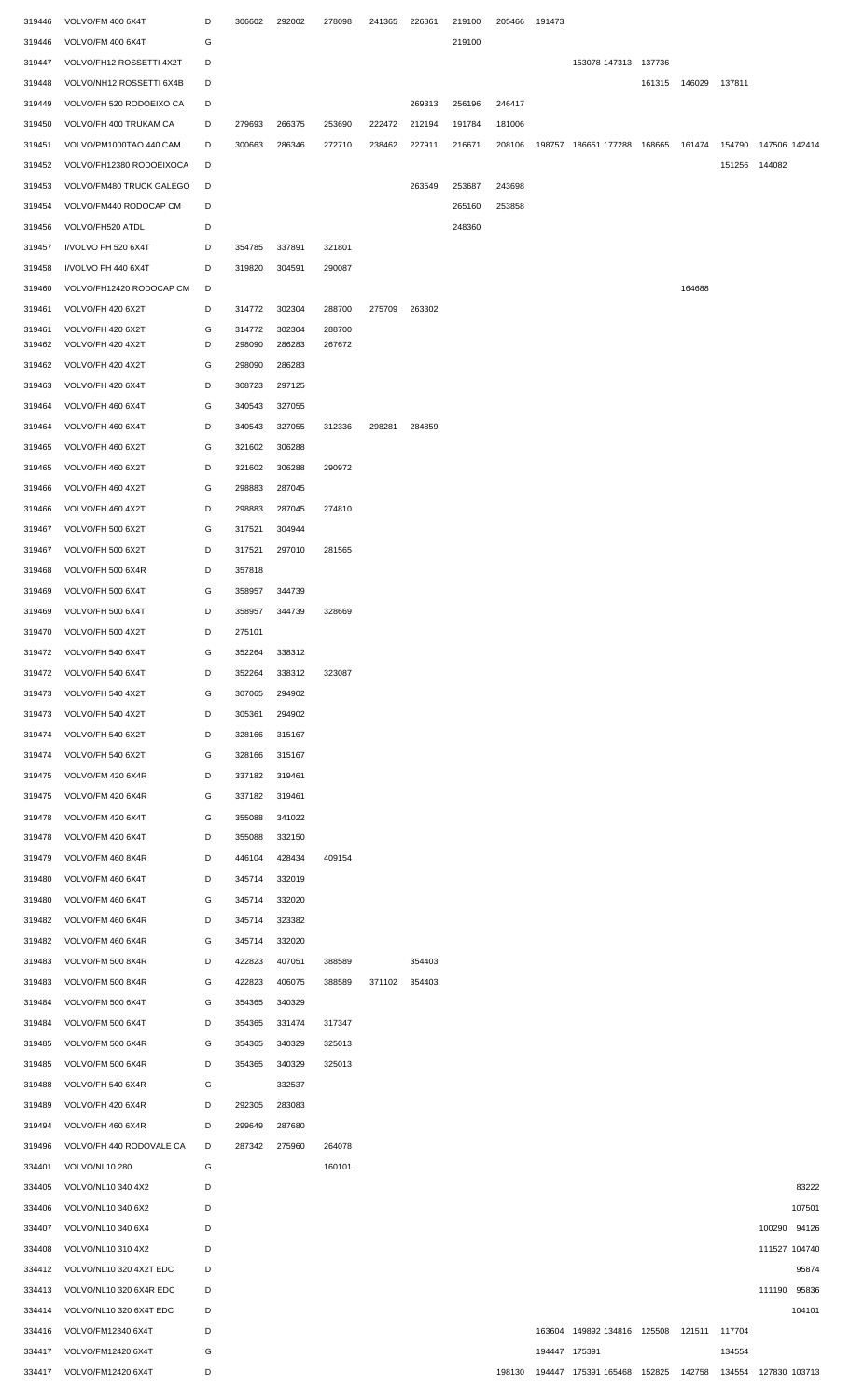| 334418 | VOLVO/FM10320 6X4T       | D |        |        |        |        |        |        |        |               |                                                                        |        |                      | 116956               | 112833 106977        |        |
|--------|--------------------------|---|--------|--------|--------|--------|--------|--------|--------|---------------|------------------------------------------------------------------------|--------|----------------------|----------------------|----------------------|--------|
| 334419 | VOLVO/FM12380 6X4T       | G |        |        |        |        |        |        |        |               |                                                                        | 152583 |                      |                      |                      |        |
| 334419 | VOLVO/FM12380 6X4T       | D |        |        |        |        |        |        | 190579 |               | 184633 174802 164210                                                   | 152583 | 142809               | 133251               | 123076 121236        |        |
| 334420 | VOLVO/FM10320 4X2T       | G |        |        |        |        |        |        |        |               |                                                                        |        |                      |                      | 111323               |        |
| 334420 | VOLVO/FM10320 4X2T       | D |        |        |        |        |        |        |        |               |                                                                        |        |                      | 115353               | 111323 105530        |        |
| 334422 | VOLVO/FM12 420 6X4 SETEC | D |        |        |        |        |        |        |        | 207240        |                                                                        |        |                      |                      |                      |        |
| 334501 | VOLVO/NL12 400           | D |        |        |        |        |        |        |        |               |                                                                        | 126229 | 122687               | 118672 114129 107147 |                      |        |
| 334504 | VOLVO/NL12 360 4X2       | D |        |        |        |        |        |        |        |               |                                                                        |        |                      |                      | 118235 101621        |        |
| 334510 | VOLVO/NL12 360 6X4R EDC  | G |        |        |        |        |        |        |        |               |                                                                        |        |                      |                      |                      | 119344 |
| 334510 | VOLVO/NL12 360 6X4R EDC  | D |        |        |        |        |        |        |        |               |                                                                        |        |                      |                      | 122928 119344        |        |
| 334511 | VOLVO/NL12 360 6X4T EDC  | G |        |        |        |        |        |        |        |               |                                                                        |        |                      |                      |                      | 119314 |
|        |                          |   |        |        |        |        |        |        |        |               |                                                                        |        |                      |                      |                      |        |
| 334511 | VOLVO/NL12 360 6X4T EDC  | D |        |        |        |        |        |        |        |               |                                                                        |        |                      |                      | 122942 119314        |        |
| 334512 | VOLVO/NL12 360 4X2R EDC  | D |        |        |        |        |        |        |        |               |                                                                        |        |                      |                      | 104533               | 88203  |
| 334513 | VOLVO/NL12 360 4X2T EDC  | G |        |        |        |        |        |        |        |               |                                                                        |        |                      | 73032                | 70020                | 65825  |
| 334513 | VOLVO/NL12 360 4X2T EDC  | D |        |        |        |        |        |        |        |               |                                                                        |        |                      | 101456               | 96433                | 88177  |
| 334514 | VOLVO/NL12 360 6X2T EDC  | G |        |        |        |        |        |        |        |               |                                                                        |        |                      |                      |                      | 91231  |
| 334514 | VOLVO/NL12 360 6X2T EDC  | D |        |        |        |        |        |        |        |               |                                                                        |        |                      |                      | 94516                | 91231  |
| 334515 | VOLVO/NL12 410 4X2R EDC  | D |        |        |        |        |        |        |        |               |                                                                        |        |                      |                      | 117191 109770        |        |
| 334516 | VOLVO/NL12 410 4X2T EDC  | D |        |        |        |        |        |        |        |               |                                                                        |        |                      |                      | 103155 99624         |        |
| 334517 | VOLVO/NL12 410 6X2T EDC  | D |        |        |        |        |        |        |        |               |                                                                        |        |                      |                      |                      | 122522 |
| 334518 | VOLVO/NL12 410 6X4R EDC  | D |        |        |        |        |        |        |        |               |                                                                        |        |                      |                      | 84963                | 79765  |
| 334519 | VOLVO/NL12 410 6X4T EDC  | G |        |        |        |        |        |        |        |               |                                                                        |        |                      |                      |                      | 89010  |
|        |                          | D |        |        |        |        |        |        |        |               |                                                                        |        |                      |                      | 92197                | 89010  |
| 334519 | VOLVO/NL12 410 6X4T EDC  |   |        |        |        |        |        |        |        |               |                                                                        |        |                      |                      |                      |        |
| 334520 | VOLVO/FH12 380 4X2 T     | D |        |        |        |        |        |        |        |               | 146530 141101 131880                                                   |        | 126226               | 120223               | 111495 108538        |        |
| 334520 | VOLVO/FH12 380 4X2 T     | G |        |        |        |        |        |        |        |               |                                                                        | 131880 | 126226               | 120223               | 111495 108538        |        |
| 334521 | VOLVO/FH12 380 4X2 R     | D |        |        |        |        |        |        |        |               | 139935                                                                 | 130822 | 125231               | 119281               | 110555               |        |
| 334522 | VOLVO/FH12 380 6X4 T     | G |        |        |        |        |        |        |        |               |                                                                        |        |                      |                      |                      | 98449  |
| 334522 | VOLVO/FH12 380 6X4 T     | D |        |        |        |        |        |        |        |               | 143517 132924 127976                                                   | 119639 | 114516               | 109076               | 101081               | 98449  |
| 334523 | VOLVO/FH12 380 6X4 R     | D |        |        |        |        |        |        |        |               |                                                                        | 121209 | 115978               | 110523               | 102420               | 99741  |
| 334524 | VOLVO/NH12340 6X4T       | D | 216147 | 205855 | 196054 | 175943 | 160544 | 156115 | 146348 |               | 135766 127498 121160                                                   | 115438 | 112220               | 108539               | 104459               | 98064  |
| 334525 | VOLVO/NH12380 6X4T       | D |        |        |        |        |        |        | 177810 |               | 171851 164001 159435 147059                                            |        | 133004               | 125562               | 119643 113036        |        |
| 334525 | VOLVO/NH12380 6X4T       | G |        |        |        |        |        |        |        | 171851        | 159435                                                                 |        |                      | 125562               |                      | 113036 |
| 334526 | VOLVO/NH12420 6X4T       | G |        |        |        |        |        |        |        | 184147        | 171213                                                                 | 156060 | 144456               | 135876               | 127909               |        |
|        | VOLVO/NH12420 6X4T       | D |        |        |        |        |        |        | 192843 |               |                                                                        |        |                      |                      |                      |        |
| 334526 |                          |   |        |        |        |        |        |        |        |               | 184147 176195 171213                                                   | 156060 | 144456               | 135876               | 127909 122355        |        |
| 334527 | VOLVO/FH12340 6X4T       | D |        |        |        |        |        |        |        | 164050        | 150277 135218                                                          | 125895 | 121899               | 118033               |                      |        |
| 334528 | VOLVO/FH12380 6X4T       | D |        |        |        |        |        |        |        | 143434        | 132937 127946                                                          | 119642 | 114526               | 109058               | 101128               | 98423  |
| 334528 | VOLVO/FH12380 6X4T       | G |        |        |        |        |        |        |        |               | 127946                                                                 |        |                      | 109058               | 101128               | 98423  |
| 334529 | VOLVO/FH12420 6X4T       | D |        |        |        |        |        |        | 210887 | 204660        | 196632 189799                                                          | 176028 | 162058               | 148729               | 140926 133434        |        |
| 334529 | VOLVO/FH12420 6X4T       | G |        |        |        |        |        |        |        | 204660        | 196632 189799                                                          | 176028 | 162058               | 148729               | 140926               |        |
| 334530 | VOLVO/FH12 340 4X2T      | D |        |        |        |        |        |        |        |               |                                                                        |        |                      | 120629               | 106662 103010        |        |
| 334531 | VOLVO/FH12380 4X2T       | G |        |        |        |        |        |        |        | 156321        | 144833 139401                                                          | 130369 | 124714               | 118797               | 110142 107236        |        |
| 334531 | VOLVO/FH12380 4X2T       | D |        |        |        |        |        |        | 170647 | 156321        | 144833 139401                                                          | 130369 | 124714               | 118797               | 110142 107236        |        |
| 334532 | VOLVO/FH12420 4X2T       | D |        |        |        |        |        |        | 188333 | 183064        | 168763 161169                                                          | 152412 | 143680               | 139422               | 130003 123589        |        |
| 334532 | VOLVO/FH12420 4X2T       | G |        |        |        |        |        |        |        |               | 183064 168763 161169 152412                                            |        | 143680               | 139422               | 130003 123589        |        |
| 334533 | VOLVO/NH12340 4X2T       | G |        |        |        |        |        |        |        | 121578 114131 |                                                                        |        |                      |                      |                      |        |
|        |                          | D |        |        |        |        |        |        | 142427 |               | 121578 114131 108487 103172                                            |        |                      |                      |                      | 94340  |
| 334533 | VOLVO/NH12340 4X2T       |   |        |        |        |        |        |        |        |               |                                                                        |        | 101557               | 100180               | 96574                |        |
| 334534 | VOLVO/NH12380 4X2T       | D |        |        |        |        |        |        | 156752 |               | 154051 144162 134439                                                   | 121461 | 110912               | 103616               | 98951                | 94191  |
| 334534 | VOLVO/NH12380 4X2T       | G |        |        |        |        |        |        |        |               | 144162 134439                                                          | 121461 | 110912               | 103616               | 98951                | 94191  |
| 334535 | VOLVO/NH12420 4X2T       | D |        |        |        |        |        |        | 175038 |               | 167117 161238 153636                                                   | 141129 | 129019               | 122154               | 113944 108579        |        |
| 334535 | VOLVO/NH12420 4X2T       | G |        |        |        |        |        |        |        |               | 167117 161238 153636                                                   | 141129 | 129019               | 122154               | 113944 108579        |        |
| 334536 | VOLVO/NH12420 4X2R       | D |        |        |        |        |        |        |        |               | 183147 166398 155690                                                   | 142978 | 130745               | 123789               | 115510 110026        |        |
| 334537 | VOLVO/NH12340 4X2R       | D | 216142 | 205849 | 196048 | 175929 | 160571 | 156114 | 146353 |               | 135812 127479 121175 115453                                            |        | 112247               | 108583               | 104455               | 98078  |
| 334538 | VOLVO/NH12380 4X2R       | D |        |        |        |        |        |        |        |               | 146097 136166                                                          | 123046 | 112374               | 104914               | 100244               | 95434  |
| 334539 | VOLVO/FM10320 6X4R       | D |        |        |        |        |        |        |        |               |                                                                        |        |                      | 115406               | 111286 105543        |        |
| 334540 | VOLVO/FM12380 6X4R       | D |        |        |        |        |        |        | 190191 |               | 184610 174834 164293                                                   | 152531 | 142791               | 133251               | 123095 103304        |        |
|        |                          | G |        |        |        |        |        |        |        |               |                                                                        | 152531 |                      |                      |                      |        |
| 334540 | VOLVO/FM12380 6X4R       |   |        |        |        |        |        |        |        |               |                                                                        |        |                      | 133251               |                      |        |
| 334541 | VOLVO/FM12420 6X4R       | G |        |        |        |        |        |        |        |               | 175336 165475                                                          | 152815 | 142753               | 134571               | 127825               |        |
| 334541 | VOLVO/FM12420 6X4R       | D |        |        |        |        |        |        | 198302 |               | 194412 175336 165475                                                   | 152815 | 142753               | 134571               | 127825 124162        |        |
| 334542 | VOLVO/FM12340 6X4R       | D |        |        |        |        |        |        |        |               | 163567 149816 134795 125515                                            |        | 121537               | 117706               |                      |        |
| 334543 | VOLVO/FM10320 4X2R       | D |        |        |        |        |        |        |        |               |                                                                        |        | 123216               | 115368               | 111277 105529        |        |
| 334544 | VOLVO/FM12 340 4X2T      | G |        |        |        |        |        |        |        |               |                                                                        |        | 117431 113674        |                      |                      |        |
| 334544 | VOLVO/FM12 340 4X2T      | D |        |        |        |        |        |        |        |               | 163003  158380  144773  130280  121257  117431  113674  105735  103998 |        |                      |                      |                      |        |
| 334545 | VOLVO/FM12 340 4X2R      | D |        |        |        |        |        |        |        |               |                                                                        |        | 128417 124416 120426 |                      |                      |        |
| 334546 | VOLVO/FM10 6X4R SCHWING  | D |        |        |        |        |        |        |        |               |                                                                        |        |                      |                      | 116905 112823 106924 |        |
| 334547 | VOLVO/FM12 420 8X4R      | G |        |        |        |        |        |        |        | 188030 175796 |                                                                        |        |                      |                      |                      |        |
| 334547 | VOLVO/FM12 420 8X4R      | D |        |        |        |        |        |        | 192107 |               | 188030 175796 165854                                                   |        |                      |                      |                      |        |
| 334548 | VOLVO/NH12 460 4X2T      | D |        |        |        |        |        |        |        |               | 172837 157379 150667 144622 137513                                     |        |                      |                      |                      |        |
|        |                          |   |        |        |        |        |        |        |        |               |                                                                        |        |                      |                      |                      |        |